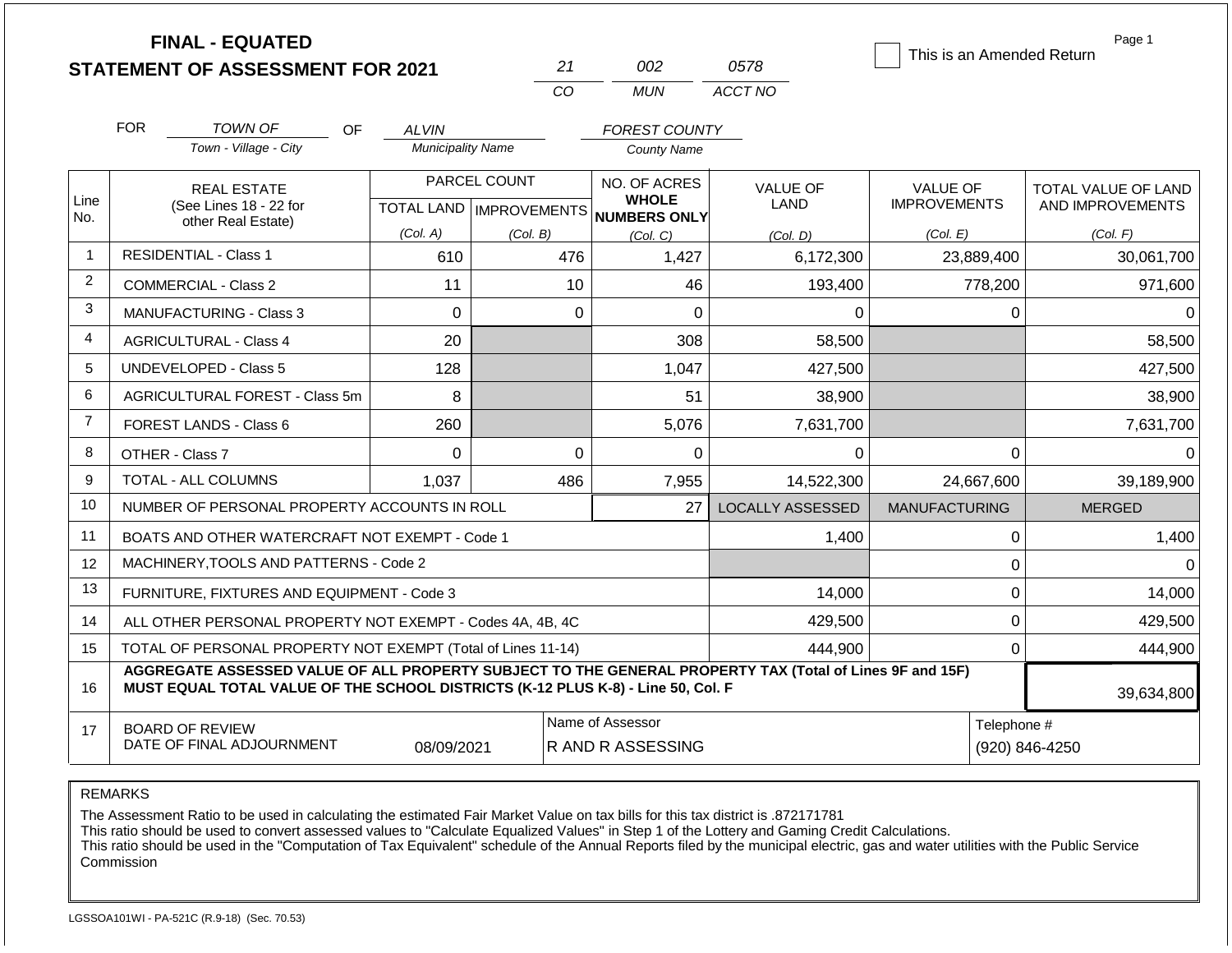2021 21 002 0578

FOREST LANDS (Line 7) and FOREST CROPS (in this section) - are **NOT** the same *YEAR CO MUN ACCT NO*

|    |                                                            |                 |  | Private Forest Crop - Reg Class @ 10¢ per acre                                 |  |                                                                              |  | Private Forest Crop - Reg Class @ \$2.52 per acre                  |                 |                    |  |
|----|------------------------------------------------------------|-----------------|--|--------------------------------------------------------------------------------|--|------------------------------------------------------------------------------|--|--------------------------------------------------------------------|-----------------|--------------------|--|
| 18 | (a) PARCELS                                                | (b) ACRES       |  | (c) ASSESSED VALUE                                                             |  | (d) PARCELS                                                                  |  | (e) ACRES                                                          |                 | (f) ASSESSED VALUE |  |
|    |                                                            |                 |  |                                                                                |  |                                                                              |  | 40                                                                 |                 | 60,000             |  |
|    |                                                            |                 |  | Private Forest Crop - Special Class @ 20¢ per acre                             |  | Entered Before 2005 Managed Forest - Ferrous Mining CLOSED @ \$7.87 per acre |  |                                                                    |                 |                    |  |
| 19 | (a) PARCELS                                                | (b) ACRES       |  | (c) ASSESSED VALUE                                                             |  | (d) PARCELS                                                                  |  | (e) ACRES                                                          |                 | (f) ASSESSED VALUE |  |
|    |                                                            |                 |  |                                                                                |  |                                                                              |  |                                                                    |                 |                    |  |
|    |                                                            |                 |  | Entered Before 2005 Managed Forest - OPEN @ 74 ¢ per acre                      |  |                                                                              |  | Entered Before 2005 Managed Forest - CLOSED @                      |                 | \$1.75 per acre    |  |
| 20 | (a) PARCELS                                                | (b) ACRES       |  | (c) ASSESSED VALUE                                                             |  | (d) PARCELS                                                                  |  | (e) ACRES                                                          |                 | (f) ASSESSED VALUE |  |
|    |                                                            |                 |  |                                                                                |  |                                                                              |  |                                                                    |                 |                    |  |
|    | 6                                                          | 240             |  | 360,000                                                                        |  | 25<br>776.05                                                                 |  | 1,164,100                                                          |                 |                    |  |
|    | Entered After 2004 Managed Forest - OPEN @ \$2.04 per acre |                 |  |                                                                                |  |                                                                              |  | Entered After 2004 Managed Forest - CLOSED @ \$10.20 per acre      |                 |                    |  |
| 21 | (a) PARCELS                                                | (b) ACRES       |  | (c) ASSESSED VALUE                                                             |  | (d) PARCELS                                                                  |  | (e) ACRES                                                          |                 | (f) ASSESSED VALUE |  |
|    |                                                            |                 |  |                                                                                |  |                                                                              |  |                                                                    |                 |                    |  |
|    | 16                                                         | 564.97          |  | 833,500                                                                        |  | 27                                                                           |  | 947.12                                                             |                 | 1,397,800          |  |
| 22 | (a) County Forest Cropland Acres                           |                 |  | (b) Federal Acres                                                              |  | (d) County (NOT FOREST CROP) Acres<br>(c) State Acres                        |  |                                                                    | (e) Other Acres |                    |  |
|    |                                                            |                 |  | 58.058.56                                                                      |  | 4,514.59                                                                     |  |                                                                    |                 | 339.66             |  |
|    |                                                            |                 |  | Assessed Value of Omitted Property From Prior Years (Sec. 70.44)               |  |                                                                              |  | Assessed Value of Sec. 70.43 Corrections of Errors by Assessors    |                 |                    |  |
|    |                                                            | (a) REAL ESTATE |  | (b) PERSONAL                                                                   |  |                                                                              |  | (c1) REAL ESTATE                                                   |                 | (c2) PERSONAL      |  |
| 23 |                                                            |                 |  |                                                                                |  |                                                                              |  |                                                                    |                 |                    |  |
|    |                                                            |                 |  | Manufacturing Equated Value of Omitted Property From Prior Years (Sec. 70.995) |  |                                                                              |  | Mfg. Equated Value of Sec.70.43 Corrections of Errors by Assessors |                 |                    |  |
|    |                                                            | (d) REAL ESTATE |  | (e) PERSONAL                                                                   |  |                                                                              |  | (f1) REAL ESTATE                                                   | (f2) PERSONAL   |                    |  |
|    |                                                            |                 |  |                                                                                |  |                                                                              |  |                                                                    |                 |                    |  |
|    |                                                            |                 |  |                                                                                |  |                                                                              |  |                                                                    |                 |                    |  |

# **SPECIAL DISTRICTS**

| Line<br>No. | Enter 6-digit<br>Special District | <b>Account</b><br><b>Number</b> | <b>Special District Name</b> | <b>Locally Assessed Value</b><br>of Real Estate and | Mfg Value of Real Estate<br>and Personal Property | <b>Merged Value of</b><br><b>Real Estate and</b> |
|-------------|-----------------------------------|---------------------------------|------------------------------|-----------------------------------------------------|---------------------------------------------------|--------------------------------------------------|
|             | Code (Col. A)                     | (Col. B)                        | (Col. C)                     | Personal Property (Col. D)                          | (Col. E)                                          | Personal Property (Col. F)                       |
| 24          |                                   |                                 |                              |                                                     |                                                   |                                                  |
| 25          |                                   |                                 |                              |                                                     |                                                   |                                                  |
| 26          |                                   |                                 |                              |                                                     |                                                   |                                                  |
| 27          |                                   |                                 |                              |                                                     |                                                   |                                                  |
| 28          |                                   |                                 |                              |                                                     |                                                   |                                                  |
| 29          |                                   |                                 |                              |                                                     |                                                   |                                                  |
| 30          |                                   |                                 |                              |                                                     |                                                   |                                                  |
| 31          |                                   |                                 |                              |                                                     |                                                   |                                                  |
| 32          |                                   |                                 |                              |                                                     |                                                   |                                                  |
| 33          |                                   |                                 |                              |                                                     |                                                   |                                                  |
| 34          |                                   |                                 |                              |                                                     |                                                   |                                                  |
| 35          |                                   |                                 |                              |                                                     |                                                   |                                                  |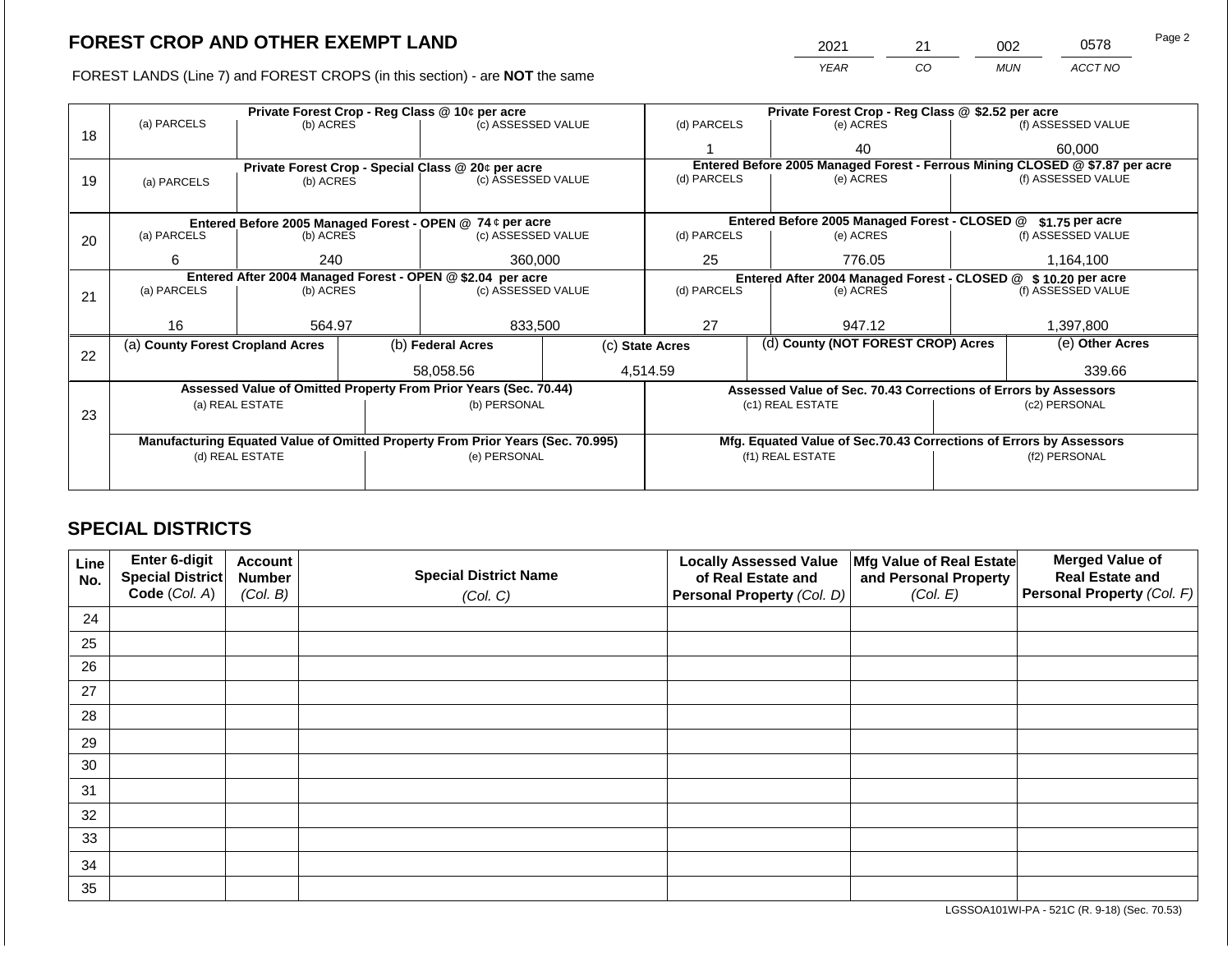|             | <b>SCHOOL DISTRICTS</b>                                         |                                             |                                                         |             | 2021                                                                              | 21                                                            | 002<br>0578                                                                    |
|-------------|-----------------------------------------------------------------|---------------------------------------------|---------------------------------------------------------|-------------|-----------------------------------------------------------------------------------|---------------------------------------------------------------|--------------------------------------------------------------------------------|
|             |                                                                 |                                             |                                                         |             | <b>YEAR</b>                                                                       | CO                                                            | <b>MUN</b><br>ACCT NO                                                          |
| Line<br>No. | <b>Enter 6-digit</b><br><b>School District</b><br>Code (Col. A) | <b>Account</b><br><b>Number</b><br>(Col. B) | <b>School District Name</b><br>(Col. C)                 |             | <b>Locally Assessed Value</b><br>of Real Estate and<br>Personal Property (Col. D) | Mfg Value of Real Estate<br>and Personal Property<br>(Col. E) | <b>Merged Value of</b><br><b>Real Estate and</b><br>Personal Property (Col. F) |
|             | A. SCHOOL DISTRICTS (K-8 and K-12)                              |                                             |                                                         |             |                                                                                   |                                                               |                                                                                |
| 36          | 211218                                                          | 0130                                        | SCH D OF CRANDON                                        |             | 39,173,900                                                                        |                                                               | 39,173,900                                                                     |
| 37          | 634330                                                          | 0374                                        | SCH D OF PHELPS                                         |             | 460,900                                                                           |                                                               | 460,900                                                                        |
| 38          |                                                                 |                                             |                                                         |             |                                                                                   |                                                               |                                                                                |
| 39          |                                                                 |                                             |                                                         |             |                                                                                   |                                                               |                                                                                |
| 40          |                                                                 |                                             |                                                         |             |                                                                                   |                                                               |                                                                                |
| 41          |                                                                 |                                             |                                                         |             |                                                                                   |                                                               |                                                                                |
| 42          |                                                                 |                                             |                                                         |             |                                                                                   |                                                               |                                                                                |
| 43          |                                                                 |                                             |                                                         |             |                                                                                   |                                                               |                                                                                |
| 44          |                                                                 |                                             |                                                         |             |                                                                                   |                                                               |                                                                                |
| 45<br>46    |                                                                 |                                             |                                                         |             |                                                                                   |                                                               |                                                                                |
|             |                                                                 |                                             |                                                         |             |                                                                                   |                                                               |                                                                                |
| 47<br>48    |                                                                 |                                             |                                                         |             |                                                                                   |                                                               |                                                                                |
| 49          |                                                                 |                                             |                                                         |             |                                                                                   |                                                               |                                                                                |
| 50          |                                                                 |                                             | TOTAL ASSESSED VALUE OF SCHOOL DISTRICTS (K-8 and K-12) |             | 39,634,800                                                                        |                                                               | 39,634,800                                                                     |
|             | <b>B.</b><br><b>UNION HIGH SCHOOL DISTRICTS</b>                 |                                             |                                                         |             |                                                                                   |                                                               |                                                                                |
| 51          |                                                                 |                                             |                                                         |             |                                                                                   |                                                               |                                                                                |
| 52          |                                                                 |                                             |                                                         |             |                                                                                   |                                                               |                                                                                |
| 53          |                                                                 |                                             |                                                         |             |                                                                                   |                                                               |                                                                                |
| 54          |                                                                 |                                             |                                                         |             |                                                                                   |                                                               |                                                                                |
| 55          |                                                                 |                                             | TOTAL ASSESSED VALUE OF UNION HIGH SCHOOLS              |             |                                                                                   |                                                               |                                                                                |
|             | C.<br><b>TECHNICAL COLLEGE DISTRICTS</b>                        |                                             |                                                         |             |                                                                                   |                                                               |                                                                                |
| 56          | 001600                                                          | 0015                                        | NICOLET TECHNICAL COLLEGE                               | <b>RHIN</b> | 39,634,800                                                                        |                                                               | 39,634,800                                                                     |
| 57          |                                                                 |                                             |                                                         |             |                                                                                   |                                                               |                                                                                |
| 58          |                                                                 |                                             |                                                         |             |                                                                                   |                                                               |                                                                                |
| 59          |                                                                 |                                             | TOTAL ASSESSED VALUE OF TECHNICAL COLLEGES              |             | 39,634,800                                                                        |                                                               | 39,634,800                                                                     |

2021

 *I hereby certify, to the best of my knowledge and belief, this form is complete and correct.*

**SCHOOL DISTRICTS**

| Name                  |                          | Title | Submission date |
|-----------------------|--------------------------|-------|-----------------|
| <b>CHRISTY CONLEY</b> |                          |       | 2021<br>08      |
| Phone                 | Email address            |       |                 |
| 715<br>478 -<br>2412  | FORESTTR@CO.FOREST.WI.US |       |                 |

Page 3

002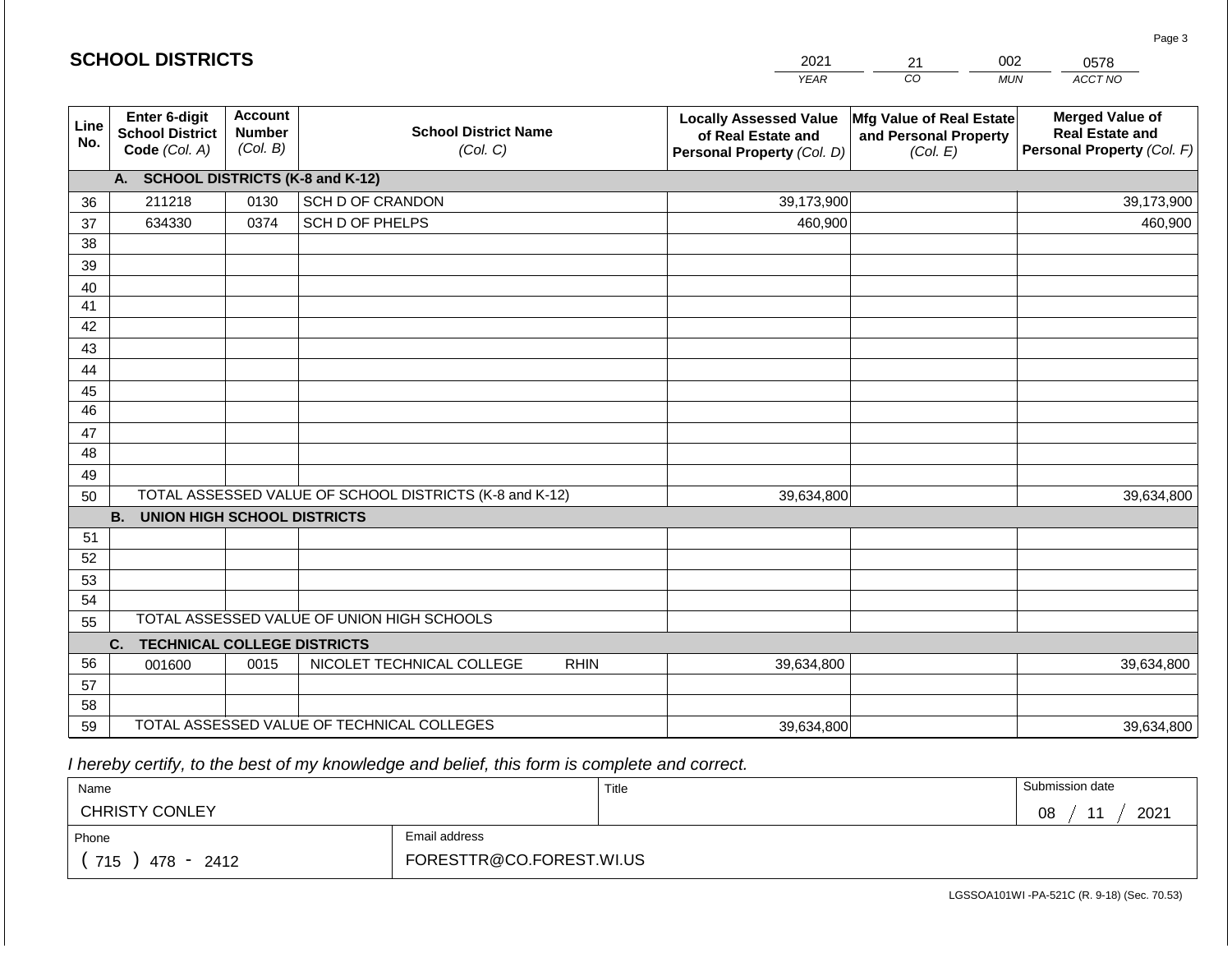- Each municipality's SOA is completed after the Board of Review and includes any changes made to the locally assessed values, under state law (sec. 70.53, Wis. Stats.)
- The Wisconsin Department of Revenue (DOR) merges the locally assessed values with the state assessed manufacturing values
- DOR provides the information regarding district names and codes. If a district is not listed, contact DOR.

Note: If you submit an amended SOA to DOR after your municipality's SOA is equated and posted to our website, we will process the SOA. However, DOR will not recalculate the *aggregate ratio or update the final SOA posted on our website. You should use the corrected values to calculate your tax rates.*

#### **Page 1: Real Estate and Personal Property**

- Lines 1-9 assessed real estate values, parcel counts and acres by classification
- Lines 10-15 assessed personal property values and number of accounts by class
- Line 16 aggregate assessed value of all property subject to general property; use to calculate tax rates. Note: This line equals the total assessed value of K-8 and K-12 school districts (Line 50) and total assessed value of technical colleges (Line 59).
- Remarks assessment ratio used to calculate estimated fair market value on property tax bills

#### **Page 2: Forest Crop, Other Exempt Land and Special Districts**

- Lines 18-21 private forest crop and managed forest lands assessed values
- Line  $22 -$  tax exempt land acres
- Line 23 prior years assessed value of omitted property under sec. 70.44 and correction of errors under sec. 70.43 shown by locally assessed or manufacturing real estate and personal property. Note: If there is an amount on this line, report the corresponding tax in the Statement of Taxes, Sections J or K.
- Lines 24-35 special district assessed values. These values are used to calculate tax rates for the special districts.

#### **Page 3: School Districts**

- Lines 36-50 school districts (K-8 and K-12) assessed values. These values are used to calculate tax rates for school districts.
- Lines 51-55 union high school district assessed values. These values are used to calculate tax rates for union high school districts.
- Lines 56-59 technical college assessed values. These values are used to calculate tax rates for technical colleges.

If you have questions: Email: lgs@wisconsin.gov

 Phone: (608) 266-2569 or (608) 264-6892 Fax: (608) 264-6887

NANCY MILLER<br>TOWN OF ALVIN TOWN OF ALVIN **ALVIN, WI 54542** ALVIN, WI 5454216962 HWY 55 16962 HWY 55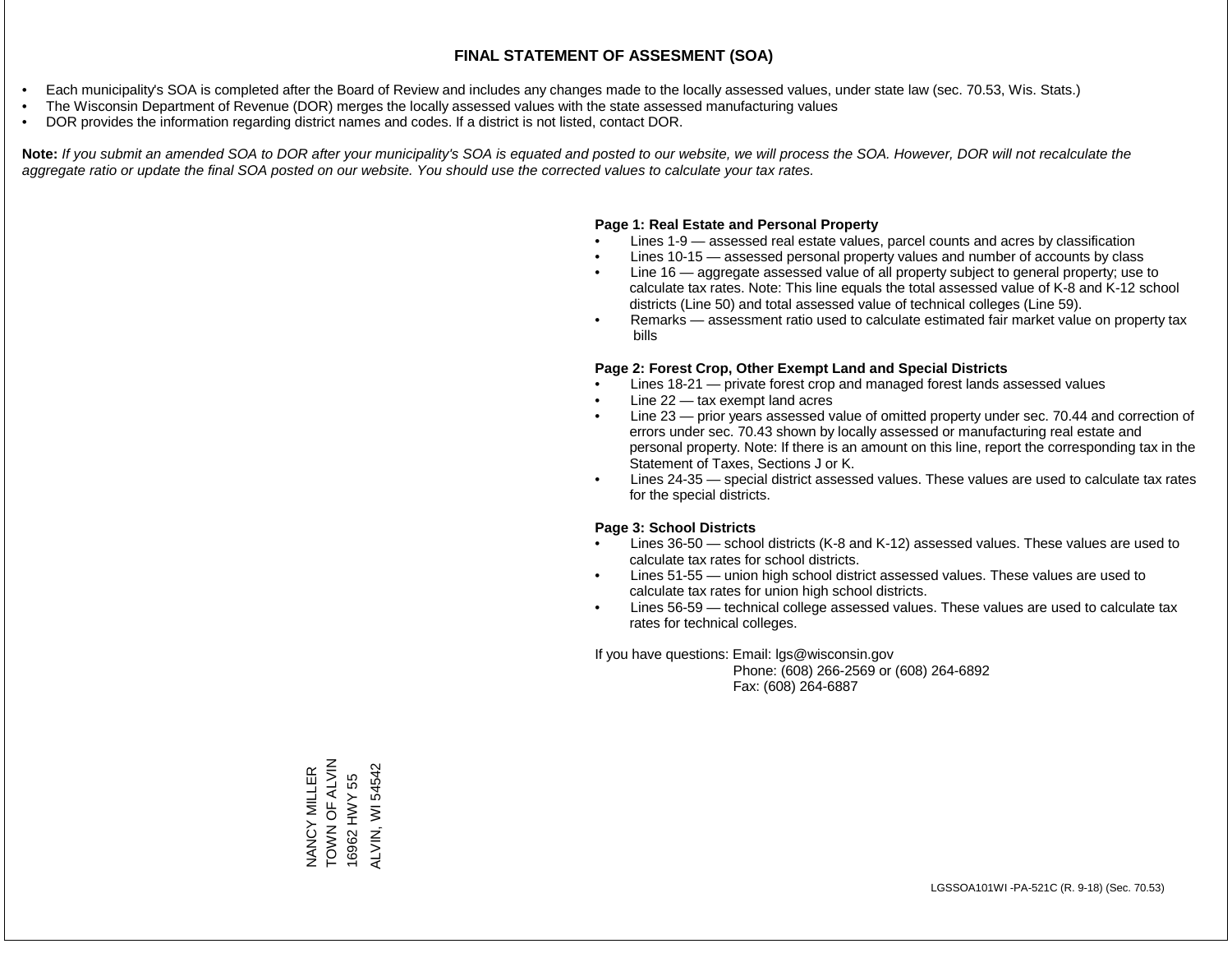|                | <b>FINAL - EQUATED</b><br><b>STATEMENT OF ASSESSMENT FOR 2021</b>                                                                                                                            |                          | 21                                         | 004                                                 | 0579                           | This is an Amended Return              | Page 1                                         |
|----------------|----------------------------------------------------------------------------------------------------------------------------------------------------------------------------------------------|--------------------------|--------------------------------------------|-----------------------------------------------------|--------------------------------|----------------------------------------|------------------------------------------------|
|                |                                                                                                                                                                                              |                          | CO                                         | <b>MUN</b>                                          | ACCT NO                        |                                        |                                                |
|                | <b>FOR</b><br><b>TOWN OF</b><br>OF                                                                                                                                                           | <b>ARGONNE</b>           |                                            | <b>FOREST COUNTY</b>                                |                                |                                        |                                                |
|                | Town - Village - City                                                                                                                                                                        | <b>Municipality Name</b> |                                            | <b>County Name</b>                                  |                                |                                        |                                                |
| Line           | <b>REAL ESTATE</b><br>(See Lines 18 - 22 for                                                                                                                                                 |                          | PARCEL COUNT<br>TOTAL LAND   IMPROVEMENTS  | NO. OF ACRES<br><b>WHOLE</b><br><b>NUMBERS ONLY</b> | <b>VALUE OF</b><br><b>LAND</b> | <b>VALUE OF</b><br><b>IMPROVEMENTS</b> | <b>TOTAL VALUE OF LAND</b><br>AND IMPROVEMENTS |
| No.            | other Real Estate)                                                                                                                                                                           | (Col. A)                 | (Col. B)                                   | (Col, C)                                            | (Col. D)                       | (Col. E)                               | (Col. F)                                       |
| $\mathbf{1}$   | <b>RESIDENTIAL - Class 1</b>                                                                                                                                                                 | 575                      | 391                                        | 1,188                                               | 5,422,000                      | 24,669,020                             | 30,091,020                                     |
| 2              | <b>COMMERCIAL - Class 2</b>                                                                                                                                                                  | 19                       | 11                                         | 45                                                  | 140,300                        | 1,194,600                              | 1,334,900                                      |
| 3              | <b>MANUFACTURING - Class 3</b>                                                                                                                                                               | 0                        | $\mathbf 0$                                | 0                                                   | 0                              | 0                                      | 0                                              |
| 4              | <b>AGRICULTURAL - Class 4</b>                                                                                                                                                                | 208                      |                                            | 3,919                                               | 356,500                        |                                        | 356,500                                        |
| 5              | <b>UNDEVELOPED - Class 5</b>                                                                                                                                                                 | 145                      |                                            | 1,992                                               | 653,550                        |                                        | 653,550                                        |
| 6              | AGRICULTURAL FOREST - Class 5m                                                                                                                                                               | 37                       |                                            | 695                                                 | 627,200                        |                                        | 627,200                                        |
| $\overline{7}$ | FOREST LANDS - Class 6                                                                                                                                                                       | 160                      |                                            | 3,707                                               | 5,988,500                      |                                        | 5,988,500                                      |
| 8              | OTHER - Class 7                                                                                                                                                                              | 28                       | 27                                         | 45                                                  | 152,400                        | 1,458,400                              | 1,610,800                                      |
| 9              | <b>TOTAL - ALL COLUMNS</b>                                                                                                                                                                   | 1,172                    | 429                                        | 11,591                                              | 13,340,450                     | 27,322,020                             | 40,662,470                                     |
| 10             | NUMBER OF PERSONAL PROPERTY ACCOUNTS IN ROLL                                                                                                                                                 |                          |                                            | 27                                                  | <b>LOCALLY ASSESSED</b>        | <b>MANUFACTURING</b>                   | <b>MERGED</b>                                  |
| 11             | BOATS AND OTHER WATERCRAFT NOT EXEMPT - Code 1                                                                                                                                               |                          |                                            |                                                     | 0                              | 0                                      | 0                                              |
| 12             | MACHINERY, TOOLS AND PATTERNS - Code 2                                                                                                                                                       |                          |                                            |                                                     |                                | $\mathbf 0$                            | $\Omega$                                       |
| 13             | FURNITURE, FIXTURES AND EQUIPMENT - Code 3                                                                                                                                                   |                          |                                            |                                                     | 19,800                         | $\mathbf 0$                            | 19,800                                         |
| 14             | ALL OTHER PERSONAL PROPERTY NOT EXEMPT - Codes 4A, 4B, 4C                                                                                                                                    |                          |                                            |                                                     | 317,900                        | $\mathbf 0$                            | 317,900                                        |
| 15             | TOTAL OF PERSONAL PROPERTY NOT EXEMPT (Total of Lines 11-14)                                                                                                                                 |                          |                                            |                                                     | 337,700                        | $\mathbf 0$                            | 337,700                                        |
| 16             | AGGREGATE ASSESSED VALUE OF ALL PROPERTY SUBJECT TO THE GENERAL PROPERTY TAX (Total of Lines 9F and 15F)<br>MUST EQUAL TOTAL VALUE OF THE SCHOOL DISTRICTS (K-12 PLUS K-8) - Line 50, Col. F |                          |                                            |                                                     |                                |                                        | 41,000,170                                     |
| 17             | <b>BOARD OF REVIEW</b><br>DATE OF FINAL ADJOURNMENT                                                                                                                                          | 06/09/2021               | Name of Assessor<br><b>EDWARD MCKEAGUE</b> |                                                     | Telephone #                    | (715) 216-7890                         |                                                |

The Assessment Ratio to be used in calculating the estimated Fair Market Value on tax bills for this tax district is .917217442

This ratio should be used to convert assessed values to "Calculate Equalized Values" in Step 1 of the Lottery and Gaming Credit Calculations.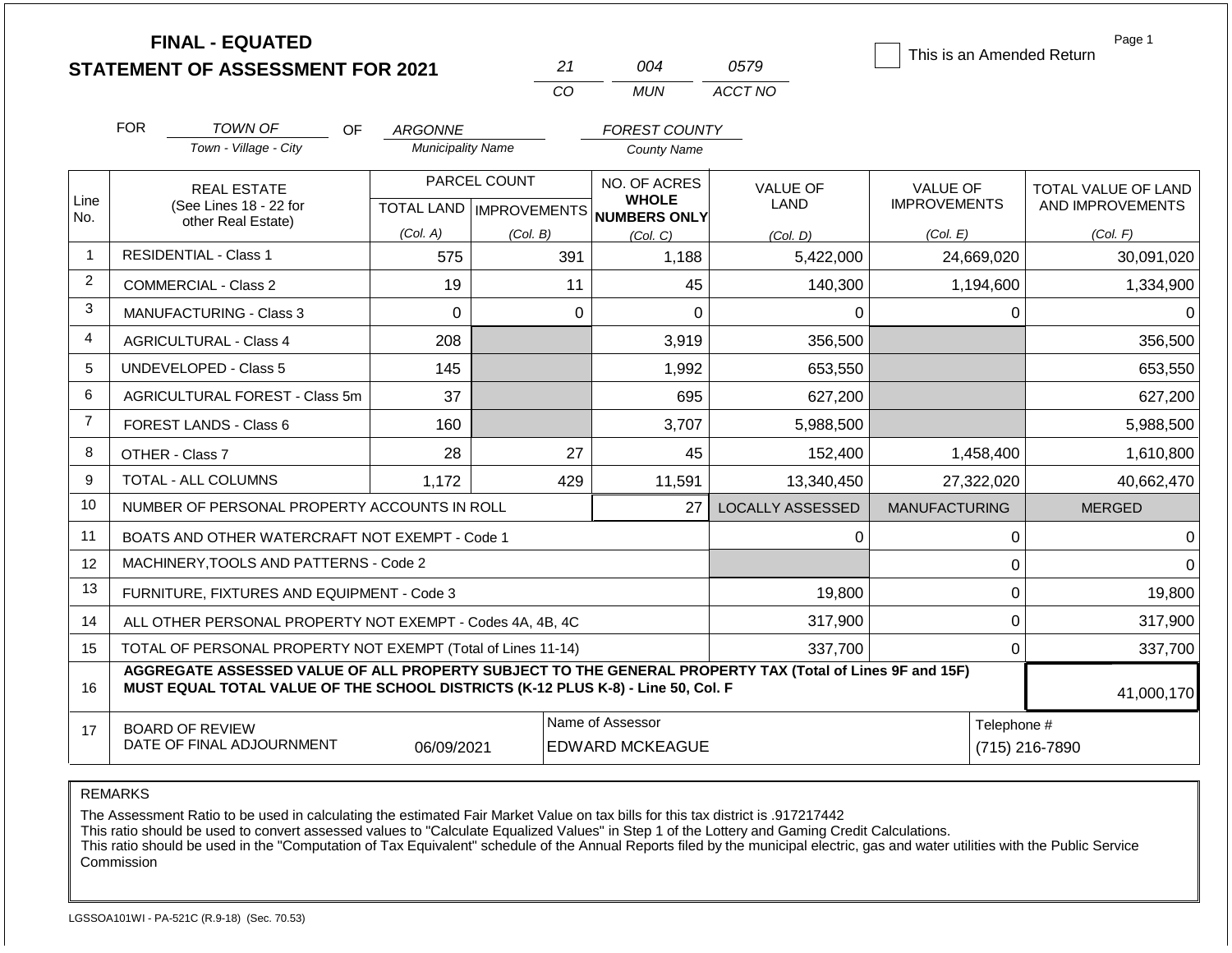FOREST LANDS (Line 7) and FOREST CROPS (in this section) - are NOT the same

| 2021 | 21 | 004        | 0579    | Page 2 |
|------|----|------------|---------|--------|
| YEAR | CO | <b>MUN</b> | ACCT NO |        |

|    |                                  |                 |  | Private Forest Crop - Reg Class @ 10¢ per acre                                 |  |                                                                              | Private Forest Crop - Reg Class @ \$2.52 per acre                  |  |                    |  |
|----|----------------------------------|-----------------|--|--------------------------------------------------------------------------------|--|------------------------------------------------------------------------------|--------------------------------------------------------------------|--|--------------------|--|
| 18 | (a) PARCELS                      | (b) ACRES       |  | (c) ASSESSED VALUE                                                             |  | (d) PARCELS                                                                  | (e) ACRES                                                          |  | (f) ASSESSED VALUE |  |
|    |                                  |                 |  |                                                                                |  | 2                                                                            | 80                                                                 |  | 146.000            |  |
|    |                                  |                 |  | Private Forest Crop - Special Class @ 20¢ per acre                             |  | Entered Before 2005 Managed Forest - Ferrous Mining CLOSED @ \$7.87 per acre |                                                                    |  |                    |  |
| 19 | (a) PARCELS                      | (b) ACRES       |  | (c) ASSESSED VALUE                                                             |  | (d) PARCELS                                                                  | (e) ACRES                                                          |  |                    |  |
|    |                                  |                 |  |                                                                                |  |                                                                              |                                                                    |  |                    |  |
|    |                                  |                 |  | Entered Before 2005 Managed Forest - OPEN @ 74 ¢ per acre                      |  |                                                                              | Entered Before 2005 Managed Forest - CLOSED @                      |  | \$1.75 per acre    |  |
| 20 | (a) PARCELS                      | (b) ACRES       |  | (c) ASSESSED VALUE                                                             |  | (d) PARCELS                                                                  | (e) ACRES                                                          |  | (f) ASSESSED VALUE |  |
|    | 35                               | 1,255.28        |  | 1,792,000                                                                      |  | 54                                                                           | 1,627.22                                                           |  | 2,695,800          |  |
|    |                                  |                 |  | Entered After 2004 Managed Forest - OPEN @ \$2.04 per acre                     |  | Entered After 2004 Managed Forest - CLOSED @<br>$$10.20$ per acre            |                                                                    |  |                    |  |
| 21 | (a) PARCELS                      | (b) ACRES       |  | (c) ASSESSED VALUE                                                             |  | (d) PARCELS                                                                  | (e) ACRES                                                          |  | (f) ASSESSED VALUE |  |
|    |                                  |                 |  |                                                                                |  |                                                                              |                                                                    |  |                    |  |
|    | 25                               | 884.37          |  | 1,339,900                                                                      |  | 37                                                                           | 1.097.4                                                            |  |                    |  |
| 22 | (a) County Forest Cropland Acres |                 |  | (b) Federal Acres                                                              |  | (d) County (NOT FOREST CROP) Acres<br>(c) State Acres                        |                                                                    |  | (e) Other Acres    |  |
|    |                                  |                 |  | 46,105.34                                                                      |  | 6,862.9<br>14.29                                                             |                                                                    |  | 88.73              |  |
|    |                                  |                 |  | Assessed Value of Omitted Property From Prior Years (Sec. 70.44)               |  |                                                                              | Assessed Value of Sec. 70.43 Corrections of Errors by Assessors    |  |                    |  |
|    |                                  | (a) REAL ESTATE |  | (b) PERSONAL                                                                   |  |                                                                              | (c1) REAL ESTATE                                                   |  | (c2) PERSONAL      |  |
| 23 |                                  |                 |  |                                                                                |  |                                                                              |                                                                    |  |                    |  |
|    |                                  |                 |  | Manufacturing Equated Value of Omitted Property From Prior Years (Sec. 70.995) |  |                                                                              | Mfg. Equated Value of Sec.70.43 Corrections of Errors by Assessors |  |                    |  |
|    |                                  | (d) REAL ESTATE |  | (e) PERSONAL                                                                   |  |                                                                              | (f1) REAL ESTATE                                                   |  | (f2) PERSONAL      |  |
|    |                                  |                 |  |                                                                                |  |                                                                              |                                                                    |  |                    |  |
|    |                                  |                 |  |                                                                                |  |                                                                              |                                                                    |  |                    |  |

# **SPECIAL DISTRICTS**

| Line<br>No. | Enter 6-digit<br>Special District<br>Code (Col. A) | <b>Account</b><br><b>Number</b><br>(Col. B) | <b>Special District Name</b><br>(Col. C) | <b>Locally Assessed Value</b><br>of Real Estate and<br>Personal Property (Col. D) | Mfg Value of Real Estate<br>and Personal Property<br>(Col. E) | <b>Merged Value of</b><br><b>Real Estate and</b><br>Personal Property (Col. F) |
|-------------|----------------------------------------------------|---------------------------------------------|------------------------------------------|-----------------------------------------------------------------------------------|---------------------------------------------------------------|--------------------------------------------------------------------------------|
| 24          |                                                    |                                             |                                          |                                                                                   |                                                               |                                                                                |
| 25          |                                                    |                                             |                                          |                                                                                   |                                                               |                                                                                |
| 26          |                                                    |                                             |                                          |                                                                                   |                                                               |                                                                                |
| 27          |                                                    |                                             |                                          |                                                                                   |                                                               |                                                                                |
| 28          |                                                    |                                             |                                          |                                                                                   |                                                               |                                                                                |
| 29          |                                                    |                                             |                                          |                                                                                   |                                                               |                                                                                |
| 30          |                                                    |                                             |                                          |                                                                                   |                                                               |                                                                                |
| 31          |                                                    |                                             |                                          |                                                                                   |                                                               |                                                                                |
| 32          |                                                    |                                             |                                          |                                                                                   |                                                               |                                                                                |
| 33          |                                                    |                                             |                                          |                                                                                   |                                                               |                                                                                |
| 34          |                                                    |                                             |                                          |                                                                                   |                                                               |                                                                                |
| 35          |                                                    |                                             |                                          |                                                                                   |                                                               |                                                                                |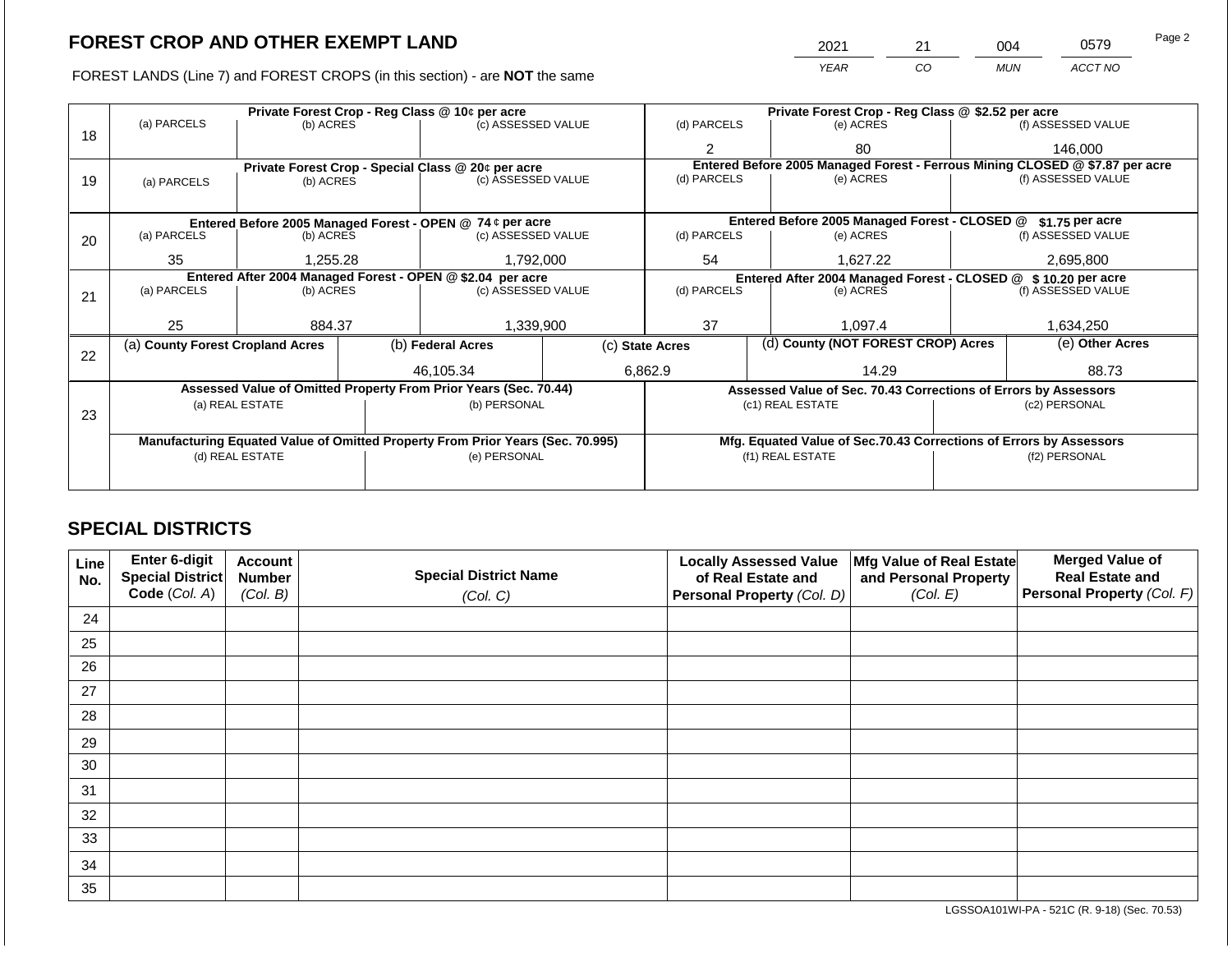|             | <b>SCHOOL DISTRICTS</b>                                  |                                             |                                                         |             | 2021                                                                              | 21                                                            | 004        | 0579                                                                           |
|-------------|----------------------------------------------------------|---------------------------------------------|---------------------------------------------------------|-------------|-----------------------------------------------------------------------------------|---------------------------------------------------------------|------------|--------------------------------------------------------------------------------|
|             |                                                          |                                             |                                                         |             | <b>YEAR</b>                                                                       | CO                                                            | <b>MUN</b> | ACCT NO                                                                        |
| Line<br>No. | Enter 6-digit<br><b>School District</b><br>Code (Col. A) | <b>Account</b><br><b>Number</b><br>(Col. B) | <b>School District Name</b><br>(Col. C)                 |             | <b>Locally Assessed Value</b><br>of Real Estate and<br>Personal Property (Col. D) | Mfg Value of Real Estate<br>and Personal Property<br>(Col. E) |            | <b>Merged Value of</b><br><b>Real Estate and</b><br>Personal Property (Col. F) |
|             | A. SCHOOL DISTRICTS (K-8 and K-12)                       |                                             |                                                         |             |                                                                                   |                                                               |            |                                                                                |
| 36          | 211218                                                   | 0130                                        | SCH D OF CRANDON                                        |             | 41,000,170                                                                        |                                                               |            | 41,000,170                                                                     |
| 37          |                                                          |                                             |                                                         |             |                                                                                   |                                                               |            |                                                                                |
| 38          |                                                          |                                             |                                                         |             |                                                                                   |                                                               |            |                                                                                |
| 39          |                                                          |                                             |                                                         |             |                                                                                   |                                                               |            |                                                                                |
| 40<br>41    |                                                          |                                             |                                                         |             |                                                                                   |                                                               |            |                                                                                |
| 42          |                                                          |                                             |                                                         |             |                                                                                   |                                                               |            |                                                                                |
| 43          |                                                          |                                             |                                                         |             |                                                                                   |                                                               |            |                                                                                |
| 44          |                                                          |                                             |                                                         |             |                                                                                   |                                                               |            |                                                                                |
| 45          |                                                          |                                             |                                                         |             |                                                                                   |                                                               |            |                                                                                |
| 46          |                                                          |                                             |                                                         |             |                                                                                   |                                                               |            |                                                                                |
| 47          |                                                          |                                             |                                                         |             |                                                                                   |                                                               |            |                                                                                |
| 48          |                                                          |                                             |                                                         |             |                                                                                   |                                                               |            |                                                                                |
| 49<br>50    |                                                          |                                             | TOTAL ASSESSED VALUE OF SCHOOL DISTRICTS (K-8 and K-12) |             | 41,000,170                                                                        |                                                               |            | 41,000,170                                                                     |
|             | <b>B. UNION HIGH SCHOOL DISTRICTS</b>                    |                                             |                                                         |             |                                                                                   |                                                               |            |                                                                                |
| 51          |                                                          |                                             |                                                         |             |                                                                                   |                                                               |            |                                                                                |
| 52          |                                                          |                                             |                                                         |             |                                                                                   |                                                               |            |                                                                                |
| 53          |                                                          |                                             |                                                         |             |                                                                                   |                                                               |            |                                                                                |
| 54          |                                                          |                                             |                                                         |             |                                                                                   |                                                               |            |                                                                                |
| 55          |                                                          |                                             | TOTAL ASSESSED VALUE OF UNION HIGH SCHOOLS              |             |                                                                                   |                                                               |            |                                                                                |
|             | C.<br><b>TECHNICAL COLLEGE DISTRICTS</b>                 |                                             |                                                         |             |                                                                                   |                                                               |            |                                                                                |
| 56          | 001600                                                   | 0015                                        | NICOLET TECHNICAL COLLEGE                               | <b>RHIN</b> | 41,000,170                                                                        |                                                               |            | 41,000,170                                                                     |
| 57<br>58    |                                                          |                                             |                                                         |             |                                                                                   |                                                               |            |                                                                                |
| 59          |                                                          |                                             | TOTAL ASSESSED VALUE OF TECHNICAL COLLEGES              |             | 41,000,170                                                                        |                                                               |            | 41,000,170                                                                     |

 *I hereby certify, to the best of my knowledge and belief, this form is complete and correct.*

| Name                  |                          | Title | Submission date  |
|-----------------------|--------------------------|-------|------------------|
| <b>CHRISTY CONLEY</b> |                          |       | 2021<br>15<br>06 |
| Phone                 | Email address            |       |                  |
| 715<br>478 - 2412     | FORESTTR@CO.FOREST.WI.US |       |                  |

Page 3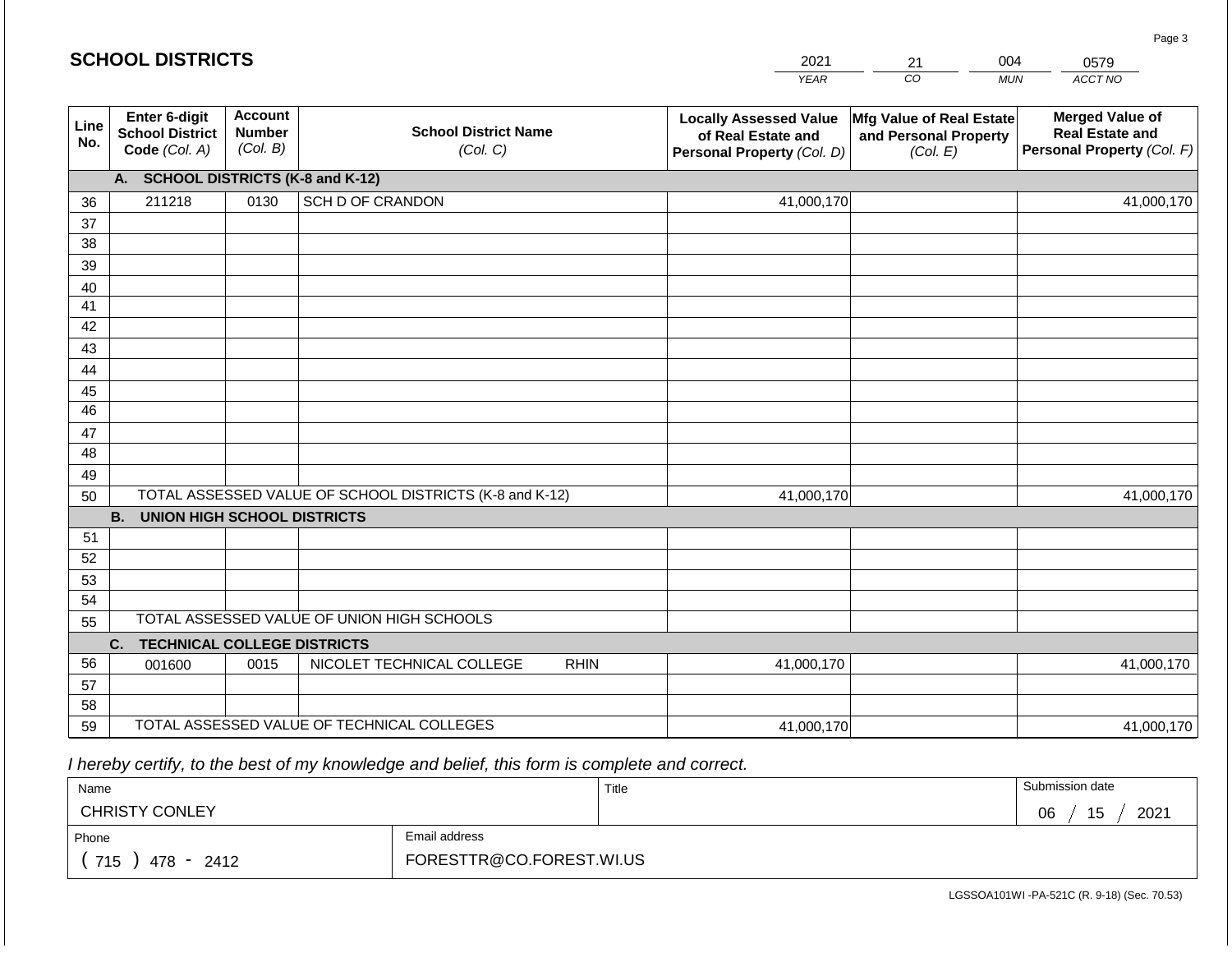- Each municipality's SOA is completed after the Board of Review and includes any changes made to the locally assessed values, under state law (sec. 70.53, Wis. Stats.)
- The Wisconsin Department of Revenue (DOR) merges the locally assessed values with the state assessed manufacturing values
- DOR provides the information regarding district names and codes. If a district is not listed, contact DOR.

Note: If you submit an amended SOA to DOR after your municipality's SOA is equated and posted to our website, we will process the SOA. However, DOR will not recalculate the *aggregate ratio or update the final SOA posted on our website. You should use the corrected values to calculate your tax rates.*

### **Page 1: Real Estate and Personal Property**

- Lines 1-9 assessed real estate values, parcel counts and acres by classification
- Lines 10-15 assessed personal property values and number of accounts by class
- Line 16 aggregate assessed value of all property subject to general property; use to calculate tax rates. Note: This line equals the total assessed value of K-8 and K-12 school districts (Line 50) and total assessed value of technical colleges (Line 59).
- Remarks assessment ratio used to calculate estimated fair market value on property tax bills

### **Page 2: Forest Crop, Other Exempt Land and Special Districts**

- Lines 18-21 private forest crop and managed forest lands assessed values
- Line  $22 -$  tax exempt land acres
- Line 23 prior years assessed value of omitted property under sec. 70.44 and correction of errors under sec. 70.43 shown by locally assessed or manufacturing real estate and personal property. Note: If there is an amount on this line, report the corresponding tax in the Statement of Taxes, Sections J or K.
- Lines 24-35 special district assessed values. These values are used to calculate tax rates for the special districts.

### **Page 3: School Districts**

- Lines 36-50 school districts (K-8 and K-12) assessed values. These values are used to calculate tax rates for school districts.
- Lines 51-55 union high school district assessed values. These values are used to calculate tax rates for union high school districts.
- Lines 56-59 technical college assessed values. These values are used to calculate tax rates for technical colleges.

If you have questions: Email: lgs@wisconsin.gov

 Phone: (608) 266-2569 or (608) 264-6892 Fax: (608) 264-6887

AMY COLLINS<br>TOWN OF AR(<br>PO BOX 295 TOWN OF ARGONNE ARGONNE, WI 54511 - 0295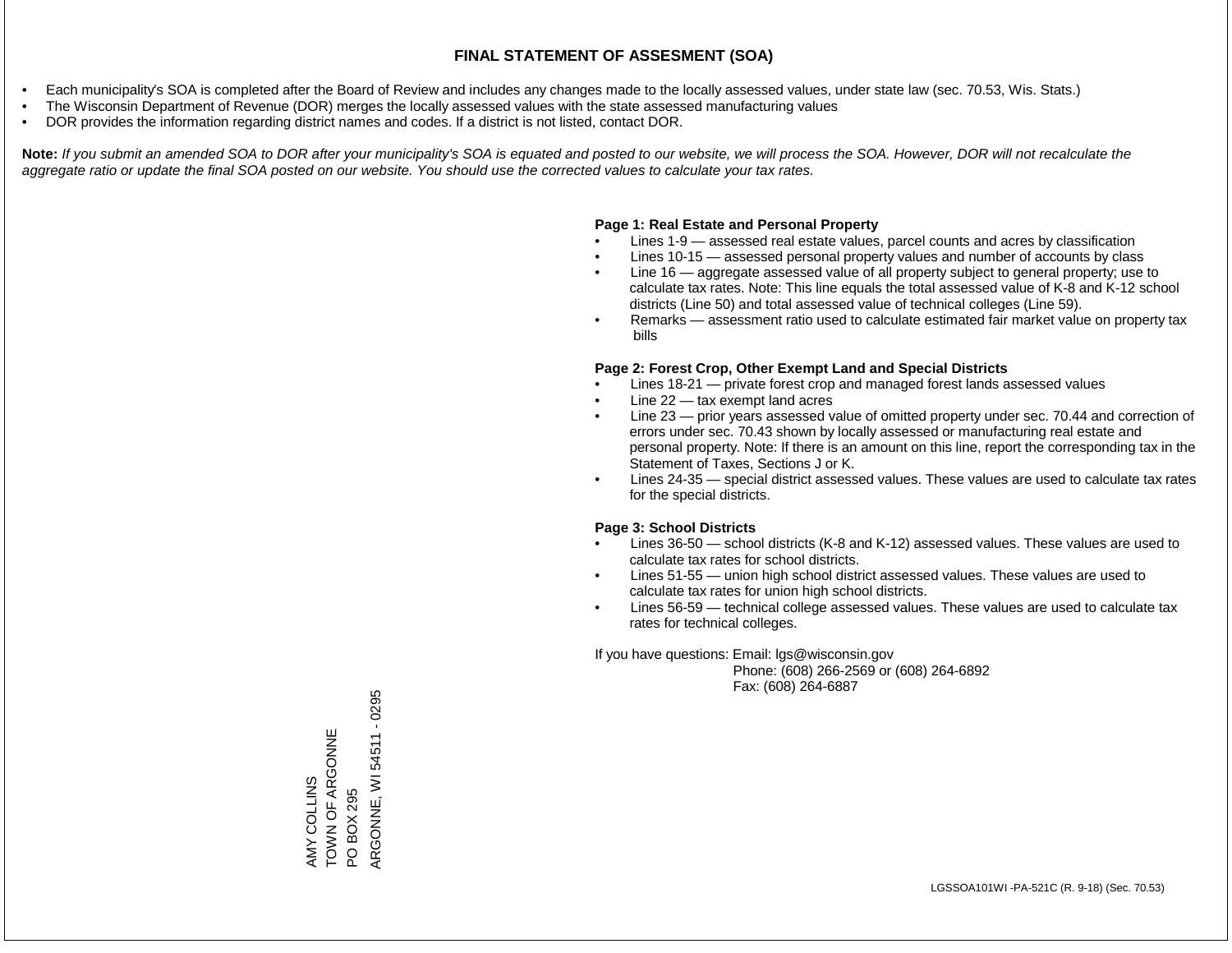|                |                                                                                                                                                                                              | <b>FINAL - EQUATED</b><br><b>STATEMENT OF ASSESSMENT FOR 2021</b> |                          |              | 21                                     | 006                                                  | 0580                    | This is an Amended Return | Page 1              |  |
|----------------|----------------------------------------------------------------------------------------------------------------------------------------------------------------------------------------------|-------------------------------------------------------------------|--------------------------|--------------|----------------------------------------|------------------------------------------------------|-------------------------|---------------------------|---------------------|--|
|                |                                                                                                                                                                                              |                                                                   |                          |              | CO                                     | <b>MUN</b>                                           | ACCT NO                 |                           |                     |  |
|                | <b>FOR</b>                                                                                                                                                                                   | TOWN OF<br>OF.                                                    | ARMSTRONG CREEK          |              |                                        | <b>FOREST COUNTY</b>                                 |                         |                           |                     |  |
|                |                                                                                                                                                                                              | Town - Village - City                                             | <b>Municipality Name</b> |              |                                        | <b>County Name</b>                                   |                         |                           |                     |  |
|                |                                                                                                                                                                                              | <b>REAL ESTATE</b>                                                |                          | PARCEL COUNT |                                        | NO. OF ACRES                                         | <b>VALUE OF</b>         | <b>VALUE OF</b>           | TOTAL VALUE OF LAND |  |
| Line<br>No.    |                                                                                                                                                                                              | (See Lines 18 - 22 for<br>other Real Estate)                      |                          |              |                                        | <b>WHOLE</b><br>TOTAL LAND IMPROVEMENTS NUMBERS ONLY | LAND                    | <b>IMPROVEMENTS</b>       | AND IMPROVEMENTS    |  |
|                |                                                                                                                                                                                              |                                                                   | (Col. A)                 | (Col. B)     |                                        | (Col. C)                                             | (Col, D)                | (Col. E)                  | (Col. F)            |  |
| $\mathbf{1}$   |                                                                                                                                                                                              | <b>RESIDENTIAL - Class 1</b>                                      | 517                      |              | 433                                    | 798                                                  | 6,725,100               | 21,779,800                | 28,504,900          |  |
| $\overline{2}$ |                                                                                                                                                                                              | <b>COMMERCIAL - Class 2</b>                                       | 25                       |              | 24                                     | 27                                                   | 303,100                 | 1,286,000                 | 1,589,100           |  |
| 3              |                                                                                                                                                                                              | <b>MANUFACTURING - Class 3</b>                                    | 1                        |              | 1                                      | $\overline{4}$                                       | 10,000                  | 74,100                    | 84,100              |  |
| $\overline{4}$ |                                                                                                                                                                                              | <b>AGRICULTURAL - Class 4</b>                                     | 203                      |              |                                        | 2,989                                                | 451,550                 |                           | 451,550             |  |
| 5              |                                                                                                                                                                                              | UNDEVELOPED - Class 5                                             | 285                      |              |                                        | 2,985                                                | 560,700                 |                           | 560,700             |  |
| 6              |                                                                                                                                                                                              | <b>AGRICULTURAL FOREST - Class 5m</b>                             | 139                      |              |                                        | 2,114                                                | 1,755,200               |                           | 1,755,200           |  |
| $\overline{7}$ |                                                                                                                                                                                              | <b>FOREST LANDS - Class 6</b>                                     | 300                      |              |                                        | 4,701                                                | 7,096,400               |                           | 7,096,400           |  |
| 8              |                                                                                                                                                                                              | OTHER - Class 7                                                   | 57                       |              | 56                                     | 94                                                   | 490,800                 | 3,471,800                 | 3,962,600           |  |
| 9              |                                                                                                                                                                                              | <b>TOTAL - ALL COLUMNS</b>                                        | 1,527                    |              | 514                                    | 13,712                                               | 17,392,850              | 26,611,700                | 44,004,550          |  |
| 10             |                                                                                                                                                                                              | NUMBER OF PERSONAL PROPERTY ACCOUNTS IN ROLL                      |                          |              |                                        | 29                                                   | <b>LOCALLY ASSESSED</b> | <b>MANUFACTURING</b>      | <b>MERGED</b>       |  |
| 11             |                                                                                                                                                                                              | BOATS AND OTHER WATERCRAFT NOT EXEMPT - Code 1                    |                          |              |                                        |                                                      | 0                       | 0                         | $\Omega$            |  |
| 12             |                                                                                                                                                                                              | MACHINERY, TOOLS AND PATTERNS - Code 2                            |                          |              |                                        |                                                      |                         | 10,600                    | 10,600              |  |
| 13             |                                                                                                                                                                                              | FURNITURE, FIXTURES AND EQUIPMENT - Code 3                        |                          |              |                                        |                                                      | 41,800                  | 400                       | 42,200              |  |
| 14             |                                                                                                                                                                                              | ALL OTHER PERSONAL PROPERTY NOT EXEMPT - Codes 4A, 4B, 4C         |                          |              |                                        |                                                      | 190,200                 | 100                       | 190,300             |  |
| 15             |                                                                                                                                                                                              | TOTAL OF PERSONAL PROPERTY NOT EXEMPT (Total of Lines 11-14)      |                          |              |                                        |                                                      | 232,000                 | 11,100                    | 243,100             |  |
| 16             | AGGREGATE ASSESSED VALUE OF ALL PROPERTY SUBJECT TO THE GENERAL PROPERTY TAX (Total of Lines 9F and 15F)<br>MUST EQUAL TOTAL VALUE OF THE SCHOOL DISTRICTS (K-12 PLUS K-8) - Line 50, Col. F |                                                                   |                          |              |                                        |                                                      |                         |                           |                     |  |
| 17             |                                                                                                                                                                                              | <b>BOARD OF REVIEW</b><br>DATE OF FINAL ADJOURNMENT               | 05/17/2021               |              | Name of Assessor<br><b>STACY KARCZ</b> |                                                      | Telephone #             | (715) 478-2881            |                     |  |

The Assessment Ratio to be used in calculating the estimated Fair Market Value on tax bills for this tax district is .962679961

This ratio should be used to convert assessed values to "Calculate Equalized Values" in Step 1 of the Lottery and Gaming Credit Calculations.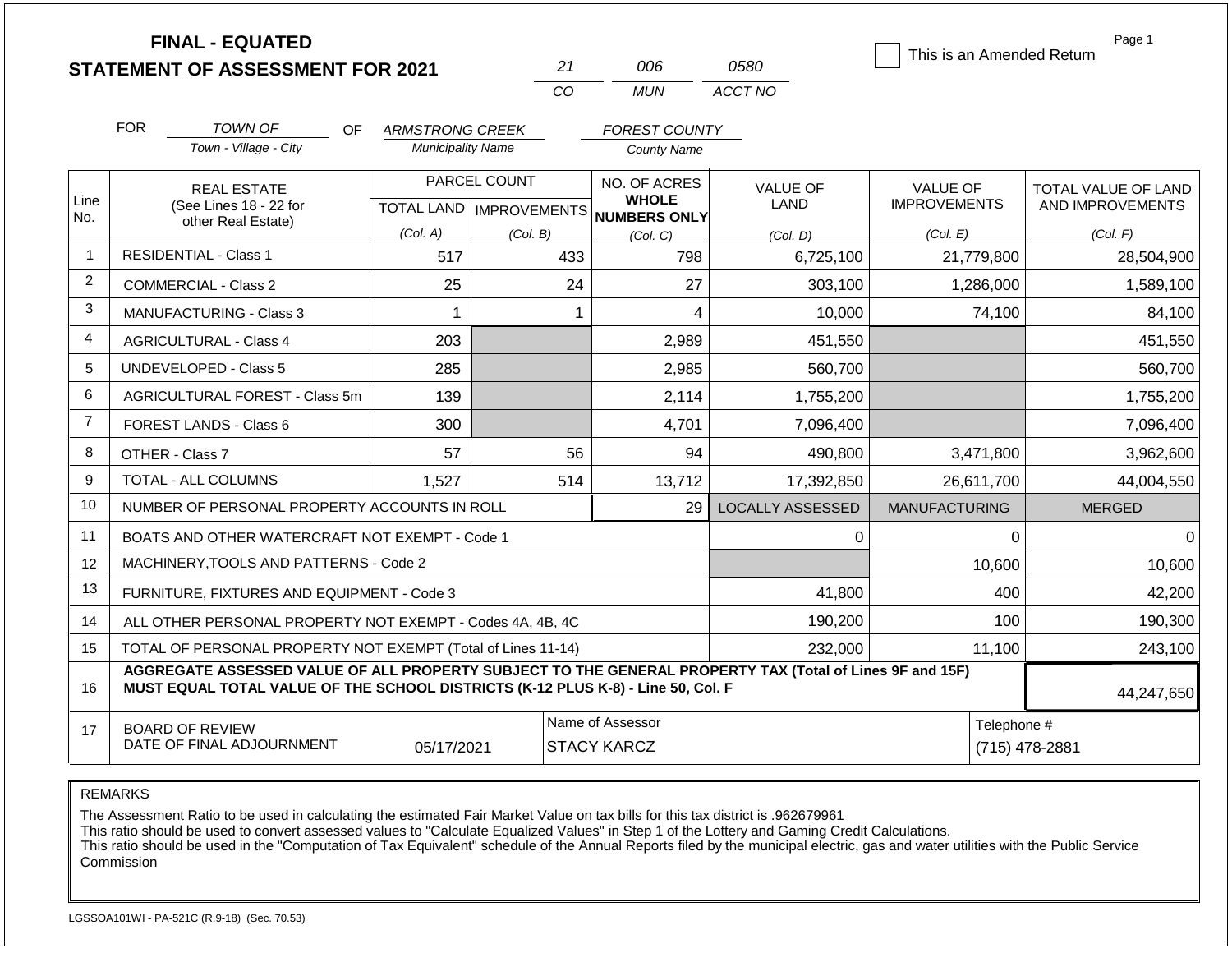FOREST LANDS (Line 7) and FOREST CROPS (in this section) - are NOT the same

|    |                                                            |                         |  | Private Forest Crop - Reg Class @ 10¢ per acre                                 |    | Private Forest Crop - Reg Class @ \$2.52 per acre                |          |                                                                    |                 |                                                                              |
|----|------------------------------------------------------------|-------------------------|--|--------------------------------------------------------------------------------|----|------------------------------------------------------------------|----------|--------------------------------------------------------------------|-----------------|------------------------------------------------------------------------------|
|    | (a) PARCELS                                                | (b) ACRES               |  | (c) ASSESSED VALUE                                                             |    | (d) PARCELS                                                      |          | (e) ACRES                                                          |                 | (f) ASSESSED VALUE                                                           |
| 18 |                                                            |                         |  |                                                                                |    | 2                                                                |          | 80                                                                 |                 | 80,300                                                                       |
|    |                                                            |                         |  | Private Forest Crop - Special Class @ 20¢ per acre                             |    |                                                                  |          |                                                                    |                 | Entered Before 2005 Managed Forest - Ferrous Mining CLOSED @ \$7.87 per acre |
| 19 | (a) PARCELS                                                | (b) ACRES               |  | (c) ASSESSED VALUE                                                             |    | (d) PARCELS                                                      |          | (e) ACRES                                                          |                 | (f) ASSESSED VALUE                                                           |
|    |                                                            |                         |  |                                                                                |    |                                                                  |          |                                                                    |                 |                                                                              |
|    |                                                            |                         |  | Entered Before 2005 Managed Forest - OPEN @ 74 ¢ per acre                      |    | Entered Before 2005 Managed Forest - CLOSED @<br>\$1.75 per acre |          |                                                                    |                 |                                                                              |
| 20 | (a) PARCELS                                                | (b) ACRES               |  | (c) ASSESSED VALUE                                                             |    | (d) PARCELS                                                      |          | (e) ACRES                                                          |                 | (f) ASSESSED VALUE                                                           |
|    |                                                            |                         |  |                                                                                |    |                                                                  |          |                                                                    |                 |                                                                              |
|    |                                                            | 741,200<br>23<br>828.39 |  |                                                                                | 42 |                                                                  | 1,348.61 |                                                                    | 1,517,500       |                                                                              |
|    | Entered After 2004 Managed Forest - OPEN @ \$2.04 per acre |                         |  |                                                                                |    |                                                                  |          | Entered After 2004 Managed Forest - CLOSED @                       |                 | \$10,20 per acre                                                             |
| 21 | (a) PARCELS                                                | (b) ACRES               |  | (c) ASSESSED VALUE                                                             |    | (d) PARCELS                                                      |          | (e) ACRES                                                          |                 | (f) ASSESSED VALUE                                                           |
|    |                                                            |                         |  |                                                                                |    |                                                                  |          |                                                                    |                 |                                                                              |
|    | 102                                                        | 3,997.93                |  | 4,335,700                                                                      |    | 55                                                               |          | 1,503.57                                                           |                 | 1,943,400                                                                    |
| 22 | (a) County Forest Cropland Acres                           |                         |  | (b) Federal Acres                                                              |    | (c) State Acres                                                  |          | (d) County (NOT FOREST CROP) Acres                                 | (e) Other Acres |                                                                              |
|    |                                                            |                         |  | 10.122.51                                                                      |    | 527.22                                                           |          | 185.97                                                             |                 | 654.2                                                                        |
|    |                                                            |                         |  | Assessed Value of Omitted Property From Prior Years (Sec. 70.44)               |    |                                                                  |          | Assessed Value of Sec. 70.43 Corrections of Errors by Assessors    |                 |                                                                              |
|    |                                                            | (a) REAL ESTATE         |  | (b) PERSONAL                                                                   |    |                                                                  |          | (c1) REAL ESTATE                                                   |                 | (c2) PERSONAL                                                                |
| 23 |                                                            |                         |  |                                                                                |    |                                                                  |          |                                                                    |                 |                                                                              |
|    |                                                            |                         |  | Manufacturing Equated Value of Omitted Property From Prior Years (Sec. 70.995) |    |                                                                  |          | Mfg. Equated Value of Sec.70.43 Corrections of Errors by Assessors |                 |                                                                              |
|    |                                                            | (d) REAL ESTATE         |  | (e) PERSONAL                                                                   |    | (f1) REAL ESTATE                                                 |          |                                                                    | (f2) PERSONAL   |                                                                              |
|    |                                                            |                         |  |                                                                                |    |                                                                  |          |                                                                    |                 |                                                                              |
|    |                                                            |                         |  |                                                                                |    |                                                                  |          |                                                                    |                 |                                                                              |

# **SPECIAL DISTRICTS**

| Line<br>No. | Enter 6-digit<br>Special District<br>Code (Col. A) | <b>Account</b><br><b>Number</b><br>(Col. B) | <b>Special District Name</b><br>(Col. C) | <b>Locally Assessed Value</b><br>of Real Estate and<br>Personal Property (Col. D) | Mfg Value of Real Estate<br>and Personal Property<br>(Col. E) | <b>Merged Value of</b><br><b>Real Estate and</b><br>Personal Property (Col. F) |
|-------------|----------------------------------------------------|---------------------------------------------|------------------------------------------|-----------------------------------------------------------------------------------|---------------------------------------------------------------|--------------------------------------------------------------------------------|
| 24          |                                                    |                                             |                                          |                                                                                   |                                                               |                                                                                |
| 25          |                                                    |                                             |                                          |                                                                                   |                                                               |                                                                                |
| 26          |                                                    |                                             |                                          |                                                                                   |                                                               |                                                                                |
| 27          |                                                    |                                             |                                          |                                                                                   |                                                               |                                                                                |
| 28          |                                                    |                                             |                                          |                                                                                   |                                                               |                                                                                |
| 29          |                                                    |                                             |                                          |                                                                                   |                                                               |                                                                                |
| 30          |                                                    |                                             |                                          |                                                                                   |                                                               |                                                                                |
| 31          |                                                    |                                             |                                          |                                                                                   |                                                               |                                                                                |
| 32          |                                                    |                                             |                                          |                                                                                   |                                                               |                                                                                |
| 33          |                                                    |                                             |                                          |                                                                                   |                                                               |                                                                                |
| 34          |                                                    |                                             |                                          |                                                                                   |                                                               |                                                                                |
| 35          |                                                    |                                             |                                          |                                                                                   |                                                               |                                                                                |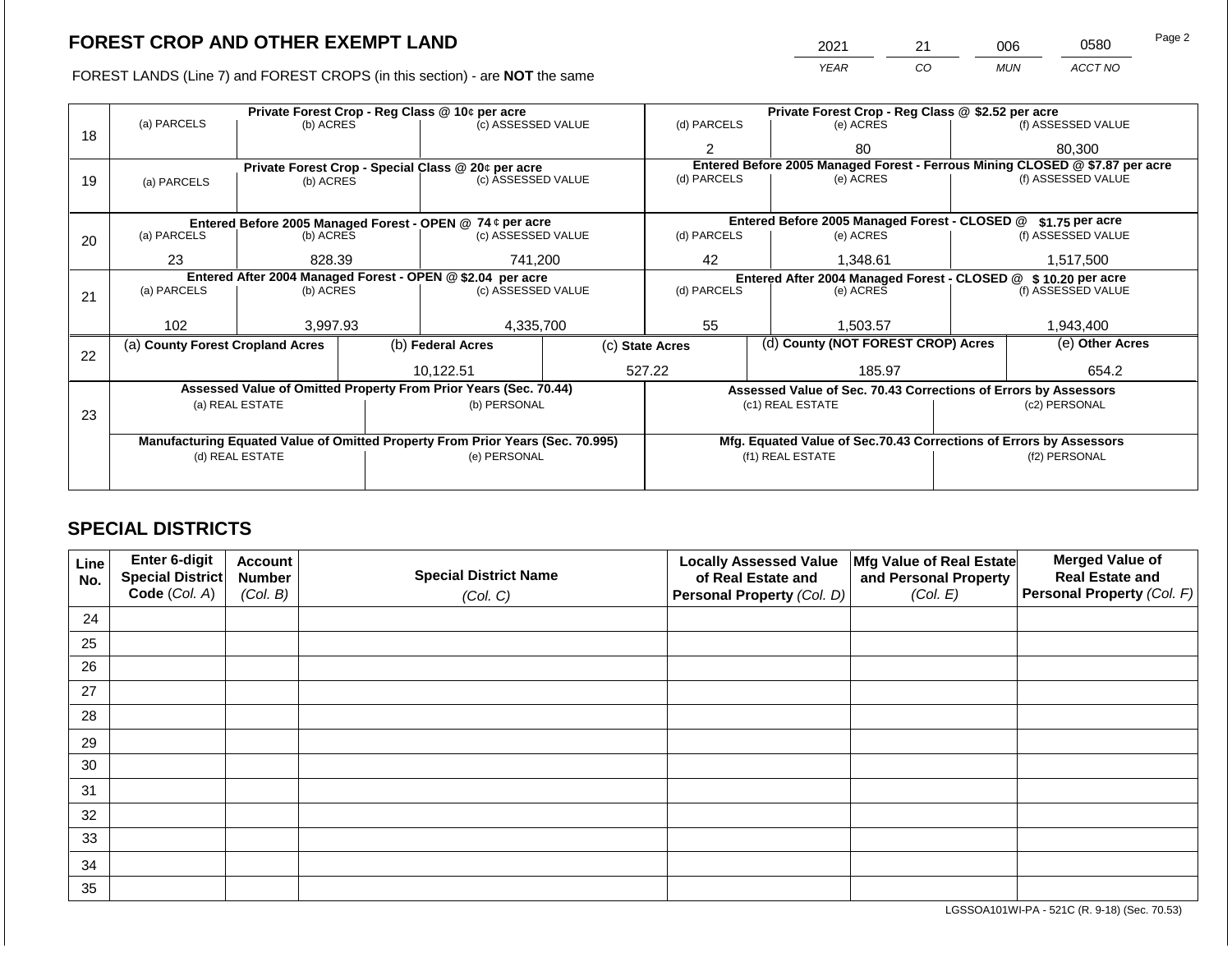|             |                                                          |                                             |                                                         | <b>YEAR</b>                                                                       | $\overline{co}$<br><b>MUN</b>                                 | ACCT NO                                                                        |
|-------------|----------------------------------------------------------|---------------------------------------------|---------------------------------------------------------|-----------------------------------------------------------------------------------|---------------------------------------------------------------|--------------------------------------------------------------------------------|
| Line<br>No. | Enter 6-digit<br><b>School District</b><br>Code (Col. A) | <b>Account</b><br><b>Number</b><br>(Col. B) | <b>School District Name</b><br>(Col. C)                 | <b>Locally Assessed Value</b><br>of Real Estate and<br>Personal Property (Col. D) | Mfg Value of Real Estate<br>and Personal Property<br>(Col. E) | <b>Merged Value of</b><br><b>Real Estate and</b><br>Personal Property (Col. F) |
|             | A.                                                       |                                             | <b>SCHOOL DISTRICTS (K-8 and K-12)</b>                  |                                                                                   |                                                               |                                                                                |
| 36          | 382212                                                   | 0225                                        | SCH D OF GOODMAN-ARMSTRONG                              | 44, 152, 450                                                                      | 95,200                                                        | 44,247,650                                                                     |
| 37          |                                                          |                                             |                                                         |                                                                                   |                                                               |                                                                                |
| 38          |                                                          |                                             |                                                         |                                                                                   |                                                               |                                                                                |
| 39          |                                                          |                                             |                                                         |                                                                                   |                                                               |                                                                                |
| 40          |                                                          |                                             |                                                         |                                                                                   |                                                               |                                                                                |
| 41          |                                                          |                                             |                                                         |                                                                                   |                                                               |                                                                                |
| 42          |                                                          |                                             |                                                         |                                                                                   |                                                               |                                                                                |
| 43          |                                                          |                                             |                                                         |                                                                                   |                                                               |                                                                                |
| 44          |                                                          |                                             |                                                         |                                                                                   |                                                               |                                                                                |
| 45          |                                                          |                                             |                                                         |                                                                                   |                                                               |                                                                                |
| 46          |                                                          |                                             |                                                         |                                                                                   |                                                               |                                                                                |
| 47          |                                                          |                                             |                                                         |                                                                                   |                                                               |                                                                                |
| 48          |                                                          |                                             |                                                         |                                                                                   |                                                               |                                                                                |
| 49          |                                                          |                                             |                                                         |                                                                                   |                                                               |                                                                                |
| 50          |                                                          |                                             | TOTAL ASSESSED VALUE OF SCHOOL DISTRICTS (K-8 and K-12) | 44, 152, 450                                                                      | 95,200                                                        | 44,247,650                                                                     |
|             | <b>B.</b><br><b>UNION HIGH SCHOOL DISTRICTS</b>          |                                             |                                                         |                                                                                   |                                                               |                                                                                |
| 51          |                                                          |                                             |                                                         |                                                                                   |                                                               |                                                                                |
| 52          |                                                          |                                             |                                                         |                                                                                   |                                                               |                                                                                |
| 53<br>54    |                                                          |                                             |                                                         |                                                                                   |                                                               |                                                                                |
| 55          |                                                          |                                             | TOTAL ASSESSED VALUE OF UNION HIGH SCHOOLS              |                                                                                   |                                                               |                                                                                |
|             | <b>TECHNICAL COLLEGE DISTRICTS</b><br>C.                 |                                             |                                                         |                                                                                   |                                                               |                                                                                |
| 56          | 001600                                                   | 0015                                        | NICOLET TECHNICAL COLLEGE<br><b>RHIN</b>                | 44, 152, 450                                                                      | 95,200                                                        | 44,247,650                                                                     |
| 57          |                                                          |                                             |                                                         |                                                                                   |                                                               |                                                                                |
| 58          |                                                          |                                             |                                                         |                                                                                   |                                                               |                                                                                |

2021

44,152,450

21

006

 *I hereby certify, to the best of my knowledge and belief, this form is complete and correct.*

59 TOTAL ASSESSED VALUE OF TECHNICAL COLLEGES

**SCHOOL DISTRICTS**

| Name                  |                          | Title | Submission date       |
|-----------------------|--------------------------|-------|-----------------------|
| <b>CHRISTY CONLEY</b> |                          |       | 2021<br>20<br>∩ҕ<br>◡ |
| Phone                 | Email address            |       |                       |
| 715<br>478 -<br>2412  | FORESTTR@CO.FOREST.WI.US |       |                       |

95,200 44,247,650

Page 3

0580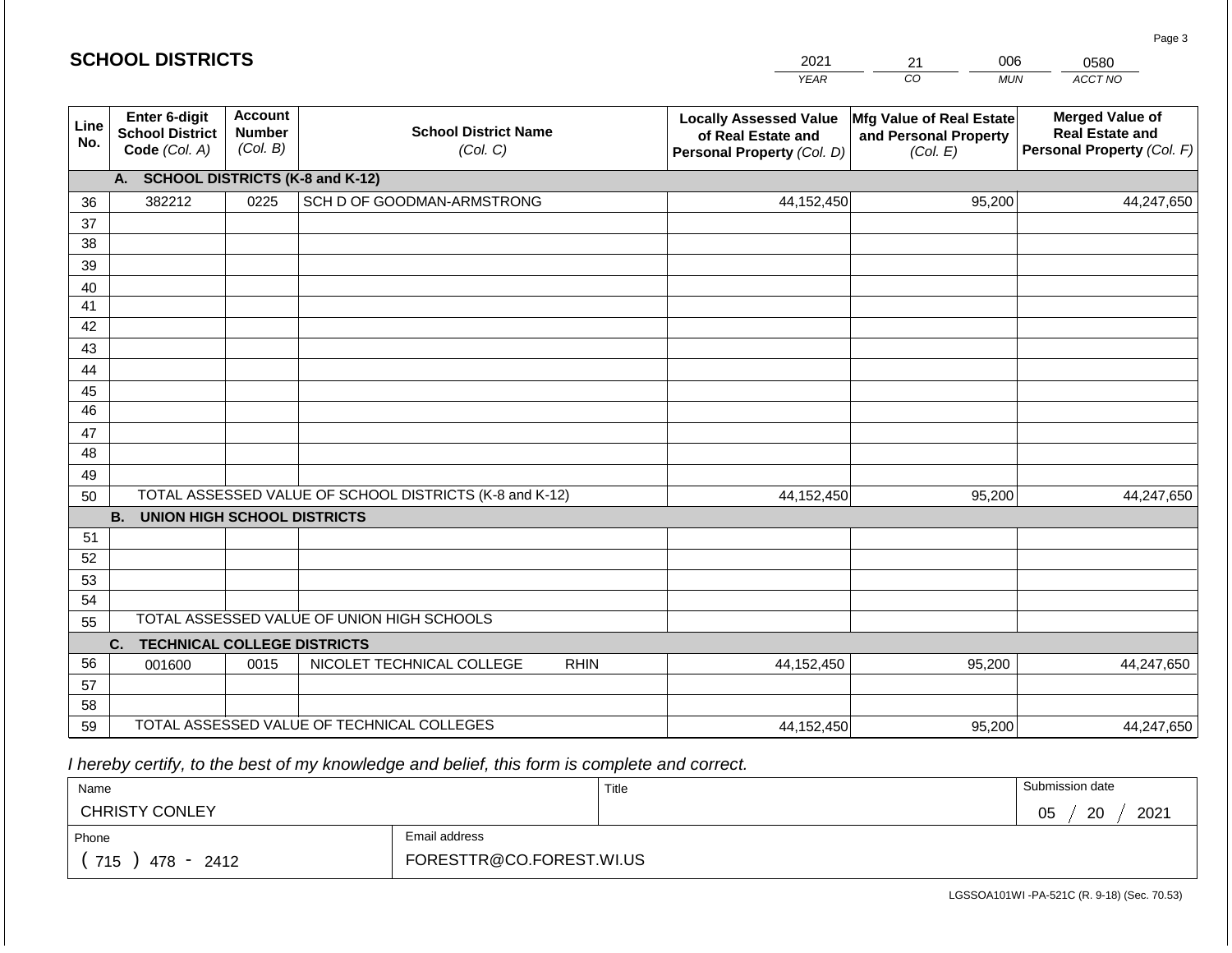- Each municipality's SOA is completed after the Board of Review and includes any changes made to the locally assessed values, under state law (sec. 70.53, Wis. Stats.)
- The Wisconsin Department of Revenue (DOR) merges the locally assessed values with the state assessed manufacturing values
- DOR provides the information regarding district names and codes. If a district is not listed, contact DOR.

Note: If you submit an amended SOA to DOR after your municipality's SOA is equated and posted to our website, we will process the SOA. However, DOR will not recalculate the *aggregate ratio or update the final SOA posted on our website. You should use the corrected values to calculate your tax rates.*

#### **Page 1: Real Estate and Personal Property**

- Lines 1-9 assessed real estate values, parcel counts and acres by classification
- Lines 10-15 assessed personal property values and number of accounts by class
- Line 16 aggregate assessed value of all property subject to general property; use to calculate tax rates. Note: This line equals the total assessed value of K-8 and K-12 school districts (Line 50) and total assessed value of technical colleges (Line 59).
- Remarks assessment ratio used to calculate estimated fair market value on property tax bills

#### **Page 2: Forest Crop, Other Exempt Land and Special Districts**

- Lines 18-21 private forest crop and managed forest lands assessed values
- Line  $22 -$  tax exempt land acres
- Line 23 prior years assessed value of omitted property under sec. 70.44 and correction of errors under sec. 70.43 shown by locally assessed or manufacturing real estate and personal property. Note: If there is an amount on this line, report the corresponding tax in the Statement of Taxes, Sections J or K.
- Lines 24-35 special district assessed values. These values are used to calculate tax rates for the special districts.

#### **Page 3: School Districts**

- Lines 36-50 school districts (K-8 and K-12) assessed values. These values are used to calculate tax rates for school districts.
- Lines 51-55 union high school district assessed values. These values are used to calculate tax rates for union high school districts.
- Lines 56-59 technical college assessed values. These values are used to calculate tax rates for technical colleges.

If you have questions: Email: lgs@wisconsin.gov

 Phone: (608) 266-2569 or (608) 264-6892 Fax: (608) 264-6887

SAM AUGUSTIN TOWN OF ARMSTRONG CREEK SAM AUGUSTIN<br>TOWN OF ARMSTRONG CREEK<br>PO BOX 67<br>ARMSTRONG CREEK, WI 54103 ARMSTRONG CREEK, WI 54103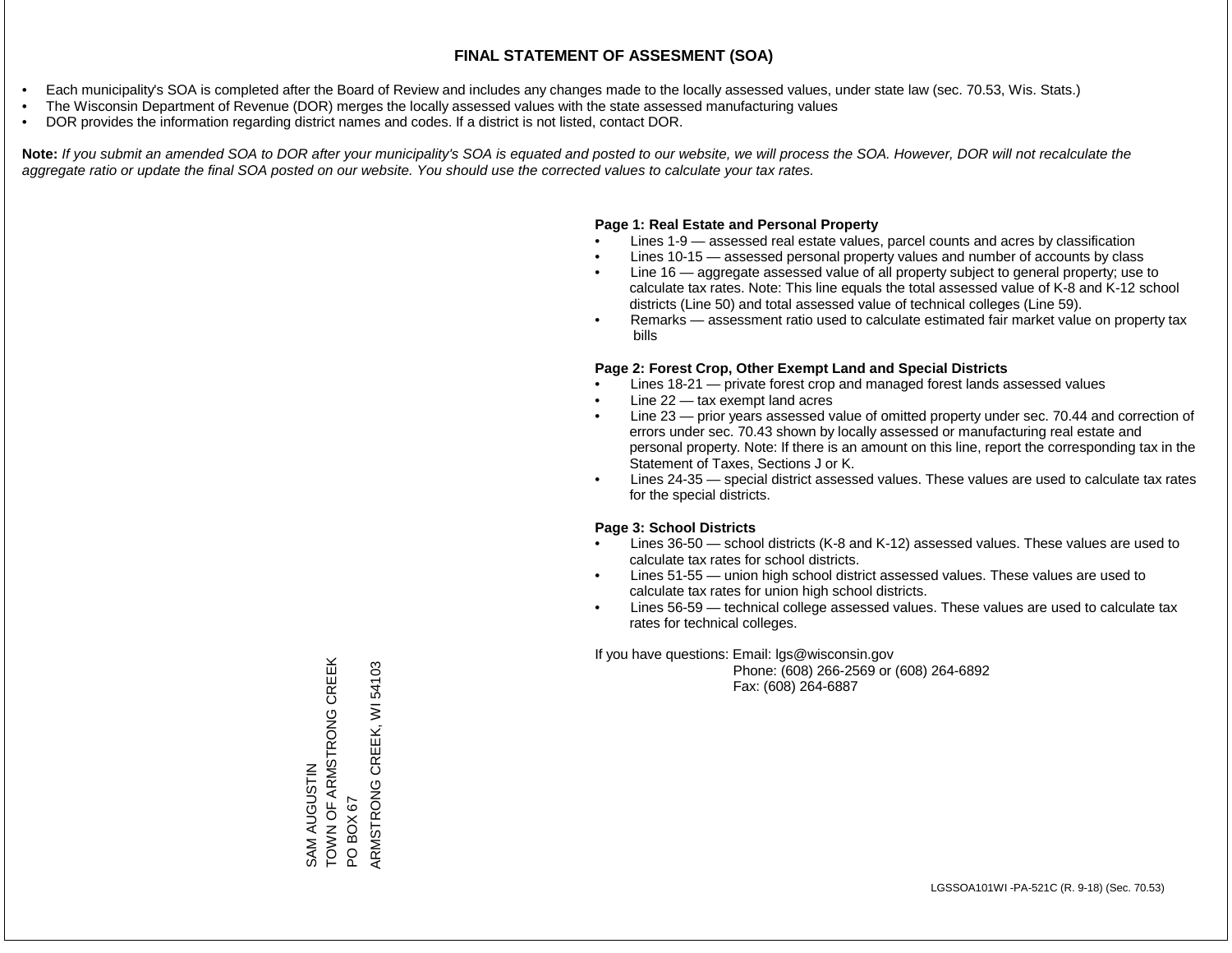|                |                                                     | <b>FINAL - EQUATED</b><br><b>STATEMENT OF ASSESSMENT FOR 2021</b>                                                                                                                            |                          | 21                                        | 008                                                 | 0581                    | This is an Amended Return              | Page 1                                         |
|----------------|-----------------------------------------------------|----------------------------------------------------------------------------------------------------------------------------------------------------------------------------------------------|--------------------------|-------------------------------------------|-----------------------------------------------------|-------------------------|----------------------------------------|------------------------------------------------|
|                |                                                     |                                                                                                                                                                                              |                          | CO                                        | MUN                                                 | ACCT NO                 |                                        |                                                |
|                | <b>FOR</b>                                          | TOWN OF<br>OF.                                                                                                                                                                               | BLACKWELL                |                                           | <b>FOREST COUNTY</b>                                |                         |                                        |                                                |
|                |                                                     | Town - Village - City                                                                                                                                                                        | <b>Municipality Name</b> |                                           | <b>County Name</b>                                  |                         |                                        |                                                |
| Line<br>No.    |                                                     | <b>REAL ESTATE</b><br>(See Lines 18 - 22 for                                                                                                                                                 |                          | PARCEL COUNT<br>TOTAL LAND   IMPROVEMENTS | NO. OF ACRES<br><b>WHOLE</b><br><b>NUMBERS ONLY</b> | <b>VALUE OF</b><br>LAND | <b>VALUE OF</b><br><b>IMPROVEMENTS</b> | <b>TOTAL VALUE OF LAND</b><br>AND IMPROVEMENTS |
|                |                                                     | other Real Estate)                                                                                                                                                                           | (Col. A)                 | (Col. B)                                  | (Col. C)                                            | (Col. D)                | (Col. E)                               | (Col. F)                                       |
| $\mathbf 1$    |                                                     | <b>RESIDENTIAL - Class 1</b>                                                                                                                                                                 | 386                      | 229                                       | 1,199                                               | 9,593,330               | 10,827,070                             | 20,420,400                                     |
| $\overline{2}$ |                                                     | <b>COMMERCIAL - Class 2</b>                                                                                                                                                                  | $\overline{2}$           |                                           | $\overline{2}$<br>16                                | 31.600                  | 585,700                                | 617,300                                        |
| 3              |                                                     | <b>MANUFACTURING - Class 3</b>                                                                                                                                                               | $\Omega$                 |                                           | $\Omega$<br>0                                       | 0                       | $\Omega$                               | $\Omega$                                       |
| 4              |                                                     | <b>AGRICULTURAL - Class 4</b>                                                                                                                                                                | $\overline{0}$           |                                           | $\overline{0}$                                      | 0                       |                                        | $\Omega$                                       |
| 5              |                                                     | <b>UNDEVELOPED - Class 5</b>                                                                                                                                                                 | 20                       |                                           | 419                                                 | 132,000                 |                                        | 132,000                                        |
| 6              |                                                     | AGRICULTURAL FOREST - Class 5m                                                                                                                                                               | $\mathbf 0$              |                                           | 0                                                   | 0                       |                                        | $\Omega$                                       |
| $\overline{7}$ |                                                     | <b>FOREST LANDS - Class 6</b>                                                                                                                                                                | 61                       |                                           | 1,822                                               | 2,867,700               |                                        | 2,867,700                                      |
| 8              |                                                     | OTHER - Class 7                                                                                                                                                                              | $\Omega$                 |                                           | $\mathbf 0$<br>0                                    | $\Omega$                | $\Omega$                               | $\Omega$                                       |
| 9              |                                                     | <b>TOTAL - ALL COLUMNS</b>                                                                                                                                                                   | 469                      | 231                                       | 3,456                                               | 12,624,630              | 11,412,770                             | 24,037,400                                     |
| 10             |                                                     | NUMBER OF PERSONAL PROPERTY ACCOUNTS IN ROLL                                                                                                                                                 |                          |                                           | 14                                                  | <b>LOCALLY ASSESSED</b> | <b>MANUFACTURING</b>                   | <b>MERGED</b>                                  |
| 11             |                                                     | BOATS AND OTHER WATERCRAFT NOT EXEMPT - Code 1                                                                                                                                               |                          |                                           |                                                     | 0                       | 0                                      | $\Omega$                                       |
| 12             |                                                     | MACHINERY, TOOLS AND PATTERNS - Code 2                                                                                                                                                       |                          |                                           |                                                     |                         | $\mathbf 0$                            | $\Omega$                                       |
| 13             |                                                     | FURNITURE, FIXTURES AND EQUIPMENT - Code 3                                                                                                                                                   |                          |                                           |                                                     | 78,000                  | $\mathbf 0$                            | 78,000                                         |
| 14             |                                                     | ALL OTHER PERSONAL PROPERTY NOT EXEMPT - Codes 4A, 4B, 4C                                                                                                                                    |                          |                                           |                                                     | 105,100                 | $\mathbf 0$                            | 105,100                                        |
| 15             |                                                     | TOTAL OF PERSONAL PROPERTY NOT EXEMPT (Total of Lines 11-14)                                                                                                                                 |                          |                                           |                                                     | 183,100                 | $\mathbf 0$                            | 183,100                                        |
| 16             |                                                     | AGGREGATE ASSESSED VALUE OF ALL PROPERTY SUBJECT TO THE GENERAL PROPERTY TAX (Total of Lines 9F and 15F)<br>MUST EQUAL TOTAL VALUE OF THE SCHOOL DISTRICTS (K-12 PLUS K-8) - Line 50, Col. F |                          |                                           |                                                     |                         |                                        | 24,220,500                                     |
| 17             | <b>BOARD OF REVIEW</b><br>DATE OF FINAL ADJOURNMENT | Telephone #                                                                                                                                                                                  | (715) 216-7890           |                                           |                                                     |                         |                                        |                                                |

The Assessment Ratio to be used in calculating the estimated Fair Market Value on tax bills for this tax district is .971228647

This ratio should be used to convert assessed values to "Calculate Equalized Values" in Step 1 of the Lottery and Gaming Credit Calculations.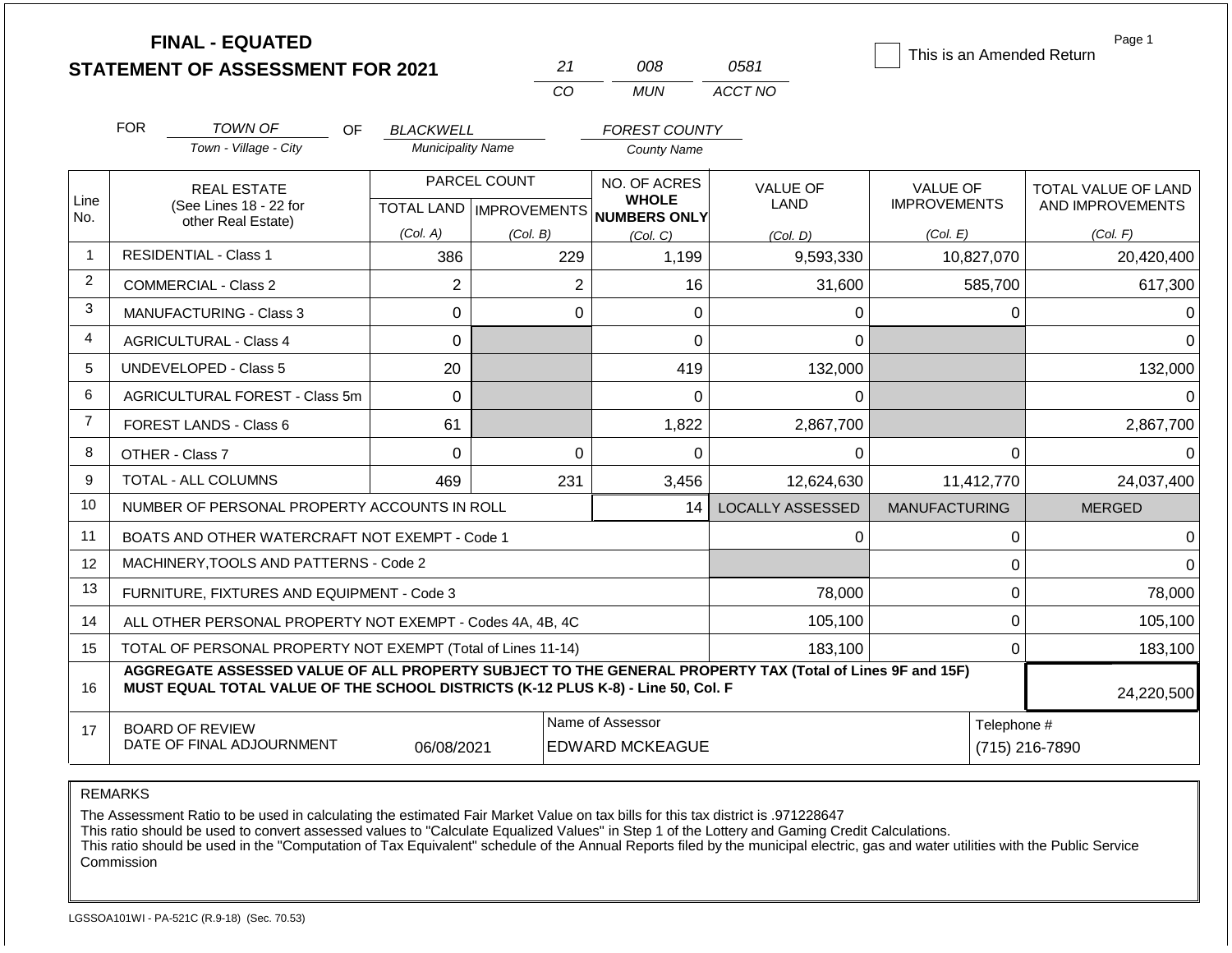2021 21 008 0581

FOREST LANDS (Line 7) and FOREST CROPS (in this section) - are **NOT** the same *YEAR CO MUN ACCT NO*

|    |                                                            |                 |  | Private Forest Crop - Reg Class @ 10¢ per acre                                 |  | Private Forest Crop - Reg Class @ \$2.52 per acre                |                                                               |                                                                    |                                                                                                    |                    |  |
|----|------------------------------------------------------------|-----------------|--|--------------------------------------------------------------------------------|--|------------------------------------------------------------------|---------------------------------------------------------------|--------------------------------------------------------------------|----------------------------------------------------------------------------------------------------|--------------------|--|
|    | (a) PARCELS                                                | (b) ACRES       |  | (c) ASSESSED VALUE                                                             |  | (d) PARCELS                                                      |                                                               | (e) ACRES                                                          |                                                                                                    | (f) ASSESSED VALUE |  |
| 18 |                                                            |                 |  |                                                                                |  |                                                                  |                                                               |                                                                    |                                                                                                    |                    |  |
|    |                                                            |                 |  |                                                                                |  |                                                                  |                                                               |                                                                    |                                                                                                    |                    |  |
|    |                                                            |                 |  | Private Forest Crop - Special Class @ 20¢ per acre                             |  | (d) PARCELS                                                      |                                                               | (e) ACRES                                                          | Entered Before 2005 Managed Forest - Ferrous Mining CLOSED @ \$7.87 per acre<br>(f) ASSESSED VALUE |                    |  |
| 19 | (a) PARCELS                                                | (b) ACRES       |  | (c) ASSESSED VALUE                                                             |  |                                                                  |                                                               |                                                                    |                                                                                                    |                    |  |
|    |                                                            |                 |  |                                                                                |  |                                                                  |                                                               |                                                                    |                                                                                                    |                    |  |
|    |                                                            |                 |  | Entered Before 2005 Managed Forest - OPEN @ 74 ¢ per acre                      |  | Entered Before 2005 Managed Forest - CLOSED @<br>\$1.75 per acre |                                                               |                                                                    |                                                                                                    |                    |  |
| 20 | (a) PARCELS                                                | (b) ACRES       |  | (c) ASSESSED VALUE                                                             |  | (d) PARCELS                                                      |                                                               | (e) ACRES                                                          |                                                                                                    | (f) ASSESSED VALUE |  |
|    |                                                            |                 |  |                                                                                |  |                                                                  |                                                               |                                                                    |                                                                                                    |                    |  |
|    | 27                                                         | 1,080           |  | 1,446,600                                                                      |  | 6<br>177                                                         |                                                               | 279,300                                                            |                                                                                                    |                    |  |
|    | Entered After 2004 Managed Forest - OPEN @ \$2.04 per acre |                 |  |                                                                                |  |                                                                  | Entered After 2004 Managed Forest - CLOSED @ \$10.20 per acre |                                                                    |                                                                                                    |                    |  |
| 21 | (a) PARCELS                                                | (b) ACRES       |  | (c) ASSESSED VALUE                                                             |  | (d) PARCELS                                                      |                                                               | (e) ACRES                                                          |                                                                                                    | (f) ASSESSED VALUE |  |
|    |                                                            |                 |  |                                                                                |  |                                                                  |                                                               |                                                                    |                                                                                                    |                    |  |
|    | 47                                                         | 4,556.15        |  | 5,589,300                                                                      |  | 17                                                               |                                                               | 479.68                                                             |                                                                                                    | 786,300            |  |
|    | (a) County Forest Cropland Acres                           |                 |  | (b) Federal Acres                                                              |  | (c) State Acres                                                  |                                                               | (d) County (NOT FOREST CROP) Acres                                 |                                                                                                    | (e) Other Acres    |  |
| 22 |                                                            |                 |  |                                                                                |  |                                                                  |                                                               |                                                                    |                                                                                                    |                    |  |
|    |                                                            |                 |  | 32,404.93                                                                      |  | 96.09                                                            |                                                               | 7.75                                                               |                                                                                                    | 325.99             |  |
|    |                                                            |                 |  | Assessed Value of Omitted Property From Prior Years (Sec. 70.44)               |  |                                                                  |                                                               | Assessed Value of Sec. 70.43 Corrections of Errors by Assessors    |                                                                                                    |                    |  |
|    |                                                            | (a) REAL ESTATE |  | (b) PERSONAL                                                                   |  |                                                                  |                                                               | (c1) REAL ESTATE                                                   |                                                                                                    | (c2) PERSONAL      |  |
| 23 |                                                            |                 |  |                                                                                |  |                                                                  |                                                               |                                                                    |                                                                                                    |                    |  |
|    |                                                            |                 |  | Manufacturing Equated Value of Omitted Property From Prior Years (Sec. 70.995) |  |                                                                  |                                                               | Mfg. Equated Value of Sec.70.43 Corrections of Errors by Assessors |                                                                                                    |                    |  |
|    |                                                            | (d) REAL ESTATE |  | (e) PERSONAL                                                                   |  |                                                                  |                                                               | (f1) REAL ESTATE                                                   | (f2) PERSONAL                                                                                      |                    |  |
|    |                                                            |                 |  |                                                                                |  |                                                                  |                                                               |                                                                    |                                                                                                    |                    |  |
|    |                                                            |                 |  |                                                                                |  |                                                                  |                                                               |                                                                    |                                                                                                    |                    |  |

# **SPECIAL DISTRICTS**

| Line<br>No. | Enter 6-digit<br>Special District<br>Code (Col. A) | <b>Account</b><br><b>Number</b><br>(Col. B) | <b>Special District Name</b><br>(Col. C) | <b>Locally Assessed Value</b><br>of Real Estate and<br><b>Personal Property (Col. D)</b> | Mfg Value of Real Estate<br>and Personal Property<br>(Col. E) | <b>Merged Value of</b><br><b>Real Estate and</b><br>Personal Property (Col. F) |
|-------------|----------------------------------------------------|---------------------------------------------|------------------------------------------|------------------------------------------------------------------------------------------|---------------------------------------------------------------|--------------------------------------------------------------------------------|
| 24          |                                                    |                                             |                                          |                                                                                          |                                                               |                                                                                |
| 25          |                                                    |                                             |                                          |                                                                                          |                                                               |                                                                                |
| 26          |                                                    |                                             |                                          |                                                                                          |                                                               |                                                                                |
| 27          |                                                    |                                             |                                          |                                                                                          |                                                               |                                                                                |
| 28          |                                                    |                                             |                                          |                                                                                          |                                                               |                                                                                |
| 29          |                                                    |                                             |                                          |                                                                                          |                                                               |                                                                                |
| 30          |                                                    |                                             |                                          |                                                                                          |                                                               |                                                                                |
| 31          |                                                    |                                             |                                          |                                                                                          |                                                               |                                                                                |
| 32          |                                                    |                                             |                                          |                                                                                          |                                                               |                                                                                |
| 33          |                                                    |                                             |                                          |                                                                                          |                                                               |                                                                                |
| 34          |                                                    |                                             |                                          |                                                                                          |                                                               |                                                                                |
| 35          |                                                    |                                             |                                          |                                                                                          |                                                               |                                                                                |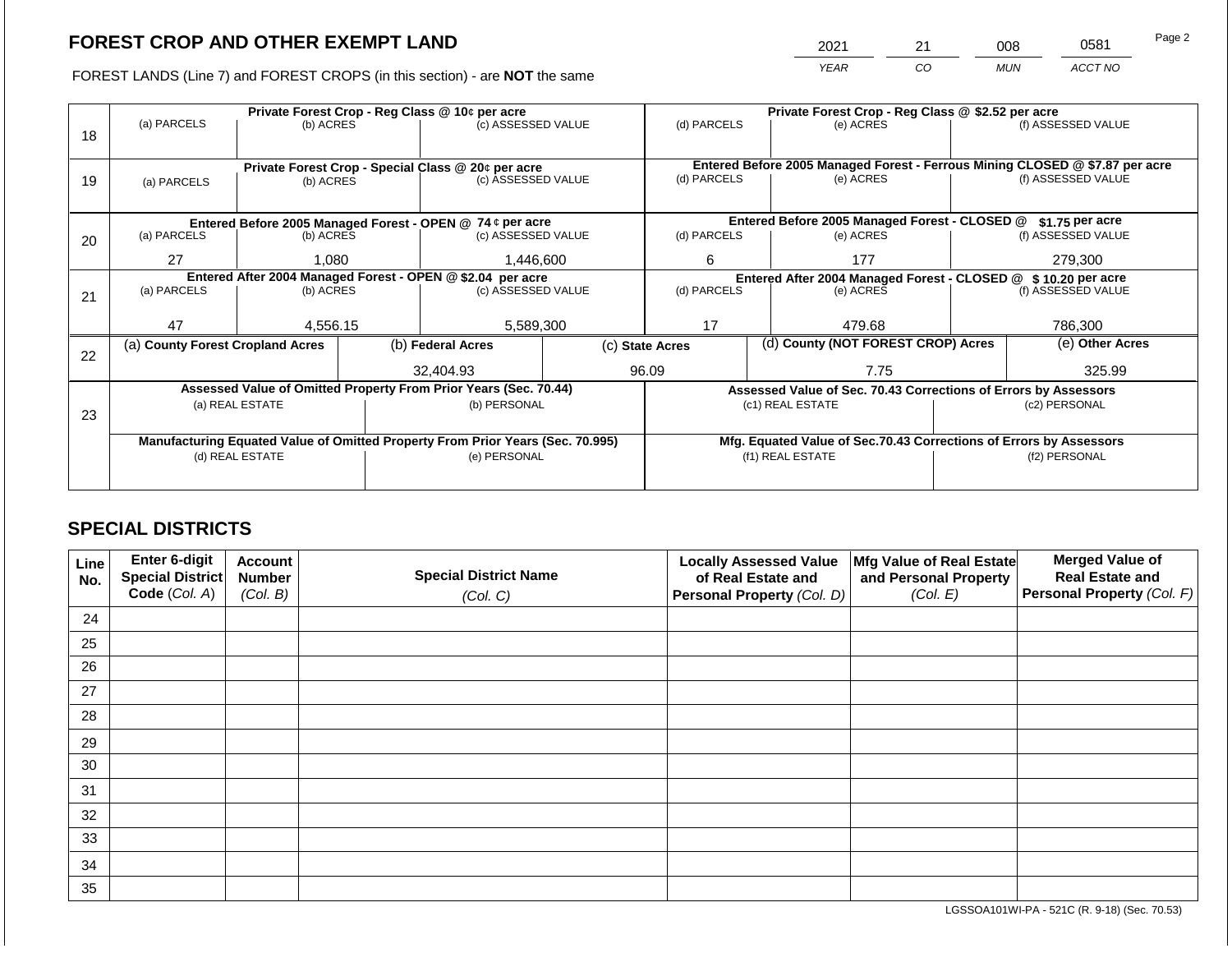| <b>SCHOOL DISTRICTS</b> |                                                                 |                                             |                                                         |             | 2021                                                                              | 21                                                            | 008        | 0581                                                                           |
|-------------------------|-----------------------------------------------------------------|---------------------------------------------|---------------------------------------------------------|-------------|-----------------------------------------------------------------------------------|---------------------------------------------------------------|------------|--------------------------------------------------------------------------------|
|                         |                                                                 |                                             |                                                         |             | <b>YEAR</b>                                                                       | CO                                                            | <b>MUN</b> | ACCT NO                                                                        |
| Line<br>No.             | <b>Enter 6-digit</b><br><b>School District</b><br>Code (Col. A) | <b>Account</b><br><b>Number</b><br>(Col. B) | <b>School District Name</b><br>(Col. C)                 |             | <b>Locally Assessed Value</b><br>of Real Estate and<br>Personal Property (Col. D) | Mfg Value of Real Estate<br>and Personal Property<br>(Col. E) |            | <b>Merged Value of</b><br><b>Real Estate and</b><br>Personal Property (Col. F) |
|                         | A. SCHOOL DISTRICTS (K-8 and K-12)                              |                                             |                                                         |             |                                                                                   |                                                               |            |                                                                                |
| 36                      | 212940                                                          | 0131                                        | SCH D OF LAONA                                          |             | 429,250                                                                           |                                                               |            | 429,250                                                                        |
| 37                      | 215992                                                          | 0132                                        | SCH D OF WABENO AREA                                    |             | 23,791,250                                                                        |                                                               |            | 23,791,250                                                                     |
| 38                      |                                                                 |                                             |                                                         |             |                                                                                   |                                                               |            |                                                                                |
| 39                      |                                                                 |                                             |                                                         |             |                                                                                   |                                                               |            |                                                                                |
| 40                      |                                                                 |                                             |                                                         |             |                                                                                   |                                                               |            |                                                                                |
| 41                      |                                                                 |                                             |                                                         |             |                                                                                   |                                                               |            |                                                                                |
| 42                      |                                                                 |                                             |                                                         |             |                                                                                   |                                                               |            |                                                                                |
| 43                      |                                                                 |                                             |                                                         |             |                                                                                   |                                                               |            |                                                                                |
| 44                      |                                                                 |                                             |                                                         |             |                                                                                   |                                                               |            |                                                                                |
| 45<br>46                |                                                                 |                                             |                                                         |             |                                                                                   |                                                               |            |                                                                                |
|                         |                                                                 |                                             |                                                         |             |                                                                                   |                                                               |            |                                                                                |
| 47<br>48                |                                                                 |                                             |                                                         |             |                                                                                   |                                                               |            |                                                                                |
| 49                      |                                                                 |                                             |                                                         |             |                                                                                   |                                                               |            |                                                                                |
| 50                      |                                                                 |                                             | TOTAL ASSESSED VALUE OF SCHOOL DISTRICTS (K-8 and K-12) |             | 24,220,500                                                                        |                                                               |            | 24,220,500                                                                     |
|                         | <b>B. UNION HIGH SCHOOL DISTRICTS</b>                           |                                             |                                                         |             |                                                                                   |                                                               |            |                                                                                |
| 51                      |                                                                 |                                             |                                                         |             |                                                                                   |                                                               |            |                                                                                |
| 52                      |                                                                 |                                             |                                                         |             |                                                                                   |                                                               |            |                                                                                |
| 53                      |                                                                 |                                             |                                                         |             |                                                                                   |                                                               |            |                                                                                |
| 54                      |                                                                 |                                             |                                                         |             |                                                                                   |                                                               |            |                                                                                |
| 55                      |                                                                 |                                             | TOTAL ASSESSED VALUE OF UNION HIGH SCHOOLS              |             |                                                                                   |                                                               |            |                                                                                |
|                         | C.<br><b>TECHNICAL COLLEGE DISTRICTS</b>                        |                                             |                                                         |             |                                                                                   |                                                               |            |                                                                                |
| 56                      | 001600                                                          | 0015                                        | NICOLET TECHNICAL COLLEGE                               | <b>RHIN</b> | 24,220,500                                                                        |                                                               |            | 24,220,500                                                                     |
| 57                      |                                                                 |                                             |                                                         |             |                                                                                   |                                                               |            |                                                                                |
| 58                      |                                                                 |                                             |                                                         |             |                                                                                   |                                                               |            |                                                                                |
| 59                      |                                                                 |                                             | TOTAL ASSESSED VALUE OF TECHNICAL COLLEGES              |             | 24,220,500                                                                        |                                                               |            | 24,220,500                                                                     |

 *I hereby certify, to the best of my knowledge and belief, this form is complete and correct.*

**SCHOOL DISTRICTS**

| Name                  |                          | Title | Submission date  |
|-----------------------|--------------------------|-------|------------------|
| <b>CHRISTY CONLEY</b> |                          |       | 2021<br>09<br>06 |
| Phone                 | Email address            |       |                  |
| 715<br>478 -<br>2412  | FORESTTR@CO.FOREST.WI.US |       |                  |

Page 3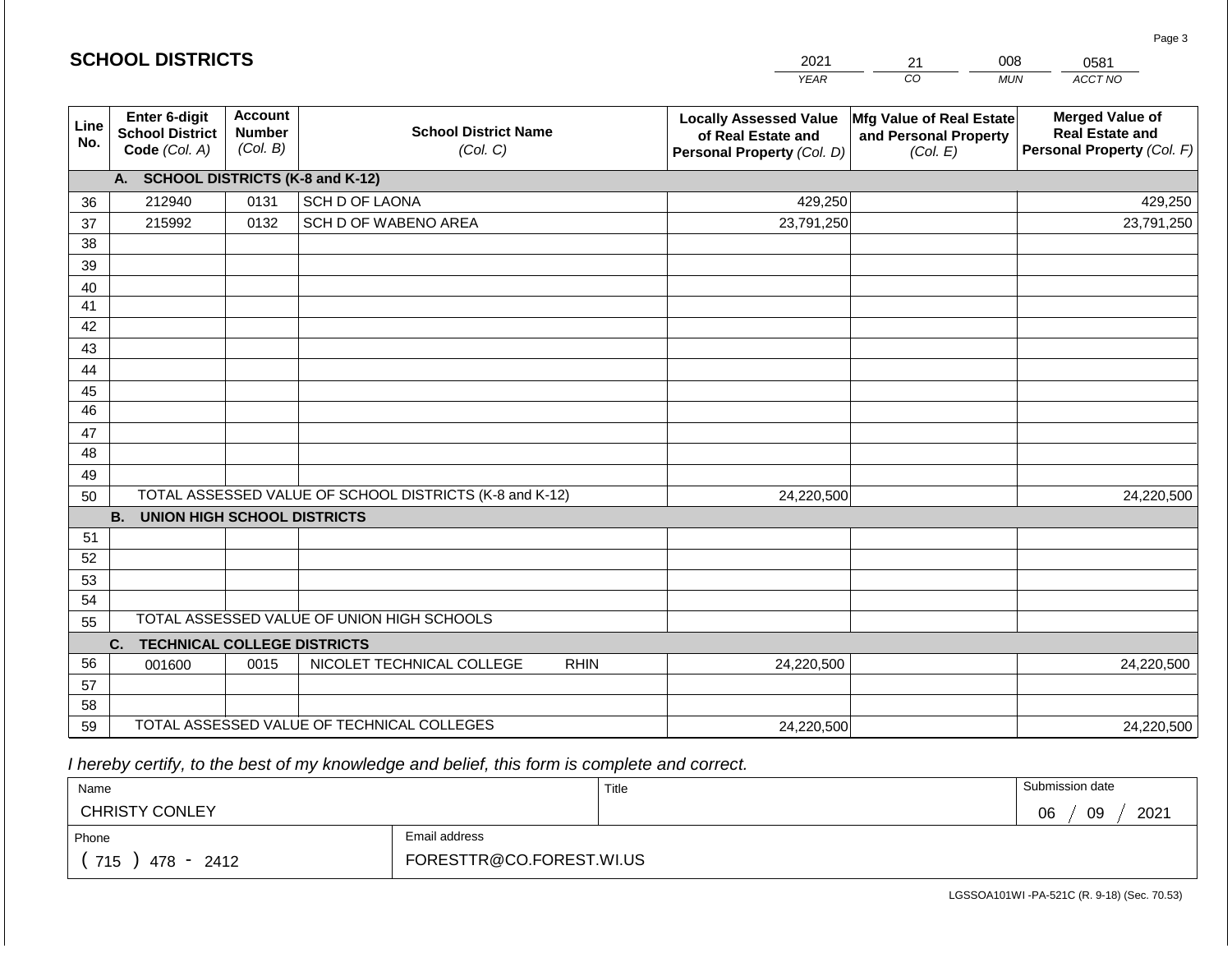- Each municipality's SOA is completed after the Board of Review and includes any changes made to the locally assessed values, under state law (sec. 70.53, Wis. Stats.)
- The Wisconsin Department of Revenue (DOR) merges the locally assessed values with the state assessed manufacturing values
- DOR provides the information regarding district names and codes. If a district is not listed, contact DOR.

Note: If you submit an amended SOA to DOR after your municipality's SOA is equated and posted to our website, we will process the SOA. However, DOR will not recalculate the *aggregate ratio or update the final SOA posted on our website. You should use the corrected values to calculate your tax rates.*

#### **Page 1: Real Estate and Personal Property**

- Lines 1-9 assessed real estate values, parcel counts and acres by classification
- Lines 10-15 assessed personal property values and number of accounts by class
- Line 16 aggregate assessed value of all property subject to general property; use to calculate tax rates. Note: This line equals the total assessed value of K-8 and K-12 school districts (Line 50) and total assessed value of technical colleges (Line 59).
- Remarks assessment ratio used to calculate estimated fair market value on property tax bills

#### **Page 2: Forest Crop, Other Exempt Land and Special Districts**

- Lines 18-21 private forest crop and managed forest lands assessed values
- Line  $22 -$  tax exempt land acres
- Line 23 prior years assessed value of omitted property under sec. 70.44 and correction of errors under sec. 70.43 shown by locally assessed or manufacturing real estate and personal property. Note: If there is an amount on this line, report the corresponding tax in the Statement of Taxes, Sections J or K.
- Lines 24-35 special district assessed values. These values are used to calculate tax rates for the special districts.

#### **Page 3: School Districts**

- Lines 36-50 school districts (K-8 and K-12) assessed values. These values are used to calculate tax rates for school districts.
- Lines 51-55 union high school district assessed values. These values are used to calculate tax rates for union high school districts.
- Lines 56-59 technical college assessed values. These values are used to calculate tax rates for technical colleges.

If you have questions: Email: lgs@wisconsin.gov

 Phone: (608) 266-2569 or (608) 264-6892 Fax: (608) 264-6887

TOWN OF BLACKWELL JENNY HENKEL<br>TOWN OF BLACKWELL 4018 COUNTY ROAD H 4018 COUNTY ROAD H **AONA, WI 54541** LAONA, WI 54541JENNY HENKEL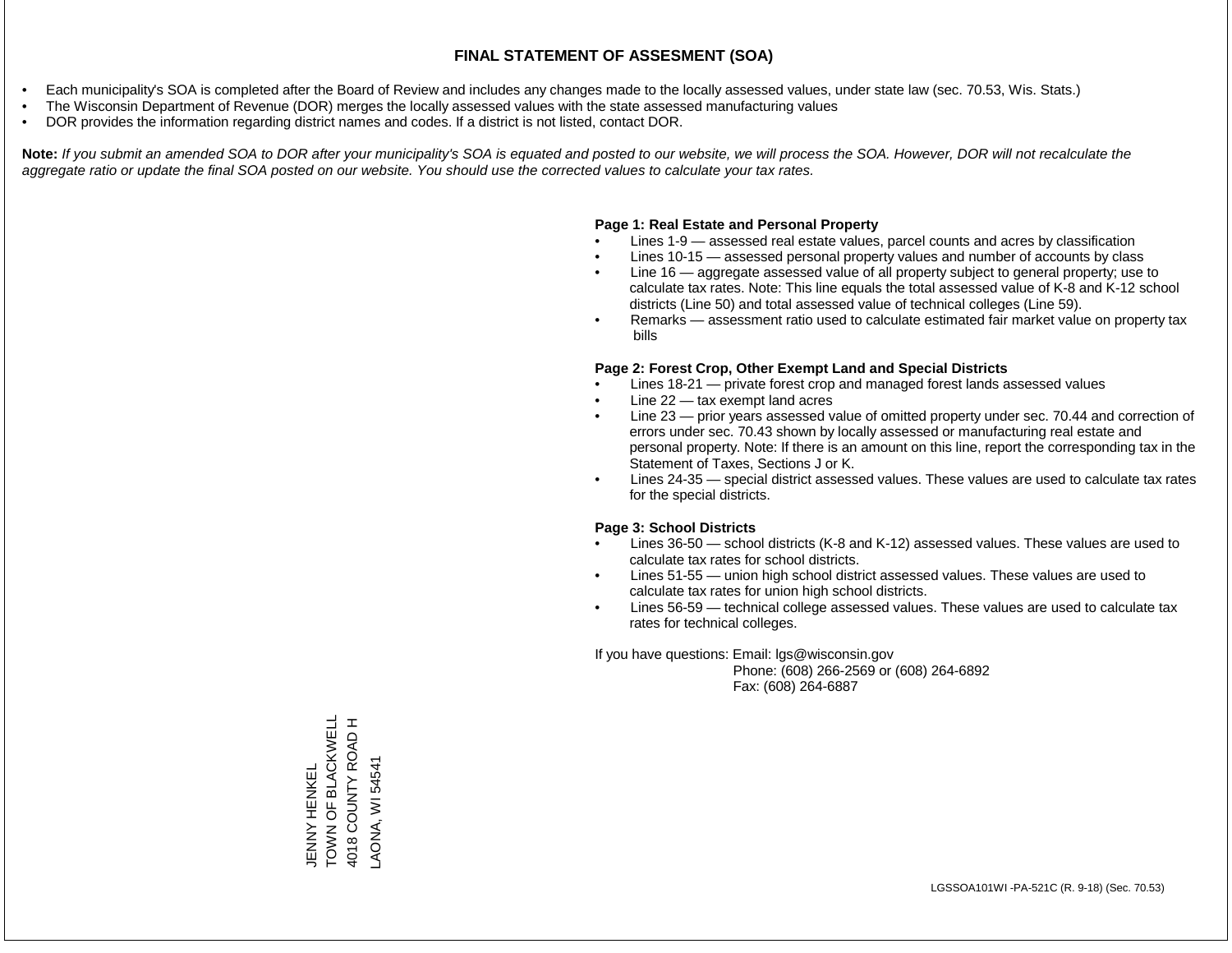|                | <b>FINAL - EQUATED</b>                                                                                                                                                                       |                          | 21             | 010                                                      | 0582                    | This is an Amended Return | Page 1              |
|----------------|----------------------------------------------------------------------------------------------------------------------------------------------------------------------------------------------|--------------------------|----------------|----------------------------------------------------------|-------------------------|---------------------------|---------------------|
|                | <b>STATEMENT OF ASSESSMENT FOR 2021</b>                                                                                                                                                      |                          | CO             | <b>MUN</b>                                               | ACCT NO                 |                           |                     |
|                |                                                                                                                                                                                              |                          |                |                                                          |                         |                           |                     |
|                | <b>FOR</b><br>TOWN OF                                                                                                                                                                        | OF<br><b>CASWELL</b>     |                | <b>FOREST COUNTY</b>                                     |                         |                           |                     |
|                | Town - Village - City                                                                                                                                                                        | <b>Municipality Name</b> |                | <b>County Name</b>                                       |                         |                           |                     |
|                | <b>REAL ESTATE</b>                                                                                                                                                                           |                          | PARCEL COUNT   | NO. OF ACRES                                             | <b>VALUE OF</b>         | <b>VALUE OF</b>           | TOTAL VALUE OF LAND |
| Line<br>No.    | (See Lines 18 - 22 for<br>other Real Estate)                                                                                                                                                 |                          |                | <b>WHOLE</b><br>TOTAL LAND   IMPROVEMENTS   NUMBERS ONLY | LAND                    | <b>IMPROVEMENTS</b>       | AND IMPROVEMENTS    |
|                |                                                                                                                                                                                              | (Col. A)                 | (Col. B)       | (Col, C)                                                 | (Col. D)                | (Col. E)                  | (Col. F)            |
| $\overline{1}$ | <b>RESIDENTIAL - Class 1</b>                                                                                                                                                                 | 175                      | 145            | 309                                                      | 1,735,500               | 6,259,300                 | 7,994,800           |
| 2              | <b>COMMERCIAL - Class 2</b>                                                                                                                                                                  | $\overline{7}$           | $\overline{7}$ | 22                                                       | 79,500                  | 472,200                   | 551,700             |
| 3              | <b>MANUFACTURING - Class 3</b>                                                                                                                                                               | 1                        | 1              | 10                                                       | 27,400                  | 134,900                   | 162,300             |
| $\overline{4}$ | <b>AGRICULTURAL - Class 4</b>                                                                                                                                                                | 16                       |                | 199                                                      | 33,550                  |                           | 33,550              |
| 5              | <b>UNDEVELOPED - Class 5</b>                                                                                                                                                                 | 54                       |                | 468                                                      | 104,800                 |                           | 104,800             |
| 6              | <b>AGRICULTURAL FOREST - Class 5m</b>                                                                                                                                                        | 11                       |                | 63                                                       | 57,600                  |                           | 57,600              |
| $\overline{7}$ | FOREST LANDS - Class 6                                                                                                                                                                       | 78                       |                | 1,118                                                    | 1,771,500               |                           | 1,771,500           |
| 8              | OTHER - Class 7                                                                                                                                                                              | 4                        | $\overline{4}$ | $\overline{7}$                                           | 32,500                  | 239,500                   | 272,000             |
| 9              | TOTAL - ALL COLUMNS                                                                                                                                                                          | 346                      | 157            | 2,196                                                    | 3,842,350               | 7,105,900                 | 10,948,250          |
| 10             | NUMBER OF PERSONAL PROPERTY ACCOUNTS IN ROLL                                                                                                                                                 |                          |                | 14                                                       | <b>LOCALLY ASSESSED</b> | <b>MANUFACTURING</b>      | <b>MERGED</b>       |
| 11             | BOATS AND OTHER WATERCRAFT NOT EXEMPT - Code 1                                                                                                                                               |                          |                |                                                          | $\Omega$                | 0                         | $\Omega$            |
| 12             | MACHINERY, TOOLS AND PATTERNS - Code 2                                                                                                                                                       |                          |                |                                                          |                         | 7,000                     | 7,000               |
| 13             | FURNITURE, FIXTURES AND EQUIPMENT - Code 3                                                                                                                                                   |                          |                |                                                          | 12,200                  | 100                       | 12,300              |
| 14             | ALL OTHER PERSONAL PROPERTY NOT EXEMPT - Codes 4A, 4B, 4C                                                                                                                                    |                          |                |                                                          | 163,900                 | 100                       | 164,000             |
| 15             | TOTAL OF PERSONAL PROPERTY NOT EXEMPT (Total of Lines 11-14)                                                                                                                                 |                          |                |                                                          | 176,100                 | 7,200                     | 183,300             |
| 16             | AGGREGATE ASSESSED VALUE OF ALL PROPERTY SUBJECT TO THE GENERAL PROPERTY TAX (Total of Lines 9F and 15F)<br>MUST EQUAL TOTAL VALUE OF THE SCHOOL DISTRICTS (K-12 PLUS K-8) - Line 50, Col. F |                          |                |                                                          |                         |                           | 11,131,550          |
| 17             | <b>BOARD OF REVIEW</b><br>DATE OF FINAL ADJOURNMENT                                                                                                                                          | Telephone #              | (715) 478-2881 |                                                          |                         |                           |                     |

The Assessment Ratio to be used in calculating the estimated Fair Market Value on tax bills for this tax district is .941975372

This ratio should be used to convert assessed values to "Calculate Equalized Values" in Step 1 of the Lottery and Gaming Credit Calculations.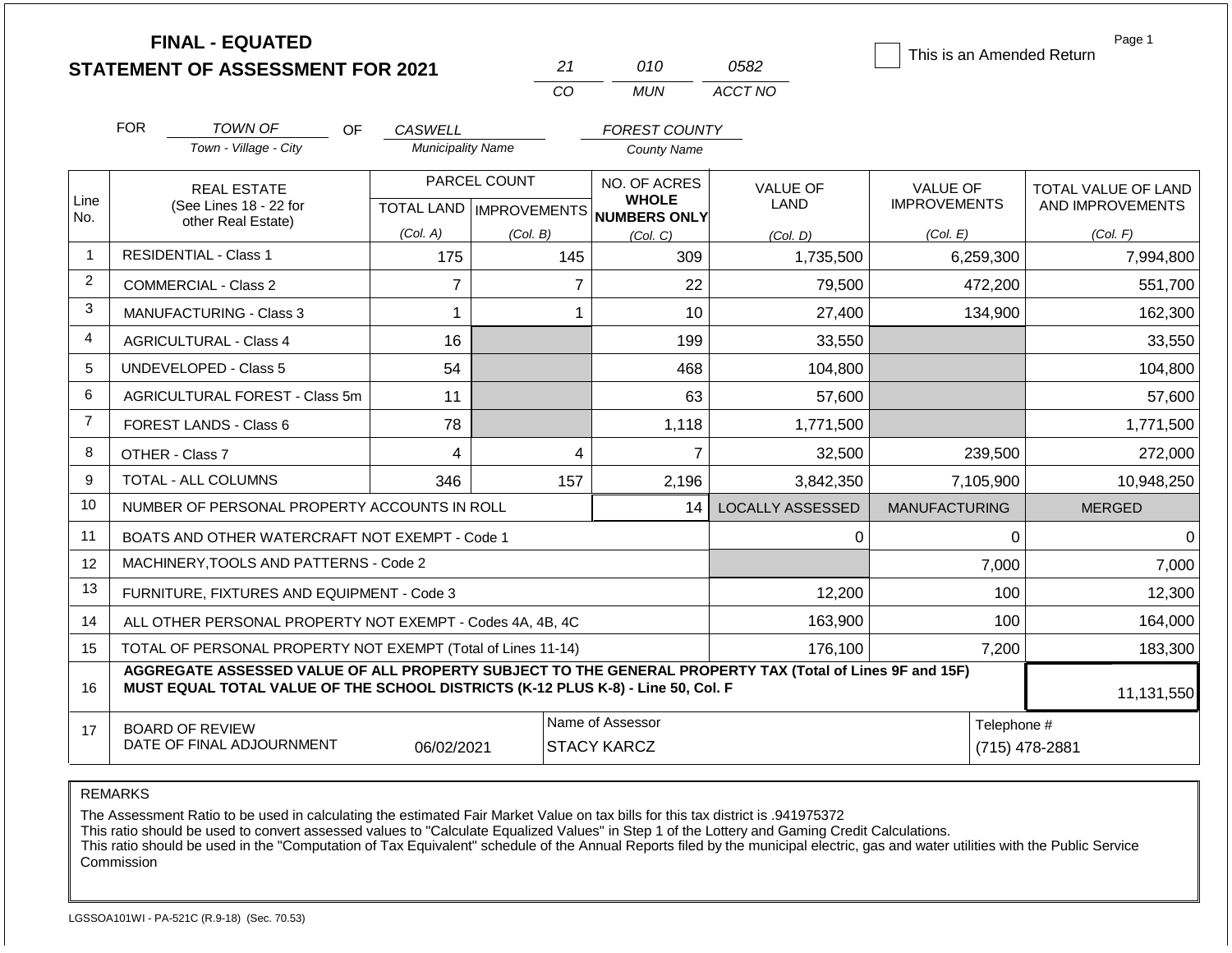2021 21 010 0582

FOREST LANDS (Line 7) and FOREST CROPS (in this section) - are **NOT** the same *YEAR CO MUN ACCT NO*

|    |                                                            |                 | Private Forest Crop - Reg Class @ 10¢ per acre |                                                                                | Private Forest Crop - Reg Class @ \$2.52 per acre |                                                                  |           |                                                                              |                    |                    |
|----|------------------------------------------------------------|-----------------|------------------------------------------------|--------------------------------------------------------------------------------|---------------------------------------------------|------------------------------------------------------------------|-----------|------------------------------------------------------------------------------|--------------------|--------------------|
| 18 | (a) PARCELS                                                | (b) ACRES       |                                                | (c) ASSESSED VALUE                                                             |                                                   | (d) PARCELS                                                      |           | (e) ACRES                                                                    |                    | (f) ASSESSED VALUE |
|    |                                                            |                 |                                                |                                                                                |                                                   |                                                                  |           |                                                                              |                    |                    |
|    |                                                            |                 |                                                | Private Forest Crop - Special Class @ 20¢ per acre                             |                                                   |                                                                  |           | Entered Before 2005 Managed Forest - Ferrous Mining CLOSED @ \$7.87 per acre |                    |                    |
| 19 | (a) PARCELS                                                | (b) ACRES       |                                                | (c) ASSESSED VALUE                                                             |                                                   | (d) PARCELS                                                      |           | (e) ACRES                                                                    |                    | (f) ASSESSED VALUE |
|    |                                                            |                 |                                                |                                                                                |                                                   |                                                                  |           |                                                                              |                    |                    |
|    |                                                            |                 |                                                | Entered Before 2005 Managed Forest - OPEN @ 74 ¢ per acre                      |                                                   | Entered Before 2005 Managed Forest - CLOSED @<br>\$1.75 per acre |           |                                                                              |                    |                    |
| 20 | (a) PARCELS<br>(b) ACRES                                   |                 | (c) ASSESSED VALUE                             |                                                                                | (d) PARCELS                                       |                                                                  | (e) ACRES |                                                                              | (f) ASSESSED VALUE |                    |
|    | 18,590,600<br>383<br>14,990.16                             |                 |                                                | $12 \overline{ }$<br>475.79                                                    |                                                   | 641,600                                                          |           |                                                                              |                    |                    |
|    | Entered After 2004 Managed Forest - OPEN @ \$2.04 per acre |                 |                                                |                                                                                |                                                   |                                                                  |           | Entered After 2004 Managed Forest - CLOSED @ \$ 10.20 per acre               |                    |                    |
| 21 | (a) PARCELS                                                | (b) ACRES       |                                                | (c) ASSESSED VALUE                                                             |                                                   | (d) PARCELS                                                      |           | (e) ACRES                                                                    |                    | (f) ASSESSED VALUE |
|    |                                                            |                 |                                                |                                                                                |                                                   |                                                                  |           |                                                                              |                    |                    |
|    | 75                                                         | 2.900.2         |                                                | 3,194,900                                                                      |                                                   | 9                                                                |           | 203                                                                          |                    | 220,700            |
| 22 | (a) County Forest Cropland Acres                           |                 |                                                | (b) Federal Acres                                                              |                                                   | (c) State Acres                                                  |           | (d) County (NOT FOREST CROP) Acres                                           |                    | (e) Other Acres    |
|    |                                                            |                 |                                                | 6.600                                                                          |                                                   | 1,308.43                                                         |           | 18.89                                                                        |                    | 67.63              |
|    |                                                            |                 |                                                | Assessed Value of Omitted Property From Prior Years (Sec. 70.44)               |                                                   |                                                                  |           | Assessed Value of Sec. 70.43 Corrections of Errors by Assessors              |                    |                    |
|    |                                                            | (a) REAL ESTATE |                                                | (b) PERSONAL                                                                   |                                                   |                                                                  |           | (c1) REAL ESTATE                                                             |                    | (c2) PERSONAL      |
| 23 |                                                            |                 |                                                |                                                                                |                                                   |                                                                  |           |                                                                              |                    |                    |
|    |                                                            |                 |                                                |                                                                                |                                                   |                                                                  |           |                                                                              |                    |                    |
|    |                                                            |                 |                                                | Manufacturing Equated Value of Omitted Property From Prior Years (Sec. 70.995) |                                                   |                                                                  |           | Mfg. Equated Value of Sec.70.43 Corrections of Errors by Assessors           |                    |                    |
|    |                                                            | (d) REAL ESTATE |                                                | (e) PERSONAL                                                                   |                                                   |                                                                  |           | (f1) REAL ESTATE                                                             | (f2) PERSONAL      |                    |
|    |                                                            |                 |                                                |                                                                                |                                                   |                                                                  |           |                                                                              |                    |                    |

# **SPECIAL DISTRICTS**

| Line<br>No. | <b>Enter 6-digit</b><br>Special District | <b>Account</b><br><b>Number</b> | <b>Special District Name</b> | <b>Locally Assessed Value</b><br>of Real Estate and | Mfg Value of Real Estate<br>and Personal Property | <b>Merged Value of</b><br><b>Real Estate and</b> |
|-------------|------------------------------------------|---------------------------------|------------------------------|-----------------------------------------------------|---------------------------------------------------|--------------------------------------------------|
|             | Code (Col. A)                            | (Col. B)                        | (Col. C)                     | Personal Property (Col. D)                          | (Col. E)                                          | Personal Property (Col. F)                       |
| 24          |                                          |                                 |                              |                                                     |                                                   |                                                  |
| 25          |                                          |                                 |                              |                                                     |                                                   |                                                  |
| 26          |                                          |                                 |                              |                                                     |                                                   |                                                  |
| 27          |                                          |                                 |                              |                                                     |                                                   |                                                  |
| 28          |                                          |                                 |                              |                                                     |                                                   |                                                  |
| 29          |                                          |                                 |                              |                                                     |                                                   |                                                  |
| 30          |                                          |                                 |                              |                                                     |                                                   |                                                  |
| 31          |                                          |                                 |                              |                                                     |                                                   |                                                  |
| 32          |                                          |                                 |                              |                                                     |                                                   |                                                  |
| 33          |                                          |                                 |                              |                                                     |                                                   |                                                  |
| 34          |                                          |                                 |                              |                                                     |                                                   |                                                  |
| 35          |                                          |                                 |                              |                                                     |                                                   |                                                  |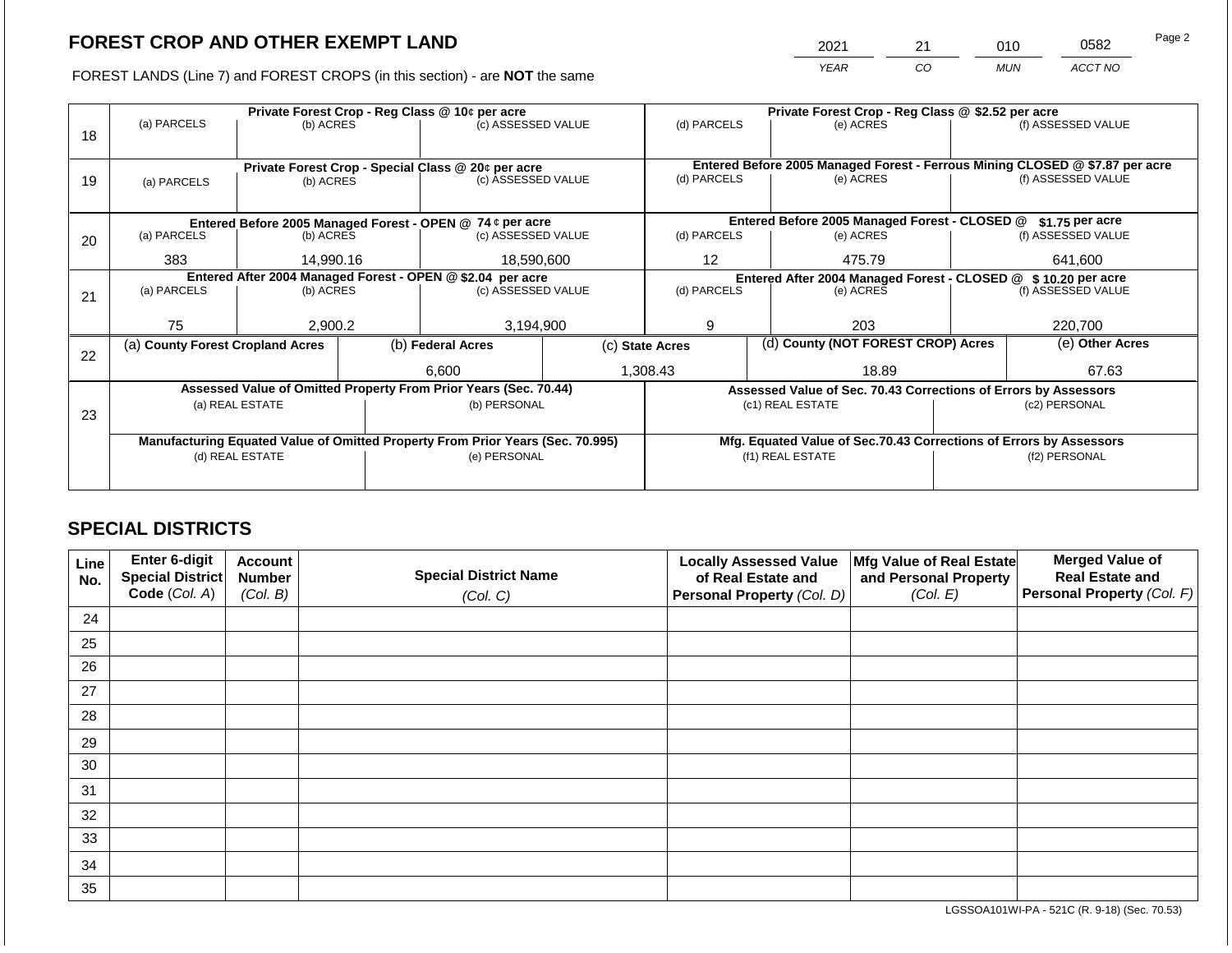|             | <b>SCHOOL DISTRICTS</b>                                  |                                             |                                                         |             | 2021                                                                              | 010<br>21                                                     | 0582                                                                           |
|-------------|----------------------------------------------------------|---------------------------------------------|---------------------------------------------------------|-------------|-----------------------------------------------------------------------------------|---------------------------------------------------------------|--------------------------------------------------------------------------------|
|             |                                                          |                                             |                                                         |             | <b>YEAR</b>                                                                       | CO <sub>.</sub><br><b>MUN</b>                                 | ACCT NO                                                                        |
| Line<br>No. | Enter 6-digit<br><b>School District</b><br>Code (Col. A) | <b>Account</b><br><b>Number</b><br>(Col. B) | <b>School District Name</b><br>(Col. C)                 |             | <b>Locally Assessed Value</b><br>of Real Estate and<br>Personal Property (Col. D) | Mfg Value of Real Estate<br>and Personal Property<br>(Col. E) | <b>Merged Value of</b><br><b>Real Estate and</b><br>Personal Property (Col. F) |
|             | A. SCHOOL DISTRICTS (K-8 and K-12)                       |                                             |                                                         |             |                                                                                   |                                                               |                                                                                |
| 36          | 212940                                                   | 0131                                        | SCH D OF LAONA                                          |             | 10,962,050                                                                        | 169,500                                                       | 11,131,550                                                                     |
| 37          |                                                          |                                             |                                                         |             |                                                                                   |                                                               |                                                                                |
| 38          |                                                          |                                             |                                                         |             |                                                                                   |                                                               |                                                                                |
| 39          |                                                          |                                             |                                                         |             |                                                                                   |                                                               |                                                                                |
| 40          |                                                          |                                             |                                                         |             |                                                                                   |                                                               |                                                                                |
| 41<br>42    |                                                          |                                             |                                                         |             |                                                                                   |                                                               |                                                                                |
| 43          |                                                          |                                             |                                                         |             |                                                                                   |                                                               |                                                                                |
| 44          |                                                          |                                             |                                                         |             |                                                                                   |                                                               |                                                                                |
| 45          |                                                          |                                             |                                                         |             |                                                                                   |                                                               |                                                                                |
| 46          |                                                          |                                             |                                                         |             |                                                                                   |                                                               |                                                                                |
| 47          |                                                          |                                             |                                                         |             |                                                                                   |                                                               |                                                                                |
| 48          |                                                          |                                             |                                                         |             |                                                                                   |                                                               |                                                                                |
| 49          |                                                          |                                             |                                                         |             |                                                                                   |                                                               |                                                                                |
| 50          |                                                          |                                             | TOTAL ASSESSED VALUE OF SCHOOL DISTRICTS (K-8 and K-12) |             | 10,962,050                                                                        | 169,500                                                       | 11,131,550                                                                     |
|             | <b>B.</b><br><b>UNION HIGH SCHOOL DISTRICTS</b>          |                                             |                                                         |             |                                                                                   |                                                               |                                                                                |
| 51          |                                                          |                                             |                                                         |             |                                                                                   |                                                               |                                                                                |
| 52          |                                                          |                                             |                                                         |             |                                                                                   |                                                               |                                                                                |
| 53<br>54    |                                                          |                                             |                                                         |             |                                                                                   |                                                               |                                                                                |
| 55          |                                                          |                                             | TOTAL ASSESSED VALUE OF UNION HIGH SCHOOLS              |             |                                                                                   |                                                               |                                                                                |
|             | <b>TECHNICAL COLLEGE DISTRICTS</b><br>C.                 |                                             |                                                         |             |                                                                                   |                                                               |                                                                                |
| 56          | 001600                                                   | 0015                                        | NICOLET TECHNICAL COLLEGE                               | <b>RHIN</b> | 10,962,050                                                                        | 169,500                                                       | 11,131,550                                                                     |
| 57          |                                                          |                                             |                                                         |             |                                                                                   |                                                               |                                                                                |
| 58          |                                                          |                                             |                                                         |             |                                                                                   |                                                               |                                                                                |
| 59          |                                                          |                                             | TOTAL ASSESSED VALUE OF TECHNICAL COLLEGES              |             | 10,962,050                                                                        | 169,500                                                       | 11,131,550                                                                     |

 *I hereby certify, to the best of my knowledge and belief, this form is complete and correct.*

| Name                  |                          | Title | Submission date  |
|-----------------------|--------------------------|-------|------------------|
| <b>CHRISTY CONLEY</b> |                          |       | 03<br>2021<br>06 |
| Phone                 | Email address            |       |                  |
| 715<br>2412<br>478 -  | FORESTTR@CO.FOREST.WI.US |       |                  |

LGSSOA101WI -PA-521C (R. 9-18) (Sec. 70.53)

Page 3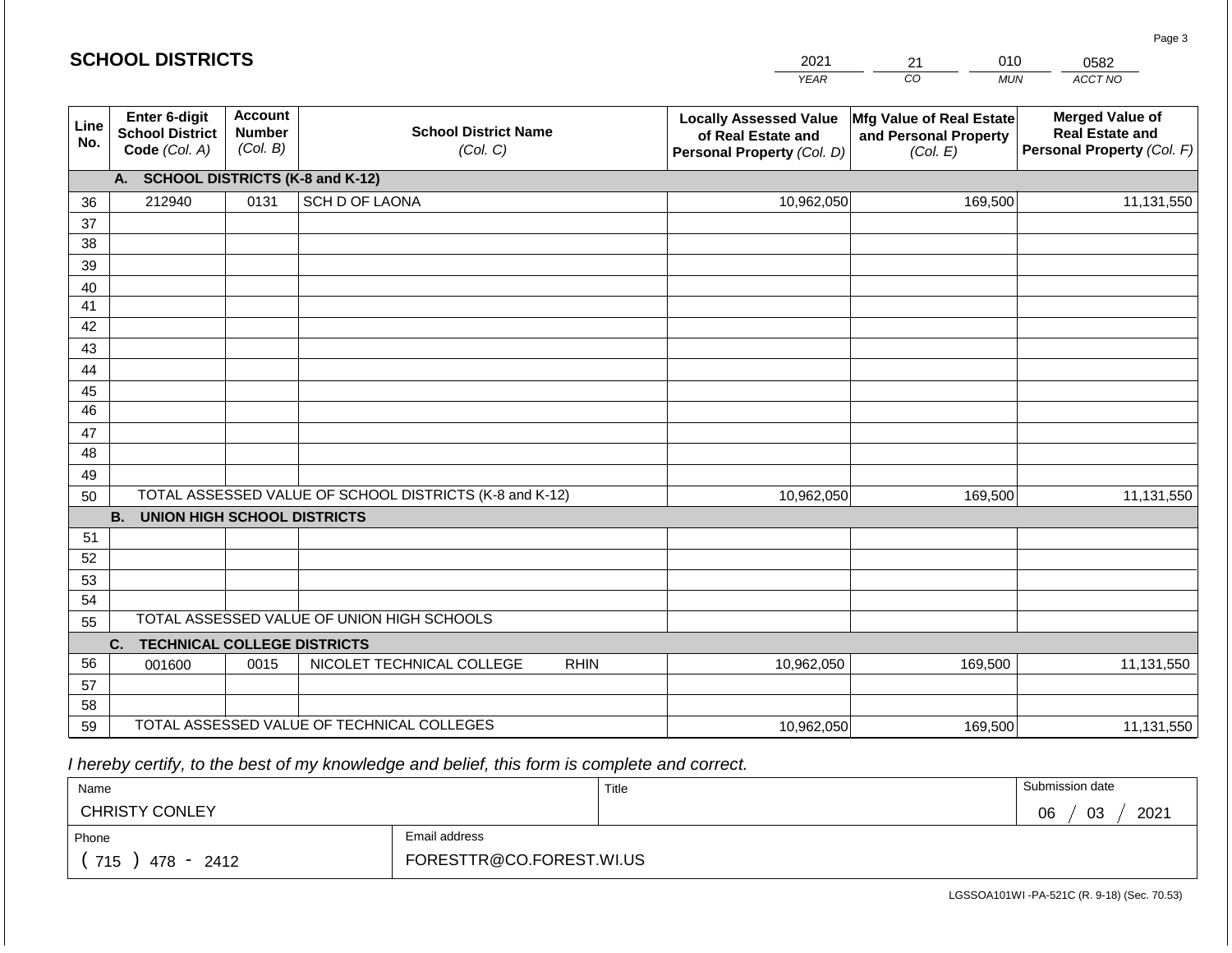- Each municipality's SOA is completed after the Board of Review and includes any changes made to the locally assessed values, under state law (sec. 70.53, Wis. Stats.)
- The Wisconsin Department of Revenue (DOR) merges the locally assessed values with the state assessed manufacturing values
- DOR provides the information regarding district names and codes. If a district is not listed, contact DOR.

Note: If you submit an amended SOA to DOR after your municipality's SOA is equated and posted to our website, we will process the SOA. However, DOR will not recalculate the *aggregate ratio or update the final SOA posted on our website. You should use the corrected values to calculate your tax rates.*

#### **Page 1: Real Estate and Personal Property**

- Lines 1-9 assessed real estate values, parcel counts and acres by classification
- Lines 10-15 assessed personal property values and number of accounts by class
- Line 16 aggregate assessed value of all property subject to general property; use to calculate tax rates. Note: This line equals the total assessed value of K-8 and K-12 school districts (Line 50) and total assessed value of technical colleges (Line 59).
- Remarks assessment ratio used to calculate estimated fair market value on property tax bills

#### **Page 2: Forest Crop, Other Exempt Land and Special Districts**

- Lines 18-21 private forest crop and managed forest lands assessed values
- Line  $22 -$  tax exempt land acres
- Line 23 prior years assessed value of omitted property under sec. 70.44 and correction of errors under sec. 70.43 shown by locally assessed or manufacturing real estate and personal property. Note: If there is an amount on this line, report the corresponding tax in the Statement of Taxes, Sections J or K.
- Lines 24-35 special district assessed values. These values are used to calculate tax rates for the special districts.

#### **Page 3: School Districts**

- Lines 36-50 school districts (K-8 and K-12) assessed values. These values are used to calculate tax rates for school districts.
- Lines 51-55 union high school district assessed values. These values are used to calculate tax rates for union high school districts.
- Lines 56-59 technical college assessed values. These values are used to calculate tax rates for technical colleges.

If you have questions: Email: lgs@wisconsin.gov

 Phone: (608) 266-2569 or (608) 264-6892 Fax: (608) 264-6887

SAM AUGUSTIN TOWN OF CASWELL SAM AUGUSTIN<br>TOWN OF CASWELL<br>3602 HWY 8<br>CAVOUR, WI 54511 CAVOUR, WI 54511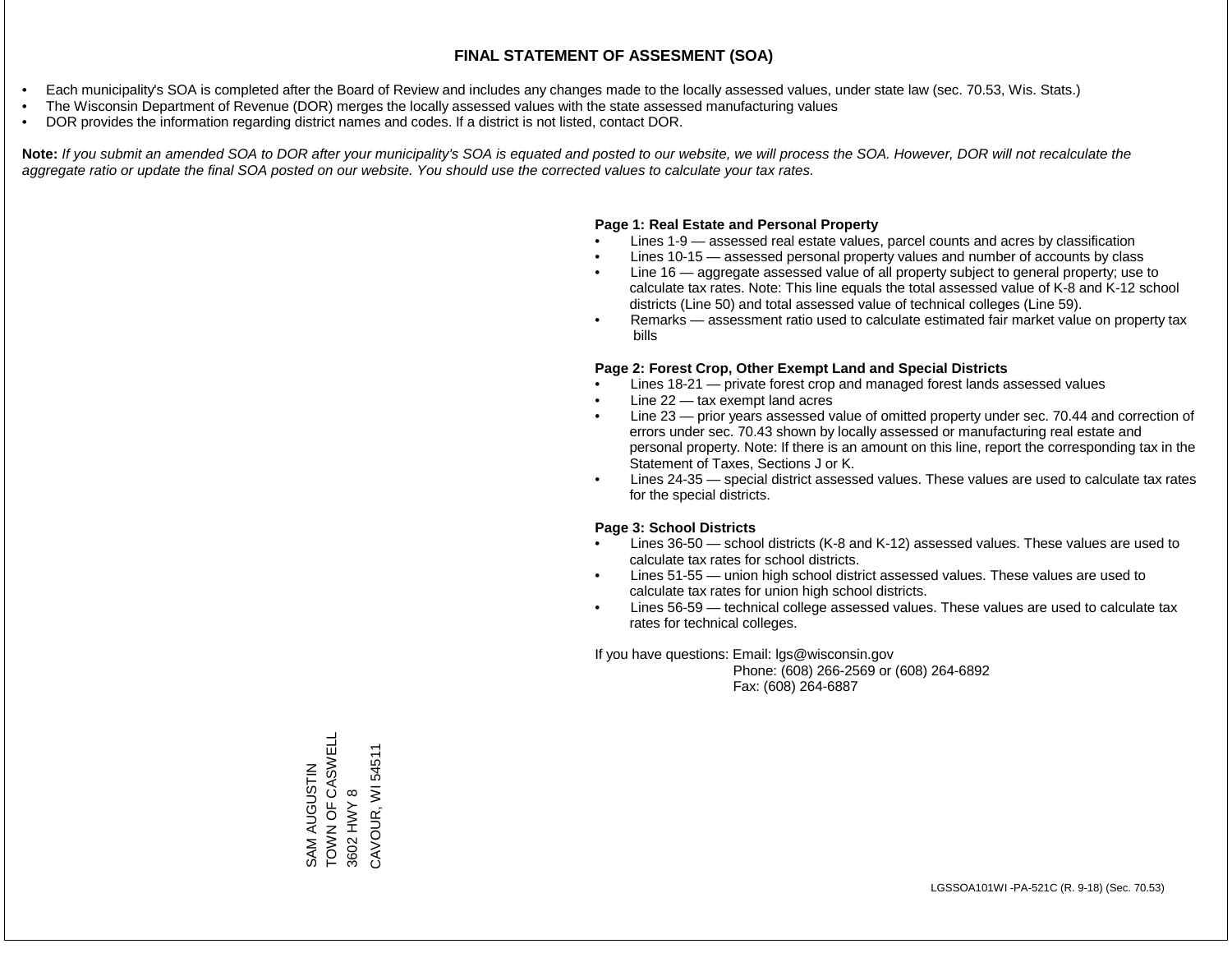|                |            | <b>FINAL - EQUATED</b><br><b>STATEMENT OF ASSESSMENT FOR 2021</b>                                                                                                                            |                          | 21                               | 012                                 | 0583                    | This is an Amended Return | Page 1              |  |
|----------------|------------|----------------------------------------------------------------------------------------------------------------------------------------------------------------------------------------------|--------------------------|----------------------------------|-------------------------------------|-------------------------|---------------------------|---------------------|--|
|                |            |                                                                                                                                                                                              |                          | CO                               | <b>MUN</b>                          | ACCT NO                 |                           |                     |  |
|                | <b>FOR</b> | <b>TOWN OF</b><br>OF                                                                                                                                                                         | <b>CRANDON</b>           |                                  | <b>FOREST COUNTY</b>                |                         |                           |                     |  |
|                |            | Town - Village - City                                                                                                                                                                        | <b>Municipality Name</b> |                                  | <b>County Name</b>                  |                         |                           |                     |  |
|                |            | <b>REAL ESTATE</b>                                                                                                                                                                           |                          | PARCEL COUNT                     | NO. OF ACRES                        | <b>VALUE OF</b>         | VALUE OF                  | TOTAL VALUE OF LAND |  |
| Line<br>No.    |            | (See Lines 18 - 22 for                                                                                                                                                                       |                          | <b>TOTAL LAND   IMPROVEMENTS</b> | <b>WHOLE</b><br><b>NUMBERS ONLY</b> | LAND                    | <b>IMPROVEMENTS</b>       | AND IMPROVEMENTS    |  |
|                |            | other Real Estate)                                                                                                                                                                           | (Col. A)                 | (Col. B)                         | (Col. C)                            | (Col, D)                | (Col. E)                  | (Col. F)            |  |
| $\mathbf 1$    |            | <b>RESIDENTIAL - Class 1</b>                                                                                                                                                                 | 641                      | 480                              | 1,156                               | 10,157,900              | 35,803,700                | 45,961,600          |  |
| 2              |            | <b>COMMERCIAL - Class 2</b>                                                                                                                                                                  | 25                       | 20                               | 194                                 | 539,500                 | 2,114,400                 | 2,653,900           |  |
| 3              |            | <b>MANUFACTURING - Class 3</b>                                                                                                                                                               |                          | 1                                | 23                                  | 27,100                  | 217,000                   | 244,100             |  |
| 4              |            | <b>AGRICULTURAL - Class 4</b>                                                                                                                                                                | 95                       |                                  | 1,583                               | 178,000                 |                           | 178,000             |  |
| 5              |            | <b>UNDEVELOPED - Class 5</b>                                                                                                                                                                 | 272                      |                                  | 2,916                               | 488,400                 |                           | 488,400             |  |
| 6              |            | AGRICULTURAL FOREST - Class 5m                                                                                                                                                               | 37                       |                                  | 469                                 | 444,500                 |                           | 444,500             |  |
| $\overline{7}$ |            | FOREST LANDS - Class 6                                                                                                                                                                       | 336                      |                                  | 5,900                               | 9,260,100               |                           | 9,260,100           |  |
| 8              |            | OTHER - Class 7                                                                                                                                                                              | 21                       | 21                               | 31                                  | 166,700                 | 1,330,000                 | 1,496,700           |  |
| 9              |            | <b>TOTAL - ALL COLUMNS</b>                                                                                                                                                                   | 1,428                    | 522                              | 12,272                              | 21,262,200              | 39,465,100                | 60,727,300          |  |
| 10             |            | NUMBER OF PERSONAL PROPERTY ACCOUNTS IN ROLL                                                                                                                                                 |                          |                                  | 29                                  | <b>LOCALLY ASSESSED</b> | <b>MANUFACTURING</b>      | <b>MERGED</b>       |  |
| 11             |            | BOATS AND OTHER WATERCRAFT NOT EXEMPT - Code 1                                                                                                                                               |                          |                                  |                                     | 0                       | $\Omega$                  | $\Omega$            |  |
| 12             |            | MACHINERY, TOOLS AND PATTERNS - Code 2                                                                                                                                                       |                          |                                  |                                     |                         | 4,100                     | 4,100               |  |
| 13             |            | FURNITURE, FIXTURES AND EQUIPMENT - Code 3                                                                                                                                                   |                          |                                  |                                     | 25,650                  | 17,000                    | 42,650              |  |
| 14             |            | ALL OTHER PERSONAL PROPERTY NOT EXEMPT - Codes 4A, 4B, 4C                                                                                                                                    |                          |                                  |                                     | 353,550                 | 200                       | 353,750             |  |
| 15             |            | TOTAL OF PERSONAL PROPERTY NOT EXEMPT (Total of Lines 11-14)                                                                                                                                 |                          |                                  |                                     | 379,200                 | 21,300                    | 400,500             |  |
| 16             |            | AGGREGATE ASSESSED VALUE OF ALL PROPERTY SUBJECT TO THE GENERAL PROPERTY TAX (Total of Lines 9F and 15F)<br>MUST EQUAL TOTAL VALUE OF THE SCHOOL DISTRICTS (K-12 PLUS K-8) - Line 50, Col. F |                          |                                  |                                     |                         |                           | 61,127,800          |  |
| 17             |            | <b>BOARD OF REVIEW</b>                                                                                                                                                                       |                          |                                  | Name of Assessor                    |                         | Telephone #               |                     |  |
|                |            | DATE OF FINAL ADJOURNMENT                                                                                                                                                                    | 05/12/2021               |                                  | <b>STACY KARCZ</b>                  |                         |                           | (715) 478-2881      |  |

The Assessment Ratio to be used in calculating the estimated Fair Market Value on tax bills for this tax district is .939601418

This ratio should be used to convert assessed values to "Calculate Equalized Values" in Step 1 of the Lottery and Gaming Credit Calculations.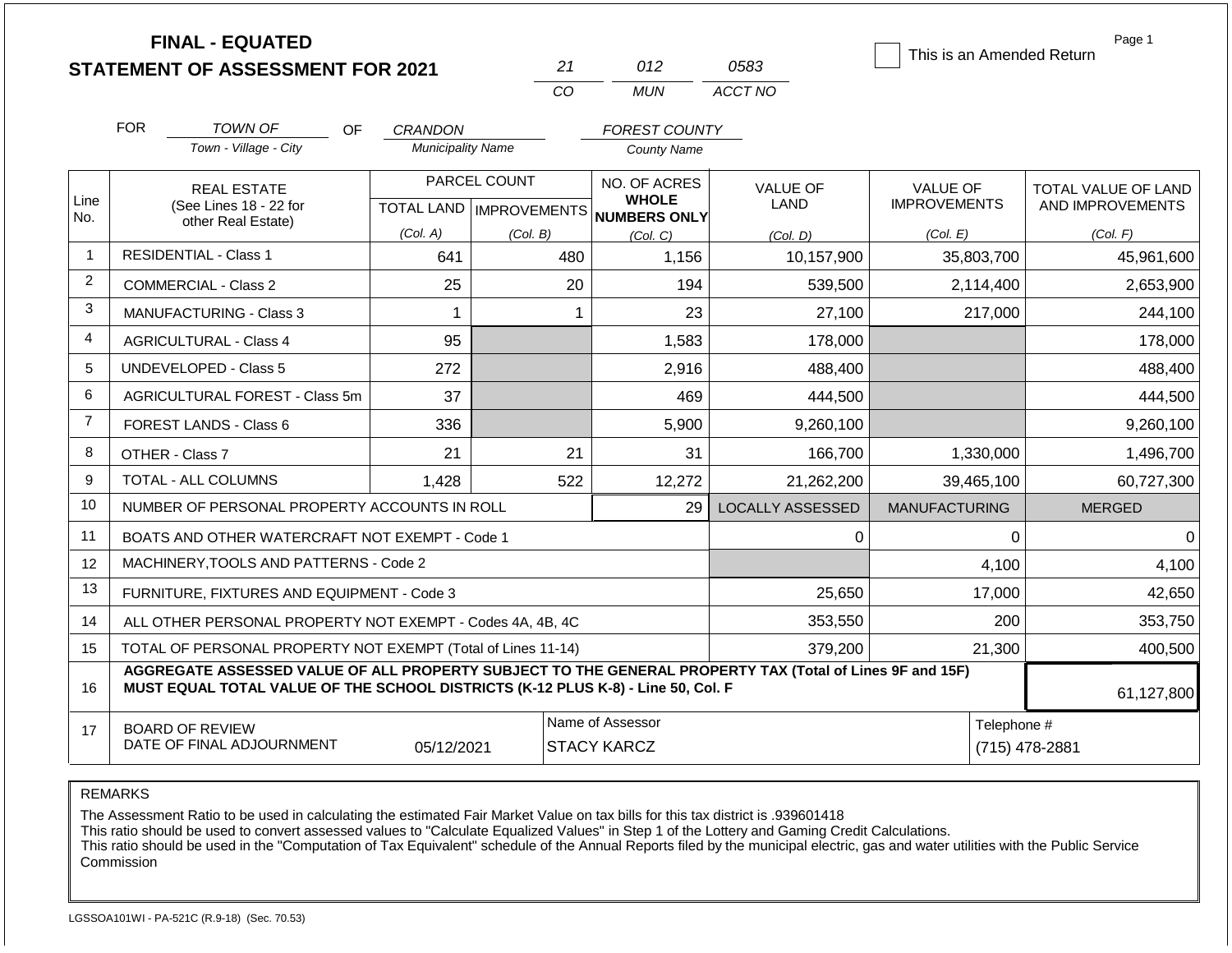FOREST LANDS (Line 7) and FOREST CROPS (in this section) - are NOT the same

| 2021 | つ1 | 012        | 0583    | Page 2 |
|------|----|------------|---------|--------|
| YFAR | CO | <b>MUN</b> | ACCT NO |        |

|    |                                                            |                 |  | Private Forest Crop - Reg Class @ 10¢ per acre                                 |  | Private Forest Crop - Reg Class @ \$2.52 per acre                            |                                                                    |  |                    |  |
|----|------------------------------------------------------------|-----------------|--|--------------------------------------------------------------------------------|--|------------------------------------------------------------------------------|--------------------------------------------------------------------|--|--------------------|--|
|    | (a) PARCELS                                                | (b) ACRES       |  | (c) ASSESSED VALUE                                                             |  | (d) PARCELS                                                                  | (e) ACRES                                                          |  | (f) ASSESSED VALUE |  |
| 18 |                                                            |                 |  |                                                                                |  | 5                                                                            | 200                                                                |  | 192,400            |  |
|    | Private Forest Crop - Special Class @ 20¢ per acre         |                 |  |                                                                                |  | Entered Before 2005 Managed Forest - Ferrous Mining CLOSED @ \$7.87 per acre |                                                                    |  |                    |  |
| 19 | (a) PARCELS                                                | (b) ACRES       |  | (c) ASSESSED VALUE                                                             |  | (d) PARCELS                                                                  | (e) ACRES                                                          |  | (f) ASSESSED VALUE |  |
|    |                                                            |                 |  |                                                                                |  |                                                                              |                                                                    |  |                    |  |
|    |                                                            |                 |  | Entered Before 2005 Managed Forest - OPEN @ 74 ¢ per acre                      |  |                                                                              | Entered Before 2005 Managed Forest - CLOSED @                      |  | \$1.75 per acre    |  |
| 20 | (a) PARCELS                                                | (b) ACRES       |  | (c) ASSESSED VALUE                                                             |  | (d) PARCELS                                                                  | (e) ACRES                                                          |  | (f) ASSESSED VALUE |  |
|    |                                                            |                 |  |                                                                                |  |                                                                              |                                                                    |  |                    |  |
|    | 31                                                         | 1,150.88        |  | 1,620,800                                                                      |  | 49<br>1,745.64                                                               |                                                                    |  | 2,317,400          |  |
|    | Entered After 2004 Managed Forest - OPEN @ \$2.04 per acre |                 |  |                                                                                |  |                                                                              | Entered After 2004 Managed Forest - CLOSED @ \$10.20 per acre      |  |                    |  |
| 21 | (a) PARCELS                                                | (b) ACRES       |  | (c) ASSESSED VALUE                                                             |  | (d) PARCELS                                                                  | (e) ACRES                                                          |  | (f) ASSESSED VALUE |  |
|    |                                                            |                 |  |                                                                                |  |                                                                              |                                                                    |  |                    |  |
|    | 25                                                         | 808.24          |  | 1,030,200                                                                      |  | 57                                                                           | 2,009.97                                                           |  |                    |  |
|    | (a) County Forest Cropland Acres                           |                 |  | (b) Federal Acres<br>(c) State Acres                                           |  | (d) County (NOT FOREST CROP) Acres                                           |                                                                    |  | (e) Other Acres    |  |
| 22 |                                                            |                 |  |                                                                                |  |                                                                              |                                                                    |  |                    |  |
|    | 1,031.69                                                   |                 |  | 172.51                                                                         |  | 2,894.77                                                                     | 49.04                                                              |  | 166.4              |  |
|    |                                                            |                 |  | Assessed Value of Omitted Property From Prior Years (Sec. 70.44)               |  |                                                                              | Assessed Value of Sec. 70.43 Corrections of Errors by Assessors    |  |                    |  |
|    |                                                            | (a) REAL ESTATE |  | (b) PERSONAL                                                                   |  |                                                                              | (c1) REAL ESTATE                                                   |  | (c2) PERSONAL      |  |
| 23 |                                                            |                 |  |                                                                                |  |                                                                              |                                                                    |  |                    |  |
|    |                                                            |                 |  | Manufacturing Equated Value of Omitted Property From Prior Years (Sec. 70.995) |  |                                                                              | Mfg. Equated Value of Sec.70.43 Corrections of Errors by Assessors |  |                    |  |
|    |                                                            | (d) REAL ESTATE |  | (e) PERSONAL                                                                   |  |                                                                              | (f1) REAL ESTATE                                                   |  | (f2) PERSONAL      |  |
|    |                                                            |                 |  |                                                                                |  |                                                                              |                                                                    |  |                    |  |
|    |                                                            |                 |  |                                                                                |  |                                                                              |                                                                    |  |                    |  |
|    |                                                            |                 |  |                                                                                |  |                                                                              |                                                                    |  |                    |  |

# **SPECIAL DISTRICTS**

| <b>Line</b><br>No. | Enter 6-digit<br>Special District | <b>Account</b><br><b>Number</b> | <b>Special District Name</b> | <b>Locally Assessed Value</b><br>of Real Estate and | Mfg Value of Real Estate<br>and Personal Property | <b>Merged Value of</b><br><b>Real Estate and</b> |
|--------------------|-----------------------------------|---------------------------------|------------------------------|-----------------------------------------------------|---------------------------------------------------|--------------------------------------------------|
|                    | Code (Col. A)                     | (Col. B)                        | (Col. C)                     | <b>Personal Property (Col. D)</b>                   | (Col. E)                                          | Personal Property (Col. F)                       |
| 24                 |                                   |                                 |                              |                                                     |                                                   |                                                  |
| 25                 |                                   |                                 |                              |                                                     |                                                   |                                                  |
| 26                 |                                   |                                 |                              |                                                     |                                                   |                                                  |
| 27                 |                                   |                                 |                              |                                                     |                                                   |                                                  |
| 28                 |                                   |                                 |                              |                                                     |                                                   |                                                  |
| 29                 |                                   |                                 |                              |                                                     |                                                   |                                                  |
| 30                 |                                   |                                 |                              |                                                     |                                                   |                                                  |
| 31                 |                                   |                                 |                              |                                                     |                                                   |                                                  |
| 32                 |                                   |                                 |                              |                                                     |                                                   |                                                  |
| 33                 |                                   |                                 |                              |                                                     |                                                   |                                                  |
| 34                 |                                   |                                 |                              |                                                     |                                                   |                                                  |
| 35                 |                                   |                                 |                              |                                                     |                                                   |                                                  |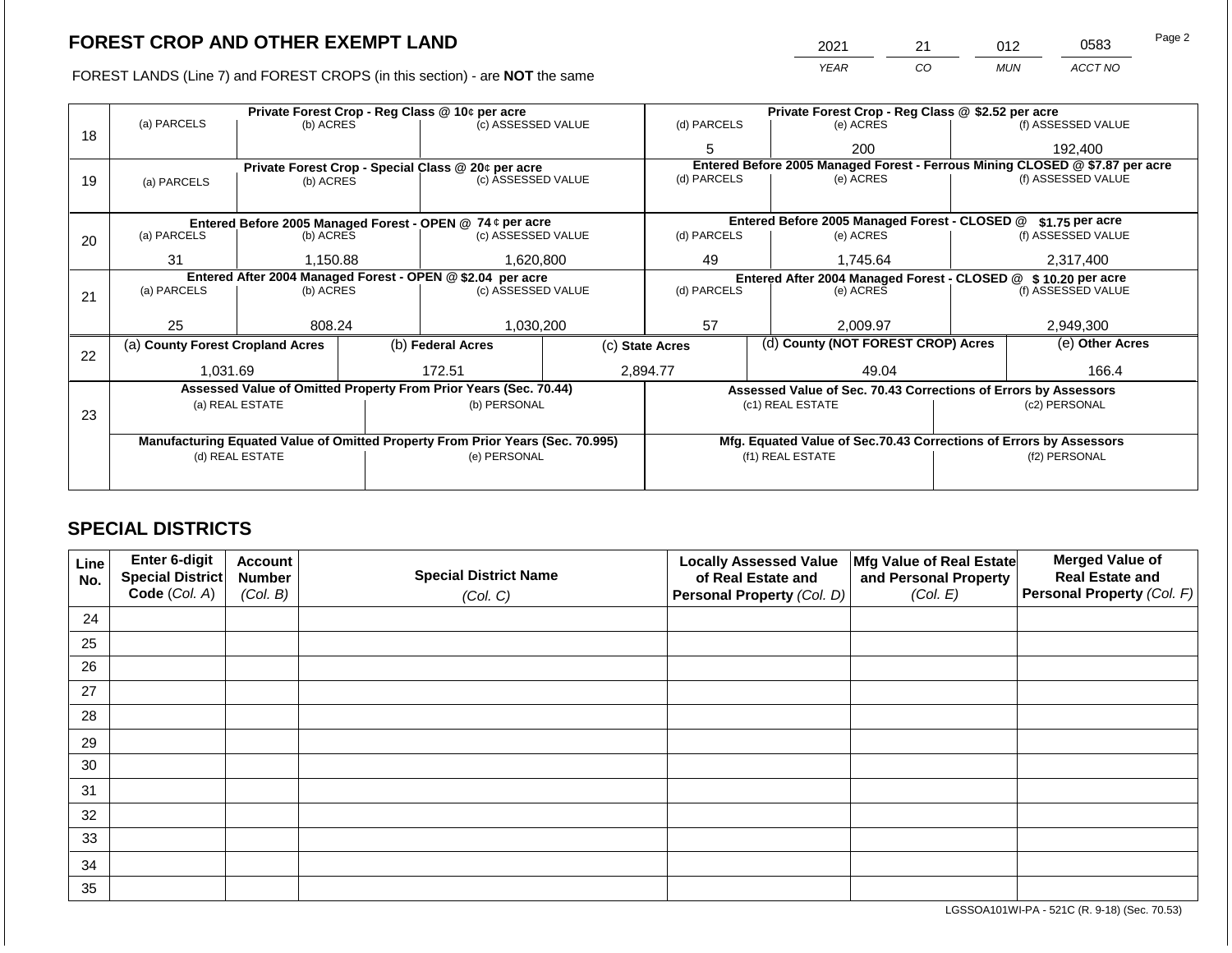|             | <b>SCHOOL DISTRICTS</b>                                         |                                             |                                                         |             | 2021                                                                              | 012<br>21                                                     | 0583                                                                           |
|-------------|-----------------------------------------------------------------|---------------------------------------------|---------------------------------------------------------|-------------|-----------------------------------------------------------------------------------|---------------------------------------------------------------|--------------------------------------------------------------------------------|
|             |                                                                 |                                             |                                                         |             | <b>YEAR</b>                                                                       | CO <sub>.</sub><br><b>MUN</b>                                 | ACCT NO                                                                        |
| Line<br>No. | <b>Enter 6-digit</b><br><b>School District</b><br>Code (Col. A) | <b>Account</b><br><b>Number</b><br>(Col. B) | <b>School District Name</b><br>(Col. C)                 |             | <b>Locally Assessed Value</b><br>of Real Estate and<br>Personal Property (Col. D) | Mfg Value of Real Estate<br>and Personal Property<br>(Col. E) | <b>Merged Value of</b><br><b>Real Estate and</b><br>Personal Property (Col. F) |
|             | A. SCHOOL DISTRICTS (K-8 and K-12)                              |                                             |                                                         |             |                                                                                   |                                                               |                                                                                |
| 36          | 211218                                                          | 0130                                        | SCH D OF CRANDON                                        |             | 60,862,400                                                                        | 265,400                                                       | 61,127,800                                                                     |
| 37          |                                                                 |                                             |                                                         |             |                                                                                   |                                                               |                                                                                |
| 38          |                                                                 |                                             |                                                         |             |                                                                                   |                                                               |                                                                                |
| 39          |                                                                 |                                             |                                                         |             |                                                                                   |                                                               |                                                                                |
| 40          |                                                                 |                                             |                                                         |             |                                                                                   |                                                               |                                                                                |
| 41<br>42    |                                                                 |                                             |                                                         |             |                                                                                   |                                                               |                                                                                |
| 43          |                                                                 |                                             |                                                         |             |                                                                                   |                                                               |                                                                                |
| 44          |                                                                 |                                             |                                                         |             |                                                                                   |                                                               |                                                                                |
| 45          |                                                                 |                                             |                                                         |             |                                                                                   |                                                               |                                                                                |
| 46          |                                                                 |                                             |                                                         |             |                                                                                   |                                                               |                                                                                |
| 47          |                                                                 |                                             |                                                         |             |                                                                                   |                                                               |                                                                                |
| 48          |                                                                 |                                             |                                                         |             |                                                                                   |                                                               |                                                                                |
| 49          |                                                                 |                                             |                                                         |             |                                                                                   |                                                               |                                                                                |
| 50          |                                                                 |                                             | TOTAL ASSESSED VALUE OF SCHOOL DISTRICTS (K-8 and K-12) |             | 60,862,400                                                                        | 265,400                                                       | 61,127,800                                                                     |
|             | <b>B. UNION HIGH SCHOOL DISTRICTS</b>                           |                                             |                                                         |             |                                                                                   |                                                               |                                                                                |
| 51          |                                                                 |                                             |                                                         |             |                                                                                   |                                                               |                                                                                |
| 52<br>53    |                                                                 |                                             |                                                         |             |                                                                                   |                                                               |                                                                                |
| 54          |                                                                 |                                             |                                                         |             |                                                                                   |                                                               |                                                                                |
| 55          |                                                                 |                                             | TOTAL ASSESSED VALUE OF UNION HIGH SCHOOLS              |             |                                                                                   |                                                               |                                                                                |
|             | C.<br><b>TECHNICAL COLLEGE DISTRICTS</b>                        |                                             |                                                         |             |                                                                                   |                                                               |                                                                                |
| 56          | 001600                                                          | 0015                                        | NICOLET TECHNICAL COLLEGE                               | <b>RHIN</b> | 60,862,400                                                                        | 265,400                                                       | 61,127,800                                                                     |
| 57          |                                                                 |                                             |                                                         |             |                                                                                   |                                                               |                                                                                |
| 58          |                                                                 |                                             |                                                         |             |                                                                                   |                                                               |                                                                                |
| 59          |                                                                 |                                             | TOTAL ASSESSED VALUE OF TECHNICAL COLLEGES              |             | 60,862,400                                                                        | 265,400                                                       | 61,127,800                                                                     |

 *I hereby certify, to the best of my knowledge and belief, this form is complete and correct.*

| Name                  |                          | Title | Submission date        |
|-----------------------|--------------------------|-------|------------------------|
| <b>CHRISTY CONLEY</b> |                          |       | 2021<br>13<br>∩ҕ<br>◡◡ |
| Phone                 | Email address            |       |                        |
| 715<br>478<br>2412    | FORESTTR@CO.FOREST.WI.US |       |                        |

LGSSOA101WI -PA-521C (R. 9-18) (Sec. 70.53)

Page 3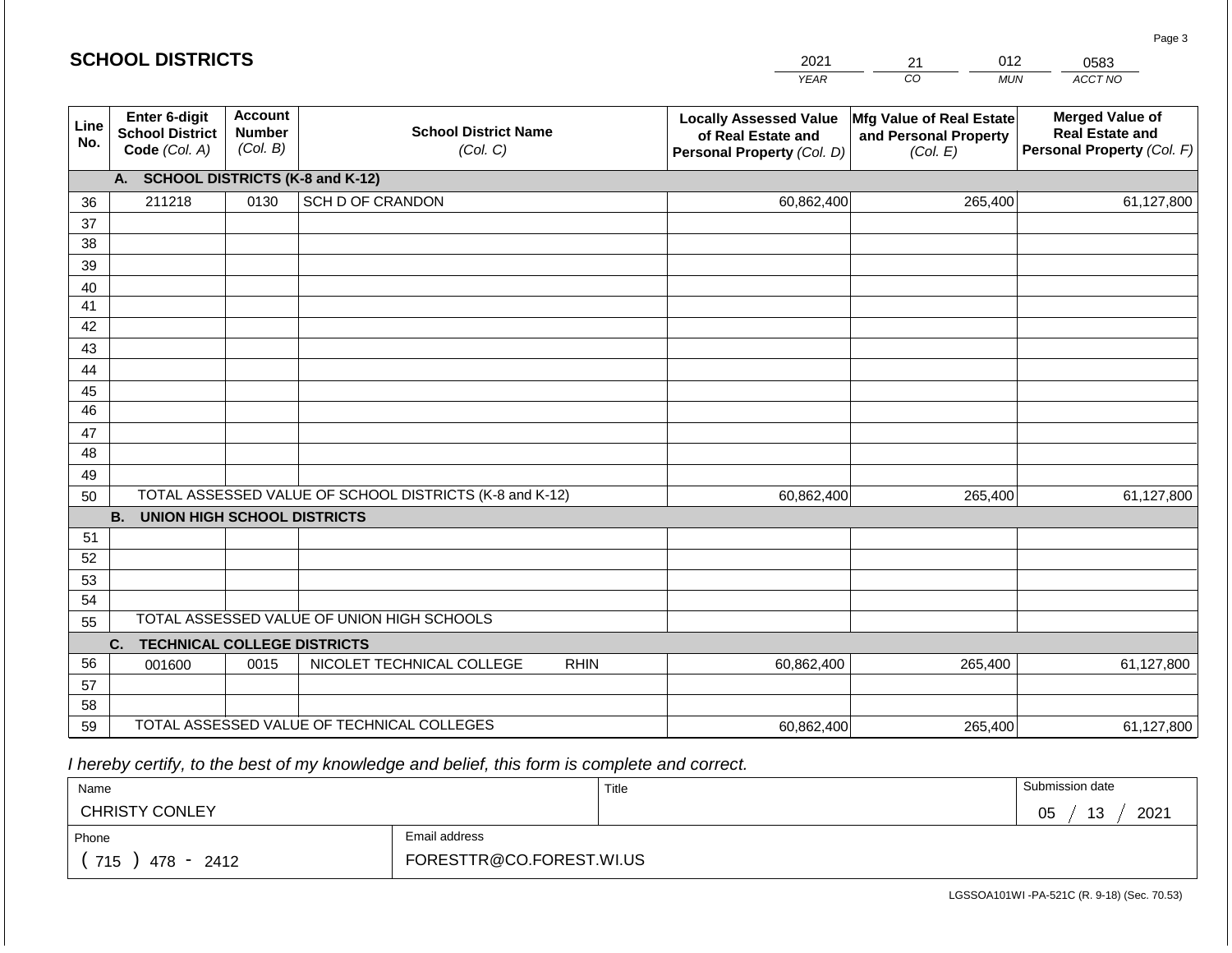- Each municipality's SOA is completed after the Board of Review and includes any changes made to the locally assessed values, under state law (sec. 70.53, Wis. Stats.)
- The Wisconsin Department of Revenue (DOR) merges the locally assessed values with the state assessed manufacturing values
- DOR provides the information regarding district names and codes. If a district is not listed, contact DOR.

Note: If you submit an amended SOA to DOR after your municipality's SOA is equated and posted to our website, we will process the SOA. However, DOR will not recalculate the *aggregate ratio or update the final SOA posted on our website. You should use the corrected values to calculate your tax rates.*

### **Page 1: Real Estate and Personal Property**

- Lines 1-9 assessed real estate values, parcel counts and acres by classification
- Lines 10-15 assessed personal property values and number of accounts by class
- Line 16 aggregate assessed value of all property subject to general property; use to calculate tax rates. Note: This line equals the total assessed value of K-8 and K-12 school districts (Line 50) and total assessed value of technical colleges (Line 59).
- Remarks assessment ratio used to calculate estimated fair market value on property tax bills

### **Page 2: Forest Crop, Other Exempt Land and Special Districts**

- Lines 18-21 private forest crop and managed forest lands assessed values
- Line  $22 -$  tax exempt land acres
- Line 23 prior years assessed value of omitted property under sec. 70.44 and correction of errors under sec. 70.43 shown by locally assessed or manufacturing real estate and personal property. Note: If there is an amount on this line, report the corresponding tax in the Statement of Taxes, Sections J or K.
- Lines 24-35 special district assessed values. These values are used to calculate tax rates for the special districts.

### **Page 3: School Districts**

- Lines 36-50 school districts (K-8 and K-12) assessed values. These values are used to calculate tax rates for school districts.
- Lines 51-55 union high school district assessed values. These values are used to calculate tax rates for union high school districts.
- Lines 56-59 technical college assessed values. These values are used to calculate tax rates for technical colleges.

If you have questions: Email: lgs@wisconsin.gov

 Phone: (608) 266-2569 or (608) 264-6892 Fax: (608) 264-6887

RONALD COLE<br>TOWN OF CRANDON **NODINACCOMODINACCIÓN CONTRACCIÓN EN LA CONDINACCIÓN EN LA CONDINACCIÓN EN LA CONDINACCIÓN EN LA CONDINACCIÓN E** 5161 COLE RD<br>CRANDON, WI 54520 - 8904 CRANDON, WI 54520 - 8904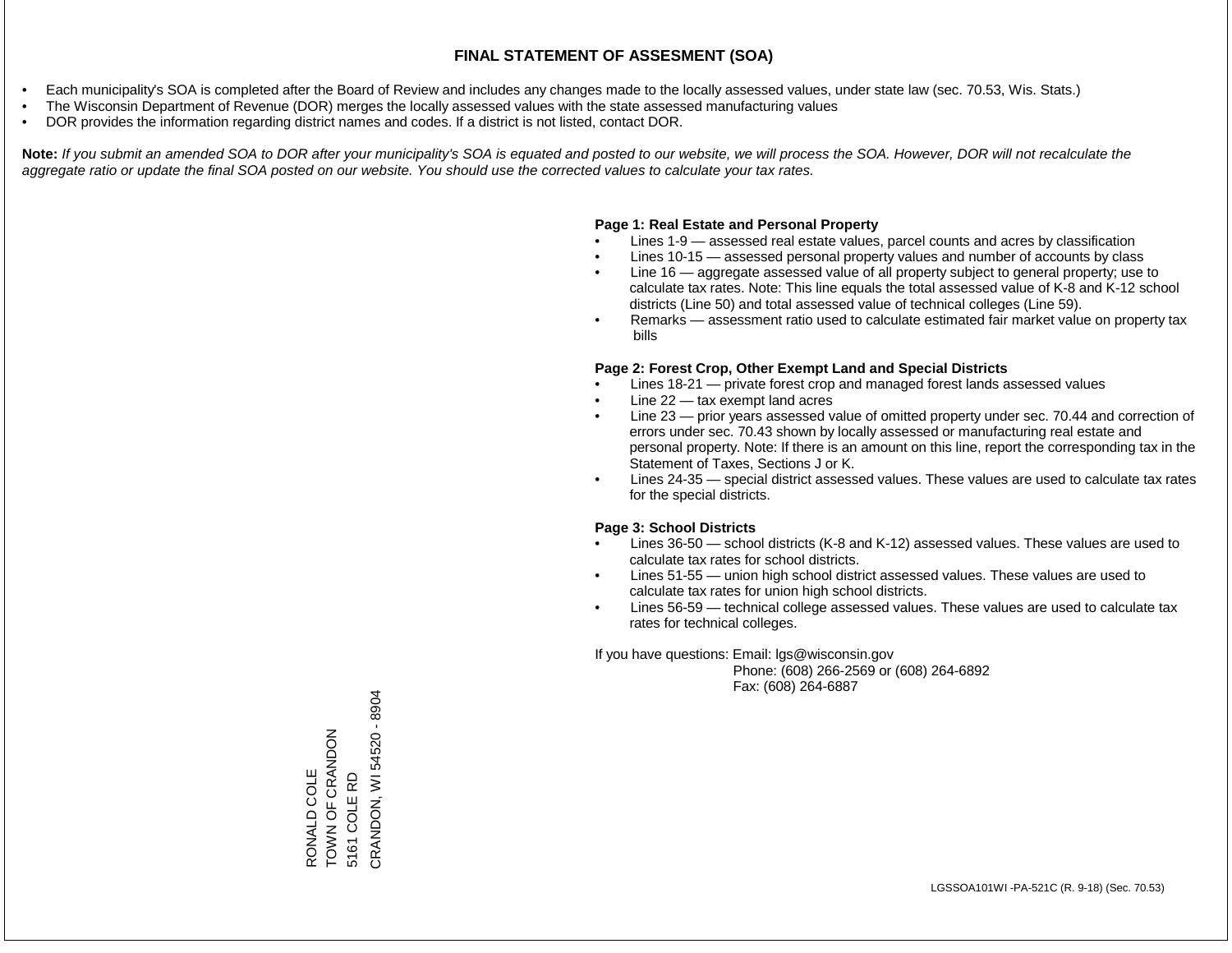|                |                                              | <b>FINAL - EQUATED</b><br><b>STATEMENT OF ASSESSMENT FOR 2021</b>                |                          | 21                                                  |                                                                                                          | 014                          | 0584                    | This is an Amended Return              |                               | Page 1                                  |
|----------------|----------------------------------------------|----------------------------------------------------------------------------------|--------------------------|-----------------------------------------------------|----------------------------------------------------------------------------------------------------------|------------------------------|-------------------------|----------------------------------------|-------------------------------|-----------------------------------------|
|                |                                              |                                                                                  |                          | CO                                                  |                                                                                                          | <b>MUN</b>                   | ACCT NO                 |                                        |                               |                                         |
|                | <b>FOR</b>                                   | <b>TOWN OF</b><br>OF.                                                            | <b>FREEDOM</b>           |                                                     |                                                                                                          | <b>FOREST COUNTY</b>         |                         |                                        |                               |                                         |
|                |                                              | Town - Village - City                                                            | <b>Municipality Name</b> |                                                     |                                                                                                          | <b>County Name</b>           |                         |                                        |                               |                                         |
| Line<br>No.    | <b>REAL ESTATE</b><br>(See Lines 18 - 22 for |                                                                                  |                          | PARCEL COUNT<br>TOTAL LAND MPROVEMENTS NUMBERS ONLY |                                                                                                          | NO. OF ACRES<br><b>WHOLE</b> | <b>VALUE OF</b><br>LAND | <b>VALUE OF</b><br><b>IMPROVEMENTS</b> |                               | TOTAL VALUE OF LAND<br>AND IMPROVEMENTS |
|                |                                              | other Real Estate)                                                               | (Col. A)                 | (Col. B)                                            |                                                                                                          | (Col, C)                     | (Col. D)                | (Col. E)                               |                               | (Col. F)                                |
| $\mathbf{1}$   |                                              | <b>RESIDENTIAL - Class 1</b>                                                     | 647                      |                                                     | 483                                                                                                      | 835                          | 34,236,900              | 45,291,200                             |                               | 79,528,100                              |
| $\overline{2}$ |                                              | <b>COMMERCIAL - Class 2</b>                                                      | 25                       |                                                     | 18                                                                                                       | 11                           | 756,600                 |                                        | 959,800                       | 1,716,400                               |
| 3              |                                              | <b>MANUFACTURING - Class 3</b>                                                   | $\mathbf 0$              |                                                     | $\mathbf 0$                                                                                              | 0                            | 0                       |                                        | 0                             | 0                                       |
| 4              |                                              | <b>AGRICULTURAL - Class 4</b>                                                    | 110                      |                                                     |                                                                                                          | 2,317                        | 421,200                 |                                        |                               | 421,200                                 |
| 5              |                                              | UNDEVELOPED - Class 5                                                            | 180                      |                                                     |                                                                                                          | 1,342                        | 410,100                 |                                        |                               | 410,100                                 |
| 6              |                                              | AGRICULTURAL FOREST - Class 5m                                                   | 62                       |                                                     |                                                                                                          | 946                          | 653,300                 |                                        |                               | 653,300                                 |
| $\overline{7}$ |                                              | FOREST LANDS - Class 6                                                           | 130                      |                                                     |                                                                                                          | 2,293                        | 4,211,100               |                                        |                               | 4,211,100                               |
| 8              |                                              | OTHER - Class 7                                                                  | 33                       |                                                     | 35                                                                                                       | 50                           | 289,000                 | 2,656,500                              |                               | 2,945,500                               |
| 9              |                                              | TOTAL - ALL COLUMNS                                                              | 1,187                    |                                                     | 536                                                                                                      | 7,794                        | 40,978,200              | 48,907,500                             |                               | 89,885,700                              |
| 10             |                                              | NUMBER OF PERSONAL PROPERTY ACCOUNTS IN ROLL                                     |                          |                                                     |                                                                                                          | 13                           | <b>LOCALLY ASSESSED</b> | <b>MANUFACTURING</b>                   |                               | <b>MERGED</b>                           |
| 11             |                                              | BOATS AND OTHER WATERCRAFT NOT EXEMPT - Code 1                                   |                          |                                                     |                                                                                                          |                              | 0                       |                                        | 0                             | ∩                                       |
| 12             |                                              | MACHINERY, TOOLS AND PATTERNS - Code 2                                           |                          |                                                     |                                                                                                          |                              |                         |                                        | 0                             |                                         |
| 13             |                                              | FURNITURE, FIXTURES AND EQUIPMENT - Code 3                                       |                          |                                                     |                                                                                                          |                              | 26,800                  |                                        | $\mathbf 0$                   | 26,800                                  |
| 14             |                                              | ALL OTHER PERSONAL PROPERTY NOT EXEMPT - Codes 4A, 4B, 4C                        |                          |                                                     |                                                                                                          |                              | 44,500                  |                                        | $\mathbf 0$                   | 44,500                                  |
| 15             |                                              | TOTAL OF PERSONAL PROPERTY NOT EXEMPT (Total of Lines 11-14)                     |                          |                                                     |                                                                                                          |                              | 71,300                  |                                        | $\mathbf 0$                   | 71,300                                  |
| 16             |                                              | MUST EQUAL TOTAL VALUE OF THE SCHOOL DISTRICTS (K-12 PLUS K-8) - Line 50, Col. F |                          |                                                     | AGGREGATE ASSESSED VALUE OF ALL PROPERTY SUBJECT TO THE GENERAL PROPERTY TAX (Total of Lines 9F and 15F) |                              |                         |                                        |                               | 89,957,000                              |
| 17             |                                              | <b>BOARD OF REVIEW</b><br>DATE OF FINAL ADJOURNMENT                              | 09/22/2021               |                                                     | Name of Assessor<br><b>STACY KARCZ</b>                                                                   |                              |                         |                                        | Telephone #<br>(715) 478-2881 |                                         |

The Assessment Ratio to be used in calculating the estimated Fair Market Value on tax bills for this tax district is 1.07130948

This ratio should be used to convert assessed values to "Calculate Equalized Values" in Step 1 of the Lottery and Gaming Credit Calculations.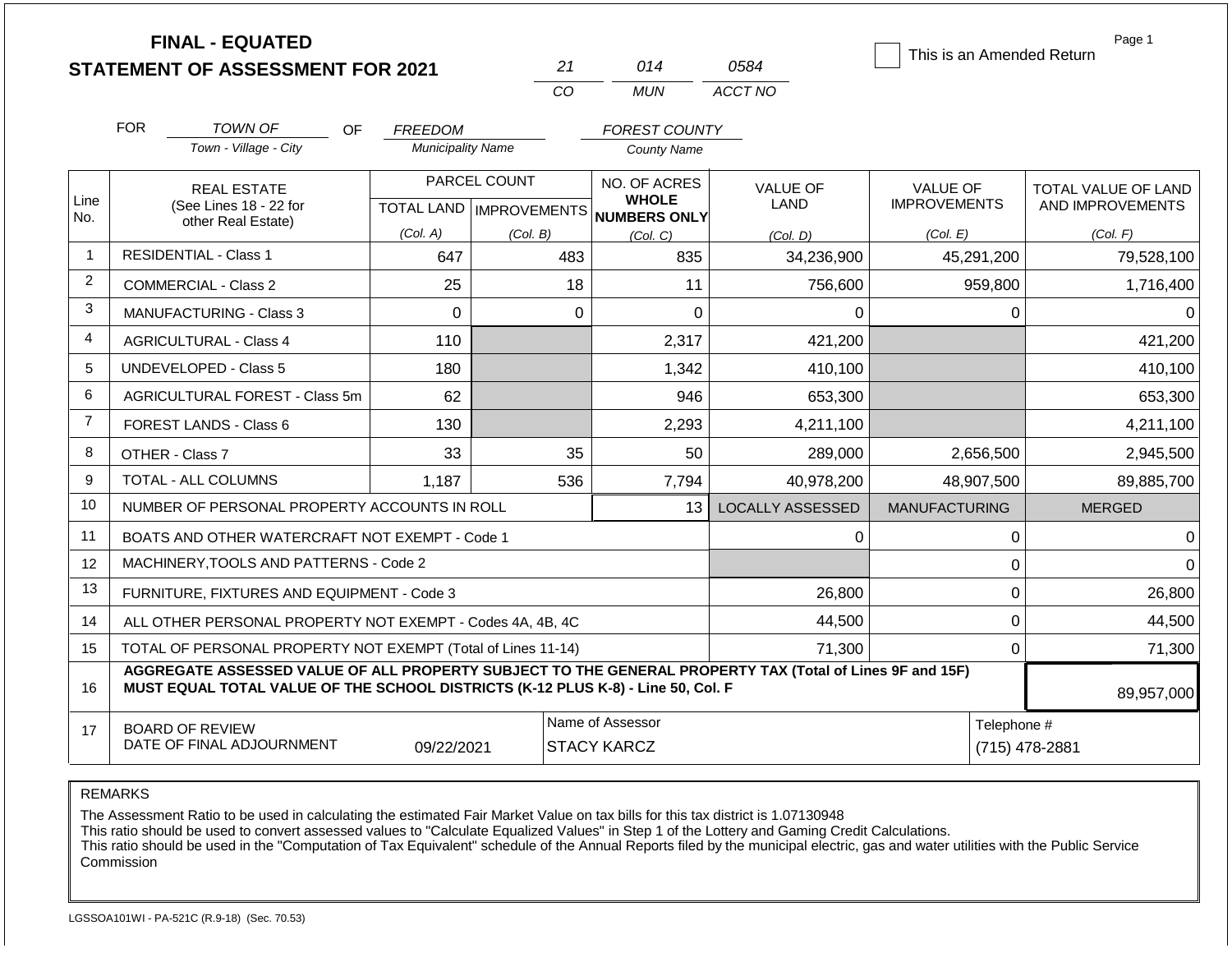2021 21 014 0584

FOREST LANDS (Line 7) and FOREST CROPS (in this section) - are **NOT** the same *YEAR CO MUN ACCT NO*

|    |                                                            |                 |  | Private Forest Crop - Reg Class @ 10¢ per acre                                 |                                                               | Private Forest Crop - Reg Class @ \$2.52 per acre     |  |                                                                                           |               |                    |
|----|------------------------------------------------------------|-----------------|--|--------------------------------------------------------------------------------|---------------------------------------------------------------|-------------------------------------------------------|--|-------------------------------------------------------------------------------------------|---------------|--------------------|
|    | (a) PARCELS                                                | (b) ACRES       |  | (c) ASSESSED VALUE                                                             |                                                               | (d) PARCELS                                           |  | (e) ACRES                                                                                 |               | (f) ASSESSED VALUE |
| 18 |                                                            |                 |  |                                                                                |                                                               |                                                       |  |                                                                                           |               |                    |
|    |                                                            |                 |  |                                                                                |                                                               |                                                       |  |                                                                                           |               |                    |
|    |                                                            |                 |  | Private Forest Crop - Special Class @ 20¢ per acre                             |                                                               | (d) PARCELS                                           |  | Entered Before 2005 Managed Forest - Ferrous Mining CLOSED @ \$7.87 per acre<br>(e) ACRES |               | (f) ASSESSED VALUE |
| 19 | (a) PARCELS<br>(b) ACRES                                   |                 |  | (c) ASSESSED VALUE                                                             |                                                               |                                                       |  |                                                                                           |               |                    |
|    |                                                            |                 |  |                                                                                |                                                               |                                                       |  |                                                                                           |               |                    |
|    |                                                            |                 |  | Entered Before 2005 Managed Forest - OPEN @ 74 ¢ per acre                      |                                                               |                                                       |  | Entered Before 2005 Managed Forest - CLOSED @                                             |               | \$1.75 per acre    |
| 20 | (a) PARCELS<br>(b) ACRES                                   |                 |  | (c) ASSESSED VALUE                                                             |                                                               | (d) PARCELS                                           |  | (e) ACRES                                                                                 |               | (f) ASSESSED VALUE |
|    |                                                            |                 |  |                                                                                |                                                               |                                                       |  |                                                                                           |               |                    |
|    | 3                                                          | 110             |  | 85,650                                                                         |                                                               | 6<br>178                                              |  |                                                                                           | 264,600       |                    |
|    | Entered After 2004 Managed Forest - OPEN @ \$2.04 per acre |                 |  |                                                                                | Entered After 2004 Managed Forest - CLOSED @ \$10.20 per acre |                                                       |  |                                                                                           |               |                    |
| 21 | (a) PARCELS                                                | (b) ACRES       |  | (c) ASSESSED VALUE                                                             |                                                               | (d) PARCELS                                           |  | (e) ACRES                                                                                 |               | (f) ASSESSED VALUE |
|    |                                                            |                 |  |                                                                                |                                                               |                                                       |  |                                                                                           |               |                    |
|    | 3                                                          | 63.53           |  | 113,400                                                                        |                                                               | 8                                                     |  | 197.51                                                                                    |               | 346,400            |
|    | (a) County Forest Cropland Acres                           |                 |  | (b) Federal Acres                                                              |                                                               | (d) County (NOT FOREST CROP) Acres<br>(c) State Acres |  |                                                                                           |               | (e) Other Acres    |
| 22 |                                                            |                 |  |                                                                                |                                                               |                                                       |  |                                                                                           |               |                    |
|    |                                                            |                 |  | 13,193.66                                                                      |                                                               | 5.57                                                  |  |                                                                                           |               | 307.79             |
|    |                                                            |                 |  | Assessed Value of Omitted Property From Prior Years (Sec. 70.44)               |                                                               |                                                       |  | Assessed Value of Sec. 70.43 Corrections of Errors by Assessors                           |               |                    |
|    |                                                            | (a) REAL ESTATE |  | (b) PERSONAL                                                                   |                                                               |                                                       |  | (c1) REAL ESTATE                                                                          |               | (c2) PERSONAL      |
| 23 |                                                            |                 |  |                                                                                |                                                               |                                                       |  |                                                                                           |               |                    |
|    |                                                            |                 |  | Manufacturing Equated Value of Omitted Property From Prior Years (Sec. 70.995) |                                                               |                                                       |  | Mfg. Equated Value of Sec.70.43 Corrections of Errors by Assessors                        |               |                    |
|    |                                                            | (d) REAL ESTATE |  | (e) PERSONAL                                                                   |                                                               |                                                       |  | (f1) REAL ESTATE                                                                          | (f2) PERSONAL |                    |
|    |                                                            |                 |  |                                                                                |                                                               |                                                       |  |                                                                                           |               |                    |
|    |                                                            |                 |  |                                                                                |                                                               |                                                       |  |                                                                                           |               |                    |

# **SPECIAL DISTRICTS**

| Line<br>No. | <b>Enter 6-digit</b><br>Special District | <b>Account</b><br><b>Number</b> | <b>Special District Name</b> | <b>Locally Assessed Value</b><br>of Real Estate and | Mfg Value of Real Estate<br>and Personal Property | <b>Merged Value of</b><br><b>Real Estate and</b> |
|-------------|------------------------------------------|---------------------------------|------------------------------|-----------------------------------------------------|---------------------------------------------------|--------------------------------------------------|
|             | Code (Col. A)                            | (Col. B)                        | (Col. C)                     | Personal Property (Col. D)                          | (Col. E)                                          | Personal Property (Col. F)                       |
| 24          |                                          |                                 |                              |                                                     |                                                   |                                                  |
| 25          |                                          |                                 |                              |                                                     |                                                   |                                                  |
| 26          |                                          |                                 |                              |                                                     |                                                   |                                                  |
| 27          |                                          |                                 |                              |                                                     |                                                   |                                                  |
| 28          |                                          |                                 |                              |                                                     |                                                   |                                                  |
| 29          |                                          |                                 |                              |                                                     |                                                   |                                                  |
| 30          |                                          |                                 |                              |                                                     |                                                   |                                                  |
| 31          |                                          |                                 |                              |                                                     |                                                   |                                                  |
| 32          |                                          |                                 |                              |                                                     |                                                   |                                                  |
| 33          |                                          |                                 |                              |                                                     |                                                   |                                                  |
| 34          |                                          |                                 |                              |                                                     |                                                   |                                                  |
| 35          |                                          |                                 |                              |                                                     |                                                   |                                                  |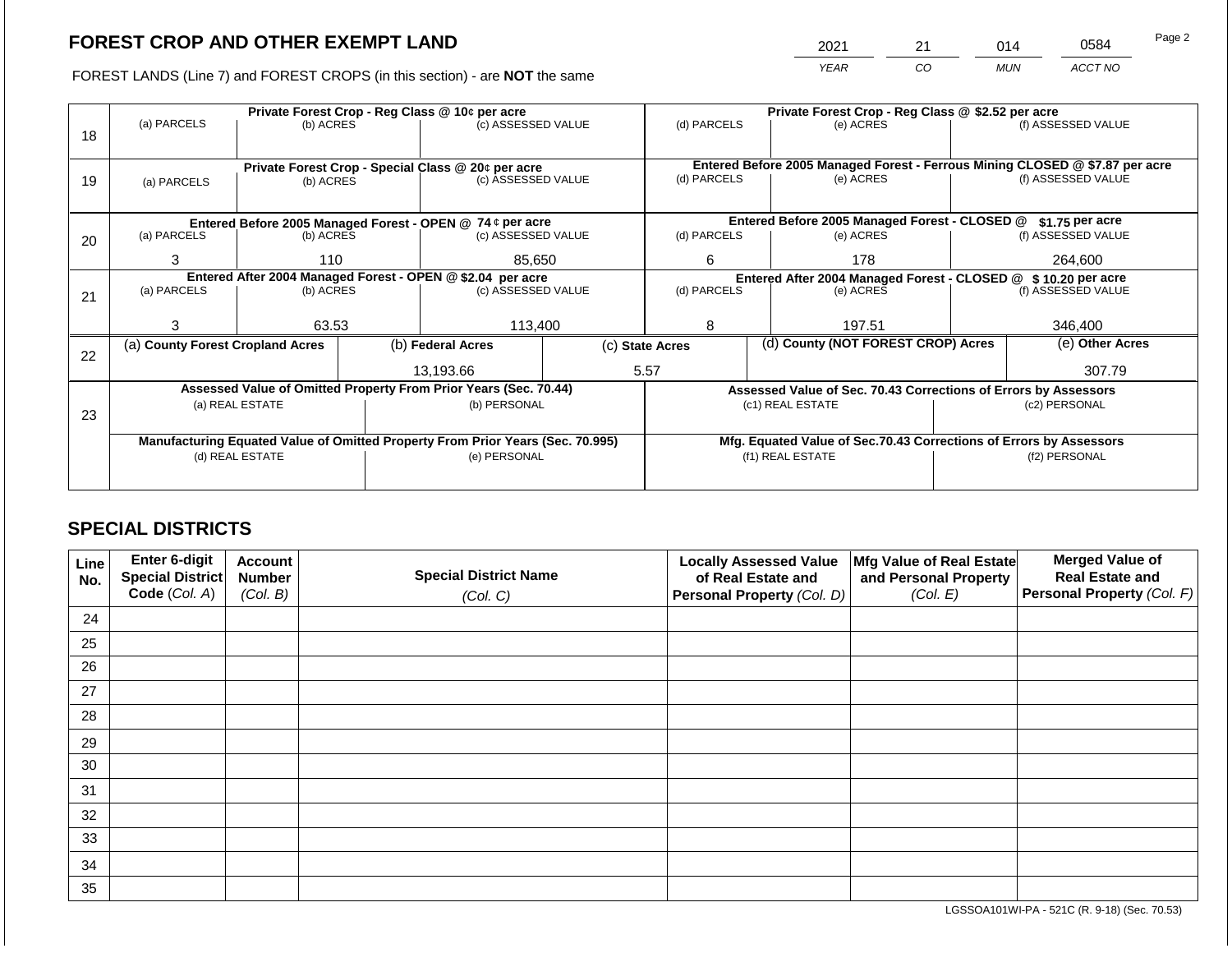|             | <b>SCHOOL DISTRICTS</b>                                  |                                             |                                                         | 2021        | 21                                                                                | 014                                                           | 0584       |                                                                                |
|-------------|----------------------------------------------------------|---------------------------------------------|---------------------------------------------------------|-------------|-----------------------------------------------------------------------------------|---------------------------------------------------------------|------------|--------------------------------------------------------------------------------|
|             |                                                          |                                             |                                                         |             | <b>YEAR</b>                                                                       | CO                                                            | <b>MUN</b> | ACCT NO                                                                        |
| Line<br>No. | Enter 6-digit<br><b>School District</b><br>Code (Col. A) | <b>Account</b><br><b>Number</b><br>(Col. B) | <b>School District Name</b><br>(Col. C)                 |             | <b>Locally Assessed Value</b><br>of Real Estate and<br>Personal Property (Col. D) | Mfg Value of Real Estate<br>and Personal Property<br>(Col. E) |            | <b>Merged Value of</b><br><b>Real Estate and</b><br>Personal Property (Col. F) |
|             | A. SCHOOL DISTRICTS (K-8 and K-12)                       |                                             |                                                         |             |                                                                                   |                                                               |            |                                                                                |
| 36          | 215992                                                   | 0132                                        | SCH D OF WABENO AREA                                    |             | 89,957,000                                                                        |                                                               |            | 89,957,000                                                                     |
| 37          |                                                          |                                             |                                                         |             |                                                                                   |                                                               |            |                                                                                |
| 38          |                                                          |                                             |                                                         |             |                                                                                   |                                                               |            |                                                                                |
| 39          |                                                          |                                             |                                                         |             |                                                                                   |                                                               |            |                                                                                |
| 40          |                                                          |                                             |                                                         |             |                                                                                   |                                                               |            |                                                                                |
| 41          |                                                          |                                             |                                                         |             |                                                                                   |                                                               |            |                                                                                |
| 42          |                                                          |                                             |                                                         |             |                                                                                   |                                                               |            |                                                                                |
| 43<br>44    |                                                          |                                             |                                                         |             |                                                                                   |                                                               |            |                                                                                |
| 45          |                                                          |                                             |                                                         |             |                                                                                   |                                                               |            |                                                                                |
| 46          |                                                          |                                             |                                                         |             |                                                                                   |                                                               |            |                                                                                |
| 47          |                                                          |                                             |                                                         |             |                                                                                   |                                                               |            |                                                                                |
| 48          |                                                          |                                             |                                                         |             |                                                                                   |                                                               |            |                                                                                |
| 49          |                                                          |                                             |                                                         |             |                                                                                   |                                                               |            |                                                                                |
| 50          |                                                          |                                             | TOTAL ASSESSED VALUE OF SCHOOL DISTRICTS (K-8 and K-12) |             | 89,957,000                                                                        |                                                               |            | 89,957,000                                                                     |
|             | <b>B. UNION HIGH SCHOOL DISTRICTS</b>                    |                                             |                                                         |             |                                                                                   |                                                               |            |                                                                                |
| 51          |                                                          |                                             |                                                         |             |                                                                                   |                                                               |            |                                                                                |
| 52          |                                                          |                                             |                                                         |             |                                                                                   |                                                               |            |                                                                                |
| 53          |                                                          |                                             |                                                         |             |                                                                                   |                                                               |            |                                                                                |
| 54          |                                                          |                                             |                                                         |             |                                                                                   |                                                               |            |                                                                                |
| 55          |                                                          |                                             | TOTAL ASSESSED VALUE OF UNION HIGH SCHOOLS              |             |                                                                                   |                                                               |            |                                                                                |
|             | C.<br><b>TECHNICAL COLLEGE DISTRICTS</b>                 |                                             |                                                         |             |                                                                                   |                                                               |            |                                                                                |
| 56          | 001600                                                   | 0015                                        | NICOLET TECHNICAL COLLEGE                               | <b>RHIN</b> | 89,957,000                                                                        |                                                               |            | 89,957,000                                                                     |
| 57          |                                                          |                                             |                                                         |             |                                                                                   |                                                               |            |                                                                                |
| 58<br>59    |                                                          |                                             | TOTAL ASSESSED VALUE OF TECHNICAL COLLEGES              |             |                                                                                   |                                                               |            |                                                                                |
|             |                                                          |                                             |                                                         |             | 89,957,000                                                                        |                                                               |            | 89,957,000                                                                     |

 *I hereby certify, to the best of my knowledge and belief, this form is complete and correct.*

| Name                                           |               | Title | Submission date  |  |  |
|------------------------------------------------|---------------|-------|------------------|--|--|
| <b>CHRISTY CONLEY</b>                          |               |       | 2021<br>23<br>09 |  |  |
| Phone                                          | Email address |       |                  |  |  |
| FORESTTR@CO.FOREST.WI.US<br>715<br>2421<br>478 |               |       |                  |  |  |

Page 3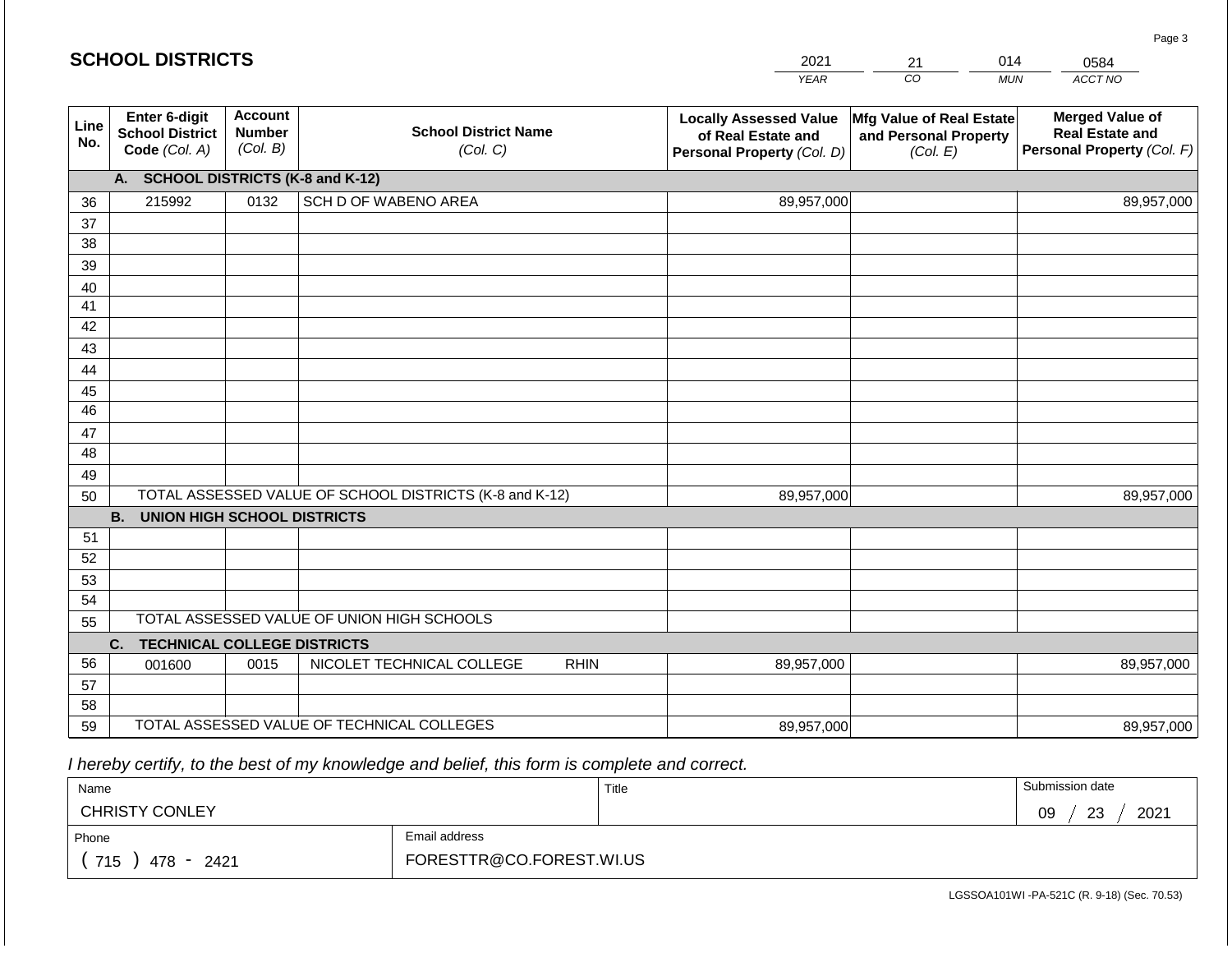- Each municipality's SOA is completed after the Board of Review and includes any changes made to the locally assessed values, under state law (sec. 70.53, Wis. Stats.)
- The Wisconsin Department of Revenue (DOR) merges the locally assessed values with the state assessed manufacturing values
- DOR provides the information regarding district names and codes. If a district is not listed, contact DOR.

Note: If you submit an amended SOA to DOR after your municipality's SOA is equated and posted to our website, we will process the SOA. However, DOR will not recalculate the *aggregate ratio or update the final SOA posted on our website. You should use the corrected values to calculate your tax rates.*

### **Page 1: Real Estate and Personal Property**

- Lines 1-9 assessed real estate values, parcel counts and acres by classification
- Lines 10-15 assessed personal property values and number of accounts by class
- Line 16 aggregate assessed value of all property subject to general property; use to calculate tax rates. Note: This line equals the total assessed value of K-8 and K-12 school districts (Line 50) and total assessed value of technical colleges (Line 59).
- Remarks assessment ratio used to calculate estimated fair market value on property tax bills

### **Page 2: Forest Crop, Other Exempt Land and Special Districts**

- Lines 18-21 private forest crop and managed forest lands assessed values
- Line  $22 -$  tax exempt land acres
- Line 23 prior years assessed value of omitted property under sec. 70.44 and correction of errors under sec. 70.43 shown by locally assessed or manufacturing real estate and personal property. Note: If there is an amount on this line, report the corresponding tax in the Statement of Taxes, Sections J or K.
- Lines 24-35 special district assessed values. These values are used to calculate tax rates for the special districts.

### **Page 3: School Districts**

- Lines 36-50 school districts (K-8 and K-12) assessed values. These values are used to calculate tax rates for school districts.
- Lines 51-55 union high school district assessed values. These values are used to calculate tax rates for union high school districts.
- Lines 56-59 technical college assessed values. These values are used to calculate tax rates for technical colleges.

If you have questions: Email: lgs@wisconsin.gov

 Phone: (608) 266-2569 or (608) 264-6892 Fax: (608) 264-6887

PO BOX 159, 918 MACARTHUR TR PO BOX 159, 918 MACARTHUR TR /VABENO, WI 54566 - 0159 WABENO, WI 54566 - 0159TOWN OF FREEDOM TOWN OF FREEDOM PATRICIA VALLEY PATRICIA VALLEY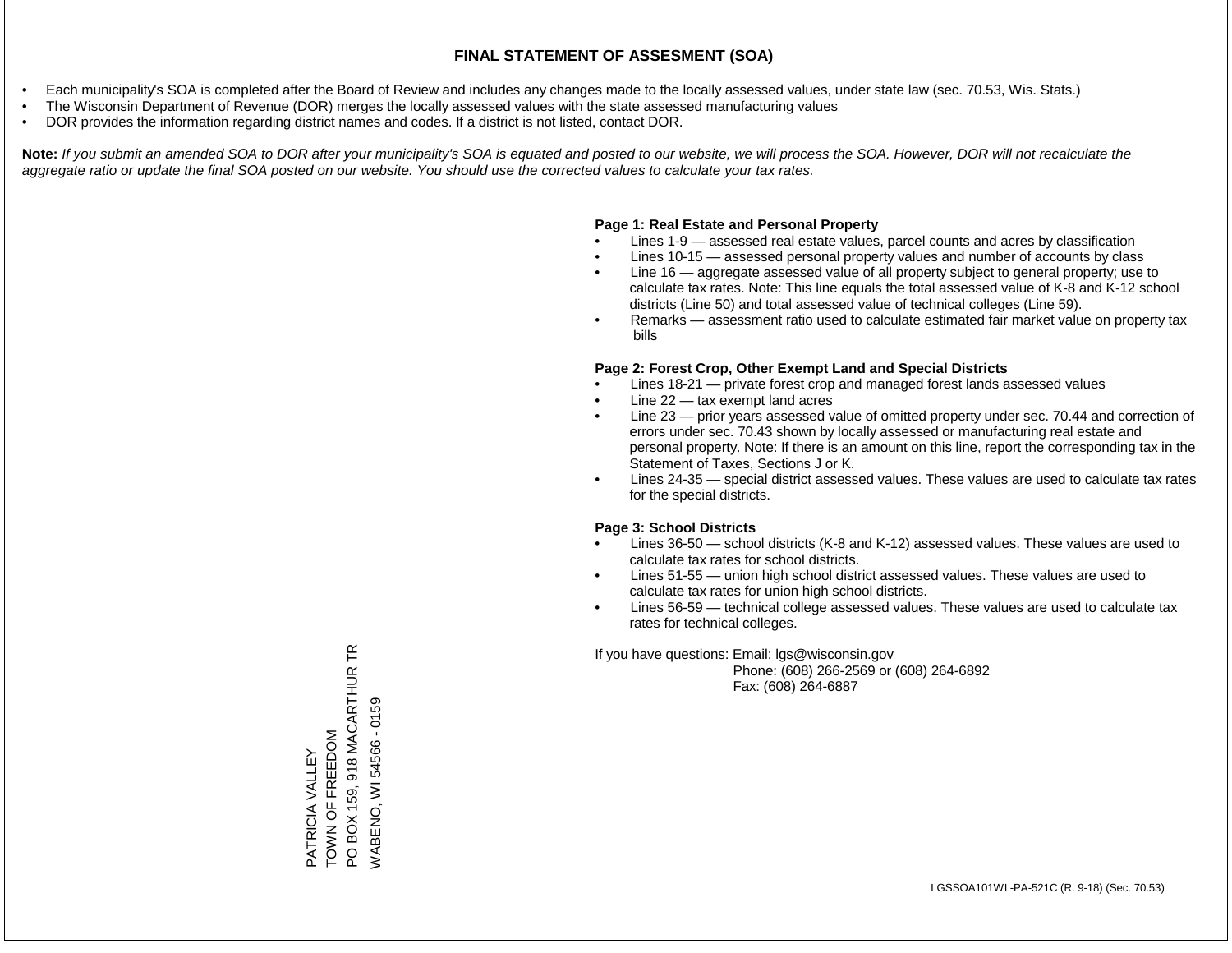|                |                                                                                                                                                                                                             | <b>FINAL - EQUATED</b>                                       |                          |                                  |                                       |                         | This is an Amended Return | Page 1                     |  |
|----------------|-------------------------------------------------------------------------------------------------------------------------------------------------------------------------------------------------------------|--------------------------------------------------------------|--------------------------|----------------------------------|---------------------------------------|-------------------------|---------------------------|----------------------------|--|
|                |                                                                                                                                                                                                             | <b>STATEMENT OF ASSESSMENT FOR 2021</b>                      |                          | 21<br>CO                         | 016<br><b>MUN</b>                     | 0585<br>ACCT NO         |                           |                            |  |
|                |                                                                                                                                                                                                             |                                                              |                          |                                  |                                       |                         |                           |                            |  |
|                | <b>FOR</b>                                                                                                                                                                                                  | <b>TOWN OF</b><br><b>OF</b>                                  | <b>HILES</b>             |                                  | <b>FOREST COUNTY</b>                  |                         |                           |                            |  |
|                |                                                                                                                                                                                                             | Town - Village - City                                        | <b>Municipality Name</b> |                                  | <b>County Name</b>                    |                         |                           |                            |  |
|                |                                                                                                                                                                                                             | <b>REAL ESTATE</b>                                           |                          | PARCEL COUNT                     | NO. OF ACRES                          | <b>VALUE OF</b>         | <b>VALUE OF</b>           | <b>TOTAL VALUE OF LAND</b> |  |
| Line<br>No.    |                                                                                                                                                                                                             | (See Lines 18 - 22 for<br>other Real Estate)                 |                          | <b>TOTAL LAND   IMPROVEMENTS</b> | <b>WHOLE</b><br>NUMBERS ONLY          | <b>LAND</b>             | <b>IMPROVEMENTS</b>       | AND IMPROVEMENTS           |  |
|                |                                                                                                                                                                                                             |                                                              | (Col. A)                 | (Col. B)                         | (Col, C)                              | (Col, D)                | (Col. E)                  | (Col. F)                   |  |
| $\mathbf 1$    | <b>RESIDENTIAL - Class 1</b>                                                                                                                                                                                |                                                              | 951                      | 745                              | 1,382                                 | 61,884,200              | 69,034,900                | 130,919,100                |  |
| 2              | <b>COMMERCIAL - Class 2</b>                                                                                                                                                                                 |                                                              | 10                       | 9                                | 58                                    | 734,200                 | 1,416,000                 | 2,150,200                  |  |
| 3              | <b>MANUFACTURING - Class 3</b>                                                                                                                                                                              |                                                              | $\Omega$                 | $\Omega$                         | $\Omega$                              | $\Omega$                | $\Omega$                  | $\Omega$                   |  |
| 4              | <b>AGRICULTURAL - Class 4</b>                                                                                                                                                                               |                                                              | 48                       |                                  | 826                                   | 88,300                  |                           | 88,300                     |  |
| 5              | <b>UNDEVELOPED - Class 5</b>                                                                                                                                                                                |                                                              | 178                      |                                  | 1,491                                 | 419,800                 |                           | 419,800                    |  |
| 6              |                                                                                                                                                                                                             | AGRICULTURAL FOREST - Class 5m                               | 17                       |                                  | 234                                   | 181,400                 |                           | 181,400                    |  |
| $\overline{7}$ | FOREST LANDS - Class 6                                                                                                                                                                                      |                                                              | 223                      |                                  | 3,266                                 | 5,390,200               |                           | 5,390,200                  |  |
| 8              | OTHER - Class 7                                                                                                                                                                                             |                                                              | 5                        | 5                                | 8                                     | 27,800                  | 291,500                   | 319,300                    |  |
| 9              | <b>TOTAL - ALL COLUMNS</b>                                                                                                                                                                                  |                                                              | 1,432                    | 759                              | 7,265                                 | 68,725,900              | 70,742,400                | 139,468,300                |  |
| 10             |                                                                                                                                                                                                             | NUMBER OF PERSONAL PROPERTY ACCOUNTS IN ROLL                 |                          |                                  | 52                                    | <b>LOCALLY ASSESSED</b> | <b>MANUFACTURING</b>      | <b>MERGED</b>              |  |
| 11             |                                                                                                                                                                                                             | BOATS AND OTHER WATERCRAFT NOT EXEMPT - Code 1               |                          |                                  |                                       | 33,700                  | 0                         | 33,700                     |  |
| 12             |                                                                                                                                                                                                             | MACHINERY, TOOLS AND PATTERNS - Code 2                       |                          |                                  |                                       |                         | $\mathbf 0$               | $\Omega$                   |  |
| 13             |                                                                                                                                                                                                             | FURNITURE, FIXTURES AND EQUIPMENT - Code 3                   |                          |                                  |                                       | 92,100                  | $\pmb{0}$                 | 92,100                     |  |
| 14             |                                                                                                                                                                                                             | ALL OTHER PERSONAL PROPERTY NOT EXEMPT - Codes 4A, 4B, 4C    |                          |                                  |                                       | 131,000                 | $\overline{0}$            | 131,000                    |  |
| 15             |                                                                                                                                                                                                             | TOTAL OF PERSONAL PROPERTY NOT EXEMPT (Total of Lines 11-14) |                          |                                  |                                       | 256,800                 | 0                         | 256,800                    |  |
| 16             | AGGREGATE ASSESSED VALUE OF ALL PROPERTY SUBJECT TO THE GENERAL PROPERTY TAX (Total of Lines 9F and 15F)<br>MUST EQUAL TOTAL VALUE OF THE SCHOOL DISTRICTS (K-12 PLUS K-8) - Line 50, Col. F<br>139,725,100 |                                                              |                          |                                  |                                       |                         |                           |                            |  |
| 17             | <b>BOARD OF REVIEW</b>                                                                                                                                                                                      | DATE OF FINAL ADJOURNMENT                                    | 08/11/2021               |                                  | Name of Assessor<br><b>TODD PAULS</b> |                         | Telephone #               | (715) 848-9300             |  |

The Assessment Ratio to be used in calculating the estimated Fair Market Value on tax bills for this tax district is .899311896

This ratio should be used to convert assessed values to "Calculate Equalized Values" in Step 1 of the Lottery and Gaming Credit Calculations.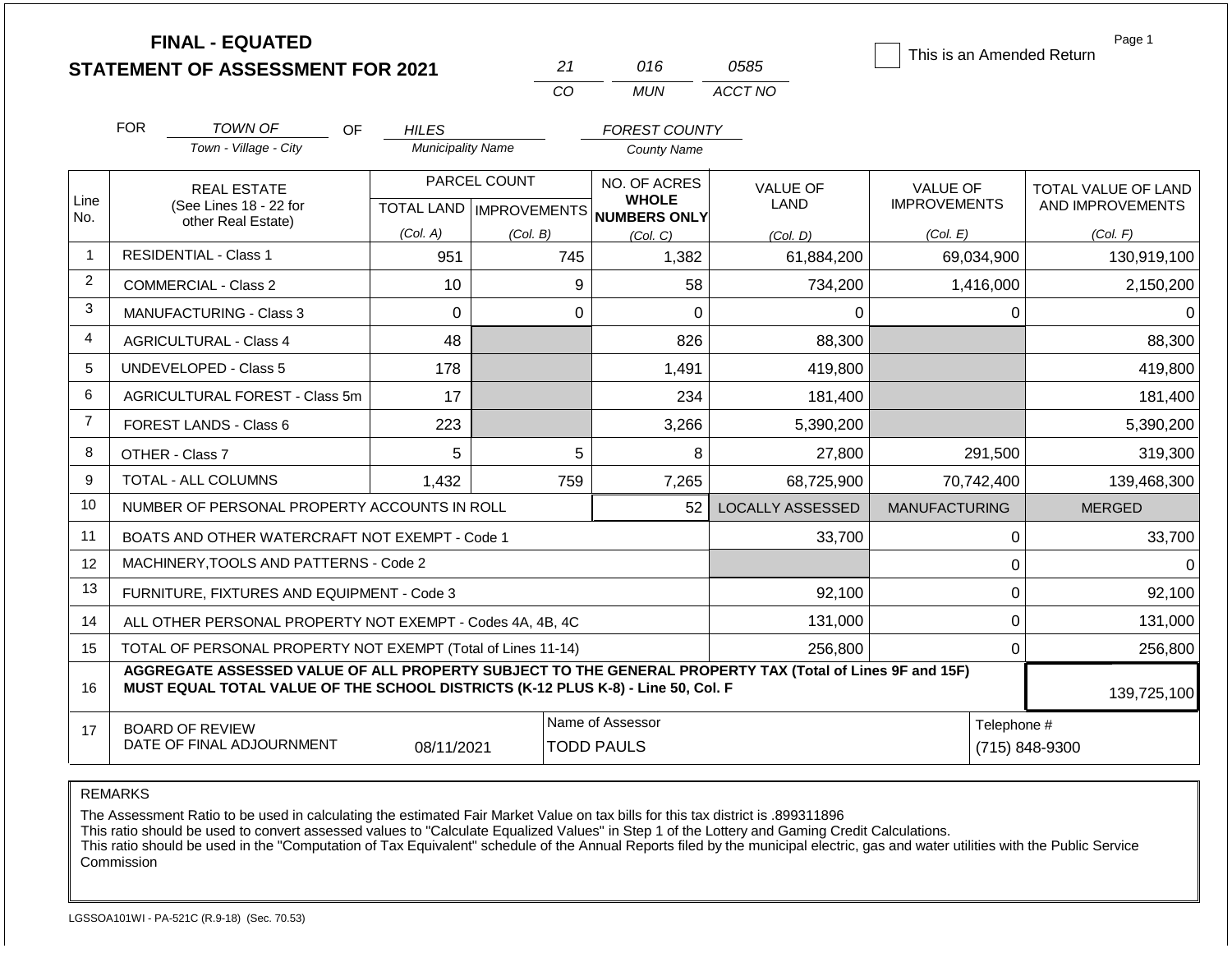2021 21 016 0585

FOREST LANDS (Line 7) and FOREST CROPS (in this section) - are **NOT** the same *YEAR CO MUN ACCT NO*

|    |                                                            | Private Forest Crop - Reg Class @ 10¢ per acre |  | Private Forest Crop - Reg Class @ \$2.52 per acre                              |                                              |                                                                              |                                               |                    |               |                                                                    |
|----|------------------------------------------------------------|------------------------------------------------|--|--------------------------------------------------------------------------------|----------------------------------------------|------------------------------------------------------------------------------|-----------------------------------------------|--------------------|---------------|--------------------------------------------------------------------|
|    | (a) PARCELS                                                | (b) ACRES                                      |  | (c) ASSESSED VALUE                                                             |                                              | (d) PARCELS                                                                  |                                               | (e) ACRES          |               | (f) ASSESSED VALUE                                                 |
| 18 |                                                            |                                                |  |                                                                                |                                              |                                                                              |                                               | 40                 |               | 64.000                                                             |
|    |                                                            |                                                |  | Private Forest Crop - Special Class @ 20¢ per acre                             |                                              | Entered Before 2005 Managed Forest - Ferrous Mining CLOSED @ \$7.87 per acre |                                               |                    |               |                                                                    |
| 19 | (a) PARCELS                                                | (b) ACRES                                      |  | (c) ASSESSED VALUE                                                             |                                              | (d) PARCELS                                                                  |                                               | (e) ACRES          |               | (f) ASSESSED VALUE                                                 |
|    |                                                            |                                                |  |                                                                                |                                              |                                                                              |                                               |                    |               |                                                                    |
|    | Entered Before 2005 Managed Forest - OPEN @ 74 ¢ per acre  |                                                |  |                                                                                |                                              |                                                                              | Entered Before 2005 Managed Forest - CLOSED @ |                    |               | \$1.75 per acre                                                    |
| 20 | (a) PARCELS                                                | (b) ACRES<br>(c) ASSESSED VALUE                |  | (d) PARCELS                                                                    |                                              | (e) ACRES                                                                    |                                               | (f) ASSESSED VALUE |               |                                                                    |
|    |                                                            |                                                |  |                                                                                |                                              |                                                                              |                                               |                    |               |                                                                    |
|    |                                                            | 244,900<br>135.4<br>4                          |  | 25<br>797.72                                                                   |                                              | 1,856,700                                                                    |                                               |                    |               |                                                                    |
|    | Entered After 2004 Managed Forest - OPEN @ \$2.04 per acre |                                                |  |                                                                                | Entered After 2004 Managed Forest - CLOSED @ |                                                                              |                                               | \$10.20 per acre   |               |                                                                    |
| 21 | (a) PARCELS                                                | (b) ACRES                                      |  |                                                                                | (c) ASSESSED VALUE                           |                                                                              | (d) PARCELS<br>(e) ACRES                      |                    |               | (f) ASSESSED VALUE                                                 |
|    |                                                            |                                                |  |                                                                                |                                              |                                                                              |                                               |                    |               |                                                                    |
|    | 13                                                         | 371.83                                         |  | 1,843,600                                                                      |                                              | 41                                                                           |                                               | 1.220.66           |               | 4,125,500                                                          |
| 22 | (a) County Forest Cropland Acres                           |                                                |  | (b) Federal Acres                                                              |                                              | (d) County (NOT FOREST CROP) Acres<br>(c) State Acres                        |                                               |                    |               | (e) Other Acres                                                    |
|    |                                                            |                                                |  | 74.965.16                                                                      |                                              | 130.81                                                                       |                                               | 436.36             |               | 457.04                                                             |
|    |                                                            |                                                |  | Assessed Value of Omitted Property From Prior Years (Sec. 70.44)               |                                              |                                                                              |                                               |                    |               | Assessed Value of Sec. 70.43 Corrections of Errors by Assessors    |
|    |                                                            | (a) REAL ESTATE                                |  | (b) PERSONAL                                                                   |                                              |                                                                              | (c1) REAL ESTATE                              |                    |               | (c2) PERSONAL                                                      |
| 23 |                                                            |                                                |  |                                                                                |                                              |                                                                              |                                               |                    |               |                                                                    |
|    |                                                            |                                                |  | Manufacturing Equated Value of Omitted Property From Prior Years (Sec. 70.995) |                                              |                                                                              |                                               |                    |               | Mfg. Equated Value of Sec.70.43 Corrections of Errors by Assessors |
|    |                                                            | (d) REAL ESTATE                                |  | (e) PERSONAL                                                                   |                                              | (f1) REAL ESTATE                                                             |                                               |                    | (f2) PERSONAL |                                                                    |
|    |                                                            |                                                |  |                                                                                |                                              |                                                                              |                                               |                    |               |                                                                    |
|    |                                                            |                                                |  |                                                                                |                                              |                                                                              |                                               |                    |               |                                                                    |

# **SPECIAL DISTRICTS**

| Line<br>No. | <b>Enter 6-digit</b><br>Special District<br>Code (Col. A) | <b>Account</b><br><b>Number</b><br>(Col. B) | <b>Special District Name</b><br>(Col. C) | <b>Locally Assessed Value</b><br>of Real Estate and<br>Personal Property (Col. D) | Mfg Value of Real Estate<br>and Personal Property<br>(Col. E) | <b>Merged Value of</b><br><b>Real Estate and</b><br>Personal Property (Col. F) |
|-------------|-----------------------------------------------------------|---------------------------------------------|------------------------------------------|-----------------------------------------------------------------------------------|---------------------------------------------------------------|--------------------------------------------------------------------------------|
| 24          | 218020                                                    | 0149                                        | PINE LAKE PRO & REHAB ASSOCIATION        | 54,989,100                                                                        |                                                               | 54,989,100                                                                     |
| 25          | 638070                                                    | 0402                                        | KENTUCK LAKE PROT & REHAB DISTRICT       | 21,870,600                                                                        |                                                               | 21,870,600                                                                     |
| 26          |                                                           |                                             |                                          |                                                                                   |                                                               |                                                                                |
| 27          |                                                           |                                             |                                          |                                                                                   |                                                               |                                                                                |
| 28          |                                                           |                                             |                                          |                                                                                   |                                                               |                                                                                |
| 29          |                                                           |                                             |                                          |                                                                                   |                                                               |                                                                                |
| 30          |                                                           |                                             |                                          |                                                                                   |                                                               |                                                                                |
| 31          |                                                           |                                             |                                          |                                                                                   |                                                               |                                                                                |
| 32          |                                                           |                                             |                                          |                                                                                   |                                                               |                                                                                |
| 33          |                                                           |                                             |                                          |                                                                                   |                                                               |                                                                                |
| 34          |                                                           |                                             |                                          |                                                                                   |                                                               |                                                                                |
| 35          |                                                           |                                             |                                          |                                                                                   |                                                               |                                                                                |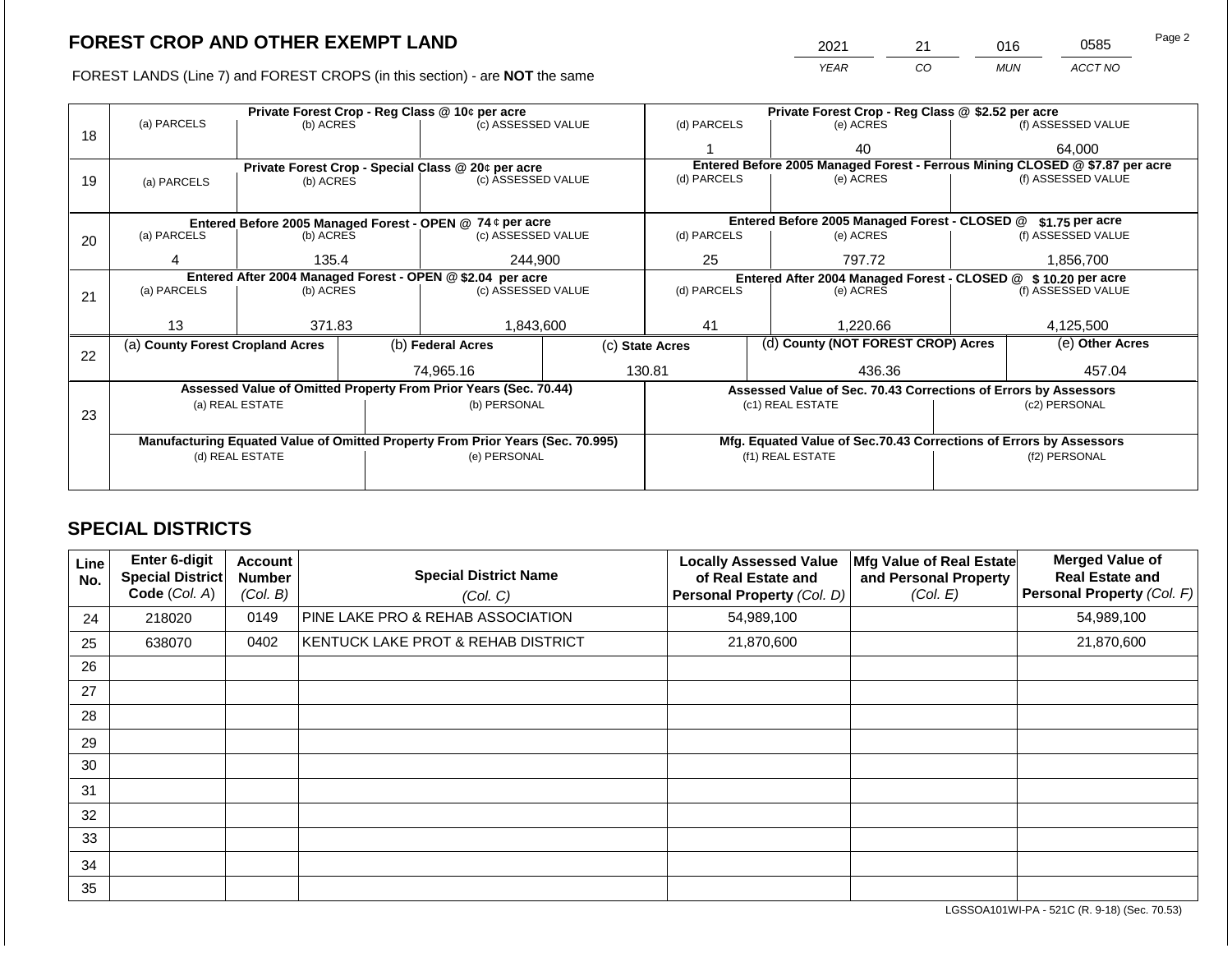|             | <b>SCHOOL DISTRICTS</b>                                         |                                             |                                                         |             | 2021                                                                              | 21                                                            | 016        | 0585                                                                           |
|-------------|-----------------------------------------------------------------|---------------------------------------------|---------------------------------------------------------|-------------|-----------------------------------------------------------------------------------|---------------------------------------------------------------|------------|--------------------------------------------------------------------------------|
|             |                                                                 |                                             |                                                         |             | <b>YEAR</b>                                                                       | $\overline{co}$                                               | <b>MUN</b> | ACCT NO                                                                        |
| Line<br>No. | <b>Enter 6-digit</b><br><b>School District</b><br>Code (Col. A) | <b>Account</b><br><b>Number</b><br>(Col. B) | <b>School District Name</b><br>(Col. C)                 |             | <b>Locally Assessed Value</b><br>of Real Estate and<br>Personal Property (Col. D) | Mfg Value of Real Estate<br>and Personal Property<br>(Col. E) |            | <b>Merged Value of</b><br><b>Real Estate and</b><br>Personal Property (Col. F) |
|             | A. SCHOOL DISTRICTS (K-8 and K-12)                              |                                             |                                                         |             |                                                                                   |                                                               |            |                                                                                |
| 36          | 211218                                                          | 0130                                        | SCH D OF CRANDON                                        |             | 116,285,900                                                                       |                                                               |            | 116,285,900                                                                    |
| 37          | 435733                                                          | 0263                                        | SCH D OF THREE LAKES                                    |             | 23,439,200                                                                        |                                                               |            | 23,439,200                                                                     |
| 38          |                                                                 |                                             |                                                         |             |                                                                                   |                                                               |            |                                                                                |
| 39          |                                                                 |                                             |                                                         |             |                                                                                   |                                                               |            |                                                                                |
| 40          |                                                                 |                                             |                                                         |             |                                                                                   |                                                               |            |                                                                                |
| 41<br>42    |                                                                 |                                             |                                                         |             |                                                                                   |                                                               |            |                                                                                |
| 43          |                                                                 |                                             |                                                         |             |                                                                                   |                                                               |            |                                                                                |
| 44          |                                                                 |                                             |                                                         |             |                                                                                   |                                                               |            |                                                                                |
| 45          |                                                                 |                                             |                                                         |             |                                                                                   |                                                               |            |                                                                                |
| 46          |                                                                 |                                             |                                                         |             |                                                                                   |                                                               |            |                                                                                |
| 47          |                                                                 |                                             |                                                         |             |                                                                                   |                                                               |            |                                                                                |
| 48          |                                                                 |                                             |                                                         |             |                                                                                   |                                                               |            |                                                                                |
| 49          |                                                                 |                                             |                                                         |             |                                                                                   |                                                               |            |                                                                                |
| 50          |                                                                 |                                             | TOTAL ASSESSED VALUE OF SCHOOL DISTRICTS (K-8 and K-12) |             | 139,725,100                                                                       |                                                               |            | 139,725,100                                                                    |
|             | <b>B. UNION HIGH SCHOOL DISTRICTS</b>                           |                                             |                                                         |             |                                                                                   |                                                               |            |                                                                                |
| 51          |                                                                 |                                             |                                                         |             |                                                                                   |                                                               |            |                                                                                |
| 52          |                                                                 |                                             |                                                         |             |                                                                                   |                                                               |            |                                                                                |
| 53<br>54    |                                                                 |                                             |                                                         |             |                                                                                   |                                                               |            |                                                                                |
| 55          |                                                                 |                                             | TOTAL ASSESSED VALUE OF UNION HIGH SCHOOLS              |             |                                                                                   |                                                               |            |                                                                                |
|             | <b>TECHNICAL COLLEGE DISTRICTS</b><br>C.                        |                                             |                                                         |             |                                                                                   |                                                               |            |                                                                                |
| 56          | 001600                                                          | 0015                                        | NICOLET TECHNICAL COLLEGE                               | <b>RHIN</b> | 139,725,100                                                                       |                                                               |            | 139,725,100                                                                    |
| 57          |                                                                 |                                             |                                                         |             |                                                                                   |                                                               |            |                                                                                |
| 58          |                                                                 |                                             |                                                         |             |                                                                                   |                                                               |            |                                                                                |
| 59          |                                                                 |                                             | TOTAL ASSESSED VALUE OF TECHNICAL COLLEGES              |             | 139,725,100                                                                       |                                                               |            | 139,725,100                                                                    |

2021

 *I hereby certify, to the best of my knowledge and belief, this form is complete and correct.*

**SCHOOL DISTRICTS**

| Name                  |                          | Title | Submission date  |
|-----------------------|--------------------------|-------|------------------|
| <b>CHRISTY CONLEY</b> |                          |       | 13<br>2021<br>08 |
| Phone                 | Email address            |       |                  |
| 715<br>478 - 2412     | FORESTTR@CO.FOREST.WI.US |       |                  |

016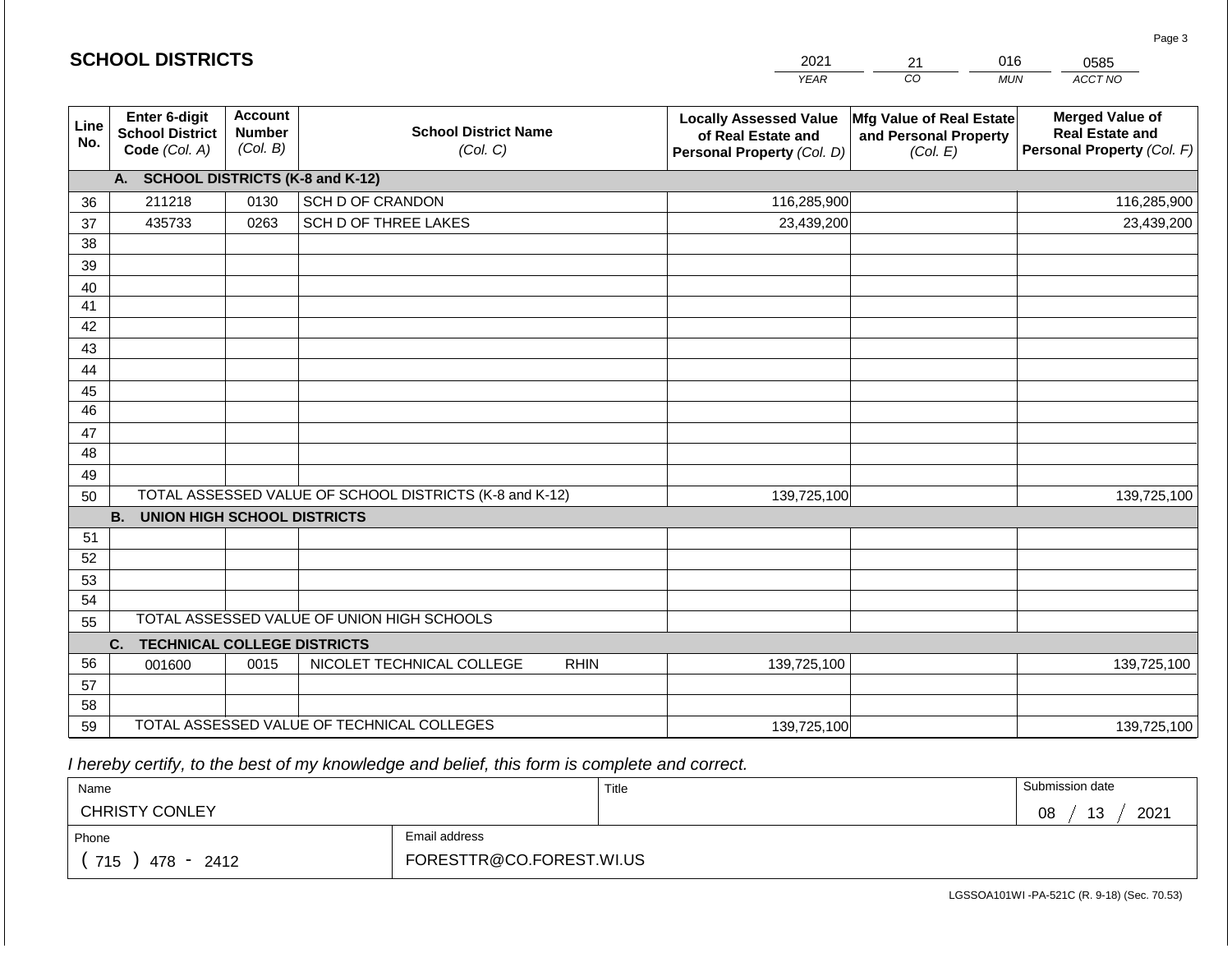- Each municipality's SOA is completed after the Board of Review and includes any changes made to the locally assessed values, under state law (sec. 70.53, Wis. Stats.)
- The Wisconsin Department of Revenue (DOR) merges the locally assessed values with the state assessed manufacturing values
- DOR provides the information regarding district names and codes. If a district is not listed, contact DOR.

Note: If you submit an amended SOA to DOR after your municipality's SOA is equated and posted to our website, we will process the SOA. However, DOR will not recalculate the *aggregate ratio or update the final SOA posted on our website. You should use the corrected values to calculate your tax rates.*

### **Page 1: Real Estate and Personal Property**

- Lines 1-9 assessed real estate values, parcel counts and acres by classification
- Lines 10-15 assessed personal property values and number of accounts by class
- Line 16 aggregate assessed value of all property subject to general property; use to calculate tax rates. Note: This line equals the total assessed value of K-8 and K-12 school districts (Line 50) and total assessed value of technical colleges (Line 59).
- Remarks assessment ratio used to calculate estimated fair market value on property tax bills

### **Page 2: Forest Crop, Other Exempt Land and Special Districts**

- Lines 18-21 private forest crop and managed forest lands assessed values
- Line  $22 -$  tax exempt land acres
- Line 23 prior years assessed value of omitted property under sec. 70.44 and correction of errors under sec. 70.43 shown by locally assessed or manufacturing real estate and personal property. Note: If there is an amount on this line, report the corresponding tax in the Statement of Taxes, Sections J or K.
- Lines 24-35 special district assessed values. These values are used to calculate tax rates for the special districts.

### **Page 3: School Districts**

- Lines 36-50 school districts (K-8 and K-12) assessed values. These values are used to calculate tax rates for school districts.
- Lines 51-55 union high school district assessed values. These values are used to calculate tax rates for union high school districts.
- Lines 56-59 technical college assessed values. These values are used to calculate tax rates for technical colleges.

If you have questions: Email: lgs@wisconsin.gov

 Phone: (608) 266-2569 or (608) 264-6892 Fax: (608) 264-6887

JANE MICOLICHEK<br>TOWN OF HILES<br>9193 N MAIN STREET ES, WI 54511 - 9053 HILES, WI 54511 - 90539193 N MAIN STREET JANE MICOLICHEK TOWN OF HILES 旱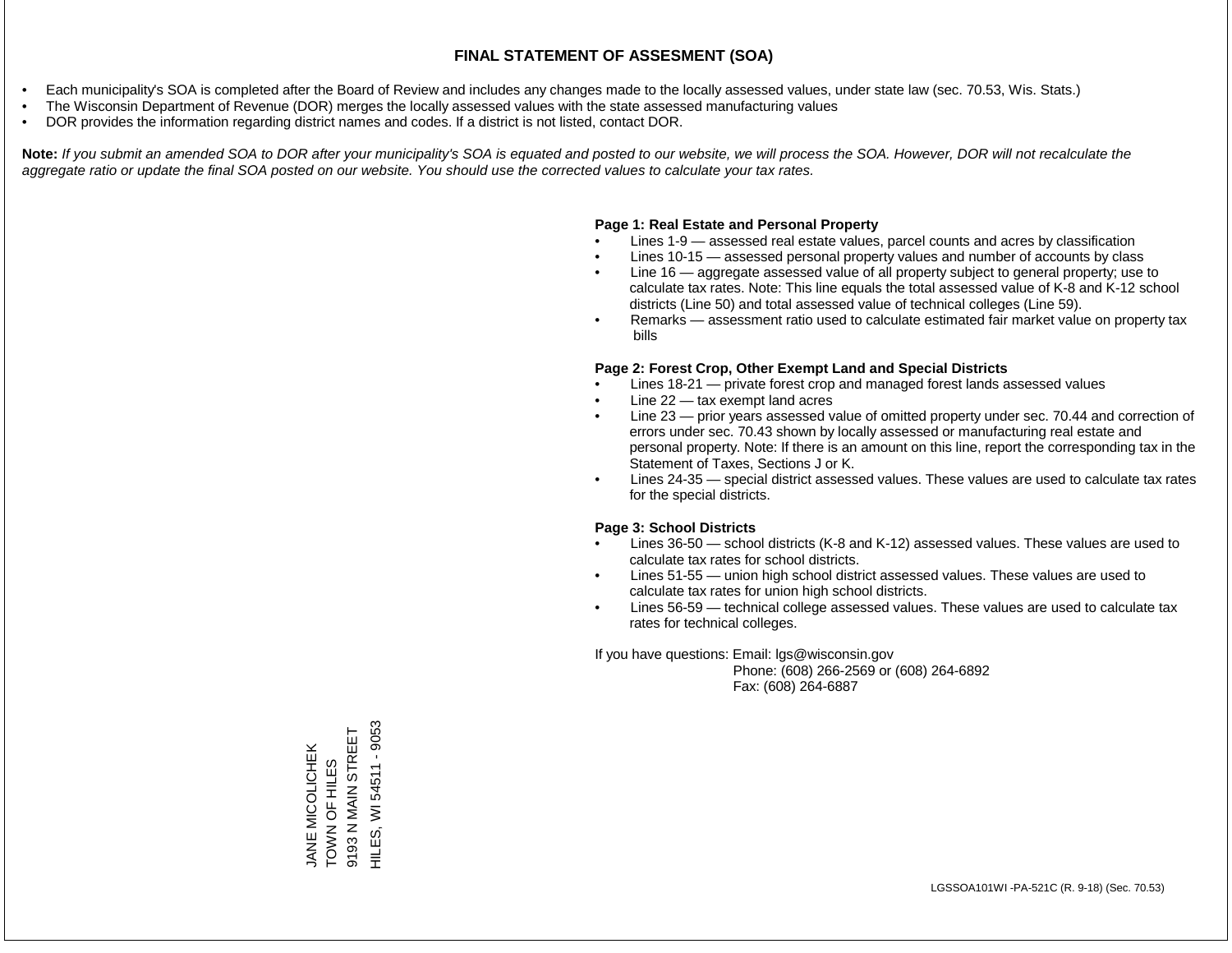|                | <b>FINAL - EQUATED</b>                                                                                                                                                                       |                          |                           |                                     |                         | This is an Amended Return | Page 1                        |  |
|----------------|----------------------------------------------------------------------------------------------------------------------------------------------------------------------------------------------|--------------------------|---------------------------|-------------------------------------|-------------------------|---------------------------|-------------------------------|--|
|                | <b>STATEMENT OF ASSESSMENT FOR 2021</b>                                                                                                                                                      |                          | 21                        | 018                                 | 0586                    |                           |                               |  |
|                |                                                                                                                                                                                              |                          | CO                        | <b>MUN</b>                          | ACCT NO                 |                           |                               |  |
|                | <b>FOR</b><br><b>TOWN OF</b><br>OF                                                                                                                                                           | LAONA                    |                           | <b>FOREST COUNTY</b>                |                         |                           |                               |  |
|                | Town - Village - City                                                                                                                                                                        | <b>Municipality Name</b> |                           | <b>County Name</b>                  |                         |                           |                               |  |
|                | <b>REAL ESTATE</b>                                                                                                                                                                           |                          | PARCEL COUNT              | NO. OF ACRES                        | <b>VALUE OF</b>         | <b>VALUE OF</b>           | <b>TOTAL VALUE OF LAND</b>    |  |
| Line<br>No.    | (See Lines 18 - 22 for                                                                                                                                                                       |                          | TOTAL LAND   IMPROVEMENTS | <b>WHOLE</b><br><b>NUMBERS ONLY</b> | <b>LAND</b>             | <b>IMPROVEMENTS</b>       | AND IMPROVEMENTS              |  |
|                | other Real Estate)                                                                                                                                                                           | (Col. A)                 | (Col. B)                  | (Col. C)                            | (Col. D)                | (Col. E)                  | (Col. F)                      |  |
| $\overline{1}$ | <b>RESIDENTIAL - Class 1</b>                                                                                                                                                                 | 1,130                    | 826                       | 1,096                               | 30,274,900              | 57,658,200                | 87,933,100                    |  |
| 2              | <b>COMMERCIAL - Class 2</b>                                                                                                                                                                  | 86                       | 57                        | 175                                 | 1,333,400               | 4,926,600                 | 6,260,000                     |  |
| 3              | <b>MANUFACTURING - Class 3</b>                                                                                                                                                               | 11                       | $\overline{7}$            | 148                                 | 256,700                 | 1,979,600                 | 2,236,300                     |  |
| $\overline{4}$ | <b>AGRICULTURAL - Class 4</b>                                                                                                                                                                | 125                      |                           | 2,687                               | 306,000                 |                           | 306,000                       |  |
| 5              | <b>UNDEVELOPED - Class 5</b>                                                                                                                                                                 | 212                      |                           | 2,356                               | 457,500                 |                           | 457,500                       |  |
| 6              | AGRICULTURAL FOREST - Class 5m                                                                                                                                                               | 39                       |                           | 334                                 | 283,400                 |                           | 283,400                       |  |
| $\overline{7}$ | <b>FOREST LANDS - Class 6</b>                                                                                                                                                                | 211                      |                           | 2,823                               | 4,590,100               |                           | 4,590,100                     |  |
| 8              | OTHER - Class 7                                                                                                                                                                              | 19                       | 19                        | 26                                  | 131,800                 | 1,157,900                 | 1,289,700                     |  |
| 9              | TOTAL - ALL COLUMNS                                                                                                                                                                          | 1,833                    | 909                       | 9,645                               | 37,633,800              | 65,722,300                | 103,356,100                   |  |
| 10             | NUMBER OF PERSONAL PROPERTY ACCOUNTS IN ROLL                                                                                                                                                 |                          |                           | 54                                  | <b>LOCALLY ASSESSED</b> | <b>MANUFACTURING</b>      | <b>MERGED</b>                 |  |
| 11             | BOATS AND OTHER WATERCRAFT NOT EXEMPT - Code 1                                                                                                                                               |                          |                           |                                     | 0                       | 0                         | $\Omega$                      |  |
| 12             | MACHINERY, TOOLS AND PATTERNS - Code 2                                                                                                                                                       |                          |                           |                                     |                         | 158,600                   | 158,600                       |  |
| 13             | FURNITURE, FIXTURES AND EQUIPMENT - Code 3                                                                                                                                                   |                          |                           |                                     | 191,000                 | 16,400                    | 207,400                       |  |
| 14             | ALL OTHER PERSONAL PROPERTY NOT EXEMPT - Codes 4A, 4B, 4C                                                                                                                                    |                          |                           |                                     | 477,700                 | 2,800                     | 480,500                       |  |
| 15             | TOTAL OF PERSONAL PROPERTY NOT EXEMPT (Total of Lines 11-14)                                                                                                                                 |                          |                           |                                     | 668,700                 | 177,800                   | 846,500                       |  |
| 16             | AGGREGATE ASSESSED VALUE OF ALL PROPERTY SUBJECT TO THE GENERAL PROPERTY TAX (Total of Lines 9F and 15F)<br>MUST EQUAL TOTAL VALUE OF THE SCHOOL DISTRICTS (K-12 PLUS K-8) - Line 50, Col. F |                          |                           |                                     |                         |                           | 104,202,600                   |  |
|                | <b>BOARD OF REVIEW</b>                                                                                                                                                                       |                          |                           | Name of Assessor                    |                         |                           |                               |  |
| 17             | DATE OF FINAL ADJOURNMENT                                                                                                                                                                    | 05/18/2021               |                           | <b>STACY KARCZ</b>                  |                         |                           | Telephone #<br>(715) 478-2881 |  |

The Assessment Ratio to be used in calculating the estimated Fair Market Value on tax bills for this tax district is .852402195

This ratio should be used to convert assessed values to "Calculate Equalized Values" in Step 1 of the Lottery and Gaming Credit Calculations.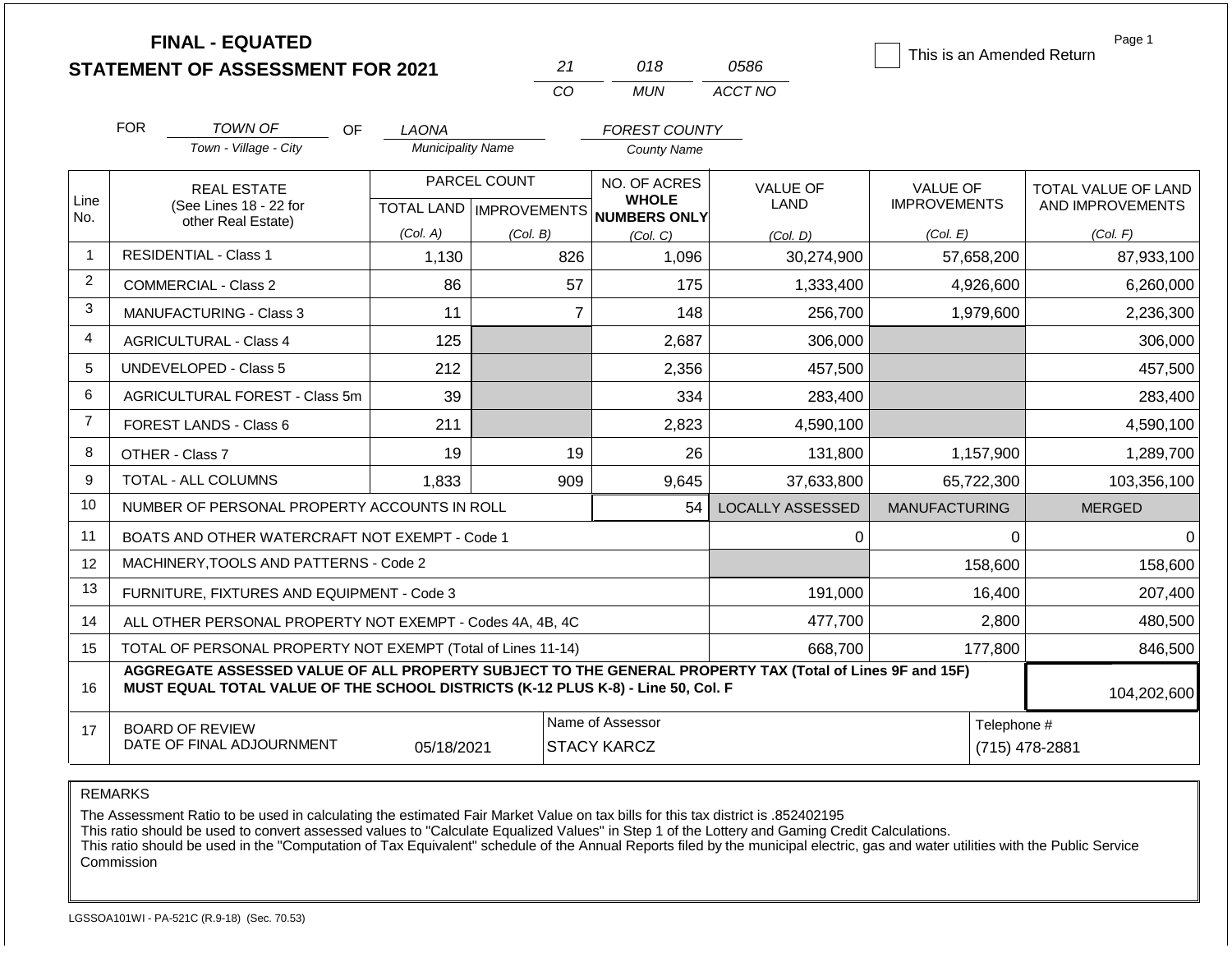FOREST LANDS (Line 7) and FOREST CROPS (in this section) - are NOT the same

| 2021 | ^1 | ງ18        | 0586    | Page 2 |
|------|----|------------|---------|--------|
| YFAR | CO | <b>MUN</b> | ACCT NO |        |

|    |                                                                                |                 |  | Private Forest Crop - Reg Class @ 10¢ per acre                   |                                                                    | Private Forest Crop - Reg Class @ \$2.52 per acre                            |                  |                                                                 |                                                               |                    |  |
|----|--------------------------------------------------------------------------------|-----------------|--|------------------------------------------------------------------|--------------------------------------------------------------------|------------------------------------------------------------------------------|------------------|-----------------------------------------------------------------|---------------------------------------------------------------|--------------------|--|
| 18 | (a) PARCELS                                                                    | (b) ACRES       |  | (c) ASSESSED VALUE                                               |                                                                    | (d) PARCELS                                                                  |                  | (e) ACRES                                                       |                                                               | (f) ASSESSED VALUE |  |
|    |                                                                                |                 |  |                                                                  |                                                                    | 14                                                                           |                  | 538                                                             |                                                               | 611,300            |  |
|    |                                                                                |                 |  | Private Forest Crop - Special Class @ 20¢ per acre               |                                                                    | Entered Before 2005 Managed Forest - Ferrous Mining CLOSED @ \$7.87 per acre |                  |                                                                 |                                                               |                    |  |
| 19 | (a) PARCELS                                                                    | (b) ACRES       |  | (c) ASSESSED VALUE                                               |                                                                    | (d) PARCELS                                                                  |                  | (e) ACRES                                                       |                                                               | (f) ASSESSED VALUE |  |
|    |                                                                                |                 |  |                                                                  |                                                                    |                                                                              |                  |                                                                 |                                                               |                    |  |
|    |                                                                                |                 |  | Entered Before 2005 Managed Forest - OPEN @ 74 ¢ per acre        |                                                                    |                                                                              |                  | Entered Before 2005 Managed Forest - CLOSED @                   |                                                               | \$1.75 per acre    |  |
| 20 | (a) PARCELS                                                                    | (b) ACRES       |  | (c) ASSESSED VALUE                                               |                                                                    | (d) PARCELS                                                                  |                  | (e) ACRES                                                       |                                                               | (f) ASSESSED VALUE |  |
|    |                                                                                |                 |  |                                                                  |                                                                    |                                                                              |                  |                                                                 |                                                               |                    |  |
|    | 19,739,000<br>475<br>18.814.42                                                 |                 |  |                                                                  | 27                                                                 |                                                                              | 1,011.12         | 1,828,700                                                       |                                                               |                    |  |
|    | Entered After 2004 Managed Forest - OPEN @ \$2.04 per acre                     |                 |  |                                                                  |                                                                    |                                                                              |                  |                                                                 | Entered After 2004 Managed Forest - CLOSED @ \$10.20 per acre |                    |  |
| 21 | (a) PARCELS                                                                    | (b) ACRES       |  | (c) ASSESSED VALUE                                               |                                                                    | (d) PARCELS                                                                  |                  | (e) ACRES                                                       |                                                               | (f) ASSESSED VALUE |  |
|    |                                                                                |                 |  |                                                                  |                                                                    |                                                                              |                  |                                                                 |                                                               |                    |  |
|    | 194                                                                            | 6,859.75        |  | 7,926,900                                                        |                                                                    | 56<br>1,573.18                                                               |                  |                                                                 | 2,681,600                                                     |                    |  |
| 22 | (a) County Forest Cropland Acres                                               |                 |  | (b) Federal Acres                                                |                                                                    | (d) County (NOT FOREST CROP) Acres<br>(c) State Acres                        |                  |                                                                 | (e) Other Acres                                               |                    |  |
|    |                                                                                |                 |  |                                                                  |                                                                    | 1,503.88                                                                     |                  | 52.5                                                            |                                                               | 718.13             |  |
|    |                                                                                |                 |  | 26,359.82                                                        |                                                                    |                                                                              |                  |                                                                 |                                                               |                    |  |
|    |                                                                                |                 |  | Assessed Value of Omitted Property From Prior Years (Sec. 70.44) |                                                                    |                                                                              |                  | Assessed Value of Sec. 70.43 Corrections of Errors by Assessors |                                                               |                    |  |
| 23 |                                                                                | (a) REAL ESTATE |  | (b) PERSONAL                                                     |                                                                    |                                                                              | (c1) REAL ESTATE |                                                                 |                                                               | (c2) PERSONAL      |  |
|    |                                                                                |                 |  |                                                                  |                                                                    |                                                                              |                  |                                                                 |                                                               |                    |  |
|    | Manufacturing Equated Value of Omitted Property From Prior Years (Sec. 70.995) |                 |  |                                                                  | Mfg. Equated Value of Sec.70.43 Corrections of Errors by Assessors |                                                                              |                  |                                                                 |                                                               |                    |  |
|    |                                                                                | (d) REAL ESTATE |  | (e) PERSONAL                                                     |                                                                    | (f1) REAL ESTATE                                                             |                  | (f2) PERSONAL                                                   |                                                               |                    |  |
|    |                                                                                |                 |  |                                                                  |                                                                    |                                                                              |                  |                                                                 |                                                               |                    |  |
|    |                                                                                |                 |  |                                                                  |                                                                    |                                                                              |                  |                                                                 |                                                               |                    |  |

# **SPECIAL DISTRICTS**

| Line<br>No. | <b>Enter 6-digit</b><br>Special District<br>Code (Col. A) | <b>Account</b><br><b>Number</b><br>(Col. B) | <b>Special District Name</b><br>(Col. C) | <b>Locally Assessed Value</b><br>of Real Estate and<br>Personal Property (Col. D) | Mfg Value of Real Estate<br>and Personal Property<br>(Col. E) | <b>Merged Value of</b><br><b>Real Estate and</b><br>Personal Property (Col. F) |
|-------------|-----------------------------------------------------------|---------------------------------------------|------------------------------------------|-----------------------------------------------------------------------------------|---------------------------------------------------------------|--------------------------------------------------------------------------------|
| 24          | 217020                                                    | 0147                                        | <b>LAONA SANITARY DISTRICT #1</b>        | 38,333,200                                                                        | 2,287,900                                                     | 40,621,100                                                                     |
| 25          |                                                           |                                             |                                          |                                                                                   |                                                               |                                                                                |
| 26          |                                                           |                                             |                                          |                                                                                   |                                                               |                                                                                |
| 27          |                                                           |                                             |                                          |                                                                                   |                                                               |                                                                                |
| 28          |                                                           |                                             |                                          |                                                                                   |                                                               |                                                                                |
| 29          |                                                           |                                             |                                          |                                                                                   |                                                               |                                                                                |
| 30          |                                                           |                                             |                                          |                                                                                   |                                                               |                                                                                |
| 31          |                                                           |                                             |                                          |                                                                                   |                                                               |                                                                                |
| 32          |                                                           |                                             |                                          |                                                                                   |                                                               |                                                                                |
| 33          |                                                           |                                             |                                          |                                                                                   |                                                               |                                                                                |
| 34          |                                                           |                                             |                                          |                                                                                   |                                                               |                                                                                |
| 35          |                                                           |                                             |                                          |                                                                                   |                                                               |                                                                                |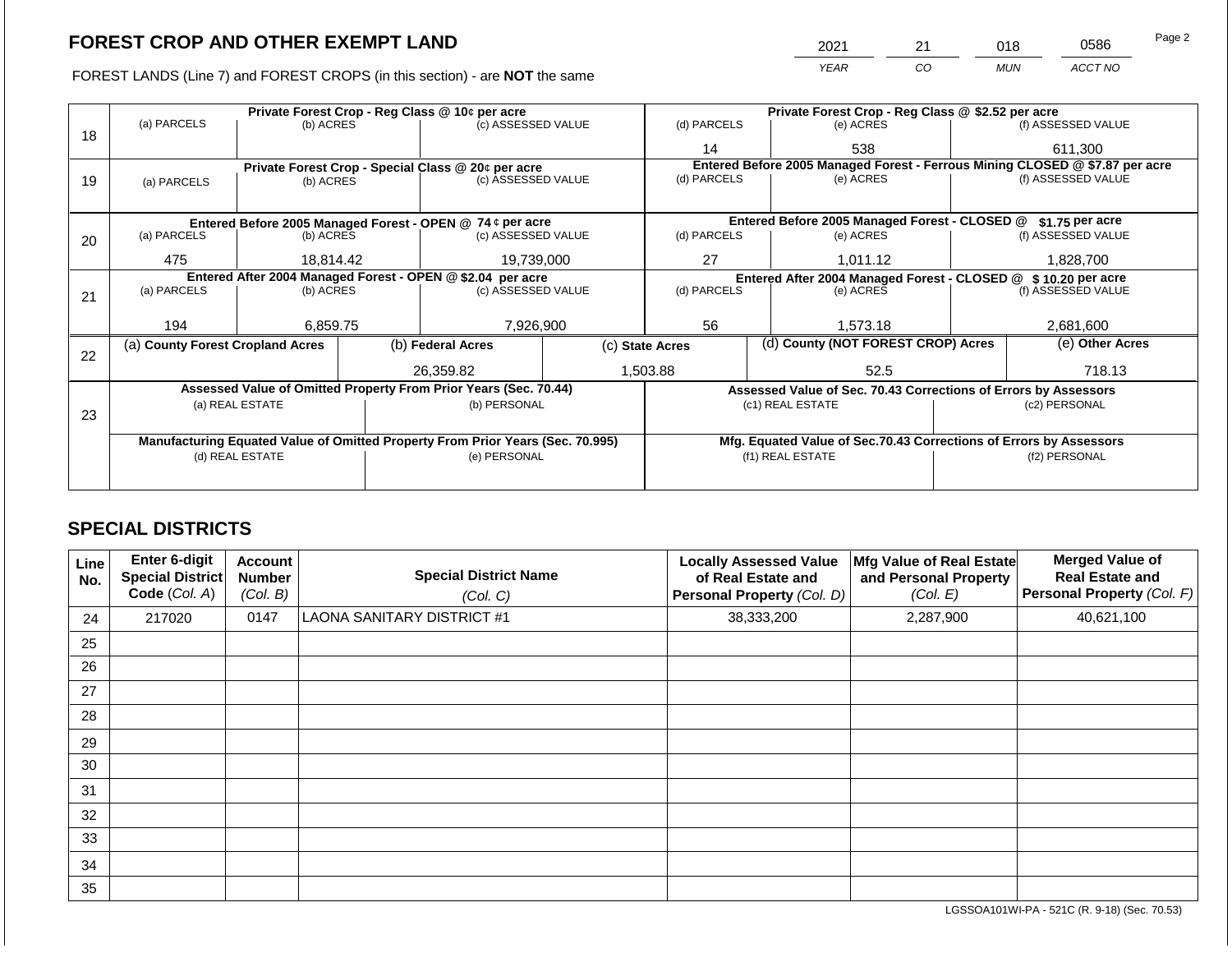#### *YEAR*   $\overline{co}$ 21 *MUN ACCT NO*  0586 **Line No. Enter 6-digit School District Code** *(Col. A)* **Account Number** *(Col. B)* **School District Name** *(Col. C)* **Locally Assessed Value of Real Estate and Personal Property** *(Col. D)* **Mfg Value of Real Estate and Personal Property** *(Col. E)* **Merged Value of Real Estate and Personal Property** *(Col. F)* **A. SCHOOL DISTRICTS (K-8 and K-12)** 36 37 38 39 40 41 42 43 44 45 46 47 48 49 50 TOTAL ASSESSED VALUE OF SCHOOL DISTRICTS (K-8 and K-12) **B. UNION HIGH SCHOOL DISTRICTS** 51 52 53 54 55 **C. TECHNICAL COLLEGE DISTRICTS** 56 57 58 59 TOTAL ASSESSED VALUE OF TECHNICAL COLLEGES TOTAL ASSESSED VALUE OF UNION HIGH SCHOOLS 212940 0131 SCH D OF LAONA 101,788,500 101,788,500 001600 | 0015 | NICOLET TECHNICAL COLLEGE RHIN 101,788,500 2,414,100 104,202,600 2,414,100 104,202,600 2,414,100 104,202,600 101,788,500 **2,414,100** 2,410 104,202,600

2021

 *I hereby certify, to the best of my knowledge and belief, this form is complete and correct.*

**SCHOOL DISTRICTS**

| Name                                             |                       |               | Title | Submission date  |
|--------------------------------------------------|-----------------------|---------------|-------|------------------|
|                                                  | <b>CHRISTY CONLEY</b> |               |       | 20<br>2021<br>05 |
| Phone                                            |                       | Email address |       |                  |
| FORESTTR@CO.FOREST.WI.US<br>715<br>2412<br>478 - |                       |               |       |                  |

LGSSOA101WI -PA-521C (R. 9-18) (Sec. 70.53)

Page 3

018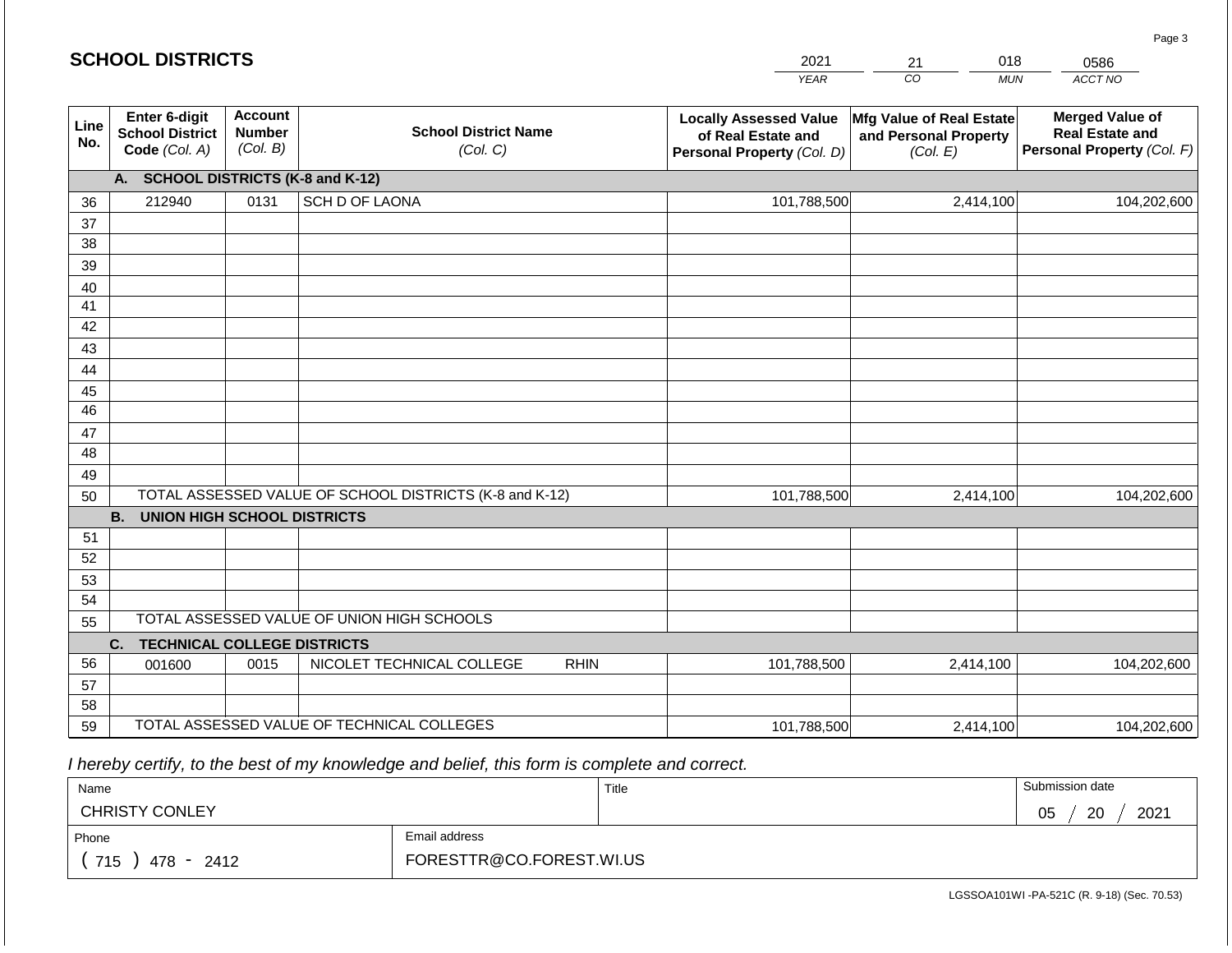- Each municipality's SOA is completed after the Board of Review and includes any changes made to the locally assessed values, under state law (sec. 70.53, Wis. Stats.)
- The Wisconsin Department of Revenue (DOR) merges the locally assessed values with the state assessed manufacturing values
- DOR provides the information regarding district names and codes. If a district is not listed, contact DOR.

Note: If you submit an amended SOA to DOR after your municipality's SOA is equated and posted to our website, we will process the SOA. However, DOR will not recalculate the *aggregate ratio or update the final SOA posted on our website. You should use the corrected values to calculate your tax rates.*

#### **Page 1: Real Estate and Personal Property**

- Lines 1-9 assessed real estate values, parcel counts and acres by classification
- Lines 10-15 assessed personal property values and number of accounts by class
- Line 16 aggregate assessed value of all property subject to general property; use to calculate tax rates. Note: This line equals the total assessed value of K-8 and K-12 school districts (Line 50) and total assessed value of technical colleges (Line 59).
- Remarks assessment ratio used to calculate estimated fair market value on property tax bills

#### **Page 2: Forest Crop, Other Exempt Land and Special Districts**

- Lines 18-21 private forest crop and managed forest lands assessed values
- Line  $22 -$  tax exempt land acres
- Line 23 prior years assessed value of omitted property under sec. 70.44 and correction of errors under sec. 70.43 shown by locally assessed or manufacturing real estate and personal property. Note: If there is an amount on this line, report the corresponding tax in the Statement of Taxes, Sections J or K.
- Lines 24-35 special district assessed values. These values are used to calculate tax rates for the special districts.

#### **Page 3: School Districts**

- Lines 36-50 school districts (K-8 and K-12) assessed values. These values are used to calculate tax rates for school districts.
- Lines 51-55 union high school district assessed values. These values are used to calculate tax rates for union high school districts.
- Lines 56-59 technical college assessed values. These values are used to calculate tax rates for technical colleges.

If you have questions: Email: lgs@wisconsin.gov

 Phone: (608) 266-2569 or (608) 264-6892 Fax: (608) 264-6887

57 PO BOX 36, 5146 LINDEN ST PO BOX 36, 5146 LINDEN LAONA, WI 54541 - 0036 LAONA, WI 54541 - 0036ESSICA THORNTON JESSICA THORNTON TOWN OF LAONA TOWN OF LAONA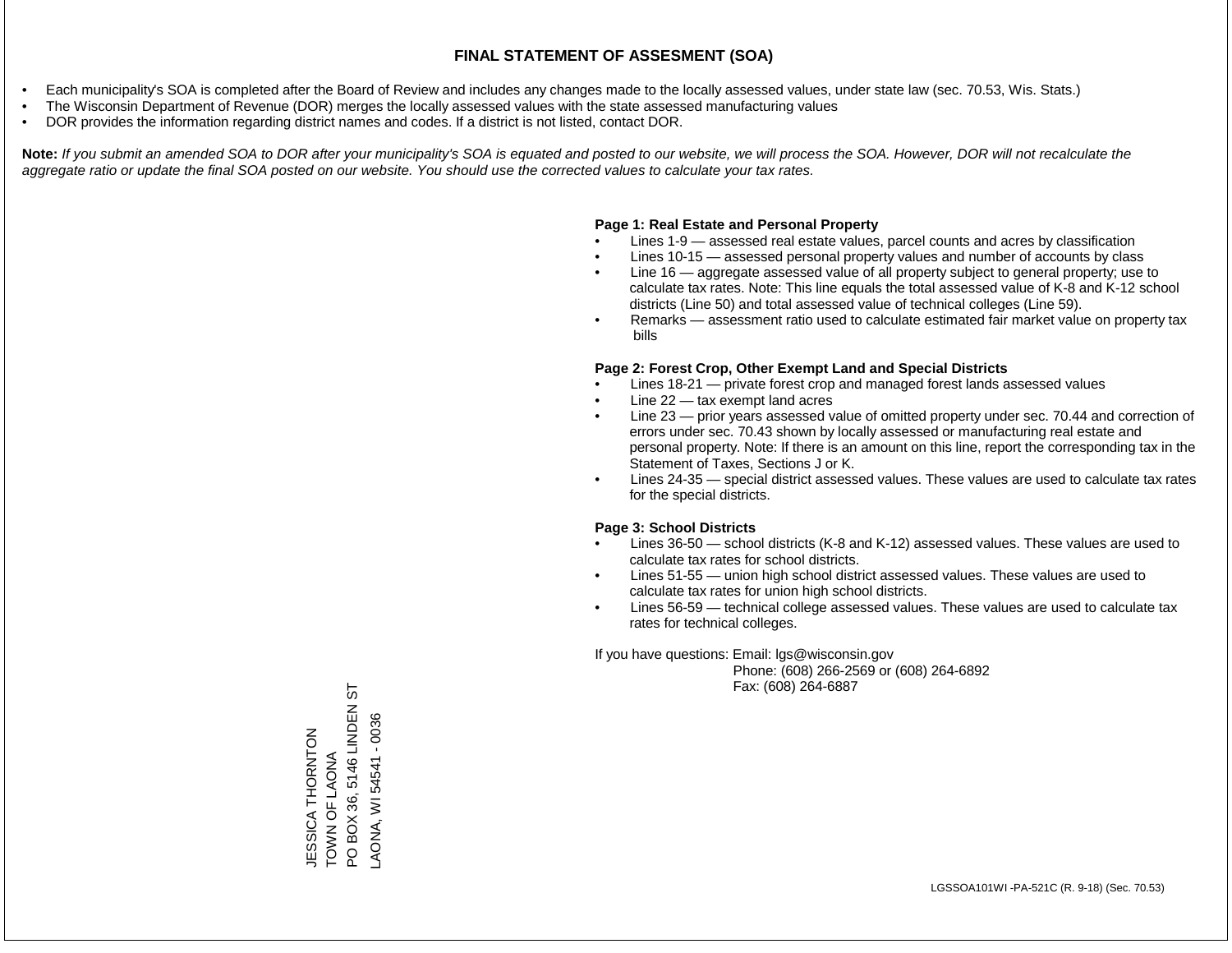|                | <b>FINAL - EQUATED</b><br><b>STATEMENT OF ASSESSMENT FOR 2021</b>                                                                                                                            |                          | 21           | 020                                                  | 0587                    | This is an Amended Return | Page 1                                                     |
|----------------|----------------------------------------------------------------------------------------------------------------------------------------------------------------------------------------------|--------------------------|--------------|------------------------------------------------------|-------------------------|---------------------------|------------------------------------------------------------|
|                |                                                                                                                                                                                              |                          | CO           | <b>MUN</b>                                           | ACCT NO                 |                           |                                                            |
|                | <b>FOR</b><br><b>TOWN OF</b><br>OF.                                                                                                                                                          | <b>LINCOLN</b>           |              | <b>FOREST COUNTY</b>                                 |                         |                           |                                                            |
|                | Town - Village - City                                                                                                                                                                        | <b>Municipality Name</b> |              | <b>County Name</b>                                   |                         |                           |                                                            |
|                | <b>REAL ESTATE</b>                                                                                                                                                                           |                          | PARCEL COUNT | NO. OF ACRES                                         | <b>VALUE OF</b><br>LAND | <b>VALUE OF</b>           | TOTAL VALUE OF LAND                                        |
| Line<br>No.    | (See Lines 18 - 22 for<br>other Real Estate)                                                                                                                                                 |                          |              | <b>WHOLE</b><br>TOTAL LAND IMPROVEMENTS NUMBERS ONLY |                         | <b>IMPROVEMENTS</b>       | AND IMPROVEMENTS                                           |
|                |                                                                                                                                                                                              | (Col. A)                 | (Col. B)     | (Col, C)                                             | (Col, D)                | (Col. E)                  | (Col. F)<br><b>MERGED</b><br>Telephone #<br>(715) 889-4647 |
| -1             | <b>RESIDENTIAL - Class 1</b>                                                                                                                                                                 | 1,209                    | 1,011        | 2,203                                                | 90,558,900              | 85,347,800                | 175,906,700                                                |
| $\overline{2}$ | <b>COMMERCIAL - Class 2</b>                                                                                                                                                                  | 14                       | 12           | 97                                                   | 773,400                 | 1,175,300                 | 1,948,700                                                  |
| 3              | MANUFACTURING - Class 3                                                                                                                                                                      | $\mathbf 0$              | $\mathbf 0$  | $\mathbf 0$                                          | 0                       | $\mathbf 0$               | 0                                                          |
| 4              | <b>AGRICULTURAL - Class 4</b>                                                                                                                                                                | 80                       |              | 1,742                                                | 173,600                 |                           | 173,600                                                    |
| 5              | <b>UNDEVELOPED - Class 5</b>                                                                                                                                                                 | 203                      |              | 2,653                                                | 416,300                 |                           | 416,300                                                    |
| 6              | AGRICULTURAL FOREST - Class 5m                                                                                                                                                               | 24                       |              | 212                                                  | 179,200                 |                           | 179,200                                                    |
| $\overline{7}$ | <b>FOREST LANDS - Class 6</b>                                                                                                                                                                | 262                      |              | 4,689                                                | 7,631,400               |                           | 7,631,400                                                  |
| 8              | OTHER - Class 7                                                                                                                                                                              | 17                       | 17           | 26                                                   | 231,300                 | 1,871,900                 | 2,103,200                                                  |
| 9              | <b>TOTAL - ALL COLUMNS</b>                                                                                                                                                                   | 1,809                    | 1,040        | 11,622                                               | 99,964,100              | 88,395,000                | 188,359,100                                                |
| 10             | NUMBER OF PERSONAL PROPERTY ACCOUNTS IN ROLL                                                                                                                                                 |                          |              | 35                                                   | <b>LOCALLY ASSESSED</b> | <b>MANUFACTURING</b>      |                                                            |
| 11             | BOATS AND OTHER WATERCRAFT NOT EXEMPT - Code 1                                                                                                                                               |                          |              |                                                      | 0                       | $\mathbf 0$               | 0                                                          |
| 12             | MACHINERY, TOOLS AND PATTERNS - Code 2                                                                                                                                                       |                          |              |                                                      |                         | $\mathbf 0$               | $\Omega$                                                   |
| 13             | FURNITURE, FIXTURES AND EQUIPMENT - Code 3                                                                                                                                                   |                          |              |                                                      | 44,500                  | $\mathbf 0$               | 44,500                                                     |
| 14             | ALL OTHER PERSONAL PROPERTY NOT EXEMPT - Codes 4A, 4B, 4C                                                                                                                                    |                          |              |                                                      | 701,300                 | $\mathbf 0$               | 701,300                                                    |
| 15             | TOTAL OF PERSONAL PROPERTY NOT EXEMPT (Total of Lines 11-14)                                                                                                                                 |                          |              | 745,800                                              | $\mathbf 0$             | 745,800                   |                                                            |
| 16             | AGGREGATE ASSESSED VALUE OF ALL PROPERTY SUBJECT TO THE GENERAL PROPERTY TAX (Total of Lines 9F and 15F)<br>MUST EQUAL TOTAL VALUE OF THE SCHOOL DISTRICTS (K-12 PLUS K-8) - Line 50, Col. F |                          |              |                                                      |                         |                           | 189,104,900                                                |
| 17             | <b>BOARD OF REVIEW</b><br>DATE OF FINAL ADJOURNMENT                                                                                                                                          |                          |              |                                                      |                         |                           |                                                            |

The Assessment Ratio to be used in calculating the estimated Fair Market Value on tax bills for this tax district is .916463888

This ratio should be used to convert assessed values to "Calculate Equalized Values" in Step 1 of the Lottery and Gaming Credit Calculations.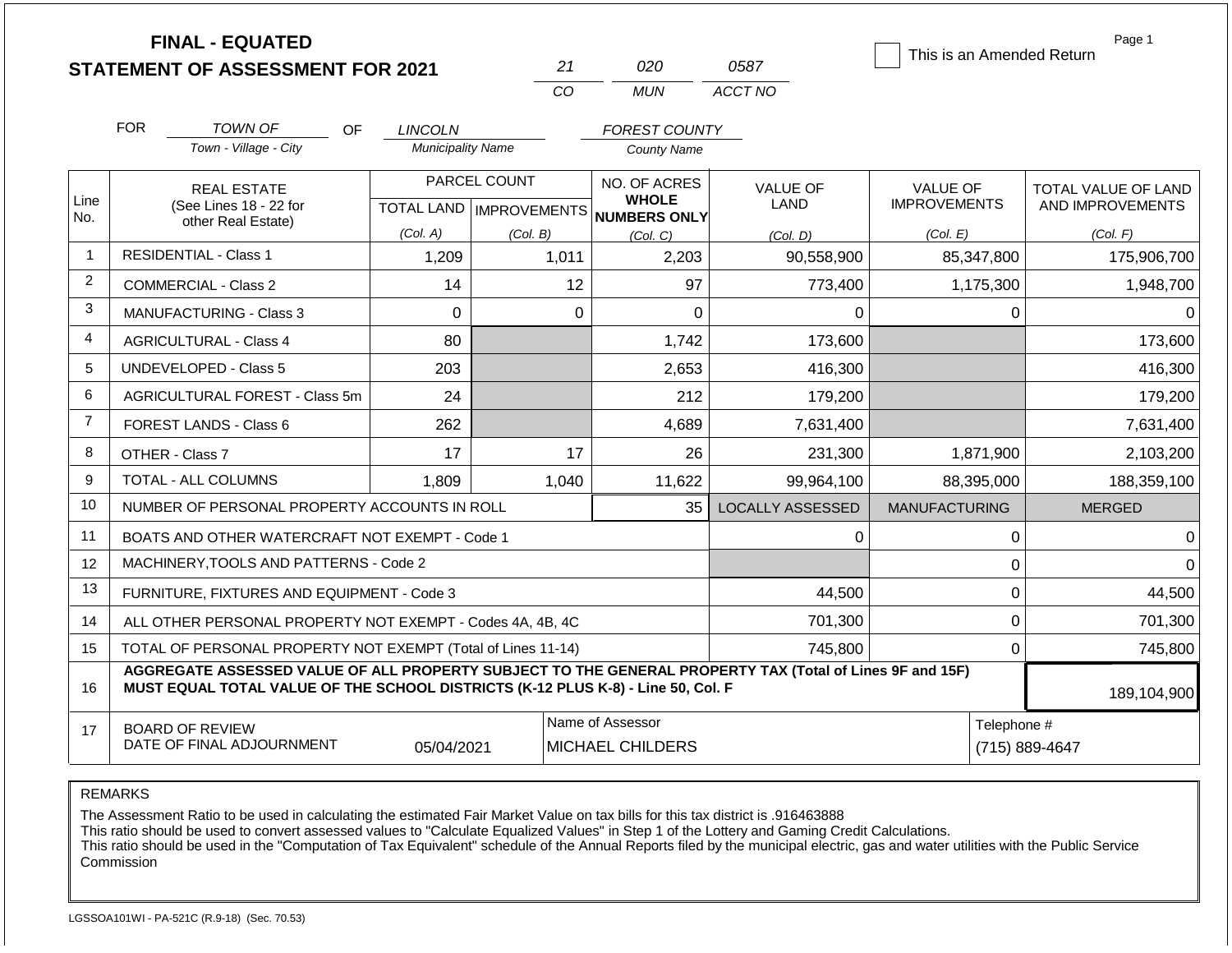FOREST LANDS (Line 7) and FOREST CROPS (in this section) - are NOT the same

|    |                                  |                                                            |  | Private Forest Crop - Reg Class @ 10¢ per acre                                 |          |                                                                              | Private Forest Crop - Reg Class @ \$2.52 per acre                  |  |                    |  |
|----|----------------------------------|------------------------------------------------------------|--|--------------------------------------------------------------------------------|----------|------------------------------------------------------------------------------|--------------------------------------------------------------------|--|--------------------|--|
| 18 | (a) PARCELS                      | (b) ACRES                                                  |  | (c) ASSESSED VALUE                                                             |          | (d) PARCELS                                                                  | (e) ACRES                                                          |  | (f) ASSESSED VALUE |  |
|    |                                  |                                                            |  |                                                                                |          | 3                                                                            | 120.73                                                             |  | 172,100            |  |
|    |                                  |                                                            |  | Private Forest Crop - Special Class @ 20¢ per acre                             |          | Entered Before 2005 Managed Forest - Ferrous Mining CLOSED @ \$7.87 per acre |                                                                    |  |                    |  |
| 19 | (a) PARCELS                      | (b) ACRES                                                  |  | (c) ASSESSED VALUE                                                             |          | (d) PARCELS                                                                  | (e) ACRES                                                          |  | (f) ASSESSED VALUE |  |
|    |                                  |                                                            |  |                                                                                |          |                                                                              |                                                                    |  |                    |  |
|    |                                  |                                                            |  | Entered Before 2005 Managed Forest - OPEN @ 74 ¢ per acre                      |          |                                                                              | Entered Before 2005 Managed Forest - CLOSED @                      |  | \$1.75 per acre    |  |
| 20 | (a) PARCELS                      | (b) ACRES                                                  |  | (c) ASSESSED VALUE                                                             |          | (d) PARCELS                                                                  | (e) ACRES                                                          |  | (f) ASSESSED VALUE |  |
|    |                                  |                                                            |  |                                                                                |          |                                                                              |                                                                    |  |                    |  |
|    | 51                               | 2,586,800<br>1,805.35                                      |  | 109                                                                            | 3,440.66 |                                                                              | 5,425,850                                                          |  |                    |  |
|    |                                  | Entered After 2004 Managed Forest - OPEN @ \$2.04 per acre |  |                                                                                |          | Entered After 2004 Managed Forest - CLOSED @ \$10.20 per acre                |                                                                    |  |                    |  |
| 21 | (a) PARCELS                      | (b) ACRES                                                  |  | (c) ASSESSED VALUE                                                             |          | (d) PARCELS                                                                  | (e) ACRES                                                          |  | (f) ASSESSED VALUE |  |
|    |                                  |                                                            |  |                                                                                |          |                                                                              |                                                                    |  |                    |  |
|    | 33                               | 1,000.25                                                   |  | 1,342,300                                                                      |          | 42                                                                           | 1,166.08                                                           |  | 2,043,400          |  |
| 22 | (a) County Forest Cropland Acres |                                                            |  | (b) Federal Acres                                                              |          | (c) State Acres                                                              | (d) County (NOT FOREST CROP) Acres                                 |  | (e) Other Acres    |  |
|    | 11,507.49                        |                                                            |  | 4.191.1                                                                        |          | 1,226.55                                                                     | 874.05                                                             |  | 93.46              |  |
|    |                                  |                                                            |  | Assessed Value of Omitted Property From Prior Years (Sec. 70.44)               |          |                                                                              | Assessed Value of Sec. 70.43 Corrections of Errors by Assessors    |  |                    |  |
|    |                                  | (a) REAL ESTATE                                            |  | (b) PERSONAL                                                                   |          |                                                                              | (c1) REAL ESTATE                                                   |  | (c2) PERSONAL      |  |
| 23 |                                  |                                                            |  |                                                                                |          |                                                                              |                                                                    |  |                    |  |
|    |                                  |                                                            |  | Manufacturing Equated Value of Omitted Property From Prior Years (Sec. 70.995) |          |                                                                              | Mfg. Equated Value of Sec.70.43 Corrections of Errors by Assessors |  |                    |  |
|    |                                  | (d) REAL ESTATE                                            |  | (e) PERSONAL                                                                   |          |                                                                              | (f1) REAL ESTATE                                                   |  | (f2) PERSONAL      |  |
|    |                                  |                                                            |  |                                                                                |          |                                                                              |                                                                    |  |                    |  |
|    |                                  |                                                            |  |                                                                                |          |                                                                              |                                                                    |  |                    |  |

# **SPECIAL DISTRICTS**

| Line<br>No. | Enter 6-digit<br><b>Special District</b> | <b>Account</b><br><b>Number</b> | <b>Special District Name</b> | <b>Locally Assessed Value</b><br>of Real Estate and | Mfg Value of Real Estate<br>and Personal Property | <b>Merged Value of</b><br><b>Real Estate and</b> |
|-------------|------------------------------------------|---------------------------------|------------------------------|-----------------------------------------------------|---------------------------------------------------|--------------------------------------------------|
|             | Code (Col. A)                            | (Col. B)                        | (Col. C)                     | Personal Property (Col. D)                          | (Col. E)                                          | Personal Property (Col. F)                       |
| 24          |                                          |                                 |                              |                                                     |                                                   |                                                  |
| 25          |                                          |                                 |                              |                                                     |                                                   |                                                  |
| 26          |                                          |                                 |                              |                                                     |                                                   |                                                  |
| 27          |                                          |                                 |                              |                                                     |                                                   |                                                  |
| 28          |                                          |                                 |                              |                                                     |                                                   |                                                  |
| 29          |                                          |                                 |                              |                                                     |                                                   |                                                  |
| 30          |                                          |                                 |                              |                                                     |                                                   |                                                  |
| 31          |                                          |                                 |                              |                                                     |                                                   |                                                  |
| 32          |                                          |                                 |                              |                                                     |                                                   |                                                  |
| 33          |                                          |                                 |                              |                                                     |                                                   |                                                  |
| 34          |                                          |                                 |                              |                                                     |                                                   |                                                  |
| 35          |                                          |                                 |                              |                                                     |                                                   |                                                  |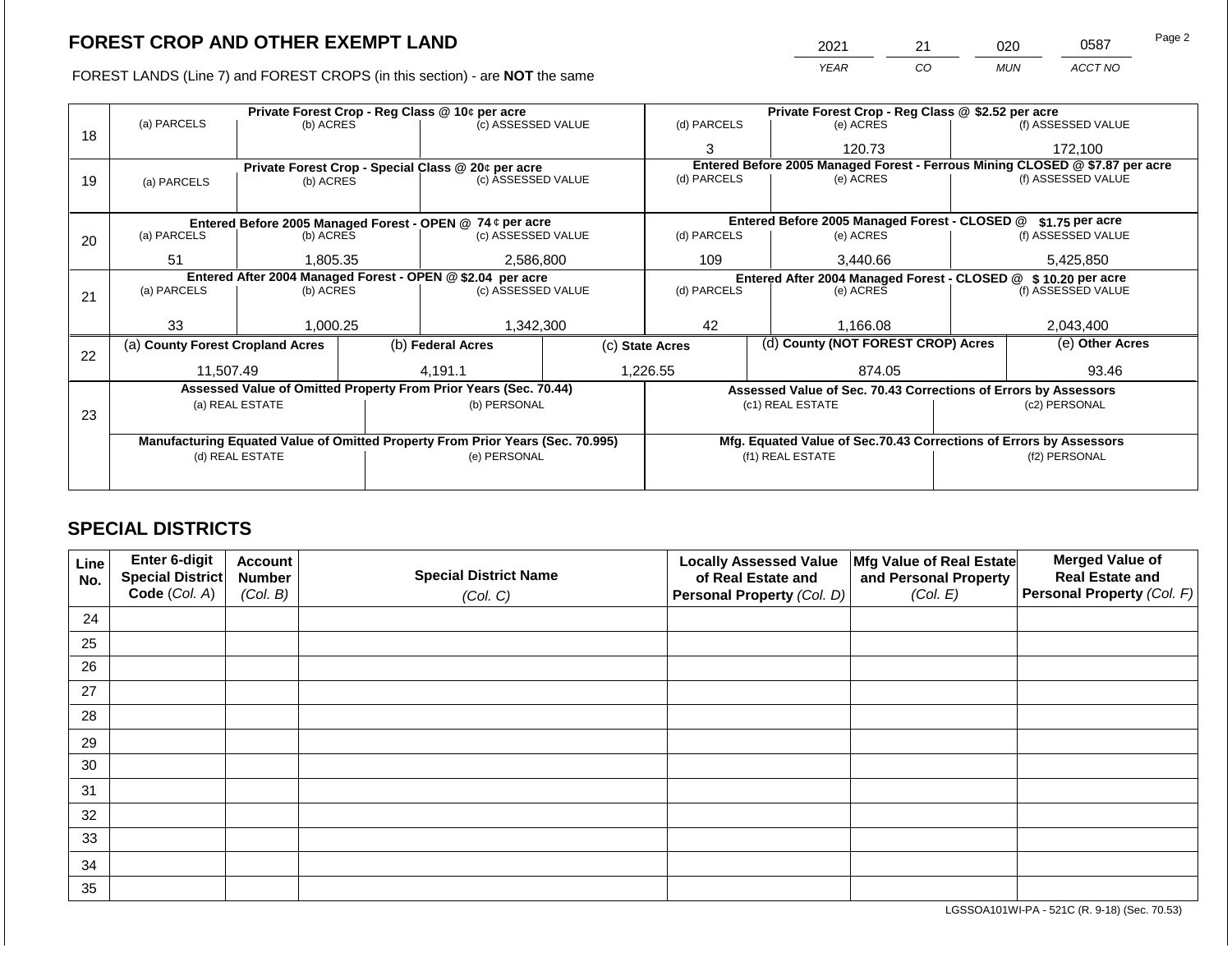|                 | <b>SCHOOL DISTRICTS</b>                                  |                                             |                                                         |             | 2021                                                                              | 21                                                            | 020        | 0587                                                                           |
|-----------------|----------------------------------------------------------|---------------------------------------------|---------------------------------------------------------|-------------|-----------------------------------------------------------------------------------|---------------------------------------------------------------|------------|--------------------------------------------------------------------------------|
|                 |                                                          |                                             |                                                         |             | <b>YEAR</b>                                                                       | CO                                                            | <b>MUN</b> | ACCT NO                                                                        |
| Line<br>No.     | Enter 6-digit<br><b>School District</b><br>Code (Col. A) | <b>Account</b><br><b>Number</b><br>(Col. B) | <b>School District Name</b><br>(Col. C)                 |             | <b>Locally Assessed Value</b><br>of Real Estate and<br>Personal Property (Col. D) | Mfg Value of Real Estate<br>and Personal Property<br>(Col. E) |            | <b>Merged Value of</b><br><b>Real Estate and</b><br>Personal Property (Col. F) |
|                 | A. SCHOOL DISTRICTS (K-8 and K-12)                       |                                             |                                                         |             |                                                                                   |                                                               |            |                                                                                |
| 36              | 211218                                                   | 0130                                        | SCH D OF CRANDON                                        |             | 189,104,900                                                                       |                                                               |            | 189,104,900                                                                    |
| 37              |                                                          |                                             |                                                         |             |                                                                                   |                                                               |            |                                                                                |
| 38              |                                                          |                                             |                                                         |             |                                                                                   |                                                               |            |                                                                                |
| 39              |                                                          |                                             |                                                         |             |                                                                                   |                                                               |            |                                                                                |
| 40              |                                                          |                                             |                                                         |             |                                                                                   |                                                               |            |                                                                                |
| 41<br>42        |                                                          |                                             |                                                         |             |                                                                                   |                                                               |            |                                                                                |
| 43              |                                                          |                                             |                                                         |             |                                                                                   |                                                               |            |                                                                                |
| 44              |                                                          |                                             |                                                         |             |                                                                                   |                                                               |            |                                                                                |
| 45              |                                                          |                                             |                                                         |             |                                                                                   |                                                               |            |                                                                                |
| $\overline{46}$ |                                                          |                                             |                                                         |             |                                                                                   |                                                               |            |                                                                                |
| 47              |                                                          |                                             |                                                         |             |                                                                                   |                                                               |            |                                                                                |
| 48              |                                                          |                                             |                                                         |             |                                                                                   |                                                               |            |                                                                                |
| 49              |                                                          |                                             |                                                         |             |                                                                                   |                                                               |            |                                                                                |
| 50              |                                                          |                                             | TOTAL ASSESSED VALUE OF SCHOOL DISTRICTS (K-8 and K-12) |             | 189,104,900                                                                       |                                                               |            | 189,104,900                                                                    |
|                 | <b>B. UNION HIGH SCHOOL DISTRICTS</b>                    |                                             |                                                         |             |                                                                                   |                                                               |            |                                                                                |
| 51              |                                                          |                                             |                                                         |             |                                                                                   |                                                               |            |                                                                                |
| 52<br>53        |                                                          |                                             |                                                         |             |                                                                                   |                                                               |            |                                                                                |
| 54              |                                                          |                                             |                                                         |             |                                                                                   |                                                               |            |                                                                                |
| 55              |                                                          |                                             | TOTAL ASSESSED VALUE OF UNION HIGH SCHOOLS              |             |                                                                                   |                                                               |            |                                                                                |
|                 | <b>TECHNICAL COLLEGE DISTRICTS</b><br>C.                 |                                             |                                                         |             |                                                                                   |                                                               |            |                                                                                |
| 56              | 001600                                                   | 0015                                        | NICOLET TECHNICAL COLLEGE                               | <b>RHIN</b> | 189,104,900                                                                       |                                                               |            | 189,104,900                                                                    |
| 57              |                                                          |                                             |                                                         |             |                                                                                   |                                                               |            |                                                                                |
| 58              |                                                          |                                             |                                                         |             |                                                                                   |                                                               |            |                                                                                |
| 59              |                                                          |                                             | TOTAL ASSESSED VALUE OF TECHNICAL COLLEGES              |             | 189,104,900                                                                       |                                                               |            | 189,104,900                                                                    |

 *I hereby certify, to the best of my knowledge and belief, this form is complete and correct.*

**SCHOOL DISTRICTS**

| Name                  |                          | Title | Submission date  |
|-----------------------|--------------------------|-------|------------------|
| <b>CHRISTY CONLEY</b> |                          |       | 05<br>2021<br>05 |
| Phone                 | Email address            |       |                  |
| 715<br>2412<br>478 -  | FORESTTR@CO.FOREST.WI.US |       |                  |

Page 3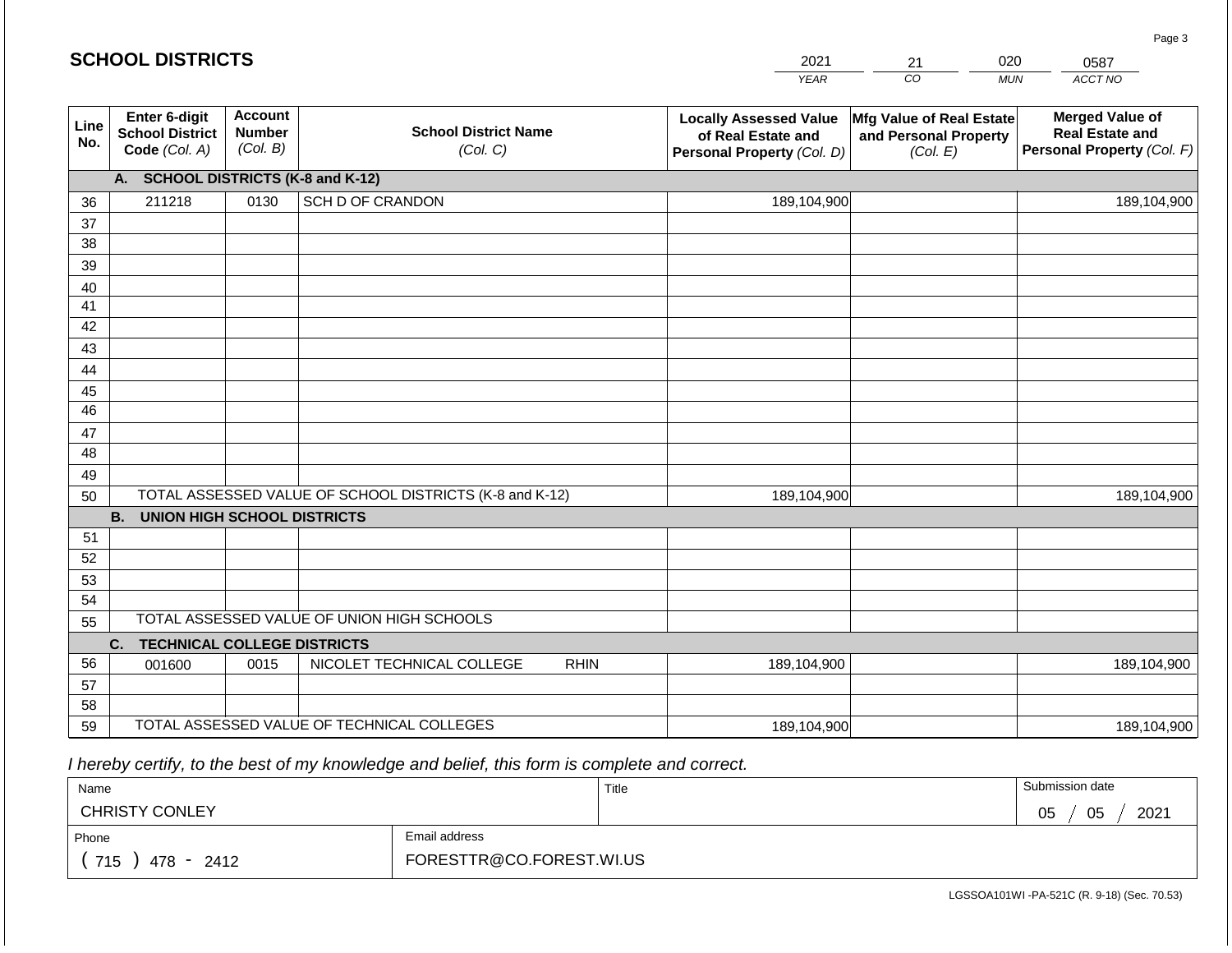- Each municipality's SOA is completed after the Board of Review and includes any changes made to the locally assessed values, under state law (sec. 70.53, Wis. Stats.)
- The Wisconsin Department of Revenue (DOR) merges the locally assessed values with the state assessed manufacturing values
- DOR provides the information regarding district names and codes. If a district is not listed, contact DOR.

Note: If you submit an amended SOA to DOR after your municipality's SOA is equated and posted to our website, we will process the SOA. However, DOR will not recalculate the *aggregate ratio or update the final SOA posted on our website. You should use the corrected values to calculate your tax rates.*

### **Page 1: Real Estate and Personal Property**

- Lines 1-9 assessed real estate values, parcel counts and acres by classification
- Lines 10-15 assessed personal property values and number of accounts by class
- Line 16 aggregate assessed value of all property subject to general property; use to calculate tax rates. Note: This line equals the total assessed value of K-8 and K-12 school districts (Line 50) and total assessed value of technical colleges (Line 59).
- Remarks assessment ratio used to calculate estimated fair market value on property tax bills

### **Page 2: Forest Crop, Other Exempt Land and Special Districts**

- Lines 18-21 private forest crop and managed forest lands assessed values
- Line  $22 -$  tax exempt land acres
- Line 23 prior years assessed value of omitted property under sec. 70.44 and correction of errors under sec. 70.43 shown by locally assessed or manufacturing real estate and personal property. Note: If there is an amount on this line, report the corresponding tax in the Statement of Taxes, Sections J or K.
- Lines 24-35 special district assessed values. These values are used to calculate tax rates for the special districts.

### **Page 3: School Districts**

- Lines 36-50 school districts (K-8 and K-12) assessed values. These values are used to calculate tax rates for school districts.
- Lines 51-55 union high school district assessed values. These values are used to calculate tax rates for union high school districts.
- Lines 56-59 technical college assessed values. These values are used to calculate tax rates for technical colleges.

If you have questions: Email: lgs@wisconsin.gov

 Phone: (608) 266-2569 or (608) 264-6892 Fax: (608) 264-6887

CRANDON, WI 54520 - 8783 CRANDON, WI 54520 - 87835376 COUNTY RD W ZJOOZIJ LO Z NOL 5376 COUNTY RD W TRESSA VOTIS<br>TOWN OF LINCOLN TRESSA VOTIS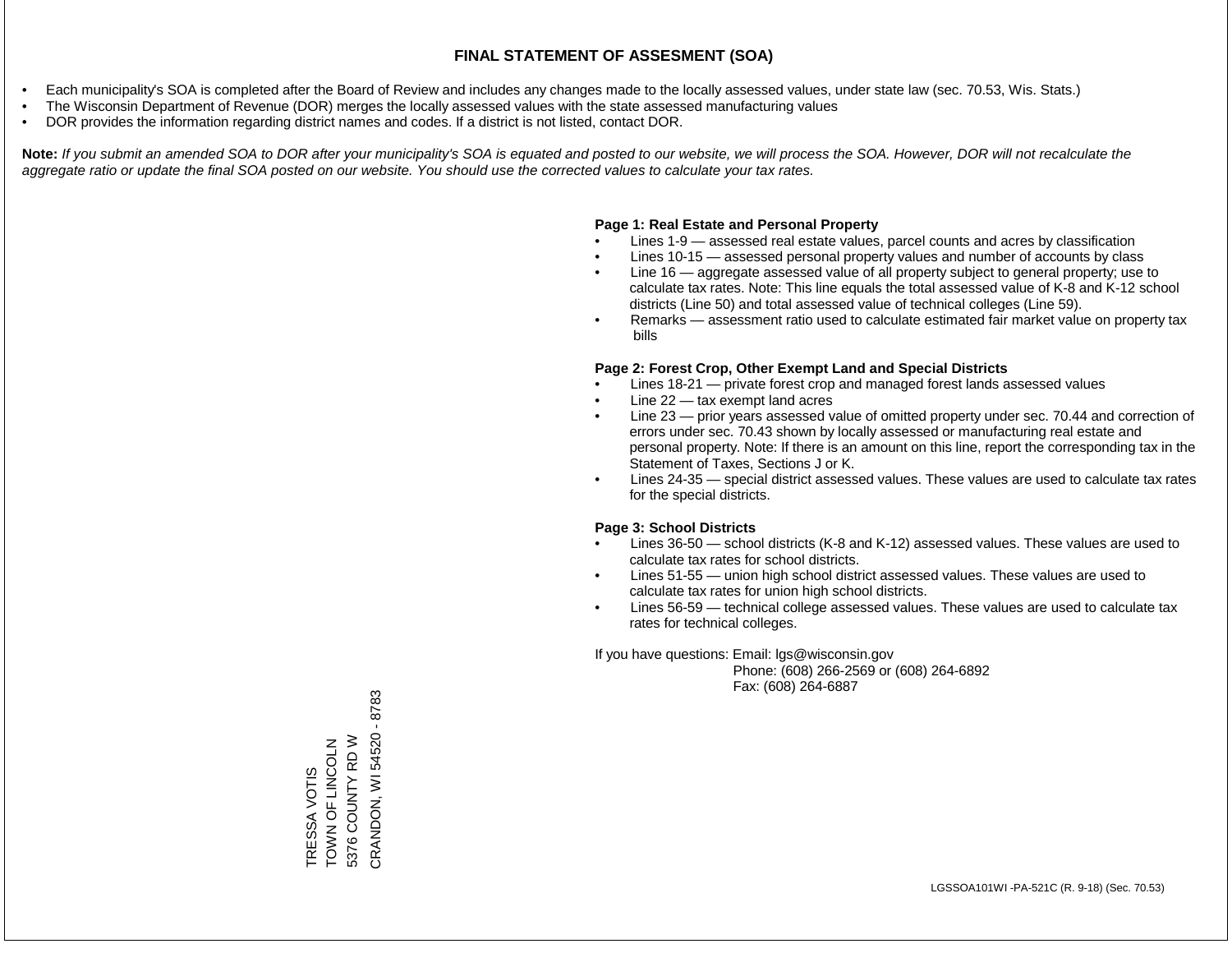|                |                                                                                                                                                                                              | <b>FINAL - EQUATED</b><br><b>STATEMENT OF ASSESSMENT FOR 2021</b> |                          | 21           | 022                                                                      | 0588                           | This is an Amended Return              | Page 1                                  |
|----------------|----------------------------------------------------------------------------------------------------------------------------------------------------------------------------------------------|-------------------------------------------------------------------|--------------------------|--------------|--------------------------------------------------------------------------|--------------------------------|----------------------------------------|-----------------------------------------|
|                |                                                                                                                                                                                              |                                                                   |                          | CO           | <b>MUN</b>                                                               | ACCT NO                        |                                        |                                         |
|                | <b>FOR</b>                                                                                                                                                                                   | <b>TOWN OF</b><br>OF.                                             | <i>NASHVILLE</i>         |              | <b>FOREST COUNTY</b>                                                     |                                |                                        |                                         |
|                |                                                                                                                                                                                              | Town - Village - City                                             | <b>Municipality Name</b> |              | <b>County Name</b>                                                       |                                |                                        |                                         |
| Line           |                                                                                                                                                                                              | <b>REAL ESTATE</b><br>(See Lines 18 - 22 for                      |                          | PARCEL COUNT | NO. OF ACRES<br><b>WHOLE</b><br>TOTAL LAND   IMPROVEMENTS   NUMBERS ONLY | <b>VALUE OF</b><br><b>LAND</b> | <b>VALUE OF</b><br><b>IMPROVEMENTS</b> | TOTAL VALUE OF LAND<br>AND IMPROVEMENTS |
| No.            |                                                                                                                                                                                              | other Real Estate)                                                | (Col. A)                 | (Col. B)     | (Col, C)                                                                 | (Col. D)                       | (Col. E)                               | (Col. F)                                |
| $\mathbf{1}$   |                                                                                                                                                                                              | <b>RESIDENTIAL - Class 1</b>                                      | 1,587                    | 1,185        | 3,465                                                                    | 99,616,700                     | 105,109,900                            | 204,726,600                             |
| 2              |                                                                                                                                                                                              | <b>COMMERCIAL - Class 2</b>                                       | 37                       |              | 29<br>142                                                                | 1,562,100                      | 2,176,600                              | 3,738,700                               |
| $\mathbf{3}$   |                                                                                                                                                                                              | <b>MANUFACTURING - Class 3</b>                                    | 1                        |              | 36<br>1                                                                  | 87,400                         | 3,300                                  | 90,700                                  |
| $\overline{4}$ |                                                                                                                                                                                              | <b>AGRICULTURAL - Class 4</b>                                     | 92                       |              | 1,840                                                                    | 264,550                        |                                        | 264,550                                 |
| 5              |                                                                                                                                                                                              | UNDEVELOPED - Class 5                                             | 180                      |              | 1,611                                                                    | 648,600                        |                                        | 648,600                                 |
| 6              |                                                                                                                                                                                              | AGRICULTURAL FOREST - Class 5m                                    | 61                       |              | 829                                                                      | 766,600                        |                                        | 766,600                                 |
| $\overline{7}$ |                                                                                                                                                                                              | FOREST LANDS - Class 6                                            | 370                      |              | 8,628                                                                    | 16,195,700                     |                                        | 16,195,700                              |
| 8              |                                                                                                                                                                                              | OTHER - Class 7                                                   | 23                       |              | 22<br>37                                                                 | 172,300                        | 1,559,600                              | 1,731,900                               |
| 9              |                                                                                                                                                                                              | <b>TOTAL - ALL COLUMNS</b>                                        | 2,351                    | 1,237        | 16,588                                                                   | 119,313,950                    | 108.849.400                            | 228,163,350                             |
| 10             |                                                                                                                                                                                              | NUMBER OF PERSONAL PROPERTY ACCOUNTS IN ROLL                      |                          |              | 78                                                                       | <b>LOCALLY ASSESSED</b>        | <b>MANUFACTURING</b>                   | <b>MERGED</b>                           |
| 11             |                                                                                                                                                                                              | BOATS AND OTHER WATERCRAFT NOT EXEMPT - Code 1                    |                          |              |                                                                          | 1,200                          | $\Omega$                               | 1,200                                   |
| 12             |                                                                                                                                                                                              | MACHINERY, TOOLS AND PATTERNS - Code 2                            |                          |              |                                                                          |                                | 56,900                                 | 56,900                                  |
| 13             |                                                                                                                                                                                              | FURNITURE, FIXTURES AND EQUIPMENT - Code 3                        |                          |              |                                                                          | 76,700                         | $\Omega$                               | 76,700                                  |
| 14             |                                                                                                                                                                                              | ALL OTHER PERSONAL PROPERTY NOT EXEMPT - Codes 4A, 4B, 4C         |                          |              | 1,129,700                                                                | 100                            | 1,129,800                              |                                         |
| 15             |                                                                                                                                                                                              | TOTAL OF PERSONAL PROPERTY NOT EXEMPT (Total of Lines 11-14)      |                          | 1,207,600    | 57,000                                                                   | 1,264,600                      |                                        |                                         |
| 16             | AGGREGATE ASSESSED VALUE OF ALL PROPERTY SUBJECT TO THE GENERAL PROPERTY TAX (Total of Lines 9F and 15F)<br>MUST EQUAL TOTAL VALUE OF THE SCHOOL DISTRICTS (K-12 PLUS K-8) - Line 50, Col. F |                                                                   |                          |              |                                                                          |                                |                                        | 229,427,950                             |
| 17             | Name of Assessor<br>Telephone #<br><b>BOARD OF REVIEW</b><br>DATE OF FINAL ADJOURNMENT<br>(715) 276-7194<br>04/29/2021<br>PETER LIPTACK                                                      |                                                                   |                          |              |                                                                          |                                |                                        |                                         |

The Assessment Ratio to be used in calculating the estimated Fair Market Value on tax bills for this tax district is .979279806

This ratio should be used to convert assessed values to "Calculate Equalized Values" in Step 1 of the Lottery and Gaming Credit Calculations.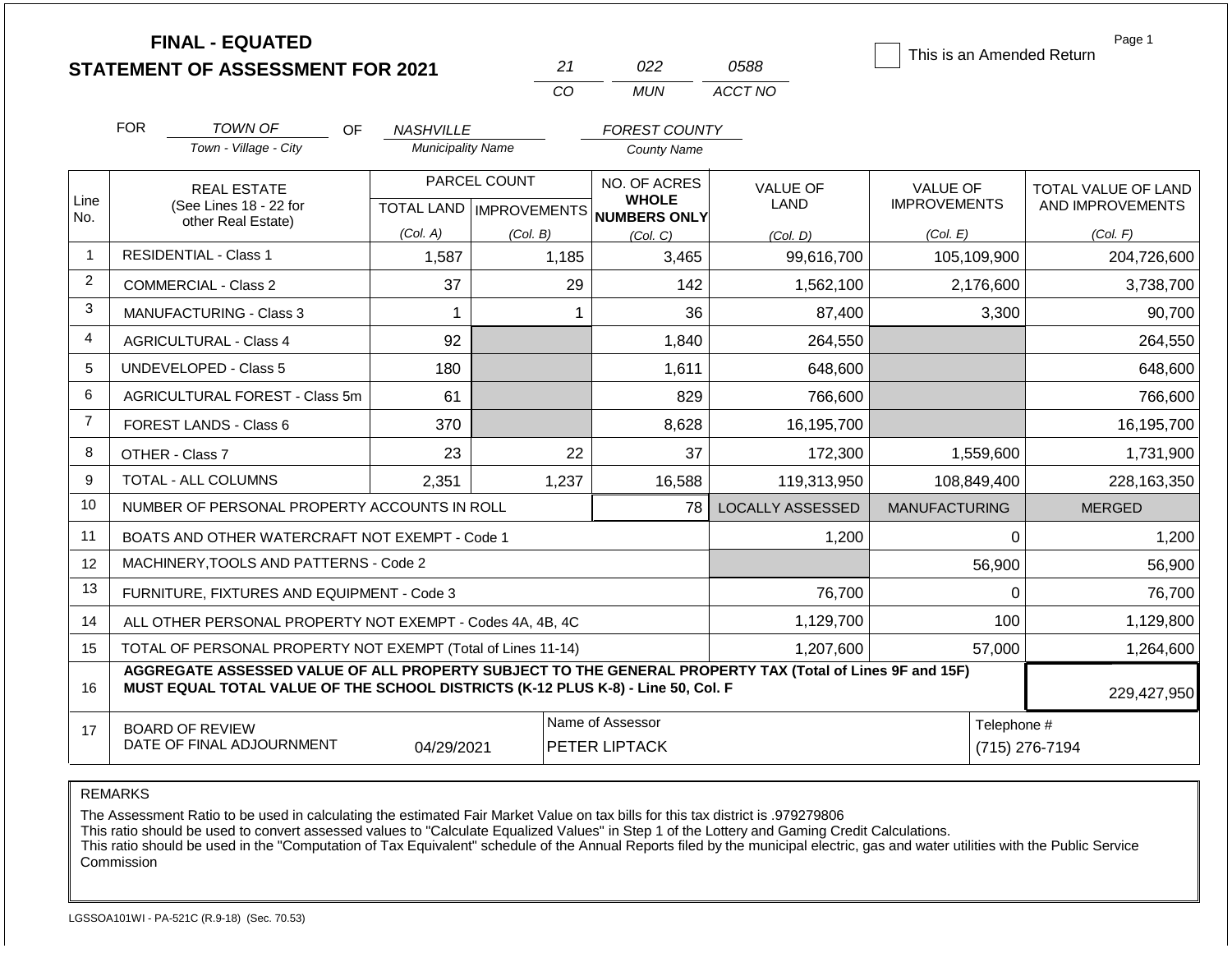**Manufacturing Equated Value of Omitted Property From Prior Years (Sec. 70.995)**<br>(d) REAL ESTATE (e) PERSONAL

|    | FOREST CROP AND OTHER EXEMPT LAND                                           |                                                                                    |  |                                                                  |  |                 | 2021                                                            | 21                              | 022        | 0588                                                                         | ι αy <del>σ</del> ∠ |  |  |
|----|-----------------------------------------------------------------------------|------------------------------------------------------------------------------------|--|------------------------------------------------------------------|--|-----------------|-----------------------------------------------------------------|---------------------------------|------------|------------------------------------------------------------------------------|---------------------|--|--|
|    | FOREST LANDS (Line 7) and FOREST CROPS (in this section) - are NOT the same |                                                                                    |  |                                                                  |  |                 | <b>YEAR</b>                                                     | CO.                             | <b>MUN</b> | ACCT NO                                                                      |                     |  |  |
|    |                                                                             |                                                                                    |  | Private Forest Crop - Reg Class @ 10¢ per acre                   |  |                 | Private Forest Crop - Reg Class @ \$2.52 per acre               |                                 |            |                                                                              |                     |  |  |
| 18 | (a) PARCELS                                                                 | (b) ACRES                                                                          |  | (c) ASSESSED VALUE                                               |  | (d) PARCELS     | (e) ACRES                                                       |                                 |            | (f) ASSESSED VALUE                                                           |                     |  |  |
|    |                                                                             |                                                                                    |  |                                                                  |  | 31              |                                                                 | 1,240                           |            | 2,207,000                                                                    |                     |  |  |
|    |                                                                             |                                                                                    |  | Private Forest Crop - Special Class @ 20¢ per acre               |  |                 |                                                                 |                                 |            | Entered Before 2005 Managed Forest - Ferrous Mining CLOSED @ \$7.87 per acre |                     |  |  |
| 19 | (a) PARCELS                                                                 | (b) ACRES                                                                          |  | (c) ASSESSED VALUE                                               |  | (d) PARCELS     | (e) ACRES                                                       |                                 |            | (f) ASSESSED VALUE                                                           |                     |  |  |
|    |                                                                             |                                                                                    |  |                                                                  |  |                 |                                                                 |                                 |            |                                                                              |                     |  |  |
|    |                                                                             |                                                                                    |  |                                                                  |  |                 | Entered Before 2005 Managed Forest - CLOSED @                   |                                 |            | \$1.75 per acre                                                              |                     |  |  |
| 20 | (a) PARCELS                                                                 | Entered Before 2005 Managed Forest - OPEN @ 74 ¢ per acre<br>(b) ACRES<br>4.445.15 |  | (c) ASSESSED VALUE                                               |  | (d) PARCELS     | (e) ACRES                                                       |                                 |            | (f) ASSESSED VALUE                                                           |                     |  |  |
|    |                                                                             |                                                                                    |  | 8,365,900                                                        |  |                 |                                                                 |                                 |            |                                                                              |                     |  |  |
|    | 103                                                                         |                                                                                    |  |                                                                  |  | 152             |                                                                 | 5.478.25                        |            | 10,438,700                                                                   |                     |  |  |
|    |                                                                             |                                                                                    |  | Entered After 2004 Managed Forest - OPEN @ \$2.04 per acre       |  |                 |                                                                 |                                 |            | Entered After 2004 Managed Forest - CLOSED @ \$10.20 per acre                |                     |  |  |
| 21 | (a) PARCELS                                                                 | (b) ACRES                                                                          |  | (c) ASSESSED VALUE                                               |  | (d) PARCELS     |                                                                 | (f) ASSESSED VALUE<br>(e) ACRES |            |                                                                              |                     |  |  |
|    |                                                                             |                                                                                    |  |                                                                  |  |                 |                                                                 |                                 |            |                                                                              |                     |  |  |
|    | 112                                                                         | 4.251.46                                                                           |  | 10,158,400                                                       |  | 142             |                                                                 | 4.565.16                        |            | 9,462,300                                                                    |                     |  |  |
| 22 | (a) County Forest Cropland Acres                                            |                                                                                    |  | (b) Federal Acres                                                |  | (c) State Acres | (d) County (NOT FOREST CROP) Acres                              |                                 |            | (e) Other Acres                                                              |                     |  |  |
|    | 647.25                                                                      |                                                                                    |  | 3.235.25                                                         |  | 867.86          |                                                                 | 1.023.5                         |            | 667.41                                                                       |                     |  |  |
|    |                                                                             |                                                                                    |  | Assessed Value of Omitted Property From Prior Years (Sec. 70.44) |  |                 | Assessed Value of Sec. 70.43 Corrections of Errors by Assessors |                                 |            |                                                                              |                     |  |  |
| つつ |                                                                             | (a) REAL ESTATE                                                                    |  | (b) PERSONAL                                                     |  |                 | (c1) REAL ESTATE                                                |                                 |            | (c2) PERSONAL                                                                |                     |  |  |

| <b>SPECIAL DISTRICTS</b> |  |
|--------------------------|--|

(d) REAL ESTATE

23

| <b>Line</b><br>No. | Enter 6-digit<br>Special District<br>Code (Col. A) | <b>Account</b><br><b>Number</b><br>(Col. B) | <b>Special District Name</b><br>(Col. C)  | <b>Locally Assessed Value</b><br>of Real Estate and<br>Personal Property (Col. D) | Mfg Value of Real Estate<br>and Personal Property<br>(Col. E) | <b>Merged Value of</b><br><b>Real Estate and</b><br>Personal Property (Col. F) |
|--------------------|----------------------------------------------------|---------------------------------------------|-------------------------------------------|-----------------------------------------------------------------------------------|---------------------------------------------------------------|--------------------------------------------------------------------------------|
| 24                 | 218030                                             | 0150                                        | PICKEREL/CRANE LAKES PRO & REHAB DISTRICT | 87,985,500                                                                        |                                                               | 87,985,500                                                                     |
| 25                 |                                                    |                                             |                                           |                                                                                   |                                                               |                                                                                |
| 26                 |                                                    |                                             |                                           |                                                                                   |                                                               |                                                                                |
| 27                 |                                                    |                                             |                                           |                                                                                   |                                                               |                                                                                |
| 28                 |                                                    |                                             |                                           |                                                                                   |                                                               |                                                                                |
| 29                 |                                                    |                                             |                                           |                                                                                   |                                                               |                                                                                |
| 30                 |                                                    |                                             |                                           |                                                                                   |                                                               |                                                                                |
| 31                 |                                                    |                                             |                                           |                                                                                   |                                                               |                                                                                |
| 32                 |                                                    |                                             |                                           |                                                                                   |                                                               |                                                                                |
| 33                 |                                                    |                                             |                                           |                                                                                   |                                                               |                                                                                |
| 34                 |                                                    |                                             |                                           |                                                                                   |                                                               |                                                                                |
| 35                 |                                                    |                                             |                                           |                                                                                   |                                                               |                                                                                |

LGSSOA101WI-PA - 521C (R. 9-18) (Sec. 70.53)

**Mfg. Equated Value of Sec.70.43 Corrections of Errors by Assessors**

 $\left($ f1) REAL ESTATE

Page 2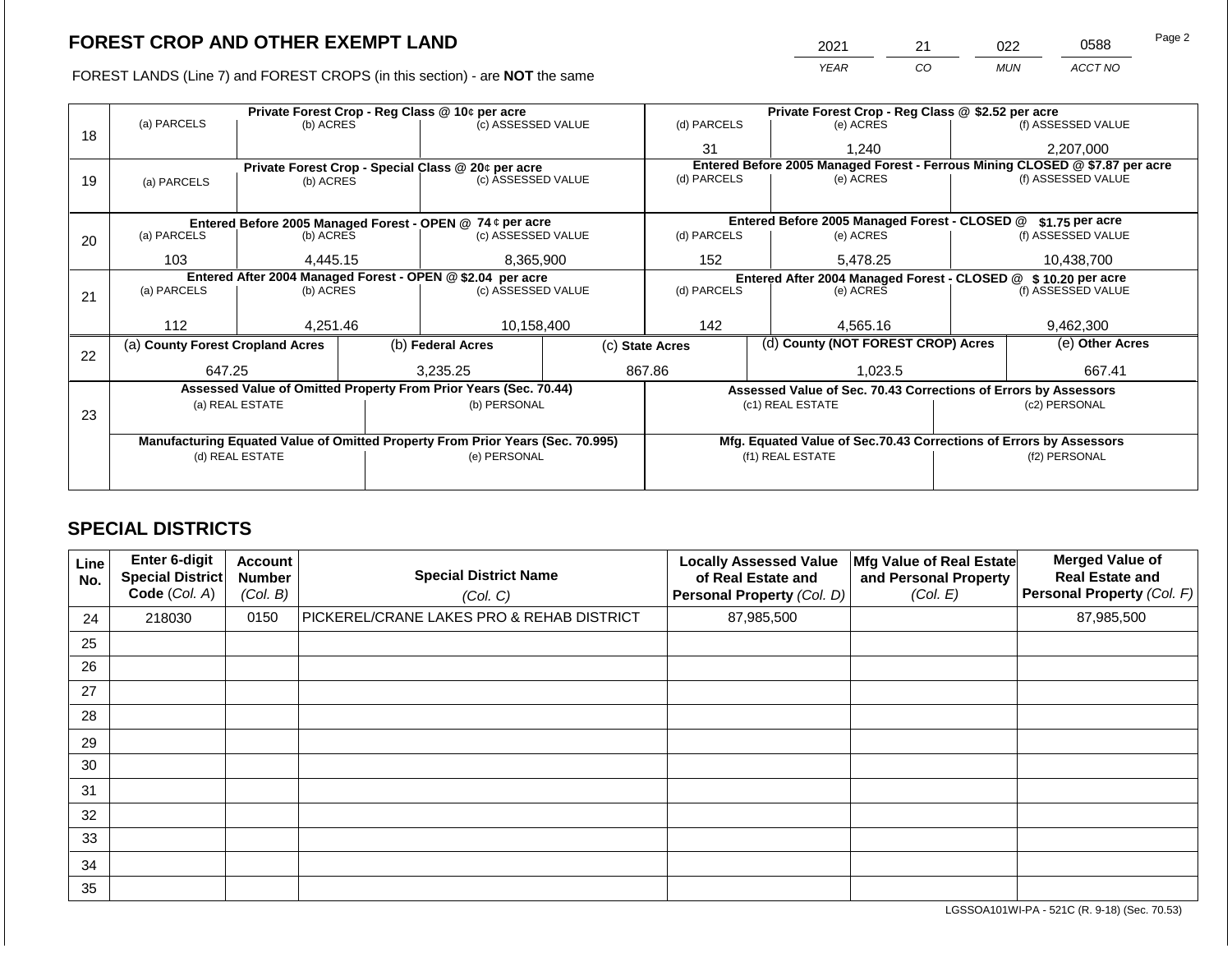|             | <b>SCHOOL DISTRICTS</b>                                  |                                             |                                                         |             | 2021                                                                              | 022<br>21                                                     | 0588                                                                           |
|-------------|----------------------------------------------------------|---------------------------------------------|---------------------------------------------------------|-------------|-----------------------------------------------------------------------------------|---------------------------------------------------------------|--------------------------------------------------------------------------------|
|             |                                                          |                                             |                                                         |             | <b>YEAR</b>                                                                       | CO<br><b>MUN</b>                                              | ACCT NO                                                                        |
| Line<br>No. | Enter 6-digit<br><b>School District</b><br>Code (Col. A) | <b>Account</b><br><b>Number</b><br>(Col. B) | <b>School District Name</b><br>(Col. C)                 |             | <b>Locally Assessed Value</b><br>of Real Estate and<br>Personal Property (Col. D) | Mfg Value of Real Estate<br>and Personal Property<br>(Col. E) | <b>Merged Value of</b><br><b>Real Estate and</b><br>Personal Property (Col. F) |
|             | A. SCHOOL DISTRICTS (K-8 and K-12)                       |                                             |                                                         |             |                                                                                   |                                                               |                                                                                |
| 36          | 211218                                                   | 0130                                        | SCH D OF CRANDON                                        |             | 229,280,250                                                                       | 147,700                                                       | 229,427,950                                                                    |
| 37          |                                                          |                                             |                                                         |             |                                                                                   |                                                               |                                                                                |
| 38          |                                                          |                                             |                                                         |             |                                                                                   |                                                               |                                                                                |
| 39          |                                                          |                                             |                                                         |             |                                                                                   |                                                               |                                                                                |
| 40          |                                                          |                                             |                                                         |             |                                                                                   |                                                               |                                                                                |
| 41<br>42    |                                                          |                                             |                                                         |             |                                                                                   |                                                               |                                                                                |
| 43          |                                                          |                                             |                                                         |             |                                                                                   |                                                               |                                                                                |
| 44          |                                                          |                                             |                                                         |             |                                                                                   |                                                               |                                                                                |
| 45          |                                                          |                                             |                                                         |             |                                                                                   |                                                               |                                                                                |
| 46          |                                                          |                                             |                                                         |             |                                                                                   |                                                               |                                                                                |
| 47          |                                                          |                                             |                                                         |             |                                                                                   |                                                               |                                                                                |
| 48          |                                                          |                                             |                                                         |             |                                                                                   |                                                               |                                                                                |
| 49          |                                                          |                                             |                                                         |             |                                                                                   |                                                               |                                                                                |
| 50          |                                                          |                                             | TOTAL ASSESSED VALUE OF SCHOOL DISTRICTS (K-8 and K-12) |             | 229,280,250                                                                       | 147,700                                                       | 229,427,950                                                                    |
|             | <b>B. UNION HIGH SCHOOL DISTRICTS</b>                    |                                             |                                                         |             |                                                                                   |                                                               |                                                                                |
| 51          |                                                          |                                             |                                                         |             |                                                                                   |                                                               |                                                                                |
| 52<br>53    |                                                          |                                             |                                                         |             |                                                                                   |                                                               |                                                                                |
| 54          |                                                          |                                             |                                                         |             |                                                                                   |                                                               |                                                                                |
| 55          |                                                          |                                             | TOTAL ASSESSED VALUE OF UNION HIGH SCHOOLS              |             |                                                                                   |                                                               |                                                                                |
|             | C.<br><b>TECHNICAL COLLEGE DISTRICTS</b>                 |                                             |                                                         |             |                                                                                   |                                                               |                                                                                |
| 56          | 001600                                                   | 0015                                        | NICOLET TECHNICAL COLLEGE                               | <b>RHIN</b> | 229,280,250                                                                       | 147,700                                                       | 229,427,950                                                                    |
| 57          |                                                          |                                             |                                                         |             |                                                                                   |                                                               |                                                                                |
| 58          |                                                          |                                             |                                                         |             |                                                                                   |                                                               |                                                                                |
| 59          |                                                          |                                             | TOTAL ASSESSED VALUE OF TECHNICAL COLLEGES              |             | 229,280,250                                                                       | 147,700                                                       | 229,427,950                                                                    |

 *I hereby certify, to the best of my knowledge and belief, this form is complete and correct.*

| Name                  |                          | Title | Submission date  |
|-----------------------|--------------------------|-------|------------------|
| <b>CHRISTY CONLEY</b> |                          |       | 2021<br>06<br>05 |
| Phone                 | Email address            |       |                  |
| 715<br>478 -<br>2412  | FORESTTR@CO.FOREST.WI.US |       |                  |

LGSSOA101WI -PA-521C (R. 9-18) (Sec. 70.53)

Page 3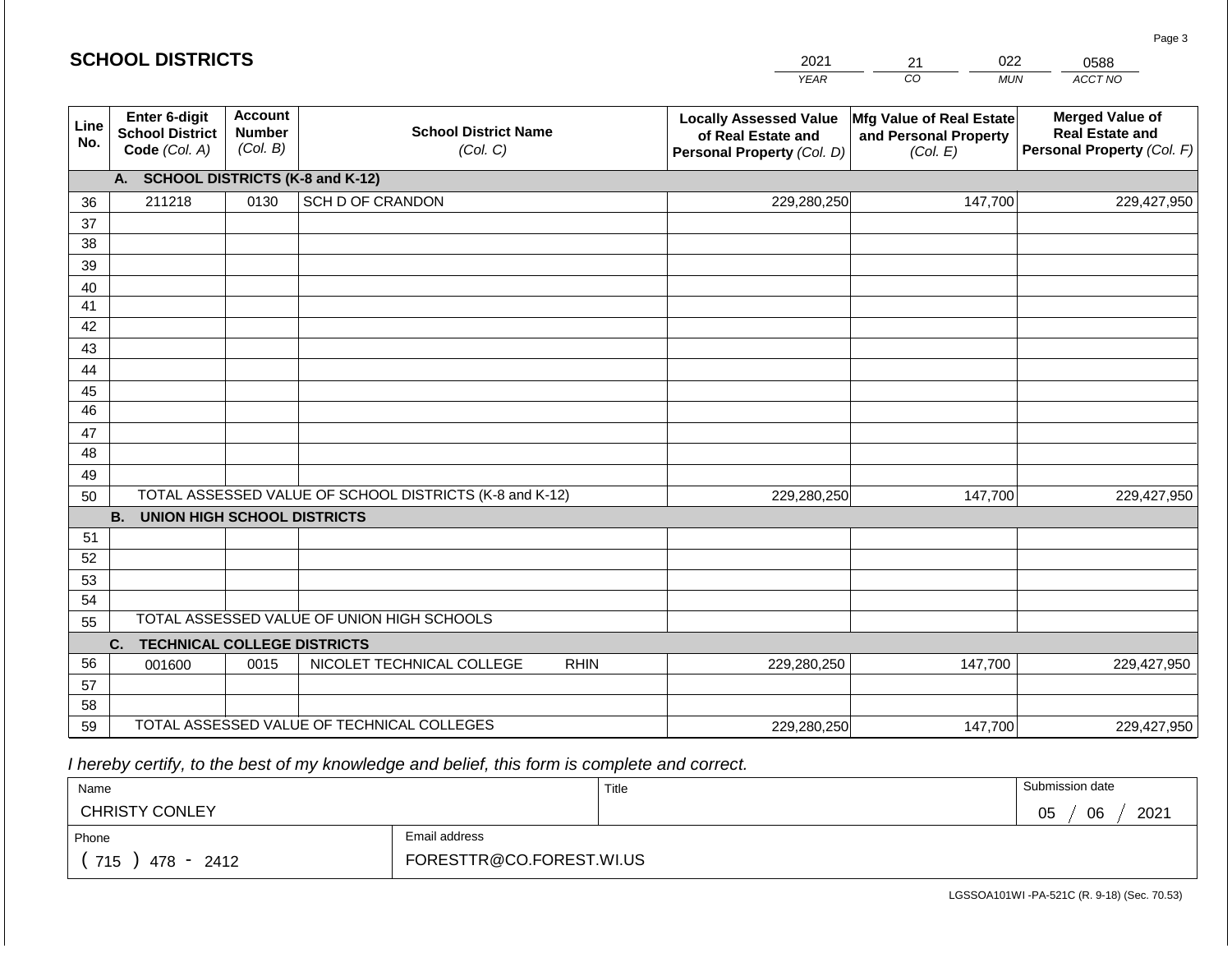- Each municipality's SOA is completed after the Board of Review and includes any changes made to the locally assessed values, under state law (sec. 70.53, Wis. Stats.)
- The Wisconsin Department of Revenue (DOR) merges the locally assessed values with the state assessed manufacturing values
- DOR provides the information regarding district names and codes. If a district is not listed, contact DOR.

Note: If you submit an amended SOA to DOR after your municipality's SOA is equated and posted to our website, we will process the SOA. However, DOR will not recalculate the *aggregate ratio or update the final SOA posted on our website. You should use the corrected values to calculate your tax rates.*

### **Page 1: Real Estate and Personal Property**

- Lines 1-9 assessed real estate values, parcel counts and acres by classification
- Lines 10-15 assessed personal property values and number of accounts by class
- Line 16 aggregate assessed value of all property subject to general property; use to calculate tax rates. Note: This line equals the total assessed value of K-8 and K-12 school districts (Line 50) and total assessed value of technical colleges (Line 59).
- Remarks assessment ratio used to calculate estimated fair market value on property tax bills

### **Page 2: Forest Crop, Other Exempt Land and Special Districts**

- Lines 18-21 private forest crop and managed forest lands assessed values
- Line  $22 -$  tax exempt land acres
- Line 23 prior years assessed value of omitted property under sec. 70.44 and correction of errors under sec. 70.43 shown by locally assessed or manufacturing real estate and personal property. Note: If there is an amount on this line, report the corresponding tax in the Statement of Taxes, Sections J or K.
- Lines 24-35 special district assessed values. These values are used to calculate tax rates for the special districts.

### **Page 3: School Districts**

- Lines 36-50 school districts (K-8 and K-12) assessed values. These values are used to calculate tax rates for school districts.
- Lines 51-55 union high school district assessed values. These values are used to calculate tax rates for union high school districts.
- Lines 56-59 technical college assessed values. These values are used to calculate tax rates for technical colleges.

If you have questions: Email: lgs@wisconsin.gov

 Phone: (608) 266-2569 or (608) 264-6892 Fax: (608) 264-6887

**TOWN OF NASHWAY** SANDRA A FRANK<br>TOWN OF NASHVILLE STATE HWY 55 4265 STATE HWY 55 CRANDON, WI 54520 CRANDON, WI 54520SANDRA A FRANK 4265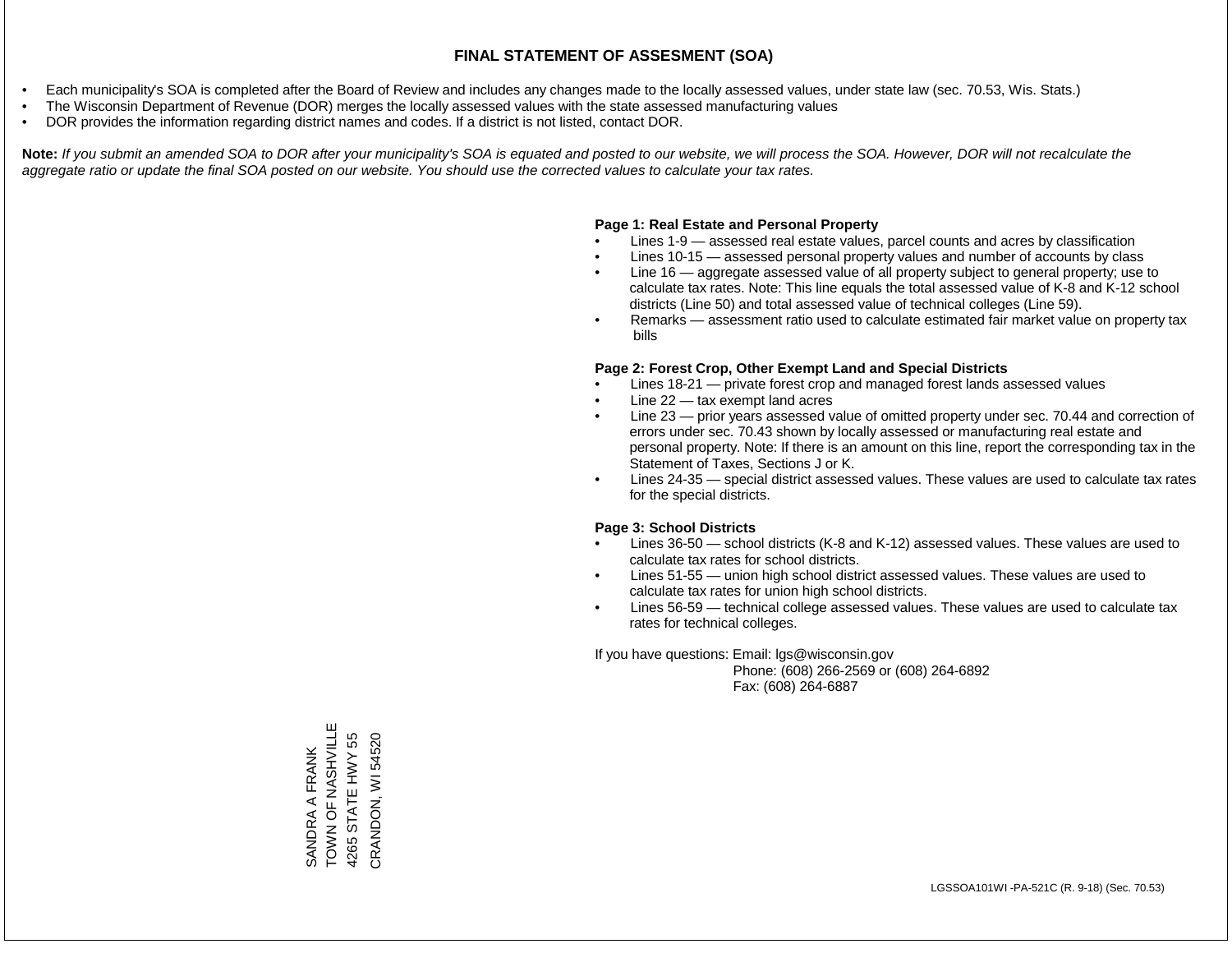|                |                                                                                                                                                                                              | <b>FINAL - EQUATED</b><br><b>STATEMENT OF ASSESSMENT FOR 2021</b> |                          |                                           | 21                                          | 024                                                 | 0589                    | This is an Amended Return              | Page 1                                         |  |
|----------------|----------------------------------------------------------------------------------------------------------------------------------------------------------------------------------------------|-------------------------------------------------------------------|--------------------------|-------------------------------------------|---------------------------------------------|-----------------------------------------------------|-------------------------|----------------------------------------|------------------------------------------------|--|
|                |                                                                                                                                                                                              |                                                                   |                          | CO                                        |                                             | MUN                                                 | ACCT NO                 |                                        |                                                |  |
|                | <b>FOR</b>                                                                                                                                                                                   | TOWN OF<br>OF.                                                    | <b>POPPLE RIVER</b>      |                                           |                                             | <b>FOREST COUNTY</b>                                |                         |                                        |                                                |  |
|                |                                                                                                                                                                                              | Town - Village - City                                             | <b>Municipality Name</b> |                                           |                                             | <b>County Name</b>                                  |                         |                                        |                                                |  |
| Line           |                                                                                                                                                                                              | <b>REAL ESTATE</b><br>(See Lines 18 - 22 for                      |                          | PARCEL COUNT<br>TOTAL LAND   IMPROVEMENTS |                                             | NO. OF ACRES<br><b>WHOLE</b><br><b>NUMBERS ONLY</b> | <b>VALUE OF</b><br>LAND | <b>VALUE OF</b><br><b>IMPROVEMENTS</b> | <b>TOTAL VALUE OF LAND</b><br>AND IMPROVEMENTS |  |
| No.            |                                                                                                                                                                                              | other Real Estate)                                                | (Col. A)                 | (Col. B)                                  |                                             | (Col. C)                                            | (Col. D)                | (Col. E)                               | (Col. F)                                       |  |
| $\mathbf 1$    |                                                                                                                                                                                              | <b>RESIDENTIAL - Class 1</b>                                      | 185                      |                                           | 154                                         | 358                                                 | 1,818,000               | 5,245,300                              | 7,063,300                                      |  |
| $\overline{2}$ |                                                                                                                                                                                              | <b>COMMERCIAL - Class 2</b>                                       | 1                        |                                           | 1                                           | $\overline{2}$                                      | 9,500                   | 58,900                                 | 68,400                                         |  |
| 3              |                                                                                                                                                                                              | <b>MANUFACTURING - Class 3</b>                                    | $\Omega$                 |                                           | $\overline{0}$                              | 0                                                   | 0                       | $\Omega$                               | $\Omega$                                       |  |
| 4              |                                                                                                                                                                                              | <b>AGRICULTURAL - Class 4</b>                                     | 11                       |                                           |                                             | 150                                                 | 23,050                  |                                        | 23,050                                         |  |
| 5              |                                                                                                                                                                                              | <b>UNDEVELOPED - Class 5</b>                                      | 60                       |                                           |                                             | 511                                                 | 100,400                 |                                        | 100,400                                        |  |
| 6              |                                                                                                                                                                                              | AGRICULTURAL FOREST - Class 5m                                    | 3                        |                                           |                                             | 60                                                  | 50,500                  |                                        | 50,500                                         |  |
| $\overline{7}$ |                                                                                                                                                                                              | <b>FOREST LANDS - Class 6</b>                                     | 134                      |                                           |                                             | 3,389                                               | 5,104,900               |                                        | 5,104,900                                      |  |
| 8              |                                                                                                                                                                                              | OTHER - Class 7                                                   | 4                        |                                           | 4                                           | 4                                                   | 25,300                  | 130,400                                | 155,700                                        |  |
| 9              |                                                                                                                                                                                              | <b>TOTAL - ALL COLUMNS</b>                                        | 398                      |                                           | 159                                         | 4,474                                               | 7,131,650               | 5,434,600                              | 12,566,250                                     |  |
| 10             |                                                                                                                                                                                              | NUMBER OF PERSONAL PROPERTY ACCOUNTS IN ROLL                      |                          |                                           |                                             | 11                                                  | <b>LOCALLY ASSESSED</b> | <b>MANUFACTURING</b>                   | <b>MERGED</b>                                  |  |
| 11             |                                                                                                                                                                                              | BOATS AND OTHER WATERCRAFT NOT EXEMPT - Code 1                    |                          |                                           |                                             |                                                     | 0                       | 0                                      | $\Omega$                                       |  |
| 12             |                                                                                                                                                                                              | MACHINERY, TOOLS AND PATTERNS - Code 2                            |                          |                                           |                                             |                                                     |                         | $\mathbf 0$                            | $\Omega$                                       |  |
| 13             |                                                                                                                                                                                              | FURNITURE, FIXTURES AND EQUIPMENT - Code 3                        |                          |                                           |                                             |                                                     | 5,550                   | $\mathbf 0$                            | 5,550                                          |  |
| 14             |                                                                                                                                                                                              | ALL OTHER PERSONAL PROPERTY NOT EXEMPT - Codes 4A, 4B, 4C         |                          |                                           |                                             |                                                     | 70,900                  | $\mathbf 0$                            | 70,900                                         |  |
| 15             |                                                                                                                                                                                              | TOTAL OF PERSONAL PROPERTY NOT EXEMPT (Total of Lines 11-14)      |                          |                                           |                                             |                                                     | 76,450                  | $\mathbf 0$                            | 76,450                                         |  |
| 16             | AGGREGATE ASSESSED VALUE OF ALL PROPERTY SUBJECT TO THE GENERAL PROPERTY TAX (Total of Lines 9F and 15F)<br>MUST EQUAL TOTAL VALUE OF THE SCHOOL DISTRICTS (K-12 PLUS K-8) - Line 50, Col. F |                                                                   |                          |                                           |                                             |                                                     |                         |                                        | 12,642,700                                     |  |
| 17             |                                                                                                                                                                                              | <b>BOARD OF REVIEW</b><br>DATE OF FINAL ADJOURNMENT               | 05/11/2021               |                                           | Name of Assessor<br><b>MICHAEL CHILDERS</b> |                                                     |                         |                                        | Telephone #<br>(715) 889-4647                  |  |

The Assessment Ratio to be used in calculating the estimated Fair Market Value on tax bills for this tax district is .973721301

This ratio should be used to convert assessed values to "Calculate Equalized Values" in Step 1 of the Lottery and Gaming Credit Calculations.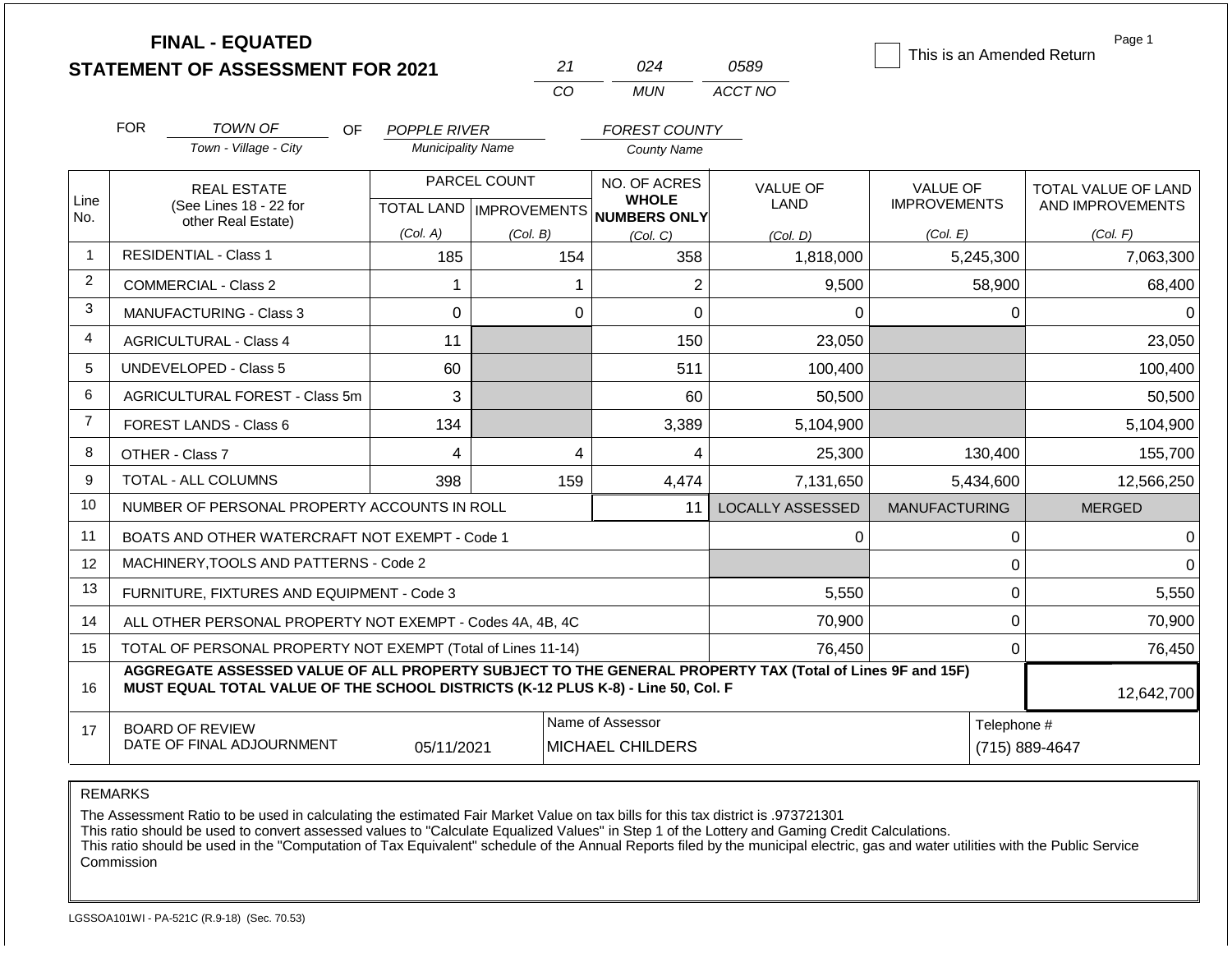2021 21 024 0589

FOREST LANDS (Line 7) and FOREST CROPS (in this section) - are **NOT** the same *YEAR CO MUN ACCT NO*

|    |                                  | Private Forest Crop - Reg Class @ 10¢ per acre     |  |                                                                                |  | Private Forest Crop - Reg Class @ \$2.52 per acre     |                                                                              |                                                                    |                 |                    |  |
|----|----------------------------------|----------------------------------------------------|--|--------------------------------------------------------------------------------|--|-------------------------------------------------------|------------------------------------------------------------------------------|--------------------------------------------------------------------|-----------------|--------------------|--|
|    | (a) PARCELS                      | (b) ACRES                                          |  | (c) ASSESSED VALUE                                                             |  | (d) PARCELS                                           |                                                                              | (e) ACRES                                                          |                 | (f) ASSESSED VALUE |  |
| 18 |                                  |                                                    |  |                                                                                |  |                                                       |                                                                              |                                                                    |                 |                    |  |
|    |                                  |                                                    |  |                                                                                |  |                                                       |                                                                              |                                                                    |                 |                    |  |
|    |                                  | Private Forest Crop - Special Class @ 20¢ per acre |  |                                                                                |  | (d) PARCELS                                           | Entered Before 2005 Managed Forest - Ferrous Mining CLOSED @ \$7.87 per acre |                                                                    |                 |                    |  |
| 19 | (a) PARCELS                      | (b) ACRES                                          |  | (c) ASSESSED VALUE                                                             |  |                                                       |                                                                              | (e) ACRES                                                          |                 | (f) ASSESSED VALUE |  |
|    |                                  |                                                    |  |                                                                                |  |                                                       |                                                                              |                                                                    |                 |                    |  |
|    |                                  |                                                    |  | Entered Before 2005 Managed Forest - OPEN @ 74 ¢ per acre                      |  |                                                       |                                                                              | Entered Before 2005 Managed Forest - CLOSED @                      |                 | \$1.75 per acre    |  |
| 20 | (a) PARCELS                      | (b) ACRES                                          |  | (c) ASSESSED VALUE                                                             |  | (d) PARCELS                                           |                                                                              | (e) ACRES                                                          |                 | (f) ASSESSED VALUE |  |
|    |                                  |                                                    |  |                                                                                |  |                                                       |                                                                              |                                                                    |                 |                    |  |
|    |                                  | 285.74                                             |  | 367,100                                                                        |  | 10                                                    |                                                                              | 340.65                                                             |                 | 489,000            |  |
|    |                                  |                                                    |  | Entered After 2004 Managed Forest - OPEN @ \$2.04 per acre                     |  |                                                       | Entered After 2004 Managed Forest - CLOSED @ \$10.20 per acre                |                                                                    |                 |                    |  |
| 21 | (a) PARCELS                      | (b) ACRES                                          |  | (c) ASSESSED VALUE                                                             |  | (d) PARCELS                                           |                                                                              | (e) ACRES                                                          |                 | (f) ASSESSED VALUE |  |
|    |                                  |                                                    |  |                                                                                |  |                                                       |                                                                              |                                                                    |                 |                    |  |
|    | 20                               | 764.66                                             |  | 1,040,100                                                                      |  | 35                                                    |                                                                              | 1,323.47                                                           |                 | 1,808,100          |  |
|    | (a) County Forest Cropland Acres |                                                    |  | (b) Federal Acres                                                              |  | (d) County (NOT FOREST CROP) Acres<br>(c) State Acres |                                                                              |                                                                    | (e) Other Acres |                    |  |
| 22 |                                  |                                                    |  |                                                                                |  |                                                       |                                                                              |                                                                    |                 |                    |  |
|    |                                  |                                                    |  | 25,239.37                                                                      |  | 376.23                                                |                                                                              |                                                                    | .94             |                    |  |
|    |                                  |                                                    |  | Assessed Value of Omitted Property From Prior Years (Sec. 70.44)               |  |                                                       |                                                                              | Assessed Value of Sec. 70.43 Corrections of Errors by Assessors    |                 |                    |  |
|    |                                  | (a) REAL ESTATE                                    |  | (b) PERSONAL                                                                   |  |                                                       |                                                                              | (c1) REAL ESTATE                                                   |                 | (c2) PERSONAL      |  |
| 23 |                                  |                                                    |  |                                                                                |  |                                                       |                                                                              |                                                                    |                 |                    |  |
|    |                                  |                                                    |  | Manufacturing Equated Value of Omitted Property From Prior Years (Sec. 70.995) |  |                                                       |                                                                              | Mfg. Equated Value of Sec.70.43 Corrections of Errors by Assessors |                 |                    |  |
|    | (d) REAL ESTATE                  |                                                    |  | (e) PERSONAL                                                                   |  |                                                       | (f1) REAL ESTATE                                                             |                                                                    |                 | (f2) PERSONAL      |  |
|    |                                  |                                                    |  |                                                                                |  |                                                       |                                                                              |                                                                    |                 |                    |  |
|    |                                  |                                                    |  |                                                                                |  |                                                       |                                                                              |                                                                    |                 |                    |  |

# **SPECIAL DISTRICTS**

| Line<br>No. | Enter 6-digit<br>Special District<br>Code (Col. A) | <b>Account</b><br><b>Number</b><br>(Col. B) | <b>Special District Name</b> | <b>Locally Assessed Value</b><br>of Real Estate and<br><b>Personal Property (Col. D)</b> | Mfg Value of Real Estate<br>and Personal Property<br>(Col. E) | <b>Merged Value of</b><br><b>Real Estate and</b><br><b>Personal Property (Col. F)</b> |
|-------------|----------------------------------------------------|---------------------------------------------|------------------------------|------------------------------------------------------------------------------------------|---------------------------------------------------------------|---------------------------------------------------------------------------------------|
|             |                                                    |                                             | (Col. C)                     |                                                                                          |                                                               |                                                                                       |
| 24          |                                                    |                                             |                              |                                                                                          |                                                               |                                                                                       |
| 25          |                                                    |                                             |                              |                                                                                          |                                                               |                                                                                       |
| 26          |                                                    |                                             |                              |                                                                                          |                                                               |                                                                                       |
| 27          |                                                    |                                             |                              |                                                                                          |                                                               |                                                                                       |
| 28          |                                                    |                                             |                              |                                                                                          |                                                               |                                                                                       |
| 29          |                                                    |                                             |                              |                                                                                          |                                                               |                                                                                       |
| 30          |                                                    |                                             |                              |                                                                                          |                                                               |                                                                                       |
| 31          |                                                    |                                             |                              |                                                                                          |                                                               |                                                                                       |
| 32          |                                                    |                                             |                              |                                                                                          |                                                               |                                                                                       |
| 33          |                                                    |                                             |                              |                                                                                          |                                                               |                                                                                       |
| 34          |                                                    |                                             |                              |                                                                                          |                                                               |                                                                                       |
| 35          |                                                    |                                             |                              |                                                                                          |                                                               |                                                                                       |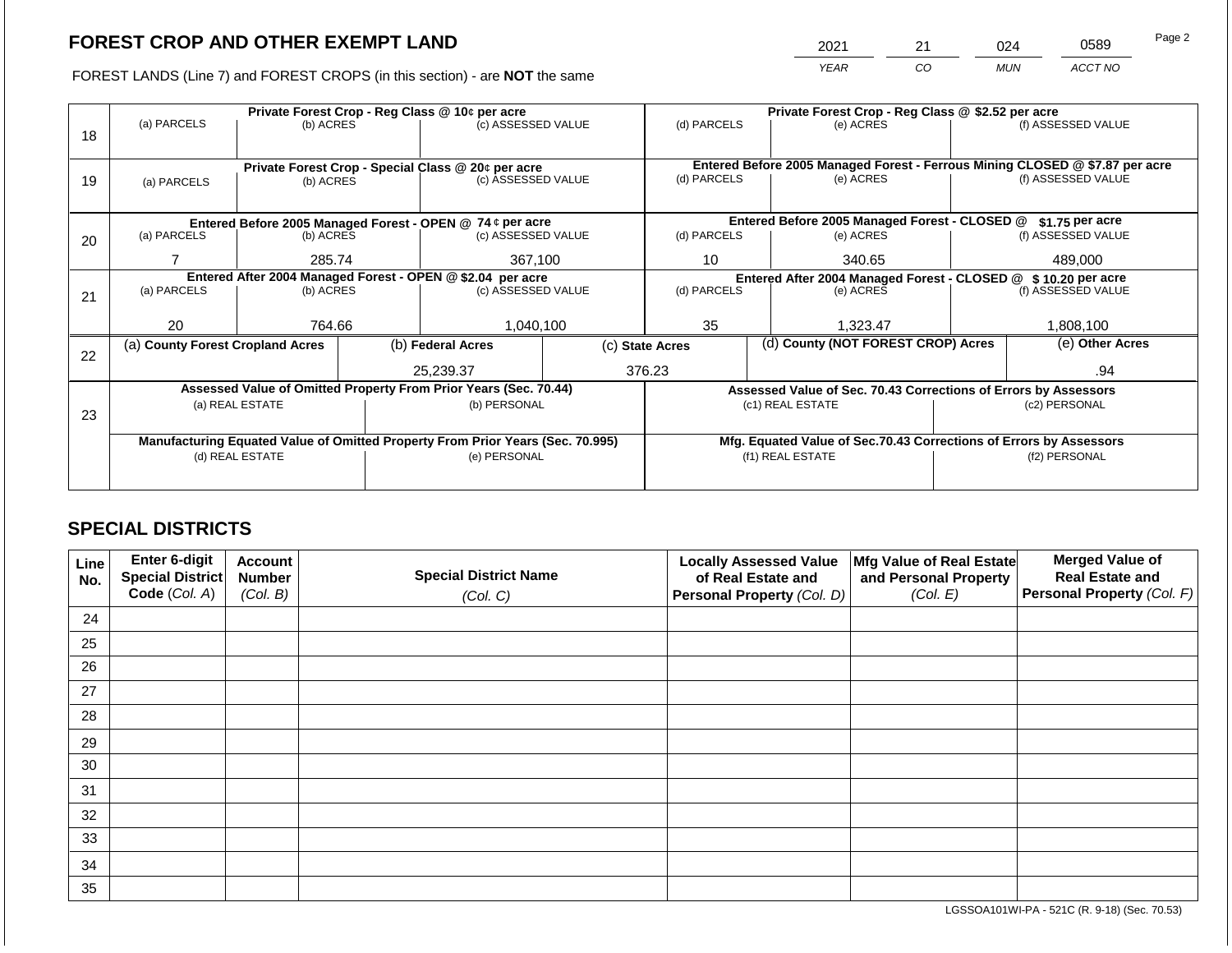|             | <b>SCHOOL DISTRICTS</b>                                         |                                             |                                                         |             | 2021                                                                              | 21                                                            | 024        | 0589                                                                           |
|-------------|-----------------------------------------------------------------|---------------------------------------------|---------------------------------------------------------|-------------|-----------------------------------------------------------------------------------|---------------------------------------------------------------|------------|--------------------------------------------------------------------------------|
|             |                                                                 |                                             |                                                         |             | <b>YEAR</b>                                                                       | CO                                                            | <b>MUN</b> | ACCT NO                                                                        |
| Line<br>No. | <b>Enter 6-digit</b><br><b>School District</b><br>Code (Col. A) | <b>Account</b><br><b>Number</b><br>(Col. B) | <b>School District Name</b><br>(Col. C)                 |             | <b>Locally Assessed Value</b><br>of Real Estate and<br>Personal Property (Col. D) | Mfg Value of Real Estate<br>and Personal Property<br>(Col. E) |            | <b>Merged Value of</b><br><b>Real Estate and</b><br>Personal Property (Col. F) |
|             | A. SCHOOL DISTRICTS (K-8 and K-12)                              |                                             |                                                         |             |                                                                                   |                                                               |            |                                                                                |
| 36          | 212940                                                          | 0131                                        | SCH D OF LAONA                                          |             | 12,642,700                                                                        |                                                               |            | 12,642,700                                                                     |
| 37          |                                                                 |                                             |                                                         |             |                                                                                   |                                                               |            |                                                                                |
| 38          |                                                                 |                                             |                                                         |             |                                                                                   |                                                               |            |                                                                                |
| 39          |                                                                 |                                             |                                                         |             |                                                                                   |                                                               |            |                                                                                |
| 40          |                                                                 |                                             |                                                         |             |                                                                                   |                                                               |            |                                                                                |
| 41<br>42    |                                                                 |                                             |                                                         |             |                                                                                   |                                                               |            |                                                                                |
| 43          |                                                                 |                                             |                                                         |             |                                                                                   |                                                               |            |                                                                                |
| 44          |                                                                 |                                             |                                                         |             |                                                                                   |                                                               |            |                                                                                |
| 45          |                                                                 |                                             |                                                         |             |                                                                                   |                                                               |            |                                                                                |
| 46          |                                                                 |                                             |                                                         |             |                                                                                   |                                                               |            |                                                                                |
| 47          |                                                                 |                                             |                                                         |             |                                                                                   |                                                               |            |                                                                                |
| 48          |                                                                 |                                             |                                                         |             |                                                                                   |                                                               |            |                                                                                |
| 49          |                                                                 |                                             |                                                         |             |                                                                                   |                                                               |            |                                                                                |
| 50          |                                                                 |                                             | TOTAL ASSESSED VALUE OF SCHOOL DISTRICTS (K-8 and K-12) |             | 12,642,700                                                                        |                                                               |            | 12,642,700                                                                     |
| 51          | <b>B. UNION HIGH SCHOOL DISTRICTS</b>                           |                                             |                                                         |             |                                                                                   |                                                               |            |                                                                                |
| 52          |                                                                 |                                             |                                                         |             |                                                                                   |                                                               |            |                                                                                |
| 53          |                                                                 |                                             |                                                         |             |                                                                                   |                                                               |            |                                                                                |
| 54          |                                                                 |                                             |                                                         |             |                                                                                   |                                                               |            |                                                                                |
| 55          |                                                                 |                                             | TOTAL ASSESSED VALUE OF UNION HIGH SCHOOLS              |             |                                                                                   |                                                               |            |                                                                                |
|             | C.<br><b>TECHNICAL COLLEGE DISTRICTS</b>                        |                                             |                                                         |             |                                                                                   |                                                               |            |                                                                                |
| 56          | 001600                                                          | 0015                                        | NICOLET TECHNICAL COLLEGE                               | <b>RHIN</b> | 12,642,700                                                                        |                                                               |            | 12,642,700                                                                     |
| 57          |                                                                 |                                             |                                                         |             |                                                                                   |                                                               |            |                                                                                |
| 58          |                                                                 |                                             |                                                         |             |                                                                                   |                                                               |            |                                                                                |
| 59          |                                                                 |                                             | TOTAL ASSESSED VALUE OF TECHNICAL COLLEGES              |             | 12,642,700                                                                        |                                                               |            | 12,642,700                                                                     |

 *I hereby certify, to the best of my knowledge and belief, this form is complete and correct.*

| Name                  |                          | Title | Submission date        |
|-----------------------|--------------------------|-------|------------------------|
| <b>CHRISTY CONLEY</b> |                          |       | 2021<br>12<br>∩ҕ<br>◡◡ |
| Phone                 | Email address            |       |                        |
| 715<br>478<br>2412    | FORESTTR@CO.FOREST.WI.US |       |                        |

LGSSOA101WI -PA-521C (R. 9-18) (Sec. 70.53)

Page 3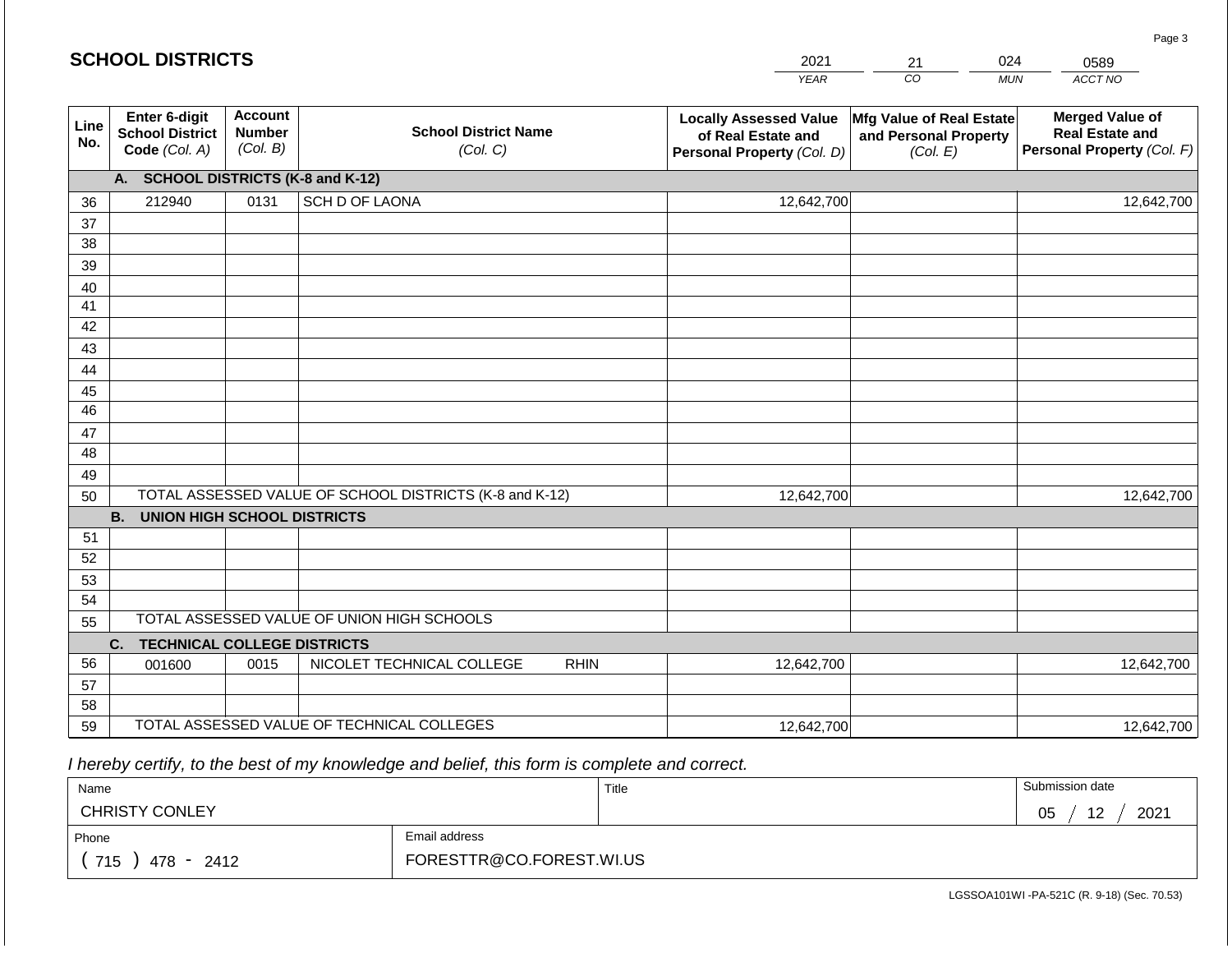- Each municipality's SOA is completed after the Board of Review and includes any changes made to the locally assessed values, under state law (sec. 70.53, Wis. Stats.)
- The Wisconsin Department of Revenue (DOR) merges the locally assessed values with the state assessed manufacturing values
- DOR provides the information regarding district names and codes. If a district is not listed, contact DOR.

Note: If you submit an amended SOA to DOR after your municipality's SOA is equated and posted to our website, we will process the SOA. However, DOR will not recalculate the *aggregate ratio or update the final SOA posted on our website. You should use the corrected values to calculate your tax rates.*

#### **Page 1: Real Estate and Personal Property**

- Lines 1-9 assessed real estate values, parcel counts and acres by classification
- Lines 10-15 assessed personal property values and number of accounts by class
- Line 16 aggregate assessed value of all property subject to general property; use to calculate tax rates. Note: This line equals the total assessed value of K-8 and K-12 school districts (Line 50) and total assessed value of technical colleges (Line 59).
- Remarks assessment ratio used to calculate estimated fair market value on property tax bills

#### **Page 2: Forest Crop, Other Exempt Land and Special Districts**

- Lines 18-21 private forest crop and managed forest lands assessed values
- Line  $22 -$  tax exempt land acres
- Line 23 prior years assessed value of omitted property under sec. 70.44 and correction of errors under sec. 70.43 shown by locally assessed or manufacturing real estate and personal property. Note: If there is an amount on this line, report the corresponding tax in the Statement of Taxes, Sections J or K.
- Lines 24-35 special district assessed values. These values are used to calculate tax rates for the special districts.

#### **Page 3: School Districts**

- Lines 36-50 school districts (K-8 and K-12) assessed values. These values are used to calculate tax rates for school districts.
- Lines 51-55 union high school district assessed values. These values are used to calculate tax rates for union high school districts.
- Lines 56-59 technical college assessed values. These values are used to calculate tax rates for technical colleges.

If you have questions: Email: lgs@wisconsin.gov

 Phone: (608) 266-2569 or (608) 264-6892 Fax: (608) 264-6887

-ONG LAKE, WI 54542 - 0082 LONG LAKE, WI 54542 - 0082TOWN OF POPPLE RIVER PATSY GILLIGAN<br>TOWN OF POPPLE RIVER PATSY GILLIGAN PO BOX 82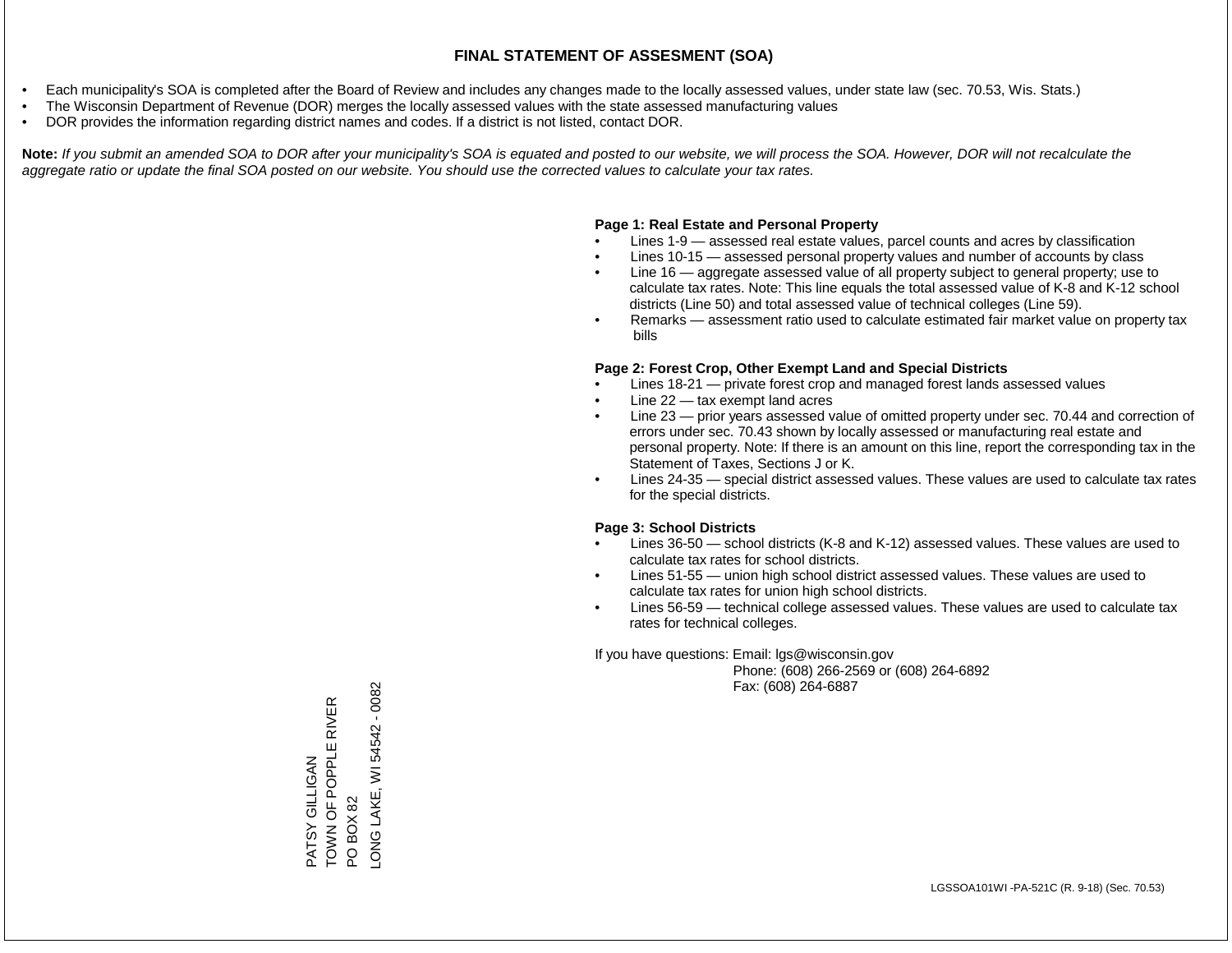|                | <b>FINAL - EQUATED</b><br><b>STATEMENT OF ASSESSMENT FOR 2021</b>                                                                                                                            |                                         | 21                        | 026                                    | 0590                    | This is an Amended Return     | Page 1              |  |
|----------------|----------------------------------------------------------------------------------------------------------------------------------------------------------------------------------------------|-----------------------------------------|---------------------------|----------------------------------------|-------------------------|-------------------------------|---------------------|--|
|                |                                                                                                                                                                                              |                                         | CO                        | <b>MUN</b>                             | ACCT NO                 |                               |                     |  |
|                |                                                                                                                                                                                              |                                         |                           |                                        |                         |                               |                     |  |
|                | <b>FOR</b><br><b>TOWN OF</b><br>OF<br>Town - Village - City                                                                                                                                  | <b>ROSS</b><br><b>Municipality Name</b> |                           | <b>FOREST COUNTY</b>                   |                         |                               |                     |  |
|                |                                                                                                                                                                                              |                                         |                           | <b>County Name</b>                     |                         |                               |                     |  |
|                | <b>REAL ESTATE</b>                                                                                                                                                                           |                                         | PARCEL COUNT              | NO. OF ACRES                           | <b>VALUE OF</b>         | <b>VALUE OF</b>               | TOTAL VALUE OF LAND |  |
| Line<br>No.    | (See Lines 18 - 22 for<br>other Real Estate)                                                                                                                                                 |                                         | TOTAL LAND   IMPROVEMENTS | <b>WHOLE</b><br>NUMBERS ONLY           | LAND                    | <b>IMPROVEMENTS</b>           | AND IMPROVEMENTS    |  |
|                |                                                                                                                                                                                              | (Col. A)                                | (Col. B)                  | (Col, C)                               | (Col. D)                | (Col. E)                      | (Col. F)            |  |
| $\mathbf 1$    | <b>RESIDENTIAL - Class 1</b>                                                                                                                                                                 | 278                                     | 215                       | 263                                    | 2,092,000               | 8,410,800                     | 10,502,800          |  |
| 2              | <b>COMMERCIAL - Class 2</b>                                                                                                                                                                  | $\overline{2}$                          | $\overline{2}$            | 6                                      | 21,600                  | 98,700                        | 120,300             |  |
| 3              | MANUFACTURING - Class 3                                                                                                                                                                      | 1                                       | 1                         | 27                                     | 46,500                  | 786,000                       | 832,500             |  |
| $\overline{4}$ | <b>AGRICULTURAL - Class 4</b>                                                                                                                                                                | 6                                       |                           | 68                                     | 9,400                   |                               | 9,400               |  |
| 5              | <b>UNDEVELOPED - Class 5</b>                                                                                                                                                                 | 73                                      |                           | 900                                    | 133,000                 |                               | 133,000             |  |
| 6              | AGRICULTURAL FOREST - Class 5m                                                                                                                                                               | $\overline{2}$                          |                           | 21                                     | 11,600                  |                               | 11,600              |  |
| $\overline{7}$ | <b>FOREST LANDS - Class 6</b>                                                                                                                                                                | 111                                     |                           | 1,611                                  | 2,339,000               |                               | 2,339,000           |  |
| 8              | OTHER - Class 7                                                                                                                                                                              | $\overline{2}$                          | $\overline{2}$            | 3                                      | 12,500                  | 63,600                        | 76,100              |  |
| 9              | TOTAL - ALL COLUMNS                                                                                                                                                                          | 475                                     | 220                       | 2,899                                  | 4,665,600               | 9,359,100                     | 14,024,700          |  |
| 10             | NUMBER OF PERSONAL PROPERTY ACCOUNTS IN ROLL                                                                                                                                                 |                                         |                           | 21                                     | <b>LOCALLY ASSESSED</b> | <b>MANUFACTURING</b>          | <b>MERGED</b>       |  |
| 11             | BOATS AND OTHER WATERCRAFT NOT EXEMPT - Code 1                                                                                                                                               |                                         |                           |                                        | $\Omega$                | 0                             | $\Omega$            |  |
| 12             | MACHINERY, TOOLS AND PATTERNS - Code 2                                                                                                                                                       |                                         |                           |                                        |                         | 27,100                        | 27,100              |  |
| 13             | FURNITURE, FIXTURES AND EQUIPMENT - Code 3                                                                                                                                                   |                                         |                           |                                        | 8,400                   | 19,700                        | 28,100              |  |
| 14             | ALL OTHER PERSONAL PROPERTY NOT EXEMPT - Codes 4A, 4B, 4C                                                                                                                                    |                                         |                           |                                        | 232,100                 | 100                           | 232,200             |  |
| 15             | TOTAL OF PERSONAL PROPERTY NOT EXEMPT (Total of Lines 11-14)                                                                                                                                 |                                         |                           |                                        | 240,500                 | 46,900                        | 287,400             |  |
| 16             | AGGREGATE ASSESSED VALUE OF ALL PROPERTY SUBJECT TO THE GENERAL PROPERTY TAX (Total of Lines 9F and 15F)<br>MUST EQUAL TOTAL VALUE OF THE SCHOOL DISTRICTS (K-12 PLUS K-8) - Line 50, Col. F |                                         |                           |                                        |                         |                               | 14,312,100          |  |
| 17             | <b>BOARD OF REVIEW</b><br>DATE OF FINAL ADJOURNMENT                                                                                                                                          | 05/24/2021                              |                           | Name of Assessor<br><b>STACY KARCZ</b> |                         | Telephone #<br>(715) 478-2881 |                     |  |

The Assessment Ratio to be used in calculating the estimated Fair Market Value on tax bills for this tax district is .94992504

This ratio should be used to convert assessed values to "Calculate Equalized Values" in Step 1 of the Lottery and Gaming Credit Calculations.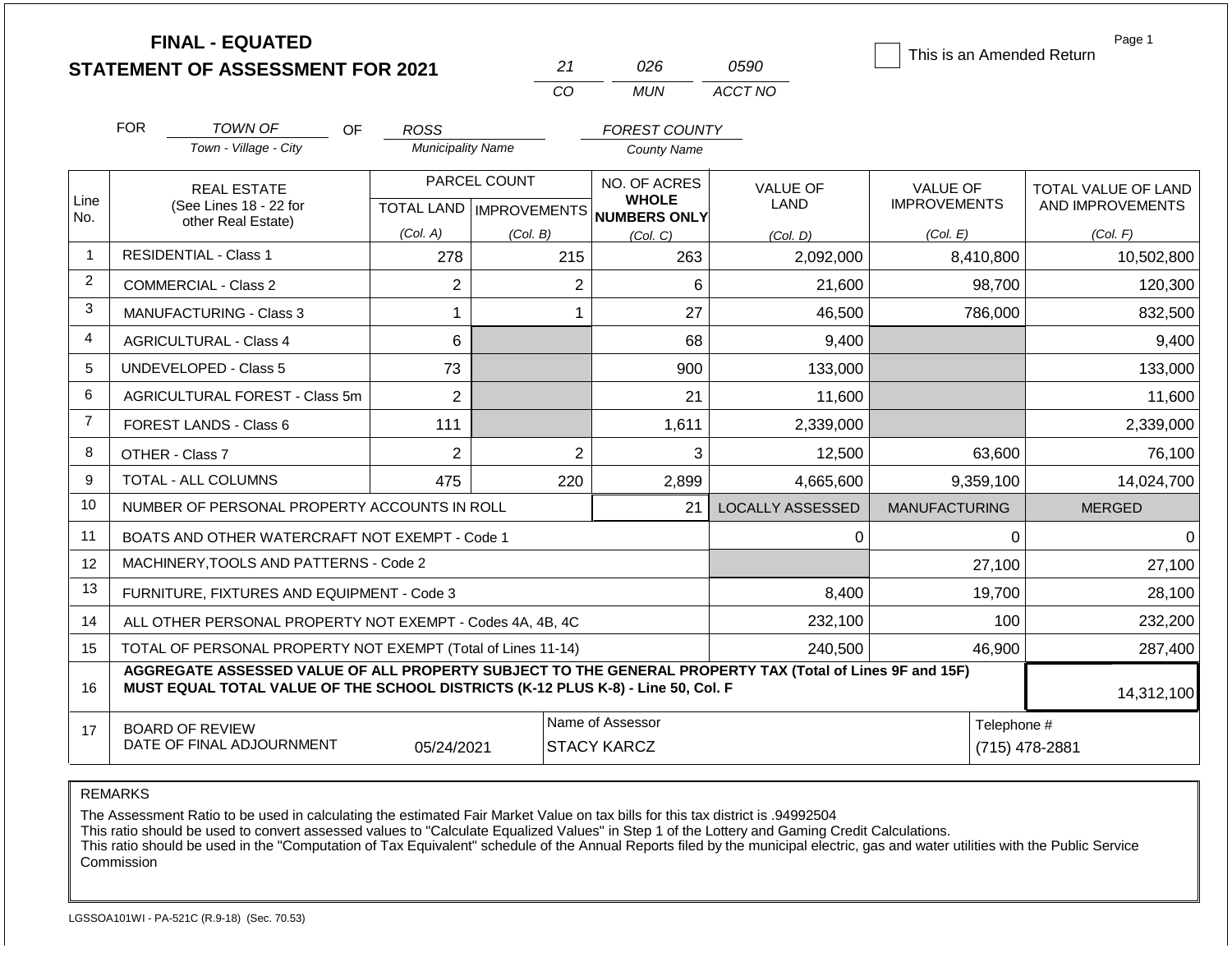FOREST LANDS (Line 7) and FOREST CROPS (in this section) - are **NOT** the same

| 2021 | つ1 | 026        | 0590    | Page 2 |
|------|----|------------|---------|--------|
| YFAR | CO | <b>MUN</b> | ACCT NO |        |

|    |                                  |                 |  | Private Forest Crop - Reg Class @ 10¢ per acre                                 |  | Private Forest Crop - Reg Class @ \$2.52 per acre                            |                                                                    |               |                    |  |
|----|----------------------------------|-----------------|--|--------------------------------------------------------------------------------|--|------------------------------------------------------------------------------|--------------------------------------------------------------------|---------------|--------------------|--|
|    | (a) PARCELS                      | (b) ACRES       |  | (c) ASSESSED VALUE                                                             |  | (d) PARCELS                                                                  | (e) ACRES                                                          |               | (f) ASSESSED VALUE |  |
| 18 |                                  |                 |  |                                                                                |  |                                                                              | 46.57                                                              |               | 26,900             |  |
|    |                                  |                 |  | Private Forest Crop - Special Class @ 20¢ per acre                             |  | Entered Before 2005 Managed Forest - Ferrous Mining CLOSED @ \$7.87 per acre |                                                                    |               |                    |  |
| 19 | (b) ACRES<br>(a) PARCELS         |                 |  | (c) ASSESSED VALUE                                                             |  | (d) PARCELS                                                                  | (e) ACRES                                                          |               | (f) ASSESSED VALUE |  |
|    |                                  |                 |  |                                                                                |  |                                                                              |                                                                    |               |                    |  |
|    |                                  |                 |  | Entered Before 2005 Managed Forest - OPEN @ 74 ¢ per acre                      |  |                                                                              | Entered Before 2005 Managed Forest - CLOSED @                      |               | \$1.75 per acre    |  |
| 20 | (a) PARCELS<br>(b) ACRES         |                 |  | (c) ASSESSED VALUE                                                             |  | (d) PARCELS                                                                  | (e) ACRES                                                          |               |                    |  |
|    |                                  |                 |  |                                                                                |  |                                                                              |                                                                    |               |                    |  |
|    | 206                              | 8.080.5         |  | 9,549,700                                                                      |  | 11                                                                           | 422.74                                                             |               | 504.300            |  |
|    |                                  |                 |  | Entered After 2004 Managed Forest - OPEN @ \$2.04 per acre                     |  |                                                                              | Entered After 2004 Managed Forest - CLOSED @ \$10.20 per acre      |               |                    |  |
| 21 | (a) PARCELS                      | (b) ACRES       |  | (c) ASSESSED VALUE                                                             |  | (d) PARCELS                                                                  | (e) ACRES                                                          |               | (f) ASSESSED VALUE |  |
|    |                                  |                 |  |                                                                                |  |                                                                              |                                                                    |               |                    |  |
|    | 11                               | 377.65          |  | 409,800                                                                        |  | 11                                                                           | 284.5                                                              |               | 390,900            |  |
| 22 | (a) County Forest Cropland Acres |                 |  | (b) Federal Acres                                                              |  | (c) State Acres                                                              | (d) County (NOT FOREST CROP) Acres                                 |               | (e) Other Acres    |  |
|    |                                  |                 |  |                                                                                |  |                                                                              |                                                                    |               |                    |  |
|    |                                  |                 |  | 6,602.12                                                                       |  | 6,076.54                                                                     | 2.75                                                               |               | 55.8               |  |
|    |                                  |                 |  | Assessed Value of Omitted Property From Prior Years (Sec. 70.44)               |  |                                                                              | Assessed Value of Sec. 70.43 Corrections of Errors by Assessors    |               |                    |  |
| 23 |                                  | (a) REAL ESTATE |  | (b) PERSONAL                                                                   |  |                                                                              | (c1) REAL ESTATE                                                   |               | (c2) PERSONAL      |  |
|    |                                  |                 |  |                                                                                |  |                                                                              |                                                                    |               |                    |  |
|    |                                  |                 |  | Manufacturing Equated Value of Omitted Property From Prior Years (Sec. 70.995) |  |                                                                              | Mfg. Equated Value of Sec.70.43 Corrections of Errors by Assessors |               |                    |  |
|    |                                  | (d) REAL ESTATE |  | (e) PERSONAL                                                                   |  |                                                                              | (f1) REAL ESTATE                                                   | (f2) PERSONAL |                    |  |
|    |                                  |                 |  |                                                                                |  |                                                                              |                                                                    |               |                    |  |
|    |                                  |                 |  |                                                                                |  |                                                                              |                                                                    |               |                    |  |

# **SPECIAL DISTRICTS**

| Line<br>No. | Enter 6-digit<br>Special District | <b>Account</b><br><b>Number</b> | <b>Special District Name</b> | <b>Locally Assessed Value</b><br>of Real Estate and | Mfg Value of Real Estate<br>and Personal Property | <b>Merged Value of</b><br><b>Real Estate and</b> |
|-------------|-----------------------------------|---------------------------------|------------------------------|-----------------------------------------------------|---------------------------------------------------|--------------------------------------------------|
|             | Code (Col. A)                     | (Col. B)                        | (Col. C)                     | <b>Personal Property (Col. D)</b>                   | (Col. E)                                          | Personal Property (Col. F)                       |
| 24          |                                   |                                 |                              |                                                     |                                                   |                                                  |
| 25          |                                   |                                 |                              |                                                     |                                                   |                                                  |
| 26          |                                   |                                 |                              |                                                     |                                                   |                                                  |
| 27          |                                   |                                 |                              |                                                     |                                                   |                                                  |
| 28          |                                   |                                 |                              |                                                     |                                                   |                                                  |
| 29          |                                   |                                 |                              |                                                     |                                                   |                                                  |
| 30          |                                   |                                 |                              |                                                     |                                                   |                                                  |
| 31          |                                   |                                 |                              |                                                     |                                                   |                                                  |
| 32          |                                   |                                 |                              |                                                     |                                                   |                                                  |
| 33          |                                   |                                 |                              |                                                     |                                                   |                                                  |
| 34          |                                   |                                 |                              |                                                     |                                                   |                                                  |
| 35          |                                   |                                 |                              |                                                     |                                                   |                                                  |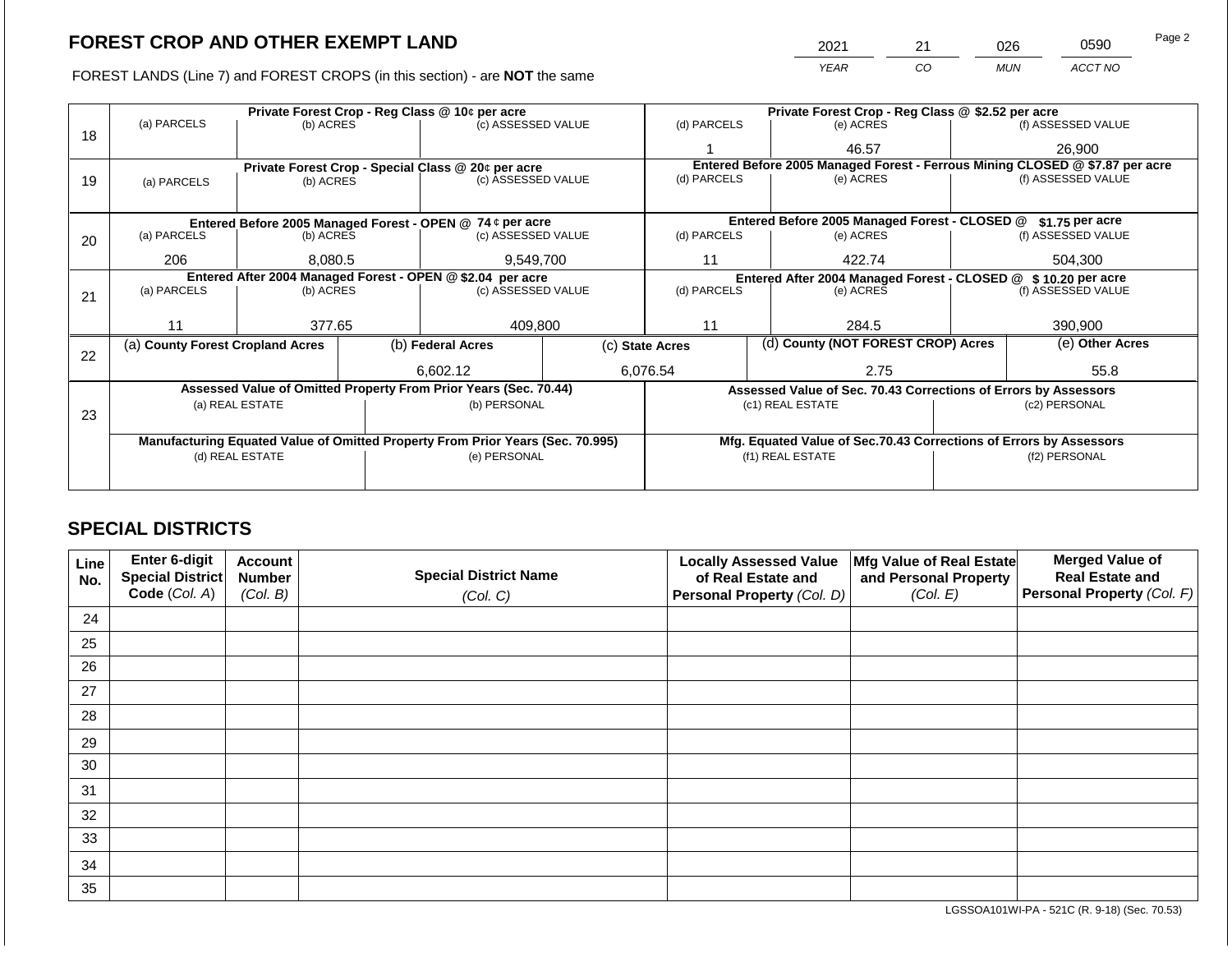|             | <b>SCHOOL DISTRICTS</b>                                  |                                             |                                                         |             | 2021                                                                              | 026<br>21                                                     | 0590                                                                           |
|-------------|----------------------------------------------------------|---------------------------------------------|---------------------------------------------------------|-------------|-----------------------------------------------------------------------------------|---------------------------------------------------------------|--------------------------------------------------------------------------------|
|             |                                                          |                                             |                                                         |             | <b>YEAR</b>                                                                       | CO<br><b>MUN</b>                                              | ACCT NO                                                                        |
| Line<br>No. | Enter 6-digit<br><b>School District</b><br>Code (Col. A) | <b>Account</b><br><b>Number</b><br>(Col. B) | <b>School District Name</b><br>(Col. C)                 |             | <b>Locally Assessed Value</b><br>of Real Estate and<br>Personal Property (Col. D) | Mfg Value of Real Estate<br>and Personal Property<br>(Col. E) | <b>Merged Value of</b><br><b>Real Estate and</b><br>Personal Property (Col. F) |
|             | A. SCHOOL DISTRICTS (K-8 and K-12)                       |                                             |                                                         |             |                                                                                   |                                                               |                                                                                |
| 36          | 212940                                                   | 0131                                        | SCH D OF LAONA                                          |             | 13,432,700                                                                        | 879,400                                                       | 14,312,100                                                                     |
| 37          |                                                          |                                             |                                                         |             |                                                                                   |                                                               |                                                                                |
| 38          |                                                          |                                             |                                                         |             |                                                                                   |                                                               |                                                                                |
| 39          |                                                          |                                             |                                                         |             |                                                                                   |                                                               |                                                                                |
| 40          |                                                          |                                             |                                                         |             |                                                                                   |                                                               |                                                                                |
| 41<br>42    |                                                          |                                             |                                                         |             |                                                                                   |                                                               |                                                                                |
| 43          |                                                          |                                             |                                                         |             |                                                                                   |                                                               |                                                                                |
| 44          |                                                          |                                             |                                                         |             |                                                                                   |                                                               |                                                                                |
| 45          |                                                          |                                             |                                                         |             |                                                                                   |                                                               |                                                                                |
| 46          |                                                          |                                             |                                                         |             |                                                                                   |                                                               |                                                                                |
| 47          |                                                          |                                             |                                                         |             |                                                                                   |                                                               |                                                                                |
| 48          |                                                          |                                             |                                                         |             |                                                                                   |                                                               |                                                                                |
| 49          |                                                          |                                             |                                                         |             |                                                                                   |                                                               |                                                                                |
| 50          |                                                          |                                             | TOTAL ASSESSED VALUE OF SCHOOL DISTRICTS (K-8 and K-12) |             | 13,432,700                                                                        | 879,400                                                       | 14,312,100                                                                     |
|             | <b>B.</b><br><b>UNION HIGH SCHOOL DISTRICTS</b>          |                                             |                                                         |             |                                                                                   |                                                               |                                                                                |
| 51          |                                                          |                                             |                                                         |             |                                                                                   |                                                               |                                                                                |
| 52          |                                                          |                                             |                                                         |             |                                                                                   |                                                               |                                                                                |
| 53<br>54    |                                                          |                                             |                                                         |             |                                                                                   |                                                               |                                                                                |
| 55          |                                                          |                                             | TOTAL ASSESSED VALUE OF UNION HIGH SCHOOLS              |             |                                                                                   |                                                               |                                                                                |
|             | <b>TECHNICAL COLLEGE DISTRICTS</b><br>C.                 |                                             |                                                         |             |                                                                                   |                                                               |                                                                                |
| 56          | 001600                                                   | 0015                                        | NICOLET TECHNICAL COLLEGE                               | <b>RHIN</b> | 13,432,700                                                                        | 879,400                                                       | 14,312,100                                                                     |
| 57          |                                                          |                                             |                                                         |             |                                                                                   |                                                               |                                                                                |
| 58          |                                                          |                                             |                                                         |             |                                                                                   |                                                               |                                                                                |
| 59          |                                                          |                                             | TOTAL ASSESSED VALUE OF TECHNICAL COLLEGES              |             | 13,432,700                                                                        | 879,400                                                       | 14,312,100                                                                     |

 *I hereby certify, to the best of my knowledge and belief, this form is complete and correct.*

| Name                  |                          | Title | Submission date  |
|-----------------------|--------------------------|-------|------------------|
| <b>CHRISTY CONLEY</b> |                          |       | 28<br>2021<br>05 |
| Phone                 | Email address            |       |                  |
| 715<br>2412<br>478 -  | FORESTTR@CO.FOREST.WI.US |       |                  |

LGSSOA101WI -PA-521C (R. 9-18) (Sec. 70.53)

Page 3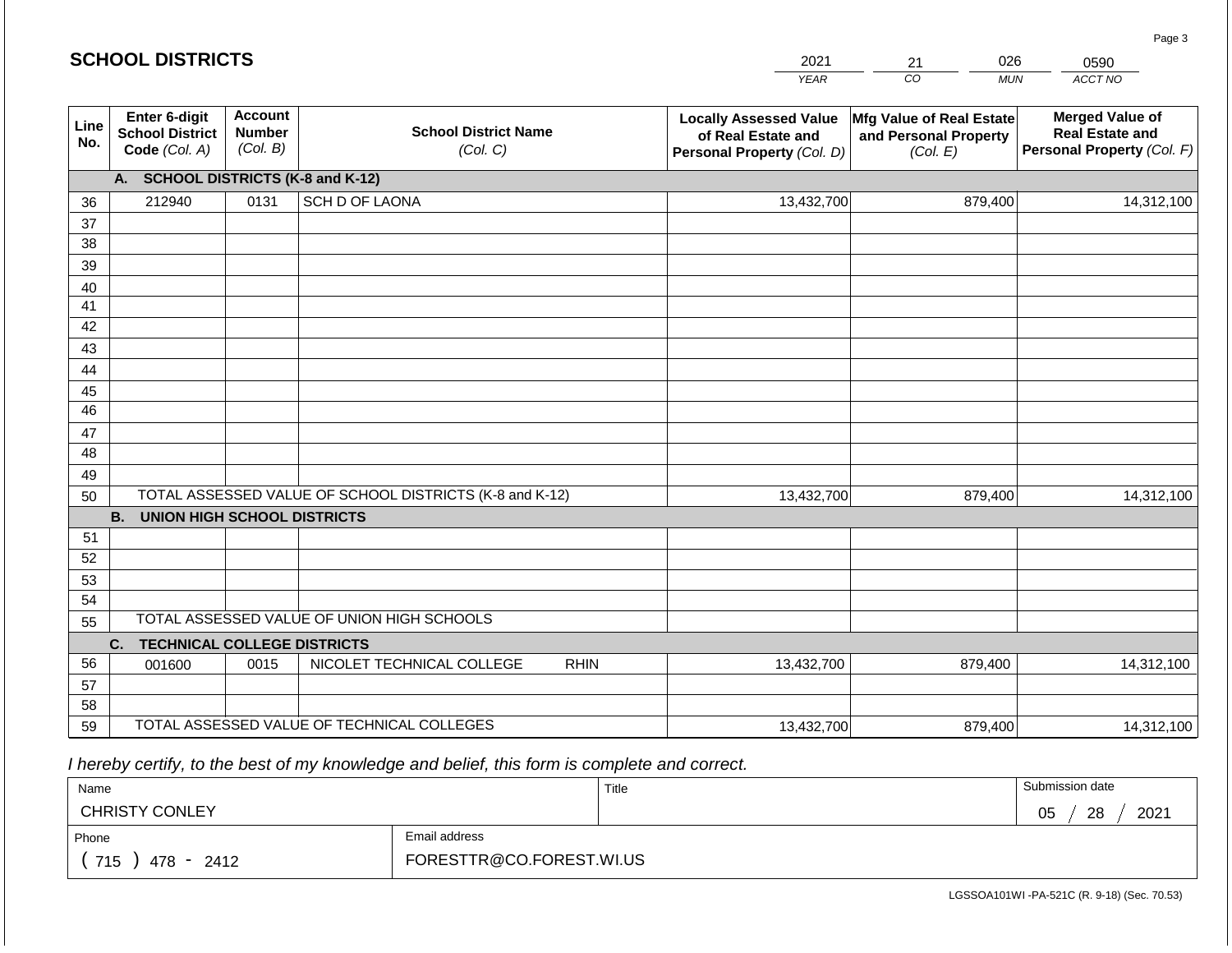- Each municipality's SOA is completed after the Board of Review and includes any changes made to the locally assessed values, under state law (sec. 70.53, Wis. Stats.)
- The Wisconsin Department of Revenue (DOR) merges the locally assessed values with the state assessed manufacturing values
- DOR provides the information regarding district names and codes. If a district is not listed, contact DOR.

Note: If you submit an amended SOA to DOR after your municipality's SOA is equated and posted to our website, we will process the SOA. However, DOR will not recalculate the *aggregate ratio or update the final SOA posted on our website. You should use the corrected values to calculate your tax rates.*

### **Page 1: Real Estate and Personal Property**

- Lines 1-9 assessed real estate values, parcel counts and acres by classification
- Lines 10-15 assessed personal property values and number of accounts by class
- Line 16 aggregate assessed value of all property subject to general property; use to calculate tax rates. Note: This line equals the total assessed value of K-8 and K-12 school districts (Line 50) and total assessed value of technical colleges (Line 59).
- Remarks assessment ratio used to calculate estimated fair market value on property tax bills

### **Page 2: Forest Crop, Other Exempt Land and Special Districts**

- Lines 18-21 private forest crop and managed forest lands assessed values
- Line  $22 -$  tax exempt land acres
- Line 23 prior years assessed value of omitted property under sec. 70.44 and correction of errors under sec. 70.43 shown by locally assessed or manufacturing real estate and personal property. Note: If there is an amount on this line, report the corresponding tax in the Statement of Taxes, Sections J or K.
- Lines 24-35 special district assessed values. These values are used to calculate tax rates for the special districts.

### **Page 3: School Districts**

- Lines 36-50 school districts (K-8 and K-12) assessed values. These values are used to calculate tax rates for school districts.
- Lines 51-55 union high school district assessed values. These values are used to calculate tax rates for union high school districts.
- Lines 56-59 technical college assessed values. These values are used to calculate tax rates for technical colleges.

If you have questions: Email: lgs@wisconsin.gov

 Phone: (608) 266-2569 or (608) 264-6892 Fax: (608) 264-6887

BROADWAY ST. 5337 BROADWAY ST. **NEWALD, WI54511** NEWALD, WI 54511HEIDI PITON<br>TOWN OF ROSS TOWN OF ROSS 5337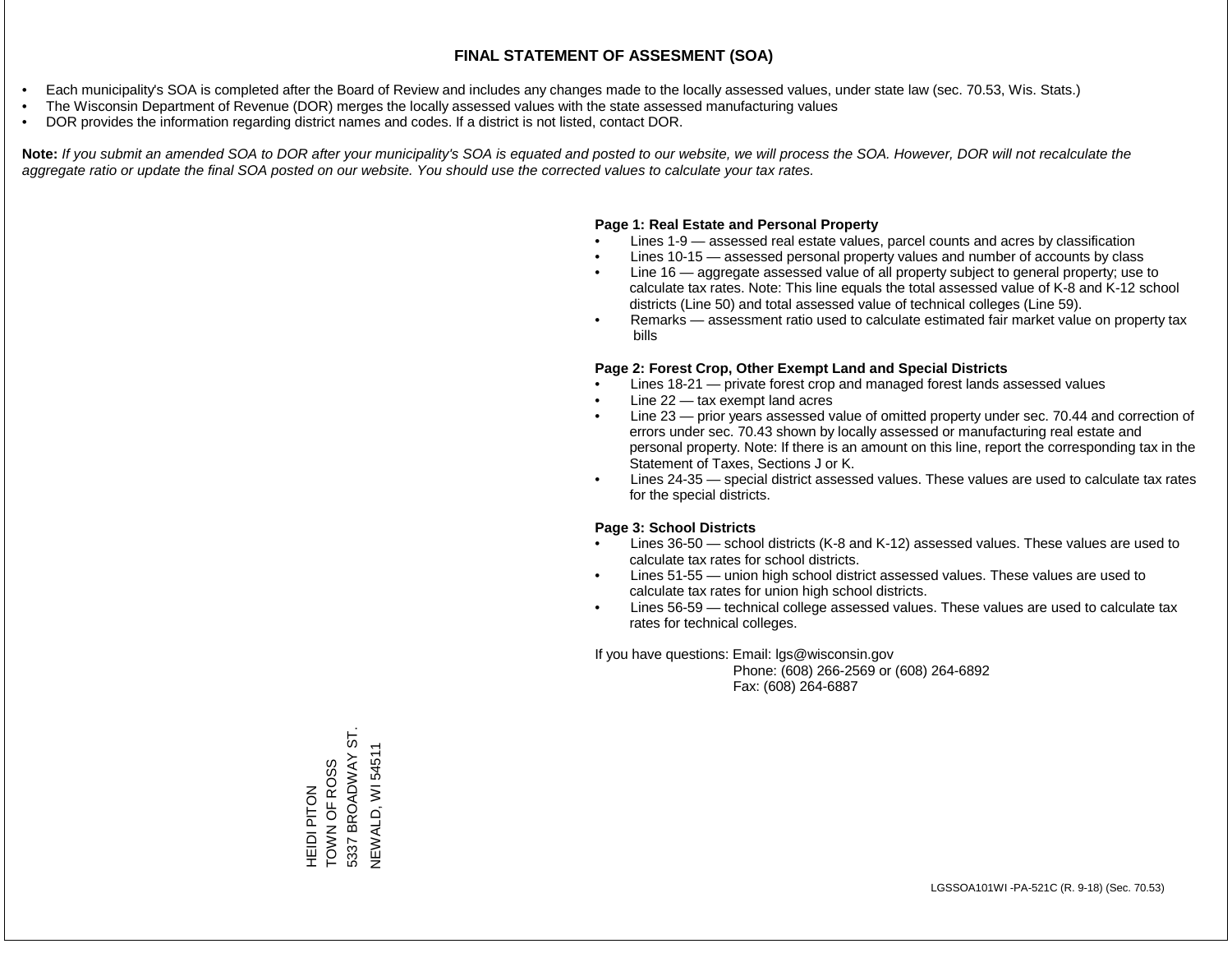|                |            | <b>FINAL - EQUATED</b><br><b>STATEMENT OF ASSESSMENT FOR 2021</b>                                                                                                                            |                          | 21                                               | 028                                          | 0591                    | This is an Amended Return              | Page 1                                  |  |
|----------------|------------|----------------------------------------------------------------------------------------------------------------------------------------------------------------------------------------------|--------------------------|--------------------------------------------------|----------------------------------------------|-------------------------|----------------------------------------|-----------------------------------------|--|
|                |            |                                                                                                                                                                                              |                          | CO                                               | <b>MUN</b>                                   | ACCT NO                 |                                        |                                         |  |
|                | <b>FOR</b> | <b>TOWN OF</b><br>OF.                                                                                                                                                                        | <b>WABENO</b>            |                                                  | <b>FOREST COUNTY</b>                         |                         |                                        |                                         |  |
|                |            | Town - Village - City                                                                                                                                                                        | <b>Municipality Name</b> |                                                  | <b>County Name</b>                           |                         |                                        |                                         |  |
| Line           |            | <b>REAL ESTATE</b><br>(See Lines 18 - 22 for                                                                                                                                                 |                          | PARCEL COUNT<br><b>TOTAL LAND   IMPROVEMENTS</b> | NO. OF ACRES<br><b>WHOLE</b><br>NUMBERS ONLY | <b>VALUE OF</b><br>LAND | <b>VALUE OF</b><br><b>IMPROVEMENTS</b> | TOTAL VALUE OF LAND<br>AND IMPROVEMENTS |  |
| No.            |            | other Real Estate)                                                                                                                                                                           | (Col. A)                 | (Col. B)                                         | (Col. C)                                     | (Col. D)                | (Col. E)                               | (Col. F)                                |  |
| $\mathbf{1}$   |            | <b>RESIDENTIAL - Class 1</b>                                                                                                                                                                 | 1,230                    | 721                                              | 1,347                                        | 22,971,700              | 49,029,900                             | 72,001,600                              |  |
| $\overline{c}$ |            | <b>COMMERCIAL - Class 2</b>                                                                                                                                                                  | 114                      | 60                                               | 127                                          | 673,500                 | 4,242,900                              | 4,916,400                               |  |
| 3              |            | <b>MANUFACTURING - Class 3</b>                                                                                                                                                               | 3                        |                                                  | $\overline{2}$<br>35                         | 90,400                  | 379,700                                | 470,100                                 |  |
| 4              |            | <b>AGRICULTURAL - Class 4</b>                                                                                                                                                                | 26                       |                                                  | 570                                          | 100,550                 |                                        | 100,550                                 |  |
| 5              |            | UNDEVELOPED - Class 5                                                                                                                                                                        | 40                       |                                                  | 543                                          | 300,700                 |                                        | 300,700                                 |  |
| 6              |            | AGRICULTURAL FOREST - Class 5m                                                                                                                                                               | 15                       |                                                  | 296                                          | 269,300                 |                                        | 269,300                                 |  |
| $\overline{7}$ |            | <b>FOREST LANDS - Class 6</b>                                                                                                                                                                | 116                      |                                                  | 3,002                                        | 5,573,300               |                                        | 5,573,300                               |  |
| 8              |            | OTHER - Class 7                                                                                                                                                                              | 5                        |                                                  | 5<br>11                                      | 37,900                  | 359,500                                | 397,400                                 |  |
| 9              |            | TOTAL - ALL COLUMNS                                                                                                                                                                          | 1,549                    | 788                                              | 5,931                                        | 30,017,350              | 54,012,000                             | 84,029,350                              |  |
| 10             |            | NUMBER OF PERSONAL PROPERTY ACCOUNTS IN ROLL                                                                                                                                                 |                          |                                                  | 39                                           | <b>LOCALLY ASSESSED</b> | <b>MANUFACTURING</b>                   | <b>MERGED</b>                           |  |
| 11             |            | BOATS AND OTHER WATERCRAFT NOT EXEMPT - Code 1                                                                                                                                               |                          |                                                  |                                              | 0                       | $\Omega$                               | $\Omega$                                |  |
| 12             |            | MACHINERY, TOOLS AND PATTERNS - Code 2                                                                                                                                                       |                          |                                                  |                                              |                         | 94,100                                 | 94,100                                  |  |
| 13             |            | FURNITURE, FIXTURES AND EQUIPMENT - Code 3                                                                                                                                                   |                          |                                                  |                                              | 426,600                 | 100                                    | 426,700                                 |  |
| 14             |            | ALL OTHER PERSONAL PROPERTY NOT EXEMPT - Codes 4A, 4B, 4C                                                                                                                                    |                          |                                                  |                                              | 23,900                  | 200                                    | 24,100                                  |  |
| 15             |            | TOTAL OF PERSONAL PROPERTY NOT EXEMPT (Total of Lines 11-14)                                                                                                                                 |                          |                                                  |                                              | 450,500                 | 94,400                                 | 544,900                                 |  |
| 16             |            | AGGREGATE ASSESSED VALUE OF ALL PROPERTY SUBJECT TO THE GENERAL PROPERTY TAX (Total of Lines 9F and 15F)<br>MUST EQUAL TOTAL VALUE OF THE SCHOOL DISTRICTS (K-12 PLUS K-8) - Line 50, Col. F |                          |                                                  |                                              |                         |                                        | 84,574,250                              |  |
| 17             |            | <b>BOARD OF REVIEW</b><br>DATE OF FINAL ADJOURNMENT                                                                                                                                          | 05/03/2021               |                                                  | Name of Assessor<br>PETER LIPTACK            |                         | Telephone #<br>(715) 276-7194          |                                         |  |

The Assessment Ratio to be used in calculating the estimated Fair Market Value on tax bills for this tax district is .992081393

This ratio should be used to convert assessed values to "Calculate Equalized Values" in Step 1 of the Lottery and Gaming Credit Calculations.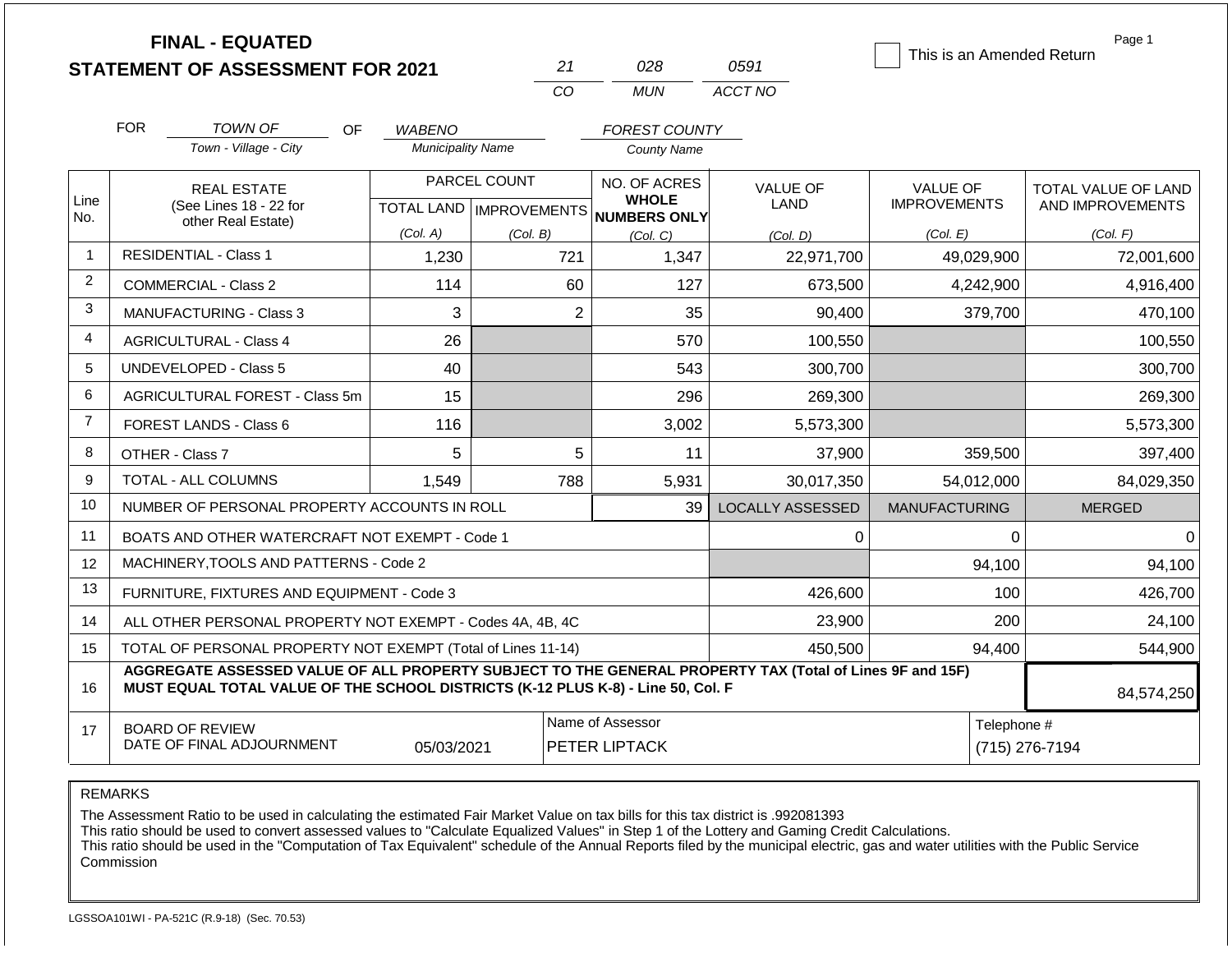FOREST LANDS (Line 7) and FOREST CROPS (in this section)

|             | <b>CROP AND OTHER EXEMPT LAND</b>                                          |                    |                                                                              | 2021                                              | 21 | 028        | 0591               | i ay∈ ∠ |  |  |
|-------------|----------------------------------------------------------------------------|--------------------|------------------------------------------------------------------------------|---------------------------------------------------|----|------------|--------------------|---------|--|--|
|             | ANDS (Line 7) and FOREST CROPS (in this section) - are <b>NOT</b> the same |                    |                                                                              | <b>YEAR</b>                                       | CO | <b>MUN</b> | ACCT NO            |         |  |  |
|             | Private Forest Crop - Reg Class @ 10¢ per acre                             |                    |                                                                              | Private Forest Crop - Reg Class @ \$2.52 per acre |    |            |                    |         |  |  |
| (a) PARCELS | (b) ACRES                                                                  | (c) ASSESSED VALUE | (d) PARCELS                                                                  | (e) ACRES                                         |    |            | (f) ASSESSED VALUE |         |  |  |
|             |                                                                            |                    | ຈ                                                                            | 87                                                |    |            | 149.200            |         |  |  |
|             | Private Forest Crop - Special Class @ 20¢ per acre                         |                    | Entered Before 2005 Managed Forest - Ferrous Mining CLOSED @ \$7.87 per acre |                                                   |    |            |                    |         |  |  |
| (a) PARCELS | (b) ACRES                                                                  | (c) ASSESSED VALUE | (d) PARCELS                                                                  | (e) ACRES                                         |    |            | (f) ASSESSED VALUE |         |  |  |
|             |                                                                            |                    |                                                                              |                                                   |    |            |                    |         |  |  |

| 18 | (a) PARCELS                                                                    | (b) ACRES                                                       |             | (c) ASSESSED VALUE                                               |       | (d) PARCELS                                                                               | (e) ACRES                                                          |                    | (f) ASSESSED VALUE |  |
|----|--------------------------------------------------------------------------------|-----------------------------------------------------------------|-------------|------------------------------------------------------------------|-------|-------------------------------------------------------------------------------------------|--------------------------------------------------------------------|--------------------|--------------------|--|
|    |                                                                                |                                                                 |             |                                                                  |       |                                                                                           | 87                                                                 |                    | 149.200            |  |
| 19 | (a) PARCELS                                                                    | Private Forest Crop - Special Class @ 20¢ per acre<br>(b) ACRES |             | (d) PARCELS<br>(c) ASSESSED VALUE                                |       | Entered Before 2005 Managed Forest - Ferrous Mining CLOSED @ \$7.87 per acre<br>(e) ACRES |                                                                    | (f) ASSESSED VALUE |                    |  |
|    | Entered Before 2005 Managed Forest - OPEN @ 74 ¢ per acre                      |                                                                 |             |                                                                  |       |                                                                                           | Entered Before 2005 Managed Forest - CLOSED @                      |                    | \$1.75 per acre    |  |
| 20 | (a) PARCELS<br>(c) ASSESSED VALUE<br>(b) ACRES                                 |                                                                 | (d) PARCELS | (e) ACRES                                                        |       | (f) ASSESSED VALUE                                                                        |                                                                    |                    |                    |  |
|    | 99                                                                             | 6,791,400<br>3.960                                              |             | 6                                                                | 210.2 |                                                                                           | 408.900                                                            |                    |                    |  |
|    | Entered After 2004 Managed Forest - OPEN @ \$2.04 per acre                     |                                                                 |             |                                                                  |       | Entered After 2004 Managed Forest - CLOSED @ \$10.20 per acre                             |                                                                    |                    |                    |  |
| 21 | (a) PARCELS<br>(b) ACRES                                                       |                                                                 |             | (c) ASSESSED VALUE                                               |       | (d) PARCELS                                                                               | (e) ACRES                                                          |                    | (f) ASSESSED VALUE |  |
|    |                                                                                |                                                                 |             |                                                                  |       |                                                                                           |                                                                    |                    |                    |  |
|    | 17                                                                             | 664.17                                                          |             | 1,208,000                                                        |       | 25                                                                                        | 956.23                                                             |                    | 1,924,300          |  |
| 22 | (a) County Forest Cropland Acres                                               |                                                                 |             | (b) Federal Acres                                                |       | (d) County (NOT FOREST CROP) Acres<br>(c) State Acres                                     |                                                                    |                    | (e) Other Acres    |  |
|    |                                                                                |                                                                 |             | 56,634.45                                                        |       | 303.81<br>30.15                                                                           |                                                                    |                    | 780.46             |  |
|    |                                                                                |                                                                 |             | Assessed Value of Omitted Property From Prior Years (Sec. 70.44) |       | Assessed Value of Sec. 70.43 Corrections of Errors by Assessors                           |                                                                    |                    |                    |  |
|    |                                                                                | (a) REAL ESTATE                                                 |             | (b) PERSONAL                                                     |       |                                                                                           | (c1) REAL ESTATE                                                   |                    | (c2) PERSONAL      |  |
| 23 |                                                                                |                                                                 |             |                                                                  |       |                                                                                           |                                                                    |                    |                    |  |
|    | Manufacturing Equated Value of Omitted Property From Prior Years (Sec. 70.995) |                                                                 |             |                                                                  |       |                                                                                           | Mfg. Equated Value of Sec.70.43 Corrections of Errors by Assessors |                    |                    |  |
|    |                                                                                | (d) REAL ESTATE                                                 |             | (e) PERSONAL                                                     |       | (f1) REAL ESTATE                                                                          |                                                                    | (f2) PERSONAL      |                    |  |
|    |                                                                                |                                                                 |             |                                                                  |       |                                                                                           |                                                                    |                    |                    |  |
|    |                                                                                |                                                                 |             |                                                                  |       |                                                                                           |                                                                    |                    |                    |  |

# **SPECIAL DISTRICTS**

| Line<br>No. | Enter 6-digit<br>Special District<br>Code (Col. A) | <b>Account</b><br><b>Number</b><br>(Col. B) | <b>Special District Name</b><br>(Col. C) | <b>Locally Assessed Value</b><br>of Real Estate and<br>Personal Property (Col. D) | Mfg Value of Real Estate<br>and Personal Property<br>(Col. E) | <b>Merged Value of</b><br><b>Real Estate and</b><br>Personal Property (Col. F) |
|-------------|----------------------------------------------------|---------------------------------------------|------------------------------------------|-----------------------------------------------------------------------------------|---------------------------------------------------------------|--------------------------------------------------------------------------------|
| 24          | 217030                                             | 0148                                        | <b>WABENO SANITARY DISTRICT #1</b>       | 22,855,700                                                                        |                                                               | 22,855,700                                                                     |
| 25          |                                                    |                                             |                                          |                                                                                   |                                                               |                                                                                |
| 26          |                                                    |                                             |                                          |                                                                                   |                                                               |                                                                                |
| 27          |                                                    |                                             |                                          |                                                                                   |                                                               |                                                                                |
| 28          |                                                    |                                             |                                          |                                                                                   |                                                               |                                                                                |
| 29          |                                                    |                                             |                                          |                                                                                   |                                                               |                                                                                |
| 30          |                                                    |                                             |                                          |                                                                                   |                                                               |                                                                                |
| 31          |                                                    |                                             |                                          |                                                                                   |                                                               |                                                                                |
| 32          |                                                    |                                             |                                          |                                                                                   |                                                               |                                                                                |
| 33          |                                                    |                                             |                                          |                                                                                   |                                                               |                                                                                |
| 34          |                                                    |                                             |                                          |                                                                                   |                                                               |                                                                                |
| 35          |                                                    |                                             |                                          |                                                                                   |                                                               |                                                                                |

LGSSOA101WI-PA - 521C (R. 9-18) (Sec. 70.53)

Page 2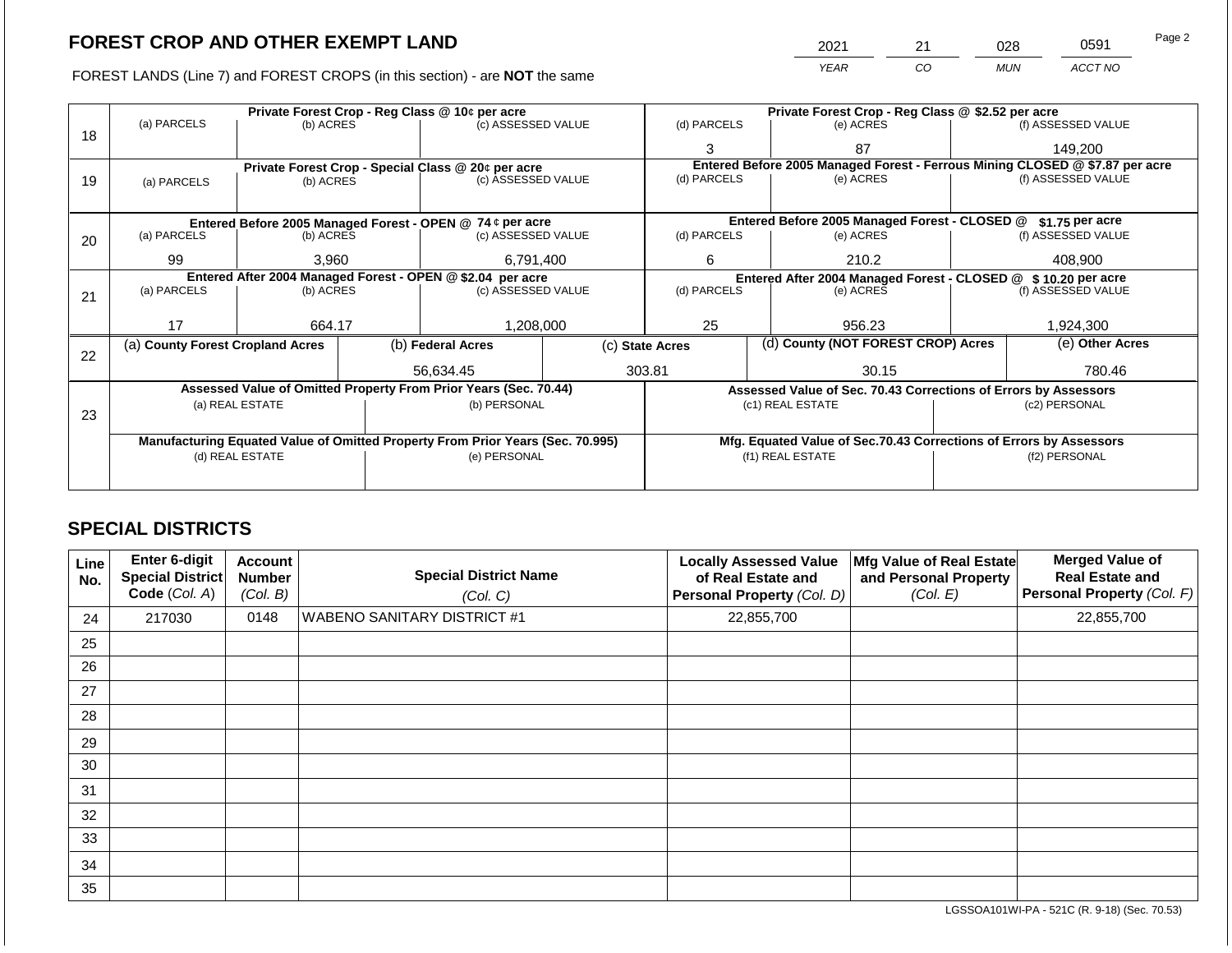|             | <b>SCHOOL DISTRICTS</b>                                                                                                                            |      |                                                         | 2021                                                                              | 028<br>21<br>0591                                             |                                                                                |
|-------------|----------------------------------------------------------------------------------------------------------------------------------------------------|------|---------------------------------------------------------|-----------------------------------------------------------------------------------|---------------------------------------------------------------|--------------------------------------------------------------------------------|
|             |                                                                                                                                                    |      |                                                         | <b>YEAR</b>                                                                       | CO<br><b>MUN</b>                                              | ACCT NO                                                                        |
| Line<br>No. | <b>Account</b><br>Enter 6-digit<br><b>School District Name</b><br><b>Number</b><br><b>School District</b><br>(Col. B)<br>Code (Col. A)<br>(Col. C) |      |                                                         | <b>Locally Assessed Value</b><br>of Real Estate and<br>Personal Property (Col. D) | Mfg Value of Real Estate<br>and Personal Property<br>(Col. E) | <b>Merged Value of</b><br><b>Real Estate and</b><br>Personal Property (Col. F) |
|             | A. SCHOOL DISTRICTS (K-8 and K-12)                                                                                                                 |      |                                                         |                                                                                   |                                                               |                                                                                |
| 36          | 215992                                                                                                                                             | 0132 | SCH D OF WABENO AREA                                    | 84,009,750                                                                        | 564,500                                                       | 84,574,250                                                                     |
| 37          |                                                                                                                                                    |      |                                                         |                                                                                   |                                                               |                                                                                |
| 38          |                                                                                                                                                    |      |                                                         |                                                                                   |                                                               |                                                                                |
| 39          |                                                                                                                                                    |      |                                                         |                                                                                   |                                                               |                                                                                |
| 40          |                                                                                                                                                    |      |                                                         |                                                                                   |                                                               |                                                                                |
| 41          |                                                                                                                                                    |      |                                                         |                                                                                   |                                                               |                                                                                |
| 42          |                                                                                                                                                    |      |                                                         |                                                                                   |                                                               |                                                                                |
| 43          |                                                                                                                                                    |      |                                                         |                                                                                   |                                                               |                                                                                |
| 44<br>45    |                                                                                                                                                    |      |                                                         |                                                                                   |                                                               |                                                                                |
| 46          |                                                                                                                                                    |      |                                                         |                                                                                   |                                                               |                                                                                |
| 47          |                                                                                                                                                    |      |                                                         |                                                                                   |                                                               |                                                                                |
| 48          |                                                                                                                                                    |      |                                                         |                                                                                   |                                                               |                                                                                |
| 49          |                                                                                                                                                    |      |                                                         |                                                                                   |                                                               |                                                                                |
| 50          |                                                                                                                                                    |      | TOTAL ASSESSED VALUE OF SCHOOL DISTRICTS (K-8 and K-12) | 84,009,750                                                                        | 564,500                                                       | 84,574,250                                                                     |
|             | <b>B.</b><br><b>UNION HIGH SCHOOL DISTRICTS</b>                                                                                                    |      |                                                         |                                                                                   |                                                               |                                                                                |
| 51          |                                                                                                                                                    |      |                                                         |                                                                                   |                                                               |                                                                                |
| 52          |                                                                                                                                                    |      |                                                         |                                                                                   |                                                               |                                                                                |
| 53          |                                                                                                                                                    |      |                                                         |                                                                                   |                                                               |                                                                                |
| 54          |                                                                                                                                                    |      | TOTAL ASSESSED VALUE OF UNION HIGH SCHOOLS              |                                                                                   |                                                               |                                                                                |
| 55          |                                                                                                                                                    |      |                                                         |                                                                                   |                                                               |                                                                                |
|             | <b>TECHNICAL COLLEGE DISTRICTS</b><br>C.                                                                                                           |      |                                                         |                                                                                   |                                                               |                                                                                |
| 56<br>57    | 001600                                                                                                                                             | 0015 | NICOLET TECHNICAL COLLEGE<br><b>RHIN</b>                | 84,009,750                                                                        | 564,500                                                       | 84,574,250                                                                     |
| 58          |                                                                                                                                                    |      |                                                         |                                                                                   |                                                               |                                                                                |
| 59          |                                                                                                                                                    |      | TOTAL ASSESSED VALUE OF TECHNICAL COLLEGES              | 84,009,750                                                                        | 564,500                                                       | 84,574,250                                                                     |

 *I hereby certify, to the best of my knowledge and belief, this form is complete and correct.*

| Name                  |                          | Title | Submission date       |  |  |
|-----------------------|--------------------------|-------|-----------------------|--|--|
| <b>CHRISTY CONLEY</b> |                          |       | 2021<br>05<br>∩ҕ<br>◡ |  |  |
| Phone                 | Email address            |       |                       |  |  |
| 715<br>478 -<br>2412  | FORESTTR@CO.FOREST.WI.US |       |                       |  |  |

Page 3

|  |  |  | <b>SCHOOL DISTRICTS</b> |
|--|--|--|-------------------------|
|  |  |  |                         |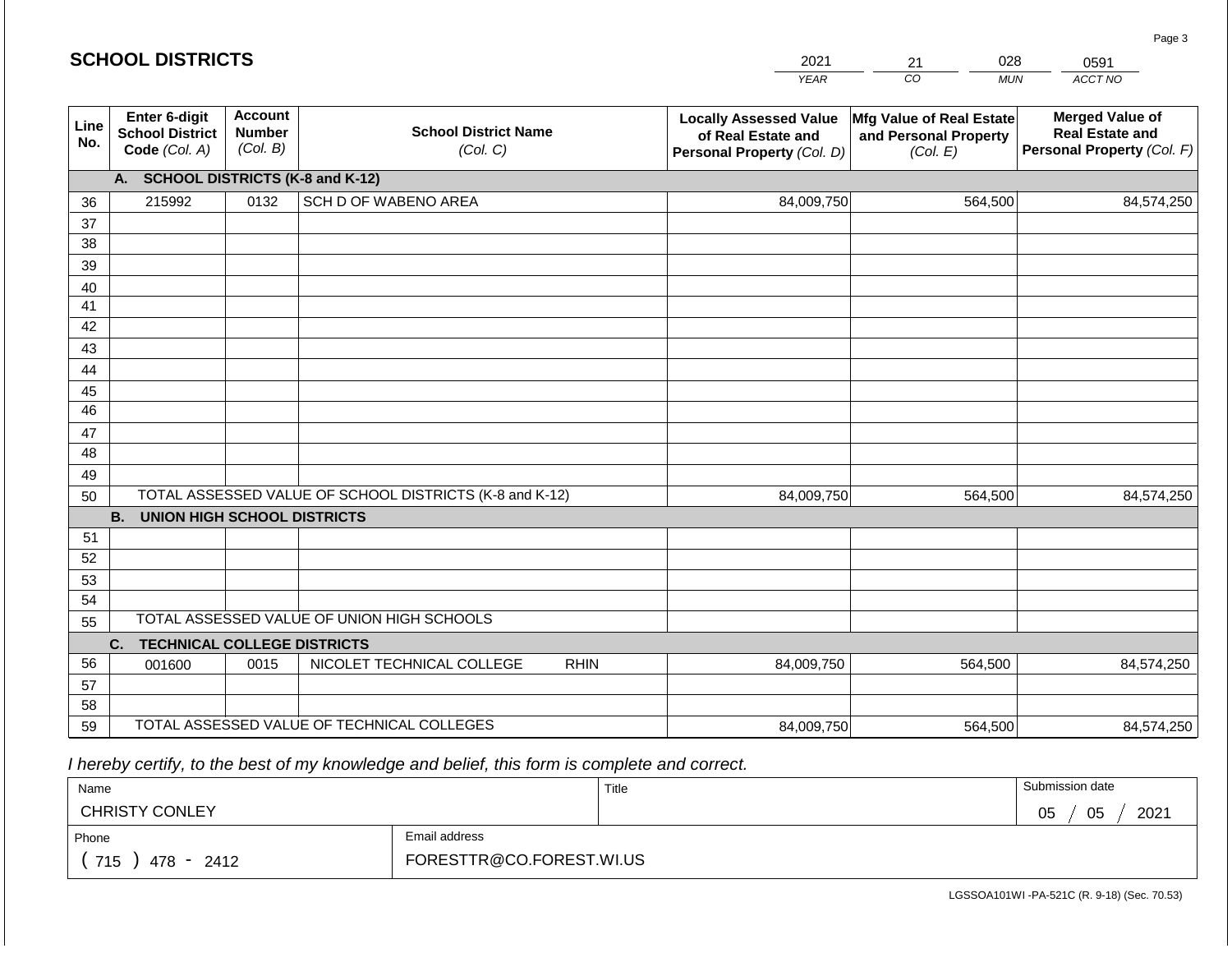- Each municipality's SOA is completed after the Board of Review and includes any changes made to the locally assessed values, under state law (sec. 70.53, Wis. Stats.)
- The Wisconsin Department of Revenue (DOR) merges the locally assessed values with the state assessed manufacturing values
- DOR provides the information regarding district names and codes. If a district is not listed, contact DOR.

Note: If you submit an amended SOA to DOR after your municipality's SOA is equated and posted to our website, we will process the SOA. However, DOR will not recalculate the *aggregate ratio or update the final SOA posted on our website. You should use the corrected values to calculate your tax rates.*

#### **Page 1: Real Estate and Personal Property**

- Lines 1-9 assessed real estate values, parcel counts and acres by classification
- Lines 10-15 assessed personal property values and number of accounts by class
- Line 16 aggregate assessed value of all property subject to general property; use to calculate tax rates. Note: This line equals the total assessed value of K-8 and K-12 school districts (Line 50) and total assessed value of technical colleges (Line 59).
- Remarks assessment ratio used to calculate estimated fair market value on property tax bills

#### **Page 2: Forest Crop, Other Exempt Land and Special Districts**

- Lines 18-21 private forest crop and managed forest lands assessed values
- Line  $22 -$  tax exempt land acres
- Line 23 prior years assessed value of omitted property under sec. 70.44 and correction of errors under sec. 70.43 shown by locally assessed or manufacturing real estate and personal property. Note: If there is an amount on this line, report the corresponding tax in the Statement of Taxes, Sections J or K.
- Lines 24-35 special district assessed values. These values are used to calculate tax rates for the special districts.

#### **Page 3: School Districts**

- Lines 36-50 school districts (K-8 and K-12) assessed values. These values are used to calculate tax rates for school districts.
- Lines 51-55 union high school district assessed values. These values are used to calculate tax rates for union high school districts.
- Lines 56-59 technical college assessed values. These values are used to calculate tax rates for technical colleges.

If you have questions: Email: lgs@wisconsin.gov

 Phone: (608) 266-2569 or (608) 264-6892 Fax: (608) 264-6887

PO BOX 344<br>WABENO, WI 54566 - 0447 WABENO, WI 54566 - 0447TOWN OF WABENO MARGARET DINY<br>TOWN OF WABENO MARGARET DINY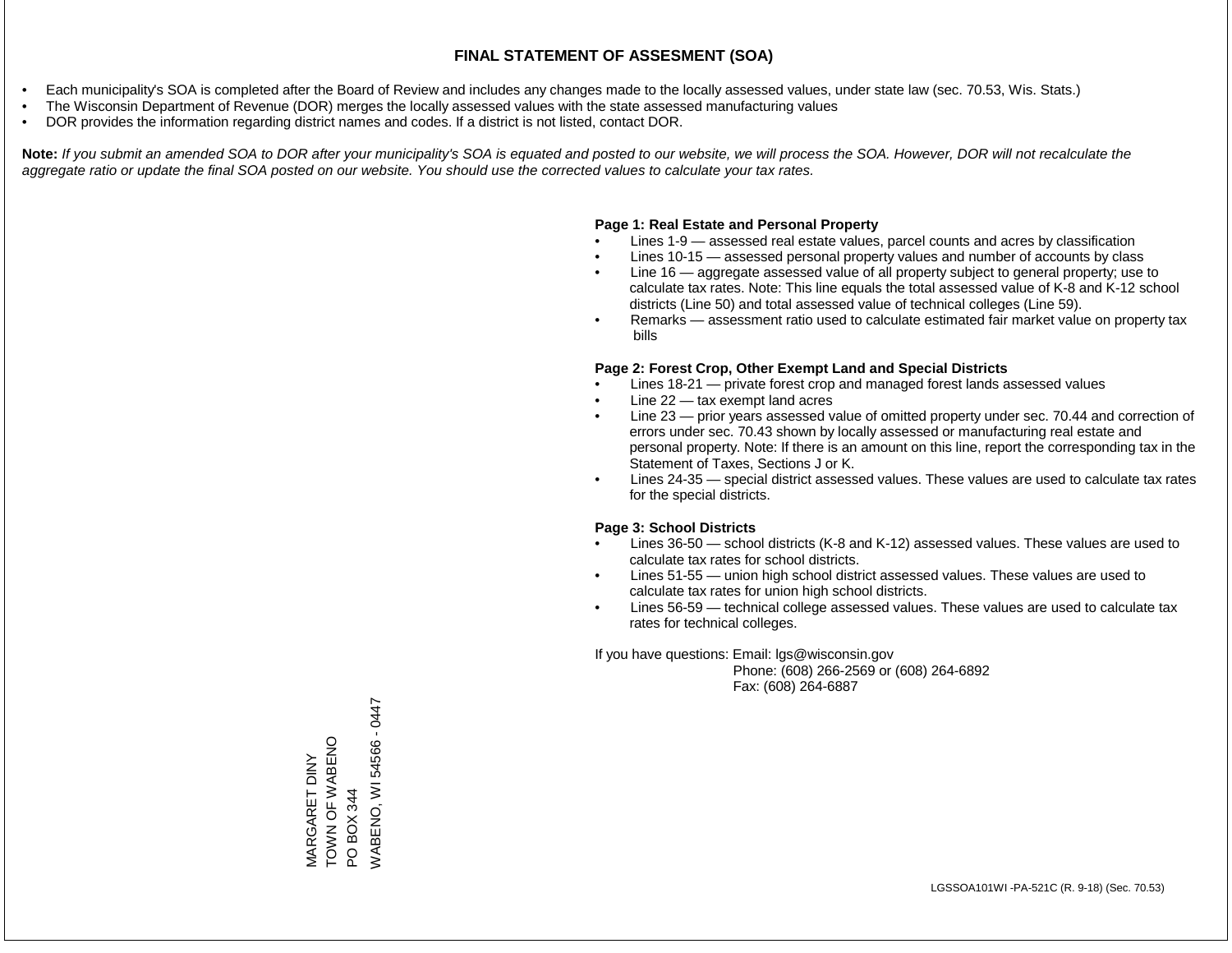**STATEMENT OF ASSESSMENT FOR 2021**

| 21  | 211   | 0592    |
|-----|-------|---------|
| CO. | MI IN | ACCT NO |

**FINAL - EQUATED**<br>  $\overline{X}$  This is an Amended Return

Page 1

|                | <b>FOR</b><br>CITY OF<br><b>OF</b><br>Town - Village - City                                                                                                                                  | <b>CRANDON</b><br><b>Municipality Name</b> |                                           | <b>FOREST COUNTY</b><br><b>County Name</b>          |                                |                                        |                                         |
|----------------|----------------------------------------------------------------------------------------------------------------------------------------------------------------------------------------------|--------------------------------------------|-------------------------------------------|-----------------------------------------------------|--------------------------------|----------------------------------------|-----------------------------------------|
| Line<br>No.    | <b>REAL ESTATE</b><br>(See Lines 18 - 22 for                                                                                                                                                 |                                            | PARCEL COUNT<br>TOTAL LAND   IMPROVEMENTS | NO. OF ACRES<br><b>WHOLE</b><br><b>NUMBERS ONLY</b> | <b>VALUE OF</b><br><b>LAND</b> | <b>VALUE OF</b><br><b>IMPROVEMENTS</b> | TOTAL VALUE OF LAND<br>AND IMPROVEMENTS |
|                | other Real Estate)                                                                                                                                                                           | (Col. A)                                   | (Col. B)                                  | (Col, C)                                            | (Col, D)                       | (Col. E)                               | (Col. F)                                |
| $\overline{1}$ | <b>RESIDENTIAL - Class 1</b>                                                                                                                                                                 | 1,159                                      | 775                                       | 500                                                 | 19,184,000                     | 50,194,900                             | 69,378,900                              |
| 2              | <b>COMMERCIAL - Class 2</b>                                                                                                                                                                  | 226                                        | 138                                       | 170                                                 | 4,476,700                      | 16,136,500                             | 20,613,200                              |
| 3              | MANUFACTURING - Class 3                                                                                                                                                                      | 4                                          | 4                                         | 21                                                  | 101,300                        | 2,212,100                              | 2,313,400                               |
| $\overline{4}$ | <b>AGRICULTURAL - Class 4</b>                                                                                                                                                                | 19                                         |                                           | 416                                                 | 30,500                         |                                        | 30,500                                  |
| 5              | UNDEVELOPED - Class 5                                                                                                                                                                        | 31                                         |                                           | 131                                                 | 41,300                         |                                        | 41,300                                  |
| 6              | AGRICULTURAL FOREST - Class 5m                                                                                                                                                               | 5                                          |                                           | 67                                                  | 77,900                         |                                        | 77,900                                  |
| $\overline{7}$ | FOREST LANDS - Class 6                                                                                                                                                                       | 51                                         |                                           | 690                                                 | 1,130,400                      |                                        | 1,130,400                               |
| 8              | OTHER - Class 7                                                                                                                                                                              | $\overline{7}$                             | $\overline{7}$                            | 9                                                   | 67,500                         | 603,600                                | 671,100                                 |
| 9              | TOTAL - ALL COLUMNS                                                                                                                                                                          | 1,502                                      | 924                                       | 2,004                                               | 25,109,600                     | 69,147,100                             | 94,256,700                              |
| 10             | NUMBER OF PERSONAL PROPERTY ACCOUNTS IN ROLL                                                                                                                                                 |                                            |                                           | 123                                                 | LOCALLY ASSESSED               | <b>MANUFACTURING</b>                   | <b>MERGED</b>                           |
| 11             | BOATS AND OTHER WATERCRAFT NOT EXEMPT - Code 1                                                                                                                                               |                                            |                                           |                                                     | 0                              | 0                                      | $\Omega$                                |
| 12             | MACHINERY, TOOLS AND PATTERNS - Code 2                                                                                                                                                       |                                            |                                           |                                                     |                                | 43,700                                 | 43,700                                  |
| 13             | FURNITURE, FIXTURES AND EQUIPMENT - Code 3                                                                                                                                                   |                                            |                                           |                                                     | 988,100                        | 34,400                                 | 1,022,500                               |
| 14             | ALL OTHER PERSONAL PROPERTY NOT EXEMPT - Codes 4A, 4B, 4C                                                                                                                                    |                                            |                                           |                                                     | 177,050                        | 27,200                                 | 204,250                                 |
| 15             | TOTAL OF PERSONAL PROPERTY NOT EXEMPT (Total of Lines 11-14)                                                                                                                                 |                                            |                                           |                                                     | 1,165,150                      | 105,300                                | 1,270,450                               |
| 16             | AGGREGATE ASSESSED VALUE OF ALL PROPERTY SUBJECT TO THE GENERAL PROPERTY TAX (Total of Lines 9F and 15F)<br>MUST EQUAL TOTAL VALUE OF THE SCHOOL DISTRICTS (K-12 PLUS K-8) - Line 50, Col. F |                                            |                                           |                                                     |                                |                                        | 95,527,150                              |
| 17             | <b>BOARD OF REVIEW</b><br>DATE OF FINAL ADJOURNMENT                                                                                                                                          | Telephone #<br>(715) 889-4647              |                                           |                                                     |                                |                                        |                                         |

REMARKS

The Assessment Ratio to be used in calculating the estimated Fair Market Value on tax bills for this tax district is .905454699

This ratio should be used to convert assessed values to "Calculate Equalized Values" in Step 1 of the Lottery and Gaming Credit Calculations.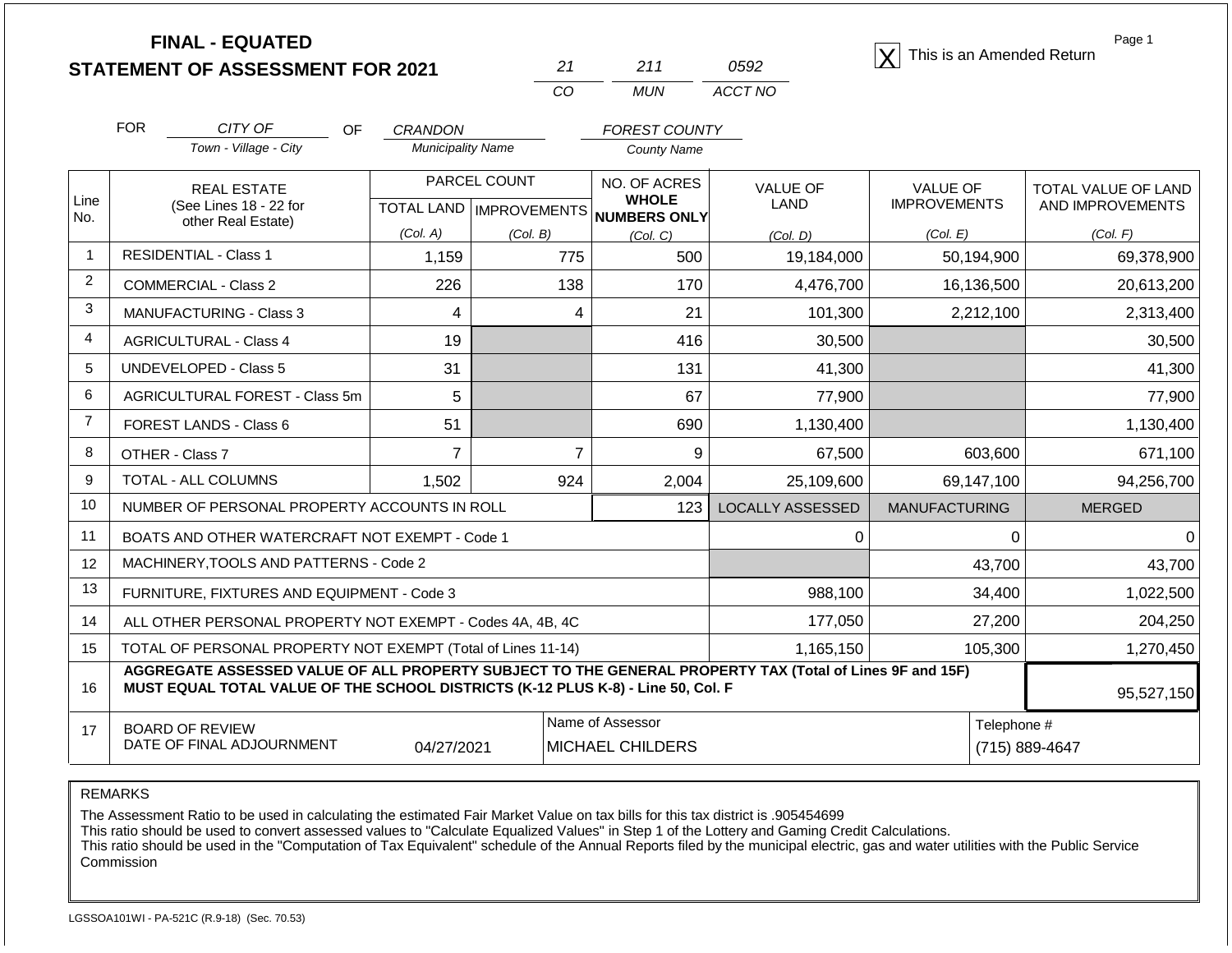2021 21 211 0592

FOREST LANDS (Line 7) and FOREST CROPS (in this section) - are **NOT** the same *YEAR CO MUN ACCT NO*

|    |                                                                                | Private Forest Crop - Reg Class @ 10¢ per acre            |  |                                                                          |                                                                    |                                               |                                                                              | Private Forest Crop - Reg Class @ \$2.52 per acre               |                    |                    |  |
|----|--------------------------------------------------------------------------------|-----------------------------------------------------------|--|--------------------------------------------------------------------------|--------------------------------------------------------------------|-----------------------------------------------|------------------------------------------------------------------------------|-----------------------------------------------------------------|--------------------|--------------------|--|
| 18 | (a) PARCELS                                                                    | (b) ACRES                                                 |  | (c) ASSESSED VALUE                                                       |                                                                    | (d) PARCELS                                   |                                                                              | (e) ACRES                                                       |                    | (f) ASSESSED VALUE |  |
|    |                                                                                |                                                           |  |                                                                          |                                                                    |                                               | Entered Before 2005 Managed Forest - Ferrous Mining CLOSED @ \$7.87 per acre |                                                                 |                    |                    |  |
| 19 | (a) PARCELS                                                                    | (b) ACRES                                                 |  | Private Forest Crop - Special Class @ 20¢ per acre<br>(c) ASSESSED VALUE |                                                                    | (d) PARCELS                                   |                                                                              | (e) ACRES                                                       | (f) ASSESSED VALUE |                    |  |
|    |                                                                                |                                                           |  |                                                                          |                                                                    |                                               |                                                                              |                                                                 |                    |                    |  |
|    |                                                                                |                                                           |  |                                                                          |                                                                    |                                               |                                                                              |                                                                 |                    |                    |  |
|    |                                                                                | Entered Before 2005 Managed Forest - OPEN @ 74 ¢ per acre |  |                                                                          |                                                                    | Entered Before 2005 Managed Forest - CLOSED @ |                                                                              | $$1.75$ per acre                                                |                    |                    |  |
| 20 | (a) PARCELS                                                                    | (b) ACRES                                                 |  | (c) ASSESSED VALUE                                                       |                                                                    | (d) PARCELS                                   |                                                                              | (e) ACRES                                                       |                    | (f) ASSESSED VALUE |  |
|    |                                                                                |                                                           |  |                                                                          |                                                                    |                                               |                                                                              |                                                                 |                    |                    |  |
|    | Entered After 2004 Managed Forest - OPEN @ \$2.04 per acre                     |                                                           |  |                                                                          |                                                                    |                                               |                                                                              | Entered After 2004 Managed Forest - CLOSED @ \$10.20 per acre   |                    |                    |  |
| 21 | (a) PARCELS                                                                    | (b) ACRES                                                 |  | (c) ASSESSED VALUE                                                       |                                                                    | (d) PARCELS                                   |                                                                              | (e) ACRES                                                       |                    | (f) ASSESSED VALUE |  |
|    |                                                                                |                                                           |  |                                                                          |                                                                    |                                               |                                                                              |                                                                 |                    |                    |  |
|    | 5.                                                                             | 177                                                       |  | 205,300                                                                  |                                                                    | 8                                             |                                                                              | 209.46                                                          |                    | 243,300            |  |
|    | (a) County Forest Cropland Acres                                               |                                                           |  | (b) Federal Acres                                                        | (c) State Acres                                                    |                                               |                                                                              | (d) County (NOT FOREST CROP) Acres                              |                    | (e) Other Acres    |  |
| 22 |                                                                                |                                                           |  |                                                                          |                                                                    |                                               |                                                                              |                                                                 |                    |                    |  |
|    |                                                                                |                                                           |  |                                                                          |                                                                    | 61.66                                         |                                                                              | 111.53                                                          |                    | 241.78             |  |
|    |                                                                                |                                                           |  | Assessed Value of Omitted Property From Prior Years (Sec. 70.44)         |                                                                    |                                               |                                                                              | Assessed Value of Sec. 70.43 Corrections of Errors by Assessors |                    |                    |  |
| 23 |                                                                                | (a) REAL ESTATE                                           |  | (b) PERSONAL                                                             |                                                                    |                                               |                                                                              | (c1) REAL ESTATE                                                |                    | (c2) PERSONAL      |  |
|    |                                                                                |                                                           |  |                                                                          |                                                                    |                                               |                                                                              |                                                                 |                    |                    |  |
|    | Manufacturing Equated Value of Omitted Property From Prior Years (Sec. 70.995) |                                                           |  |                                                                          | Mfg. Equated Value of Sec.70.43 Corrections of Errors by Assessors |                                               |                                                                              |                                                                 |                    |                    |  |
|    | (d) REAL ESTATE                                                                |                                                           |  | (e) PERSONAL                                                             |                                                                    | (f1) REAL ESTATE                              |                                                                              |                                                                 | (f2) PERSONAL      |                    |  |
|    |                                                                                |                                                           |  |                                                                          |                                                                    |                                               |                                                                              |                                                                 |                    |                    |  |
|    |                                                                                |                                                           |  |                                                                          |                                                                    |                                               |                                                                              |                                                                 |                    |                    |  |

# **SPECIAL DISTRICTS**

| Line<br>No. | Enter 6-digit<br>Special District<br>Code (Col. A) | <b>Account</b><br><b>Number</b><br>(Col. B) | <b>Special District Name</b><br>(Col. C) | <b>Locally Assessed Value</b><br>of Real Estate and<br><b>Personal Property (Col. D)</b> | Mfg Value of Real Estate<br>and Personal Property<br>(Col. E) | <b>Merged Value of</b><br><b>Real Estate and</b><br>Personal Property (Col. F) |
|-------------|----------------------------------------------------|---------------------------------------------|------------------------------------------|------------------------------------------------------------------------------------------|---------------------------------------------------------------|--------------------------------------------------------------------------------|
| 24          |                                                    |                                             |                                          |                                                                                          |                                                               |                                                                                |
| 25          |                                                    |                                             |                                          |                                                                                          |                                                               |                                                                                |
| 26          |                                                    |                                             |                                          |                                                                                          |                                                               |                                                                                |
| 27          |                                                    |                                             |                                          |                                                                                          |                                                               |                                                                                |
| 28          |                                                    |                                             |                                          |                                                                                          |                                                               |                                                                                |
| 29          |                                                    |                                             |                                          |                                                                                          |                                                               |                                                                                |
| 30          |                                                    |                                             |                                          |                                                                                          |                                                               |                                                                                |
| 31          |                                                    |                                             |                                          |                                                                                          |                                                               |                                                                                |
| 32          |                                                    |                                             |                                          |                                                                                          |                                                               |                                                                                |
| 33          |                                                    |                                             |                                          |                                                                                          |                                                               |                                                                                |
| 34          |                                                    |                                             |                                          |                                                                                          |                                                               |                                                                                |
| 35          |                                                    |                                             |                                          |                                                                                          |                                                               |                                                                                |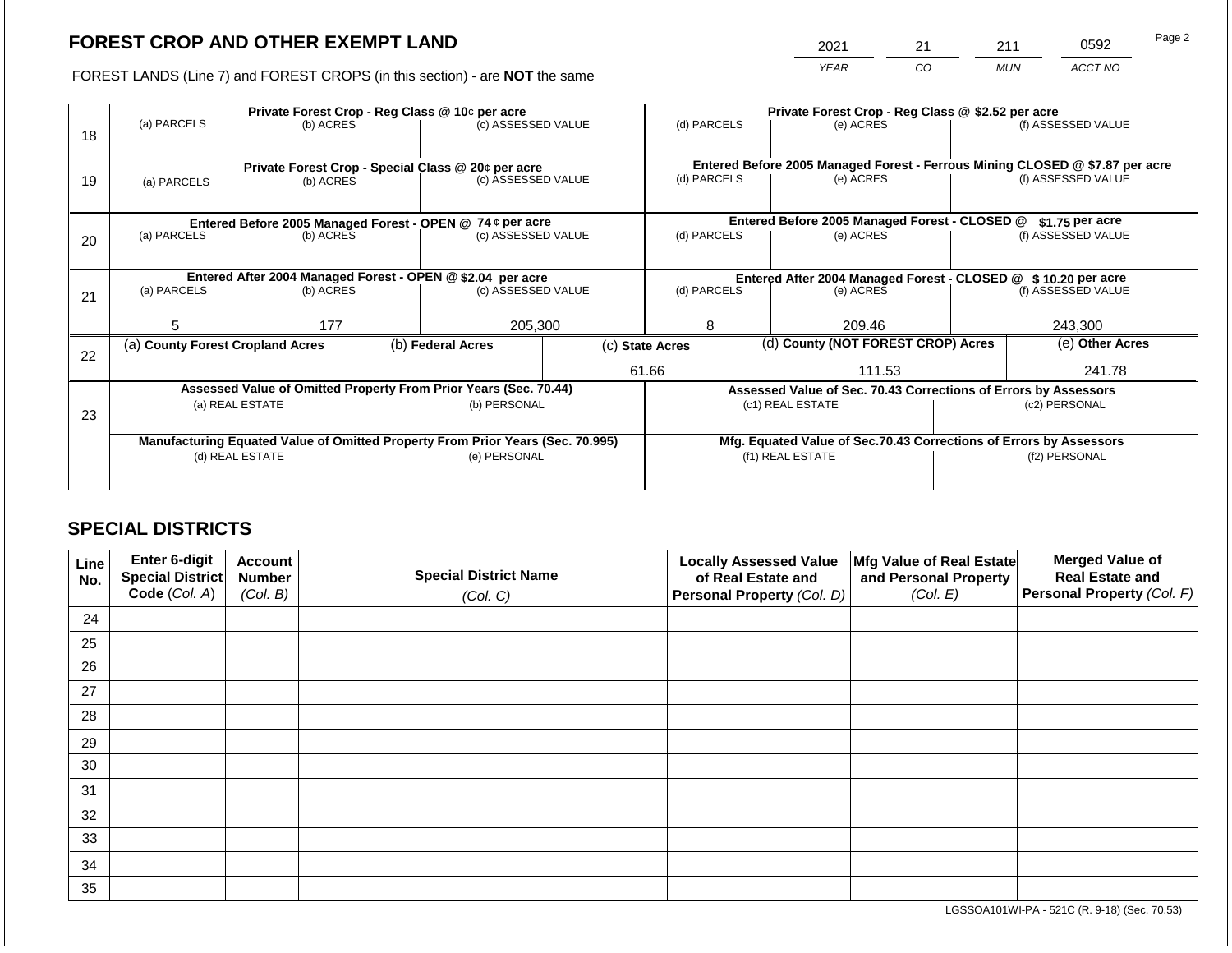|             | <b>SCHOOL DISTRICTS</b>                                  | 2021<br>211<br>0592<br>21                   |                                                         |             |                                                                                   |                                                               |                                                                                |
|-------------|----------------------------------------------------------|---------------------------------------------|---------------------------------------------------------|-------------|-----------------------------------------------------------------------------------|---------------------------------------------------------------|--------------------------------------------------------------------------------|
|             |                                                          |                                             |                                                         |             | <b>YEAR</b>                                                                       | CO<br><b>MUN</b>                                              | ACCT NO                                                                        |
| Line<br>No. | Enter 6-digit<br><b>School District</b><br>Code (Col. A) | <b>Account</b><br><b>Number</b><br>(Col. B) | <b>School District Name</b><br>(Col. C)                 |             | <b>Locally Assessed Value</b><br>of Real Estate and<br>Personal Property (Col. D) | Mfg Value of Real Estate<br>and Personal Property<br>(Col. E) | <b>Merged Value of</b><br><b>Real Estate and</b><br>Personal Property (Col. F) |
|             | A.                                                       |                                             | <b>SCHOOL DISTRICTS (K-8 and K-12)</b>                  |             |                                                                                   |                                                               |                                                                                |
| 36          | 211218                                                   | 0130                                        | SCH D OF CRANDON                                        |             | 93,108,450                                                                        | 2,418,700                                                     | 95,527,150                                                                     |
| 37          |                                                          |                                             |                                                         |             |                                                                                   |                                                               |                                                                                |
| 38          |                                                          |                                             |                                                         |             |                                                                                   |                                                               |                                                                                |
| 39          |                                                          |                                             |                                                         |             |                                                                                   |                                                               |                                                                                |
| 40          |                                                          |                                             |                                                         |             |                                                                                   |                                                               |                                                                                |
| 41          |                                                          |                                             |                                                         |             |                                                                                   |                                                               |                                                                                |
| 42          |                                                          |                                             |                                                         |             |                                                                                   |                                                               |                                                                                |
| 43          |                                                          |                                             |                                                         |             |                                                                                   |                                                               |                                                                                |
| 44<br>45    |                                                          |                                             |                                                         |             |                                                                                   |                                                               |                                                                                |
| 46          |                                                          |                                             |                                                         |             |                                                                                   |                                                               |                                                                                |
| 47          |                                                          |                                             |                                                         |             |                                                                                   |                                                               |                                                                                |
| 48          |                                                          |                                             |                                                         |             |                                                                                   |                                                               |                                                                                |
| 49          |                                                          |                                             |                                                         |             |                                                                                   |                                                               |                                                                                |
| 50          |                                                          |                                             | TOTAL ASSESSED VALUE OF SCHOOL DISTRICTS (K-8 and K-12) |             | 93,108,450                                                                        | 2,418,700                                                     | 95,527,150                                                                     |
|             | <b>B.</b><br><b>UNION HIGH SCHOOL DISTRICTS</b>          |                                             |                                                         |             |                                                                                   |                                                               |                                                                                |
| 51          |                                                          |                                             |                                                         |             |                                                                                   |                                                               |                                                                                |
| 52          |                                                          |                                             |                                                         |             |                                                                                   |                                                               |                                                                                |
| 53          |                                                          |                                             |                                                         |             |                                                                                   |                                                               |                                                                                |
| 54          |                                                          |                                             |                                                         |             |                                                                                   |                                                               |                                                                                |
| 55          |                                                          |                                             | TOTAL ASSESSED VALUE OF UNION HIGH SCHOOLS              |             |                                                                                   |                                                               |                                                                                |
|             | <b>TECHNICAL COLLEGE DISTRICTS</b><br>C.                 |                                             |                                                         |             |                                                                                   |                                                               |                                                                                |
| 56          | 001600                                                   | 0015                                        | NICOLET TECHNICAL COLLEGE                               | <b>RHIN</b> | 93,108,450                                                                        | 2,418,700                                                     | 95,527,150                                                                     |
| 57          |                                                          |                                             |                                                         |             |                                                                                   |                                                               |                                                                                |
| 58<br>59    |                                                          |                                             | TOTAL ASSESSED VALUE OF TECHNICAL COLLEGES              |             |                                                                                   |                                                               |                                                                                |
|             |                                                          |                                             |                                                         |             | 93,108,450                                                                        | 2,418,700                                                     | 95,527,150                                                                     |

 *I hereby certify, to the best of my knowledge and belief, this form is complete and correct.*

| Name                  |                          | Title | Submission date  |  |  |
|-----------------------|--------------------------|-------|------------------|--|--|
| <b>CHRISTY CONLEY</b> |                          |       | 2021<br>28<br>04 |  |  |
| Phone                 | Email address            |       |                  |  |  |
| 715<br>478 -<br>2412  | FORESTTR@CO.FOREST.WI.US |       |                  |  |  |

Page 3